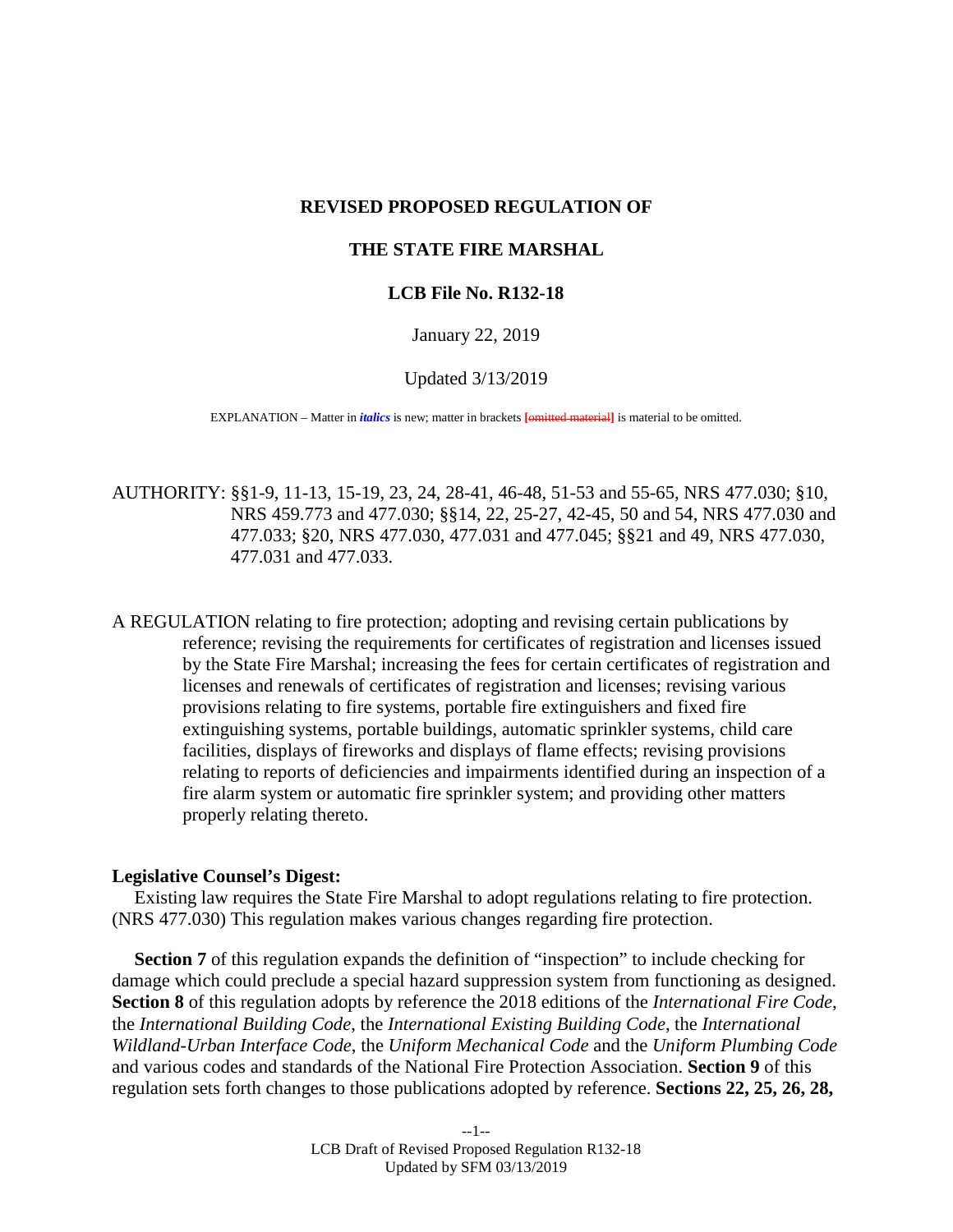**[30,](#page-54-0) [33,](#page-59-0) [34,](#page-60-0) [37,](#page-68-0) [39,](#page-72-2) [40,](#page-72-3) [46,](#page-77-0) [47,](#page-78-0) [51-](#page-85-0)[53,](#page-87-0) [57-](#page-91-0)[59,](#page-94-0) [61,](#page-98-0) [62](#page-99-0) and [64](#page-101-0)** of this regulation make conforming changes to references to these publications. **Section [10](#page-22-0)** of this regulation adopts by reference the 2016 *Emergency Response Guidebook* as a reference guide for responding to accidents and incidents involving hazardous materials and any subsequent revision of that publication that has been approved by the State Fire Marshal for use in this State. **Section 11** of this regulation similarly adopts by reference the N.F.P.A. Standard 1041, 2012 edition, of the *National Fire Code* and any subsequent revision of that publication that has been approved by the State Fire Marshal for use in this State. **Section [11](#page-23-0)** provides that the State Fire Marshal will review each revision of N.F.P.A. 1041 and file a copy of each revision that he or she approves with the Secretary of State and State Library, Archives and Public Records Administrator. **Section [11](#page-23-0)** further requires local governments, cities, towns, counties, districts and owners or operators of certain properties to follow certain minimum training requirements for the training of: (1) firefighters; (2) volunteer fire departments; (3) facility fire brigades; and (4) the management of wildland fires.

**Section [12](#page-25-0)** of this regulation provides that the State Fire Marshal will evaluate an alternative means and method of addressing a variance from the requirements of the codes or standards adopted to ensure that such means and method are at least equivalent as those codes or standards and the applicable provisions of NAC with regard to certain specified factors.

**Section [13](#page-26-0)** of this regulation requires rather than authorizes the State Fire Marshal to require reports on the activities being performed by a local government pursuant to an interlocal agreement.

**Section [14](#page-27-0)** of this regulation: (1) revises the requirement that certain employees are required to obtain a certificate of registration to perform testing of underground backflow to instead provide that such employees must obtain a certificate of registration to perform backflow assemblies; and (2) revises the requirements for firms which do business in this State and which are required to be licensed by the State Fire Marshal.

**Section [15](#page-31-0)** of this regulation requires a licensed firm to report to the State Fire Marshal the employment of a registrant or new employee and the termination of employment by a registrant.

**Sections [16-](#page-32-0)[19](#page-34-0)** of this regulation revise provisions relating to: (1) the general requirements for courses; (2) approval for courses and proposed courses for the purpose of certification; (3) courses not previously approved by the State Fire Marshal; and (4) training given by a training officer or a fire department.

**Sections [20](#page-35-0) and [44](#page-74-0)** of this regulation: (1) provide that a late fee will be charged if the renewal fee for a permit to store hazardous material or for a license for the commercial display of fireworks or flame effects, or both, is not paid by the time it is due; and (2) prohibit the holder of such a permit or license from engaging in any work authorized by the state statutory and regulatory provisions governing the State Fire Marshal until the fee is paid.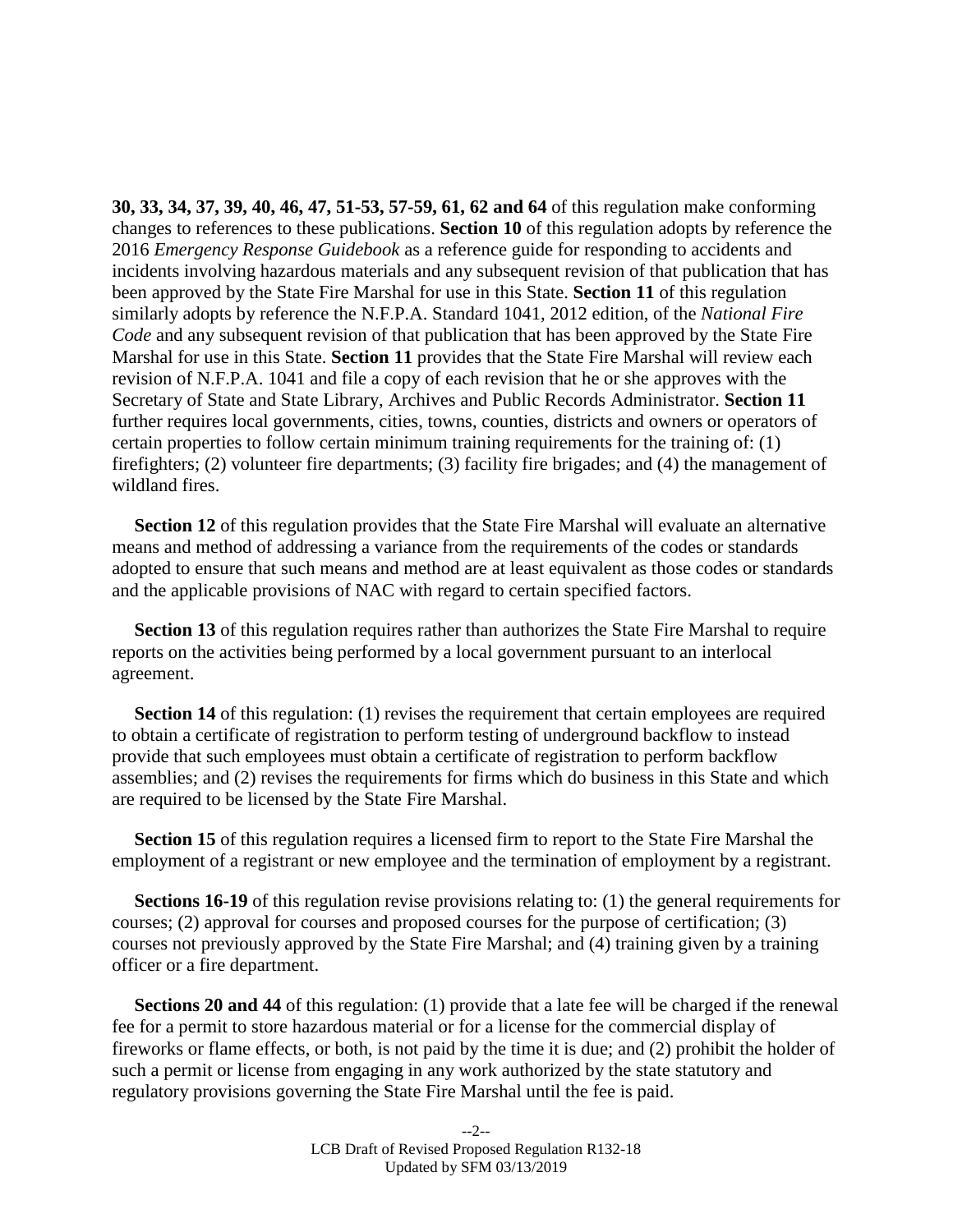**Section [21](#page-37-0)** of this regulation: (1) increases licensing fees for installing or maintaining portable fire extinguishers and fixed systems; (2) eliminates the fee charged by the State Fire Marshal Division of the Department of Public Safety for a copy of the regulations of the State Fire Marshal; (3) authorizes the State Fire Marshal to charge a fee for certain services based on hourly costs; (4) increases licensing fees and the hourly fees for instructors that are provided as a service by the State Fire Marshal Division; (5) increases the fees for approval of certain equipment or materials and the minimum fee for the researching of and the expenses relating to a product or material that is not approved; and (6) provides that the fee collected by the State Fire Marshal Division for a plan review is a fee collected in accordance with the *International Building Code* rather than an investigation fee.

**Section [23](#page-44-0)** of this regulation requires fire systems to comply with: (1) the standards published by the N.F.P.A. and the International Code Council; and (2) the requirements set forth in existing regulations governing water controls. **Section [23](#page-44-0)** additionally requires certain new structures built for residential purposes to be equipped with smoke alarms or other fire systems equipped with smoke alarms and sets forth the approval, installation and location requirements for such smoke alarms.

**Sections [24,](#page-45-0) [34,](#page-60-0) [36](#page-65-0) and [59](#page-94-0)** of this regulation set forth the notification required for a deficiency or impairment which impacts a fire alarm system or an automatic sprinkler system. **Sections [4](#page-4-1) and [5](#page-4-2)** of this regulation define the terms "deficiency" and "impairment" for the purposes of a condition which impacts any fire protection equipment for the protection of life and property.

**Section [27](#page-50-0)** of this regulation removes the time limit during which certain new employees may perform service on portable fire extinguishers or fixed fire extinguishing systems in the presence and under the direct supervision of a registrant.

**Section [29](#page-53-0)** of this regulation expands the applicability of the requirement that a licensee replace extinguishers removed from premises during servicing and that failure to comply with the requirement is grounds for disciplinary action to registrants.

**Section [31](#page-56-0)** of this regulation sets forth additional safety requirements for portable buildings which are a part of a "campus" or "complex" as those terms are defined in **sections [2](#page-4-3) and [3](#page-4-4)** of this regulation. **Section [31](#page-56-0)** additionally authorizes portable buildings to have an optional key controlled manual fire alarm to reduce illicit operation of such an alarm.

**Section** [32](#page-58-0) of this regulation replaces the term "fire trucks" with the term "fire apparatus" with regard to requirements concerning access to a hydrant.

**Section [35](#page-61-0)** of this regulation authorizes companies that hold a Type G-U license issued by the State Fire Marshal for privately owned fire hydrants to provide only the installation, maintenance, repair and servicing of privately owned fire hydrants. **Section [35](#page-61-0)** also requires such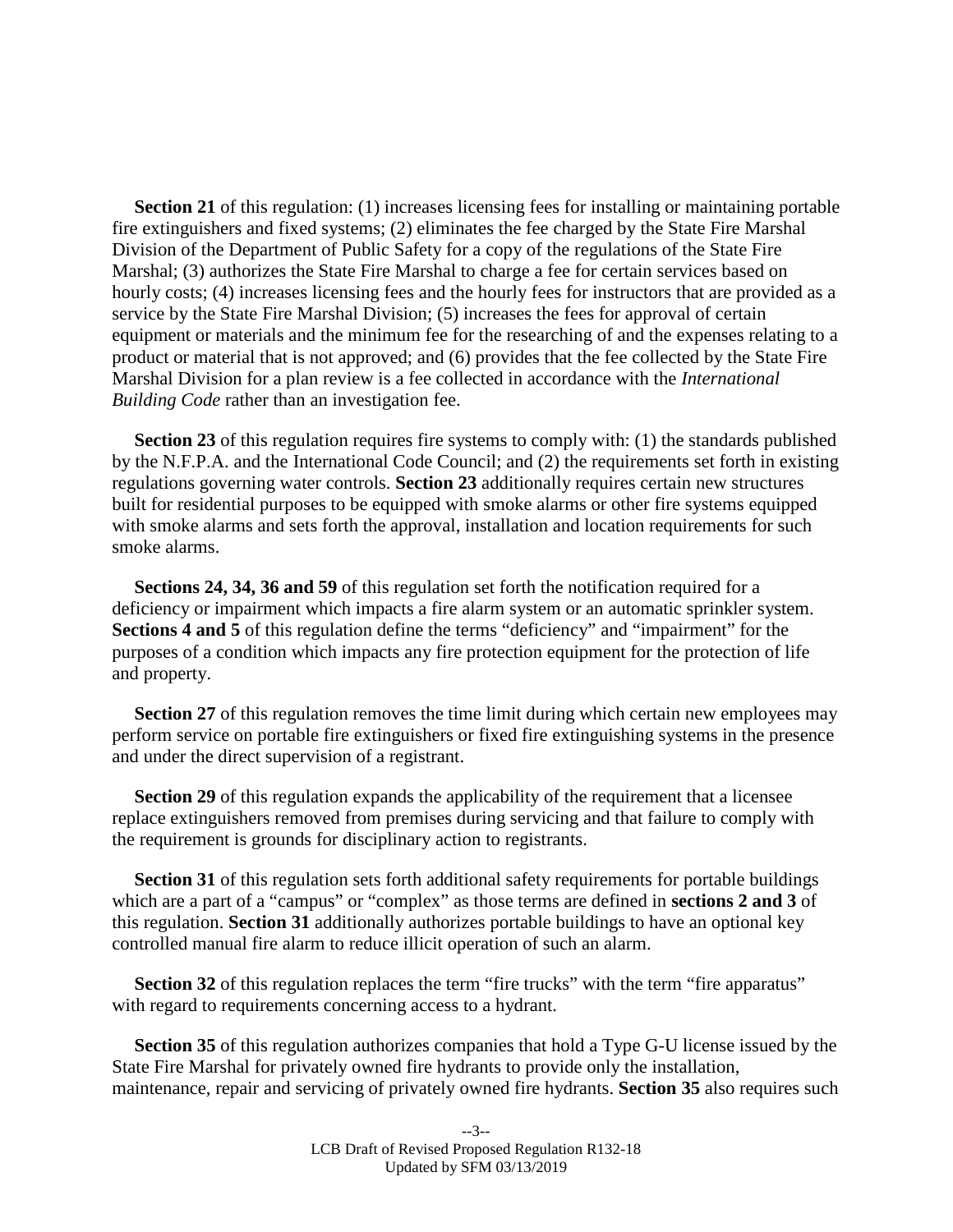companies to hold a license from the State Contractors' Board if the company installs any new privately owned fire hydrants or performs certain work on a privately owned fire hydrant.

**Section [38](#page-68-1)** of this regulation revises requirements relating to smoke detectors, smoke alarms, heating equipment and hot water heaters in certain child care facilities.

**Sections [42](#page-72-1) and [44](#page-74-0)** of this regulation clarify that a license is required to engage in the business of producing commercial displays of fireworks or flame effects, or both. **Sections [41,](#page-72-0) [43,](#page-73-0) [45](#page-76-0) and [50-](#page-83-0)[52](#page-86-0)** of this regulation make conforming changes. Additionally, **section [52](#page-86-0)** increases the fees for permits for the storage of fireworks.

**Section [43](#page-73-0)** adds additional categories of licenses for producing commercial displays of fireworks and flame effects and sets forth the fees for those categories of licenses. **Section [43](#page-73-0)** also increases the existing fee categories of licenses for producing commercial displays of fireworks and flame effects. **Section [44](#page-74-0)** makes necessary changes to incorporate those new categories of licenses with regard to the issuance of general licenses for producing commercial displays of fireworks and flame effects. **Section [46](#page-77-0)** increases the initial fee paid by an applicant to receive a certificate of registration as an assistant pyrotechnic operator. **Section [47](#page-78-0)** increases the application fee an applicant for a certificate of registration as a flame effects assistant must pay. **Section [48](#page-80-0)** of this regulation **adds two** Three new classifications for which renewal of a certificate of registration as a flame effects operator or flame effects assistant may be obtained and sets forth the number of performances an applicant for such renewal is required to have during the 12-month period preceding his or her application to renew his or her certificate of registration. **Section [49](#page-80-1)** of this regulation: (1) increases the fee amount for the renewal of a certificate of registration per license class; and (2) adds additional license classes which correspond to the classifications set forth in **section [48](#page-80-0)** for a certificate of registration as a flame effects operator or flame effects assistant and sets forth the fees for the renewal of a certificate of registration for those classes.

**Section [54](#page-87-1)** of this regulation eliminates a requirement that an applicant for a certificate of registration for blasting must pass a background investigation to obtain such a certificate of registration. **Section [54](#page-87-1)** additionally increases the fee amount that an applicant for renewal of a certificate of registration for blasting must pay.

**Section [56](#page-90-0)** of this regulation requires a holder of a certificate of registration for blasting to report the loss or theft of any explosive material to the Nevada Threat Analysis Center.

**Section [61](#page-98-0)** eliminates a provision which requires a person who removes or disables any smoke detector to be subject to prosecution for a misdemeanor.

Existing regulations require chapter 34 of the *International Building Code*, 2012 edition, to be used to determine whether an alteration, repair, addition or change of occupancy of an existing building or structure must comply with the requirements for a new building or structure. (NAC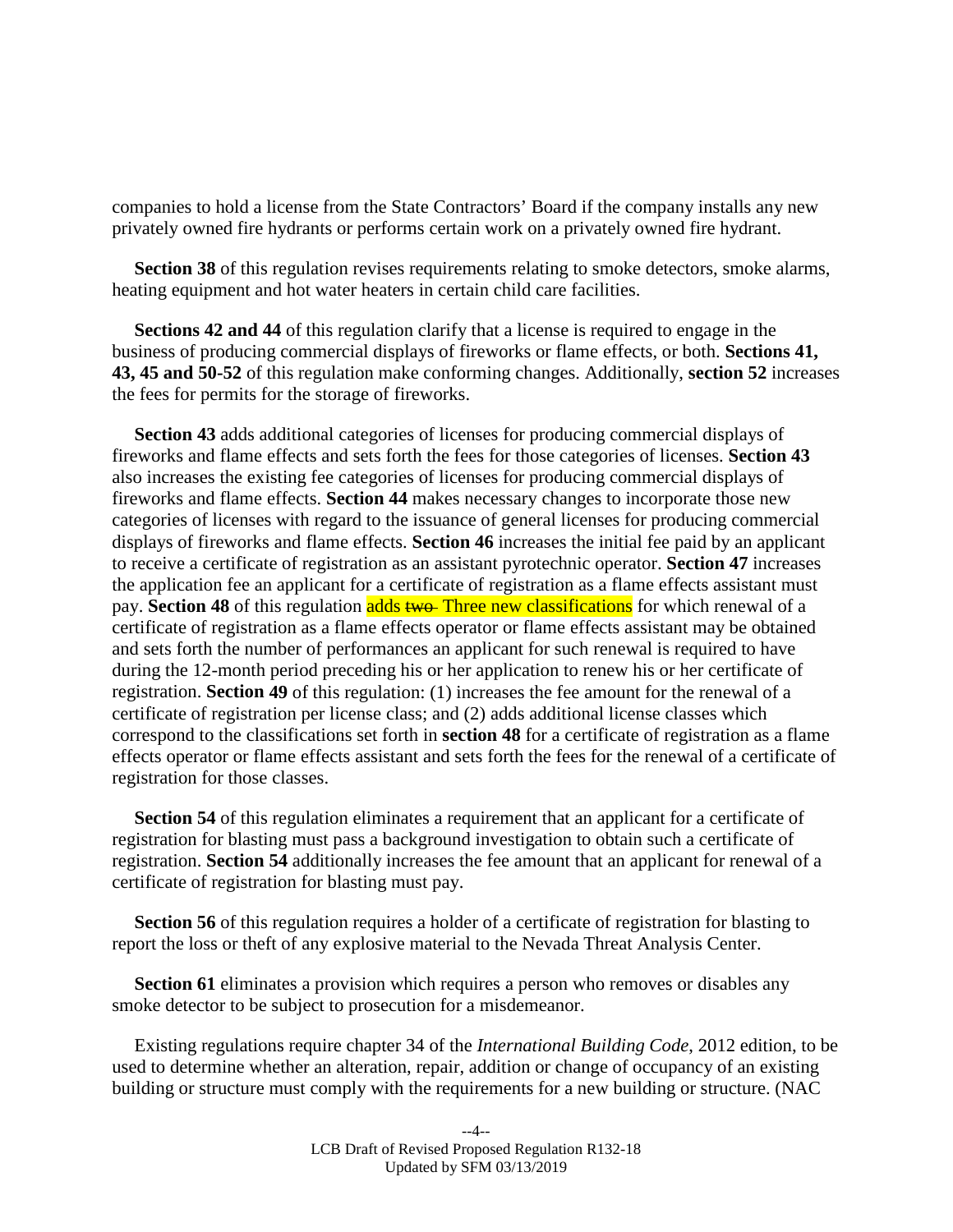477.917) **Section [63](#page-101-1)** of this regulation instead provides that the *International Existing Building Code*, 2018 edition, will be used to make that determination as chapter 34 was removed from the *International Building Code* and placed in the *International Existing Building Code*. **Section [8](#page-5-1)** adopts by reference the 2018 edition of the *International Existing Building Code*.

**Section [64](#page-101-0)** requires a new commercial building that has more than 5,000 square feet of floor space to be equipped with an automatic fire suppression system if the community or area where the building is located does not meet the requirements set forth in existing regulations that govern water controls.

<span id="page-4-0"></span>**Section 1.** Chapter 477 of NAC is hereby amended by adding thereto the provisions set forth as sections [2](#page-4-3) to [5,](#page-4-2) inclusive, of this regulation.

<span id="page-4-3"></span>**Sec. 2.** *"Campus" means the area and buildings owned or controlled by a university,* 

*college or school.*

<span id="page-4-4"></span>**Sec. 3.** *"Complex" means a group of buildings, including, without limitation,* 

*apartments, hospitals and government facilities, that are located near each other and used for* 

*a particular purpose.*

<span id="page-4-1"></span>**Sec. 4.** *"Deficiency" means, for the purpose of any fire protection equipment for the protection of life and property, a condition that:*

*1. Will or has the potential to adversely impact the performance of the fire system or unit or portion thereof; and*

<span id="page-4-2"></span>*2. Does not rise to the level of an impairment.*

**Sec. 5.** *"Impair" or "impairment" means, for the purpose of any fire protection equipment for the protection of life and property, a condition:*

*1. In which the fire system or a unit or portion thereof is not in good working order; and*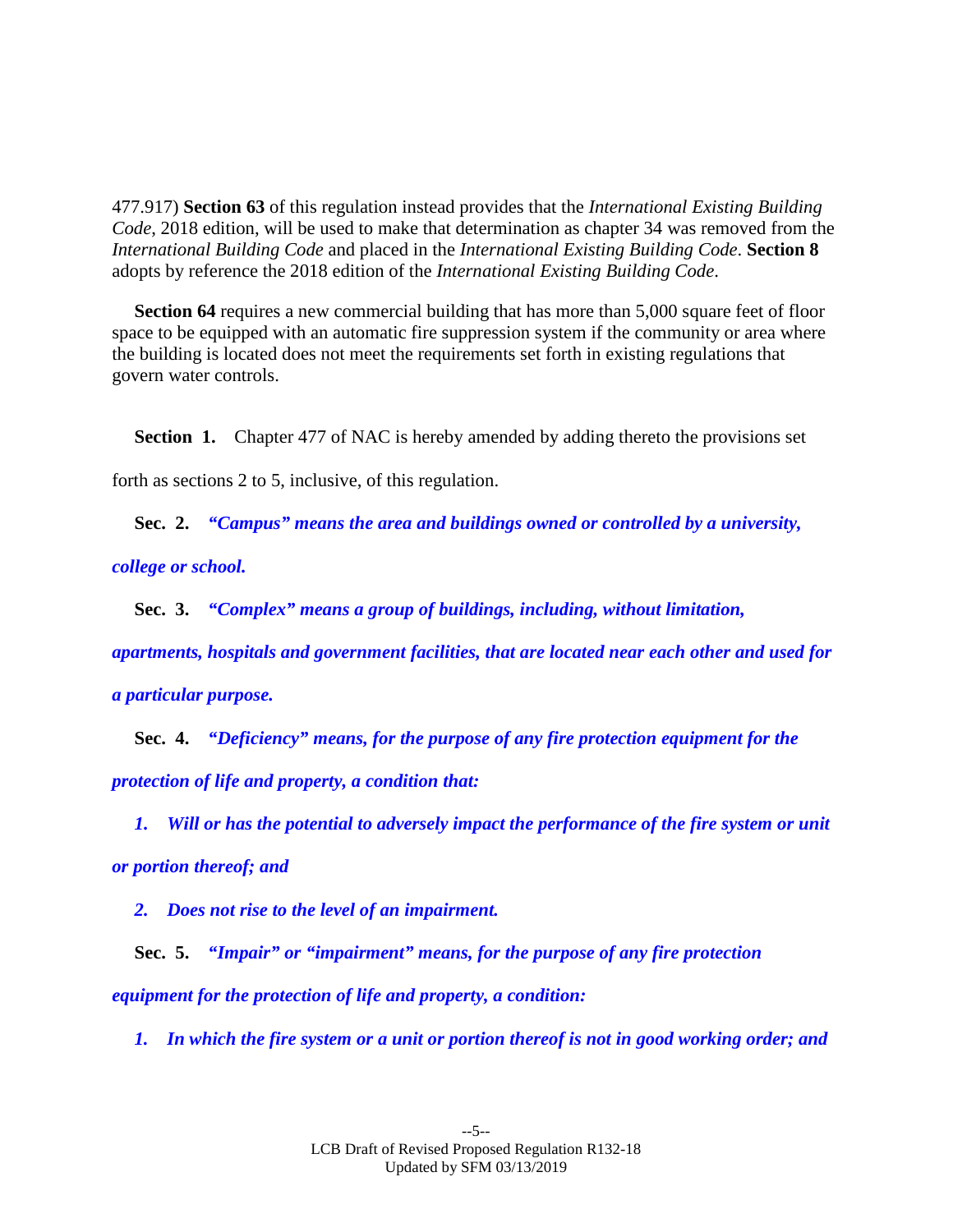*2. That may result in the fire system or a unit or portion thereof not functioning in the event of a fire.*

**Sec. 6.** NAC 477.010 is hereby amended to read as follows:

477.010 As used in this chapter, unless the context otherwise requires, the words and terms defined in NAC 477.020 to 477.270, inclusive, *and sections [2](#page-4-3) to [5,](#page-4-2) inclusive of this regulation* have the meanings ascribed to them in those sections.

<span id="page-5-0"></span>**Sec. 7.** NAC 477.135 is hereby amended to read as follows:

477.135 1. "Inspection" means the handling and observation of a fixed hood system, portable fire extinguisher unit, fire sprinkler system *,* **[**or**]** alarm system *or special hazard suppression system* to check for damage to the system or unit which could preclude it functioning as designed.

2. The term does not include actual maintenance.

<span id="page-5-1"></span>**Sec. 8.** NAC 477.281 is hereby amended to read as follows:

477.281 1. The State Fire Marshal hereby adopts by reference the following nationally recognized codes with additions and deletions as noted in NAC 477.283:

(a) *International Fire Code*, **[**2012**]** *2018* edition, including appendices B, C, *D,* F and H. A copy is available from the International Code Council by mail at 25442 Network Place, Chicago, Illinois 60673-1254, or at the Internet address **http://www.iccsafe.org**, at the price of **[**\$76.50**]** *\$89.50* for members and **[**\$102.00**]** *\$119.00* for nonmembers.

(b) *International Building Code*, **[**2012**]** *2018* edition. A copy is available from the International Code Council by mail at 25442 Network Place, Chicago, Illinois 60673-1254, or at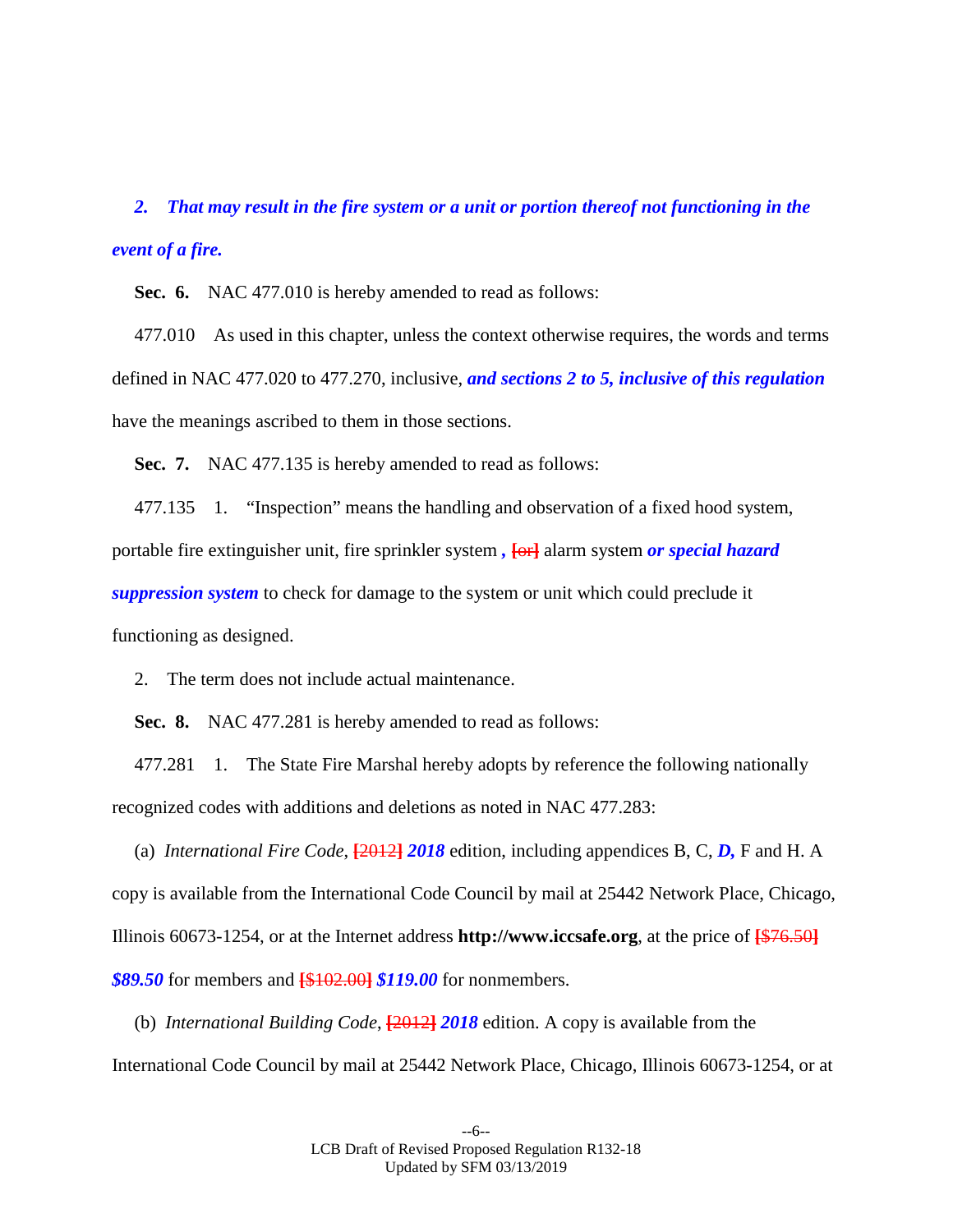the Internet address **http://www.iccsafe.org**, at the price of **[**\$94**]** *\$110* for members and **[**\$125**]** *\$147* for nonmembers.

(c) *International Existing Building Code, 2018 edition. A copy is available from the International Code Council by mail at 25442 Network Place, Chicago, Illinois 60673-1254, or at the Internet address http://www.iccsafe.org, at the price of \$59.75 for members and \$79.50 for nonmembers.*

*(d) International Wildland-Urban Interface Code*, **[**2012**]** *2018* edition, including Appendices A, B and C. A copy is available from the International Code Council by mail at 25442 Network Place, Chicago, Illinois 60673-1254, or at the Internet address **http://www.iccsafe.org**, at the price of **[**\$36.50**]** *\$43.50* for members and **[**\$48.50**]** *\$58.00* for nonmembers.

**[**(d)**]** *(e) Uniform Mechanical Code*, **[**2012**]** *2018* edition. A copy is available from the International Association of Plumbing and Mechanical Officials by mail at 4755 East Philadelphia Street, Ontario, California 91761-2816, or at the Internet address **http://publications.iapmo.org**, at the price of **[**\$88.80**]** *\$100* for members and **[**\$111.00**]** *\$125* 

for nonmembers.

**[**(e)**]** *(f) Uniform Plumbing Code*, **[**2012**]** *2018* edition. A copy is available from the International Association of Plumbing and Mechanical Officials, by mail at 4755 East Philadelphia Street, Ontario, California 91761-2816, or at the Internet address **http://publications.iapmo.org**, at the price of **[**\$88.80**]** *\$100* for members and **[**\$111.00**]** *\$125* for nonmembers.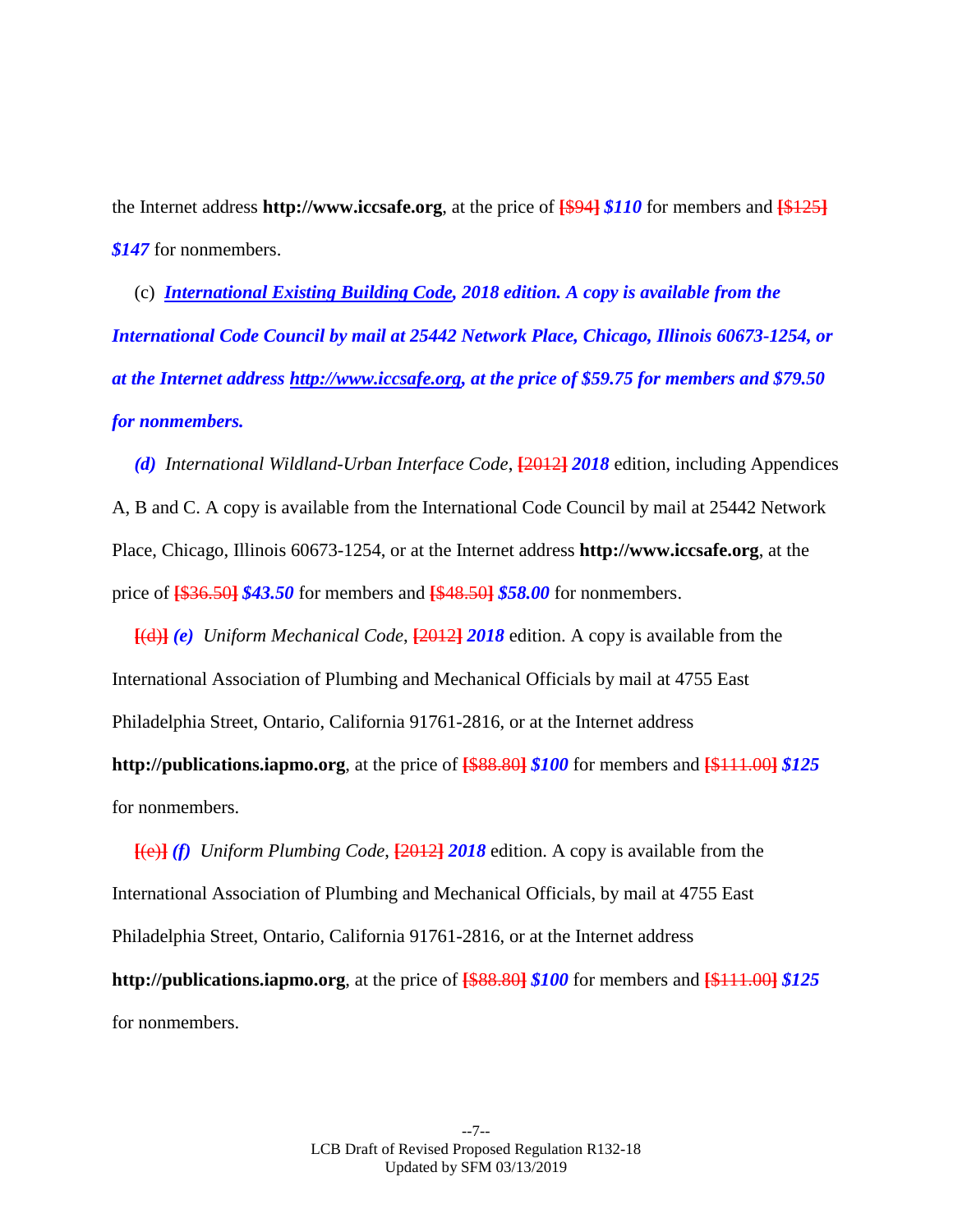2. In addition to the codes adopted pursuant to subsection 1, the State Fire Marshal hereby adopts by reference the following codes and standards of the *National Fire Codes* to supplement other codes adopted in this chapter:

- (a) N.F.P.A. 10, **[**2010**]** *2018* edition;
- (b) N.F.P.A. 11, **[**2010**]** *2016* edition;
- (c) N.F.P.A. 12, **[**2011**]** *2018* edition;
- (d) N.F.P.A. 12A, **[**2009**]** *2018* edition;
- (e) N.F.P.A. 13, **[**2013**]** *2019* edition;
- (f) N.F.P.A. 13D, **[**2013**]** *2019* edition;
- (g) N.F.P.A. 13R, **[**2013**]** *2019* edition;
- (h) N.F.P.A. 14, **[**2010**]** *2019* edition;
- (i) N.F.P.A. 15, **[**2012**]** *2017* edition;
- (j) N.F.P.A. 16, **[**2011**]** *2019* edition;
- (k) N.F.P.A. 17, **[**2009**]** *2017* edition;
- (l) N.F.P.A. 17A, **[**2009**]** *2017* edition;
- (m) *N.F.P.A. 18, 2017 edition;*
- *(n)* N.F.P.A. 20, **[**2013**]** *2019* edition;
- **[**(n)**]** *(o)* N.F.P.A. 22, **[**2008**]** *2018* edition;
- **[**(o)**]** *(p)* N.F.P.A. 24, **[**2013**]** *2019* edition;
- **[**(p)**]** *(q)* N.F.P.A. 25, **[**2011**]** *2017* edition;
- **[**(q)**]** *(r)* N.F.P.A. 30, **[**2012**]** *2018* edition;
- **[**(r)**]** *(s)* N.F.P.A. 30B, **[**2011**]** *2019* edition;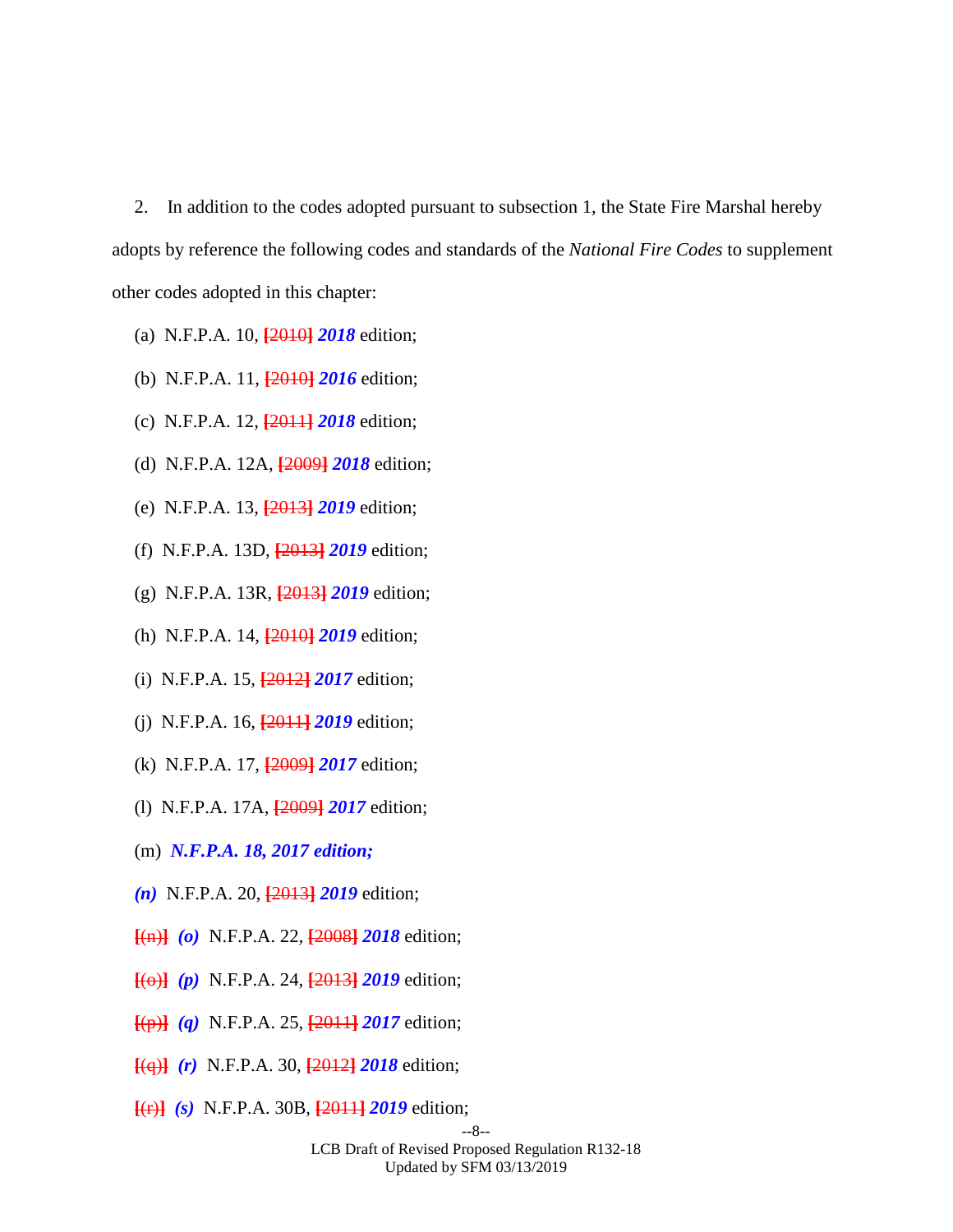- **[**(s)**]** *(t)* N.F.P.A. 45, **[**2011**]** *2019* edition;
- **[**(t)**]** *(u)* N.F.P.A. 52, **[**2010**]** *2016* edition;
- **[**(u)**]** *(v)* N.F.P.A. 54, **[**as**]** *2018 edition, or the most current version* adopted by reference by

the Board for the Regulation of Liquefied Petroleum Gas in NAC 590.610;

- **[**(v)**]** *(w)* N.F.P.A. 55, **[**2013**]** *2016* edition;
- $\frac{f(w)}{g(w)}$  *(x)* N.F.P.A. 58,  $\frac{f(a)}{g(a)}$  *2017 edition, or the most current version* adopted by reference
- by the Board for the Regulation of Liquefied Petroleum Gas in NAC 590.600;
	- **[**(x)**]** *(y)* N.F.P.A. 72, **[**2013**]** *2019* edition;
	- **[**(y)**]** *(z)* N.F.P.A. 80, **[**2013**]** *2019* edition;
	- **[**(z)**]** *(aa)* N.F.P.A. 85, **[**2011**]** *2015* edition;
	- **[**(aa)**]** *(bb)* N.F.P.A. 86, **[**2011**]** *2019* edition;
	- **[**(bb)**]** *(cc)* N.F.P.A. 90A, **[**2012**]** *2018* edition;
	- **[**(cc)**]** *(dd)* N.F.P.A. 90B, **[**2012**]** *2018* edition;
	- **[**(dd)**]** *(ee)* N.F.P.A. 96, **[**2011**]** *2017* edition;
	- **[**(ee)**]** *(ff)* N.F.P.A. 99, **[**2012**]** *2018* edition;
	- **[**(ff)**]** *(gg) N.F.P.A. 99B, 2018 edition;*
	- *(hh)* Section 18.3.4.5 of N.F.P.A. Standard 101, **[**2009**]** *2018* edition;
	- **[**(gg)**]** *(ii)* N.F.P.A. 102, **[**2011**]** *2016* edition;
	- **[**(hh)**]** *(jj)* N.F.P.A. 110, **[**2013**]** *2019* edition;
	- **[**(ii)**]** *(kk)* N.F.P.A. 111, **[**2013**]** *2019* edition;
	- **[**(jj)**]** *(ll)* N.F.P.A. 122, **[**2010**]** *2015* edition;
	- **[**(kk)**]** *(mm)* N.F.P.A. 130, **[**2010**]** *2017* edition;

LCB Draft of Revised Proposed Regulation R132-18 Updated by SFM 03/13/2019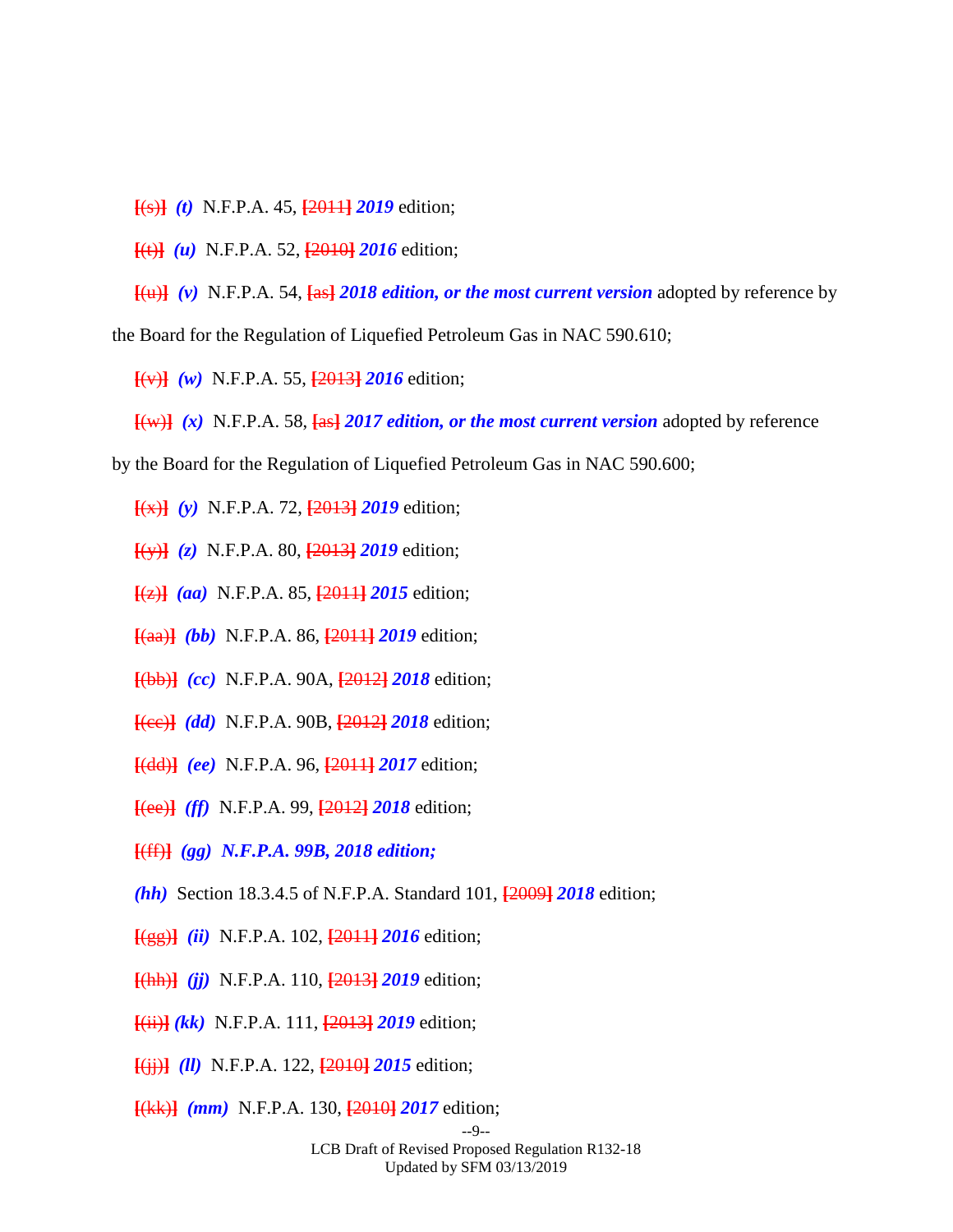**[**(ll)**]** *(nn)* N.F.P.A. 140, **[**2008**]** *2018* edition;

**[**(mm)**]** *(oo)* N.F.P.A. 150, **[**2013**]** *2019* edition;

**[**(nn)**]** *(pp)* N.F.P.A. 160, **[**2011**]** *2016* edition **[**;

(oo)**]** *, or the most current version adopted by reference by the Board for the Regulation of* 

# *Liquefied Petroleum Gas in NAC 590.615;*

*(qq)* N.F.P.A. 385, **[**2012**]** *2017* edition;

**[**(pp)**]** *(rr)* N.F.P.A. 400, **[**2013**]** *2019* edition;

**[**(qq)**]** *(ss) N.F.P.A. 403, 2018 edition;*

*(tt)* N.F.P.A. 407, **[**2012**]** *2017* edition;

**[**(rr)**]** *(uu)* N.F.P.A. 409, **[**2011**]** *2016* edition;

**[**(ss)**]** *(vv)* N.F.P.A. 410, **[**2010**]** *2015* edition;

**[**(tt)**]** *(ww)* N.F.P.A. 415, **[**2013**]** *2016* edition;

**[**(uu)**]** *(xx)* N.F.P.A. 418, **[**2011**]** *2016* edition;

# NFPA 472, 2018 edition;

**[**(vv)**]** *(yy)* N.F.P.A. 495, **[**2010**]** *2018* edition;

**[**(ww)**]** *(zz) N.F.P.A. 501A, 2017 edition, or the most current version adopted by reference* 

*by the Board for the Regulation of Liquefied Petroleum Gas in NAC 590.620;*

*(aaa) N.F.P.A. 600, 2015 edition;*

*(bbb)* N.F.P.A. 704, **[**2012**]** *2017* edition;

**[**(xx)**]** *(ccc) N.F.P.A. 730, 2018 edition;*

*(ddd) N.F.P.A 731, 2017 edition;*

*(eee)* N.F.P.A. 750, **[**2010**]** *2019* edition;

--10-- LCB Draft of Revised Proposed Regulation R132-18 Updated by SFM 03/13/2019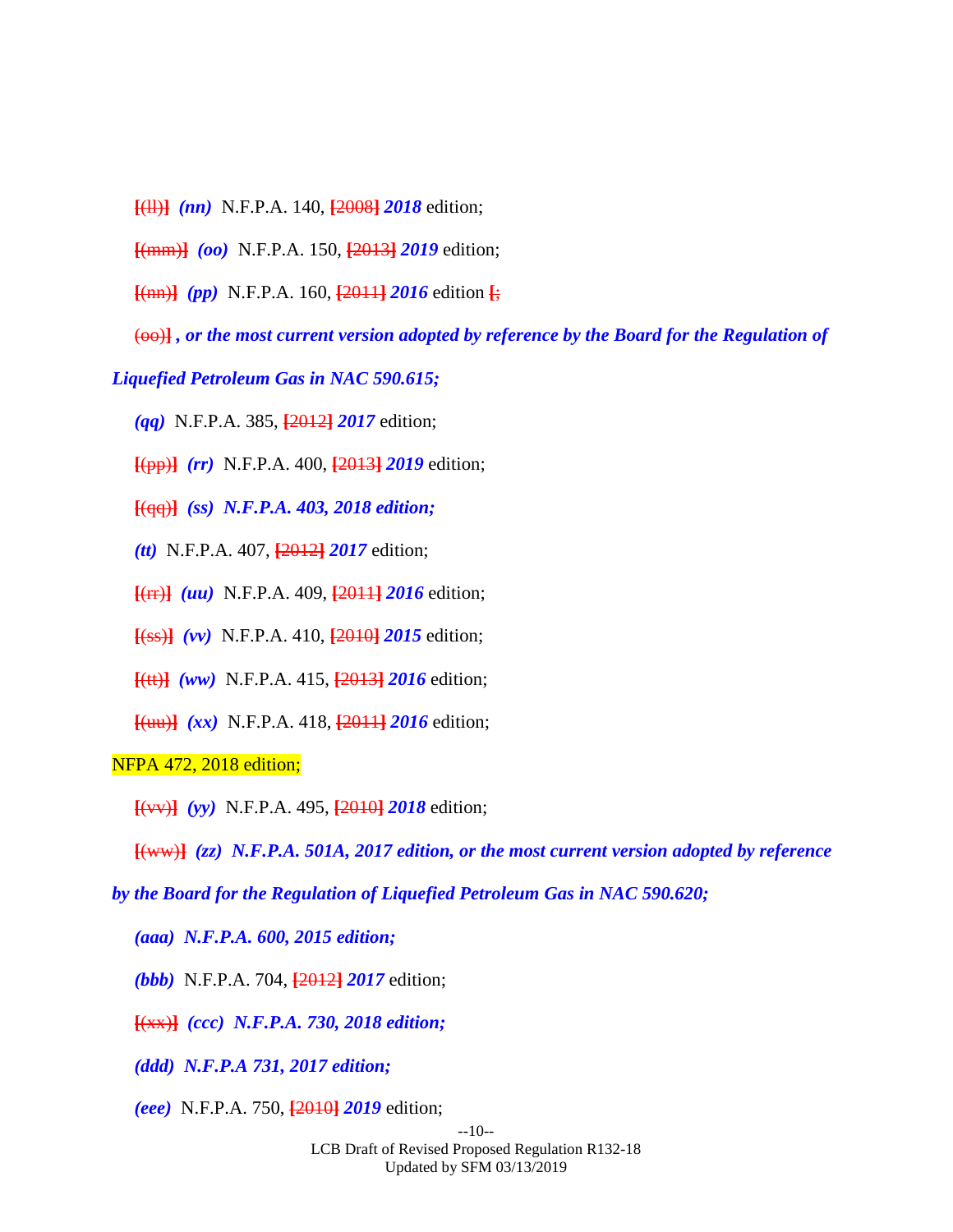- **[**(yy)**]** *(fff) N.F.P.A. 853, 2015 edition;*
- *(ggg) N.F.P.A. 901, 2016 edition;*
- *(hhh)* N.F.P.A. 909, **[**2010**]** *2017* edition;
- **[**(zz)**]** *(iii)* N.F.P.A. 914, **[**2010**]** *2015* edition;
- **[**(aaa)**]** *(jjj) N.F.P.A. 1001, 2019 edition;*
- *N.F.P.A. 1003, 2019 edition;*
	- *(kkk) N.F.P.A. 1051, 2016 edition;*

*NFPA 1072, 2017 edition;*

- *(lll) N.F.P.A. 1081, 2018 edition;*
- *(mmm)* N.F.P.A 1122, **[**2013**]** *2018* edition;
- **[**(bbb)**]** *(nnn)* N.F.P.A. 1123, **[**2010**]** *2018* edition;
- **[**(ccc)**]** *(ooo)* N.F.P.A. 1124, **[**2013**]** *2017* edition;
- **[**(ddd)**]** *(ppp)* N.F.P.A. 1126, **[**2011**]** *2016* edition;
- **[**(eee)**]** *(qqq)* N.F.P.A. 1127, **[**2013**]** *2018* edition;
- **[**(fff)**]** *(rrr* N.F.P.A. 1141, **[**2012**]** *2017* edition;
- **[**(ggg)**]** *(sss)* N.F.P.A. 1142, **[**2012**]** *2017* edition;
- **[**(hhh)**]** *(ttt) N.F.P.A. 1143, 2018 edition;*
- *(uuu)* N.F.P.A. 1144, **[**2013**]** *2018* edition;
- **[**(iii)**]** *(vvv) N.F.P.A. 1192, 2018 edition, or the most current version adopted by reference*
- *by the Board for the Regulation of Liquefied Petroleum Gas in NAC 590.640;*

*(www)* N.F.P.A. 1194, **[**2011**]** *2018* edition;

**[**(jjj)**]** *(xxx) N.F.P.A. 1221, 2019 edition;*

--11-- LCB Draft of Revised Proposed Regulation R132-18 Updated by SFM 03/13/2019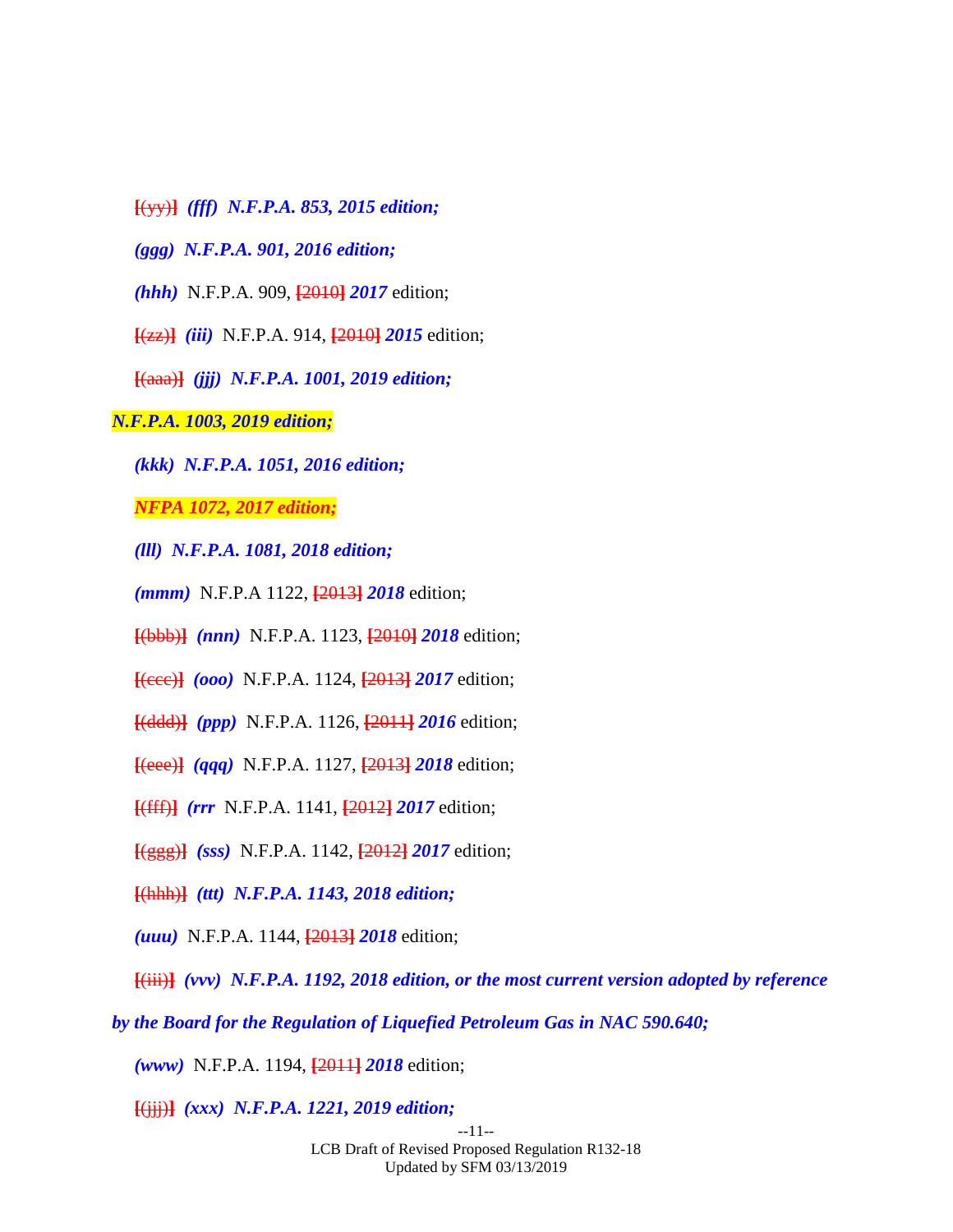- *(yyy) N.F.P.A. 1402, 2019 edition;*
- *(zzz)* N.F.P.A. 1403, **[**2012**]** *2018* edition;

**[**(kkk)**]** *(aaaa) N.F.P.A. 1452, 2015 edition;*

#### *NFPA 1600, 2019 edition;*

- *(bbbb) N.F.P.A. 1616, 2017 edition;*
- *(cccc) N.F.P.A. 1710, 2016 edition;*
- *(dddd) N.F.P.A. 1720, 2014 edition;*
- *(eeee) N.F.P.A. 1851, 2014 edition;*
- *(ffff) N.F.P.A. 1852, 2019 edition;*
- *(gggg) N.F.P.A. 1855, 2018 edition;*
- *(hhhh) N.F.P.A. 1858, 2018 edition;*
- *(iiii)* N.F.P.A. 1961, 2013 edition;
- **[**(lll)**]** *(jjjj)* N.F.P.A. 1962, **[**2013**]** *2018* edition;
- **[**(mmm)**]** *(kkkk)* N.F.P.A. 1963, **[**2009**]** *2019* edition;
- **[**(nnn)**]** *(llll)* N.F.P.A. 1965, **[**2009**]** *2014* edition;
- **[**(ooo)**]** *(mmmm) N.F.P.A. 1971, 2018 edition;*
- *(nnnn) N.F.P.A. 1977, 2016 edition;*
- *(oooo)* N.F.P.A. 2001, **[**2012**]** *2018* edition; **[**and
- (ppp)**]** *(pppp)* N.F.P.A. 2010, **[**2010**]** *2015* edition **[**.**]** *;*
	- *(qqqq) N.F.P.A. 2400, 2019 edition; and*
	- *(rrrr) N.F.P.A. 3000, 2018 edition.*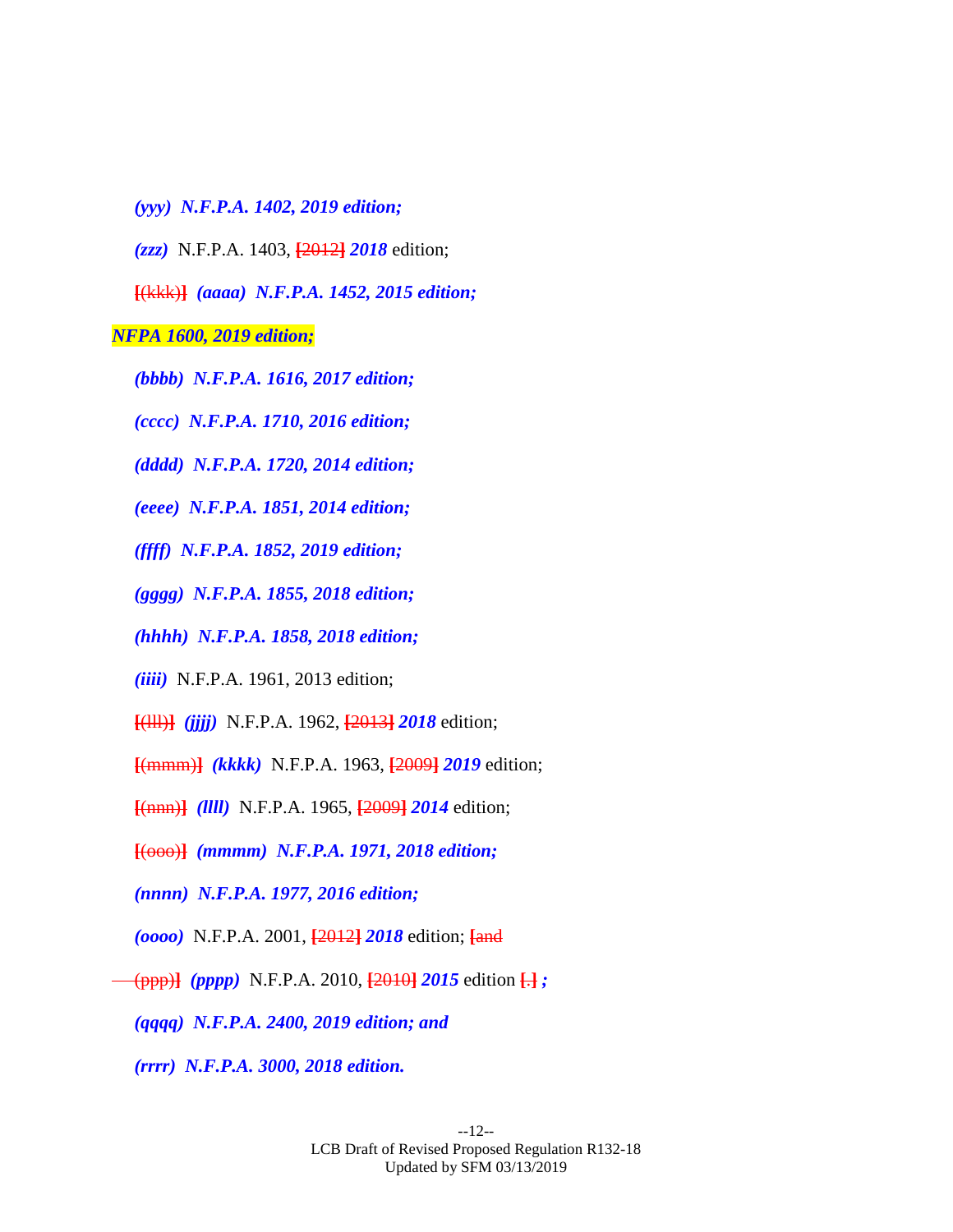$\rightarrow$  A copy of each of the codes and standards is available free of charge at the Internet address **http://www.nfpa.org**.

3. Where no specific codes or standards are specified in the *International Fire Code*, **[**2012**]** *2018* edition, the applicable standards of the N.F.P.A. may be used.

<span id="page-12-0"></span>**Sec. 9.** NAC 477.283 is hereby amended to read as follows:

477.283 1. The following changes are made to the **[**2012**]** *2018* edition of the *International Fire Code* as adopted by reference in NAC 477.281:

(a) "International Fuel Gas Code" is deleted and replaced with "N.F.P.A. Standard 54, **[**as**]** *2018 edition, or the most current version* adopted by the Board for the Regulation of the Liquefied Petroleum Gas in NAC 590.610."

(b) "International Mechanical Code" is deleted and replaced with **[**"2012**]** *"2018* Uniform Mechanical Code."

(c) "International Plumbing Code" is deleted and replaced with **[**"2012**]** *"2018* Uniform Plumbing Code."

(d) Section 105.6.20 is revised by adding a new paragraph to read as follows: "When a permit is required to be obtained for hazardous material, the Nevada Combined Agency Hazardous Material Facility Report must be completed and the appropriate fees paid."

(e) Section **[**108**]** *109* is deleted.

(f) In section 202, in the definition of "High-Rise Building," "75 feet (22 860 mm)" is deleted and replaced with "55 feet (16 764 mm)."

(g) In section 202, under "Occupancy Classification":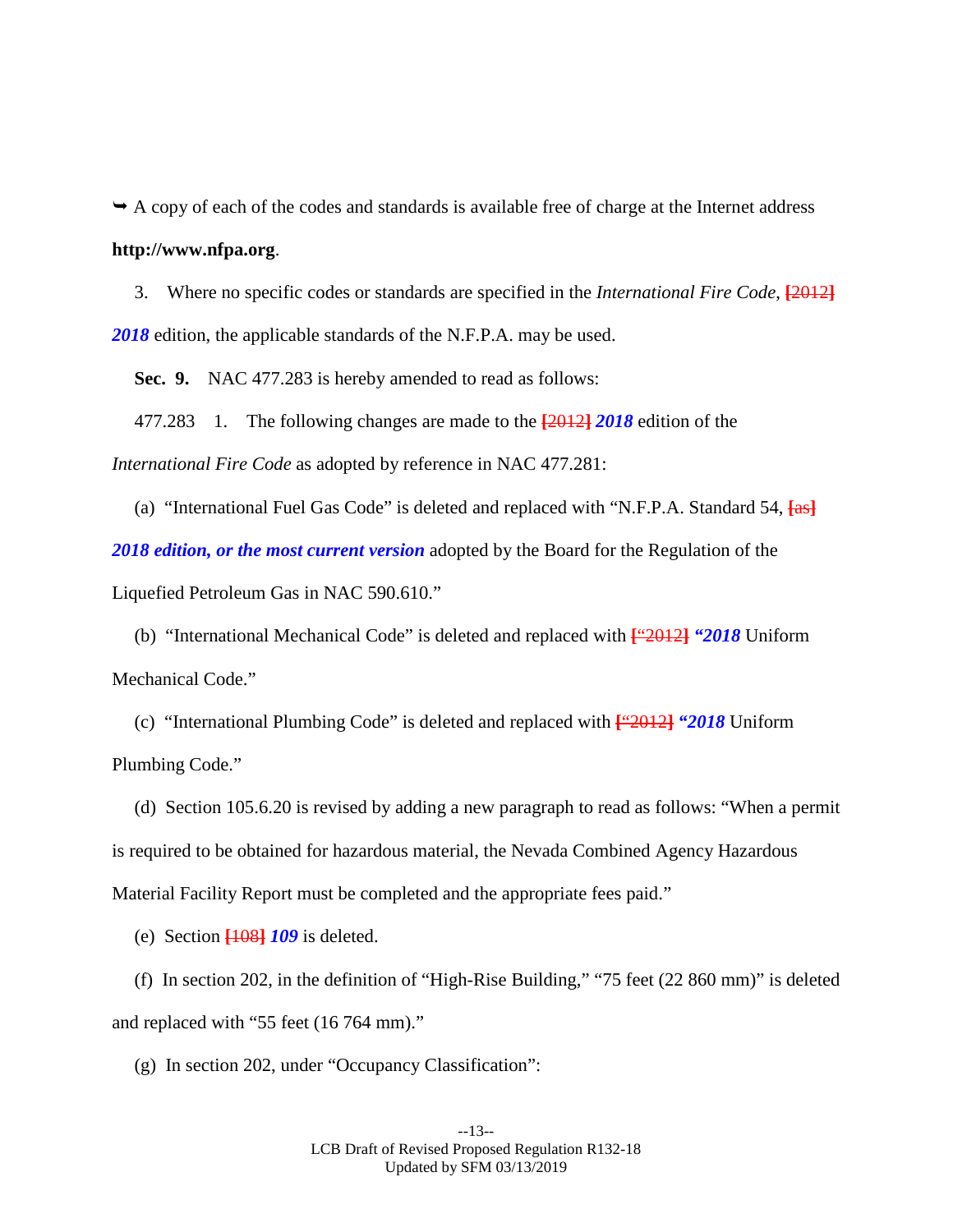(1) The definition of "Institutional Group I-2" is revised by adding: "All portions of a care facility which houses patients or residents which are classified by the State Board of Health as a 'Category 2 resident' and which has an occupant load of more than 10 residents, is classified as an 'I-2' occupancy classification."

(2) In the definition of "Institutional Group I-4, day care facilities," "five" is deleted and replaced with "six."

(3) The definition of "Residential Group R-1" is revised by adding "Brothel" to the list.

(4) In *compliance with NRS 449.1865, in* the definition of "Residential Group R-3," "*for*  five **[**"**]** *or fewer persons receiving care"* is deleted and replaced with **[**"six."**]** *"for three or more persons receiving care."*

*(5) The definition of "Residential Group R-4" is revised by adding:*

*(I) "Reintegration facilities"; and*

*(II) "Transitional living facilities."*

(h) Section 308.1.4 is deleted.

(i) *In section 308.1.6.3, "an untethered sky lantern" is deleted and replaced with "a sky lantern or similar device with an open flame fuel source."*

*(j) In section 308.1.7:*

*(1) In the first sentence, "hand-held candles" is deleted and replaced with "open flame hand-held candles in buildings that have a fire sprinkler system installed in the building."*

*(2) In the second sentence, "hand-held candles" is deleted and replaced with "open flame hand-held candles."*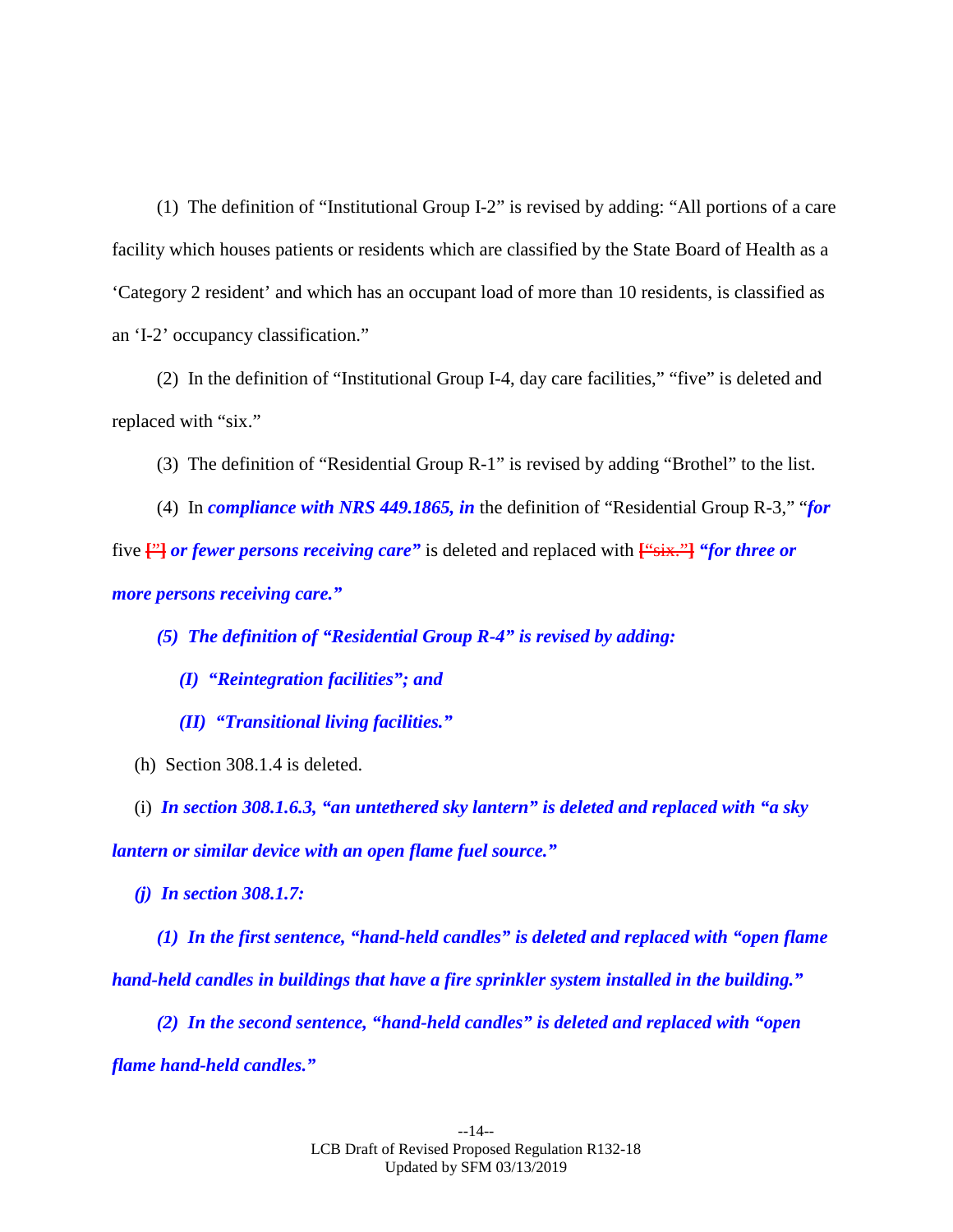*(k) In section 503.2.3, "surfaced so as to provide all-weather driving capabilities" is deleted and replaced with "surfaced and paved so as to provide all-weather driving capabilities that are acceptable to and approved by the authority having jurisdiction.*

*Exception: Temporary access roads serving only buildings under construction are not required to be paved."*

*(l) In section 505.1 is deleted and replaced with: "New and existing buildings must be provided with approved address numbers, building numbers or address identification. The address numbers, building numbers or address identification must be legible and placed in a position that is visible from the street or road fronting the property. The characters in address numbers, building numbers or address identification must contrast with their background. Address numbers, building numbers or address identification must be Arabic numbers or alphabetical letters. Each number, character and letter must be a minimum of 6 inches (152.4 mm) high for buildings that are within 50 feet of the street, 12 inches high for buildings that are within 51 to 100 feet of the street and 18 inches high for buildings that are over 100 feet from the street. Each number, character and letter must be a minimum stroke width of 0.5 inch (12.7). Where access is by means of a private road or driveway and the building cannot be viewed from the public way, a monument, poke or other sign or means must be used to identify the structure. The requirements of this paragraph can be adjusted to allow large Arabic numbers or apathetical letters as required by fire code official for the needs of campuses and complexes for planning and coordination as listed under N.F.P.A. 3000, 2018 edition."*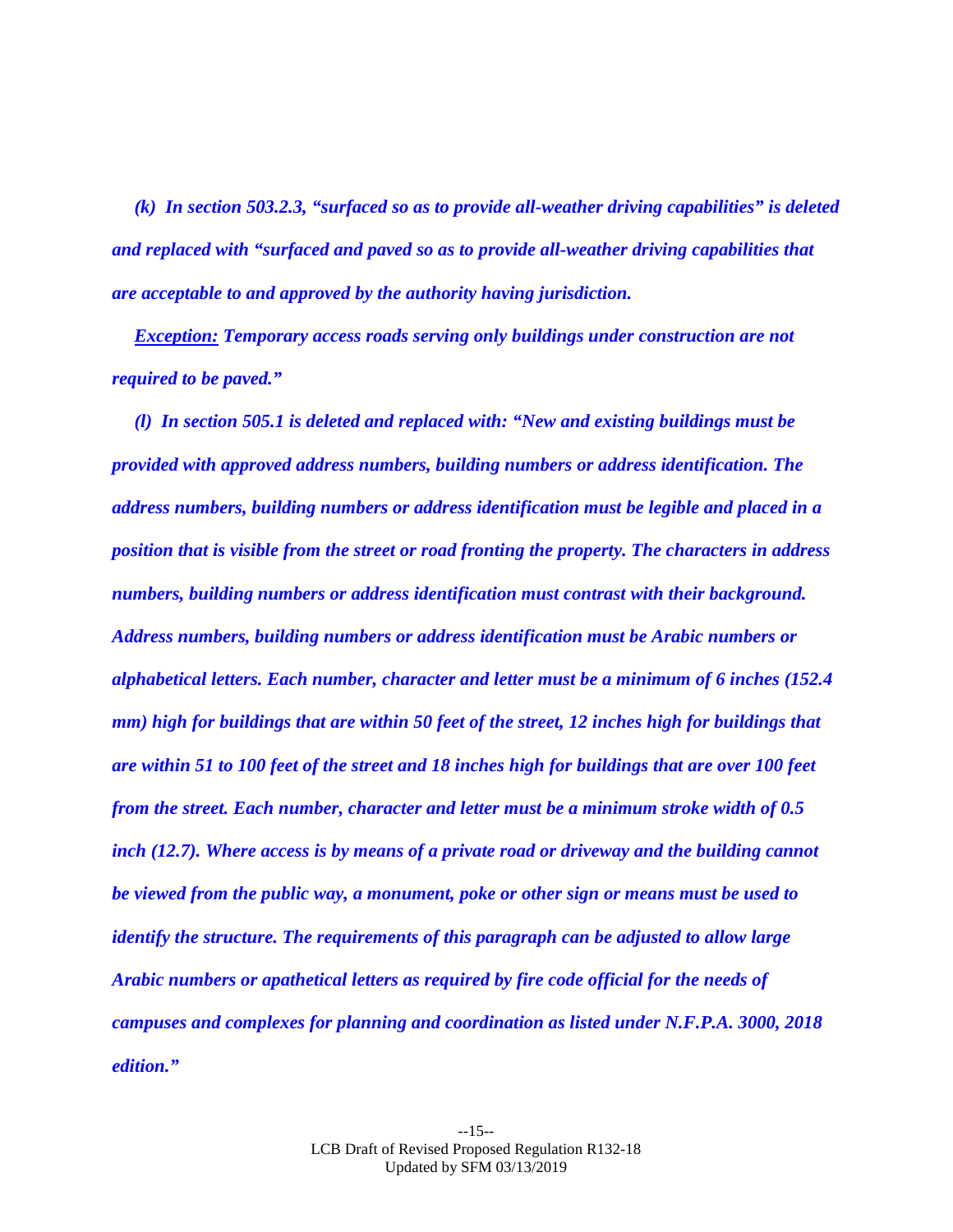*(m)* Section 507.3 is revised by adding a new paragraph to read as follows: "Subject to the approval of the fire authority, if the required fire flow is not available for adequate fire protection, an approved automatic fire sprinkler system must be installed throughout the building or buildings. The sprinkler system must meet the requirements of the appropriate N.F.P.A. standard. The provisions of this paragraph do not apply if a fire sprinkler system is otherwise required by this chapter or the adopted codes."

**[**(j)**]** *(n) Section 510.1 is deleted and replaced with: "Emergency responder radio coverage systems must be provided throughout any building that meets one of the following standards:*

*1. High-rise buildings: Buildings with a floor used for human occupancy that is located more than 55 feet above the lowest level of fire department vehicle access.*

*2. Underground and below-grade buildings: Buildings with a floor level that is below the finished floor of the lowest level of the exit discharge of any level.*

*3. Other buildings: The fire code official is authorized to require a technical opinion and report, in accordance with section 104.7.2, for buildings whose design, due to location, size, construction type or other factors, could impede radio coverage as required by section 510.4.1. The report shall make a recommendation regarding the need for an emergency responder radio coverage system."*

*(o) Section 510.2 is deleted and replaced with: "Existing buildings, other than buildings with an occupational classification of Residential Group R-3, which do not have approved radio coverage for emergency responders in the building based on existing coverage levels of the public safety communications systems, must be equipped with such coverage according to one of the following conditions:*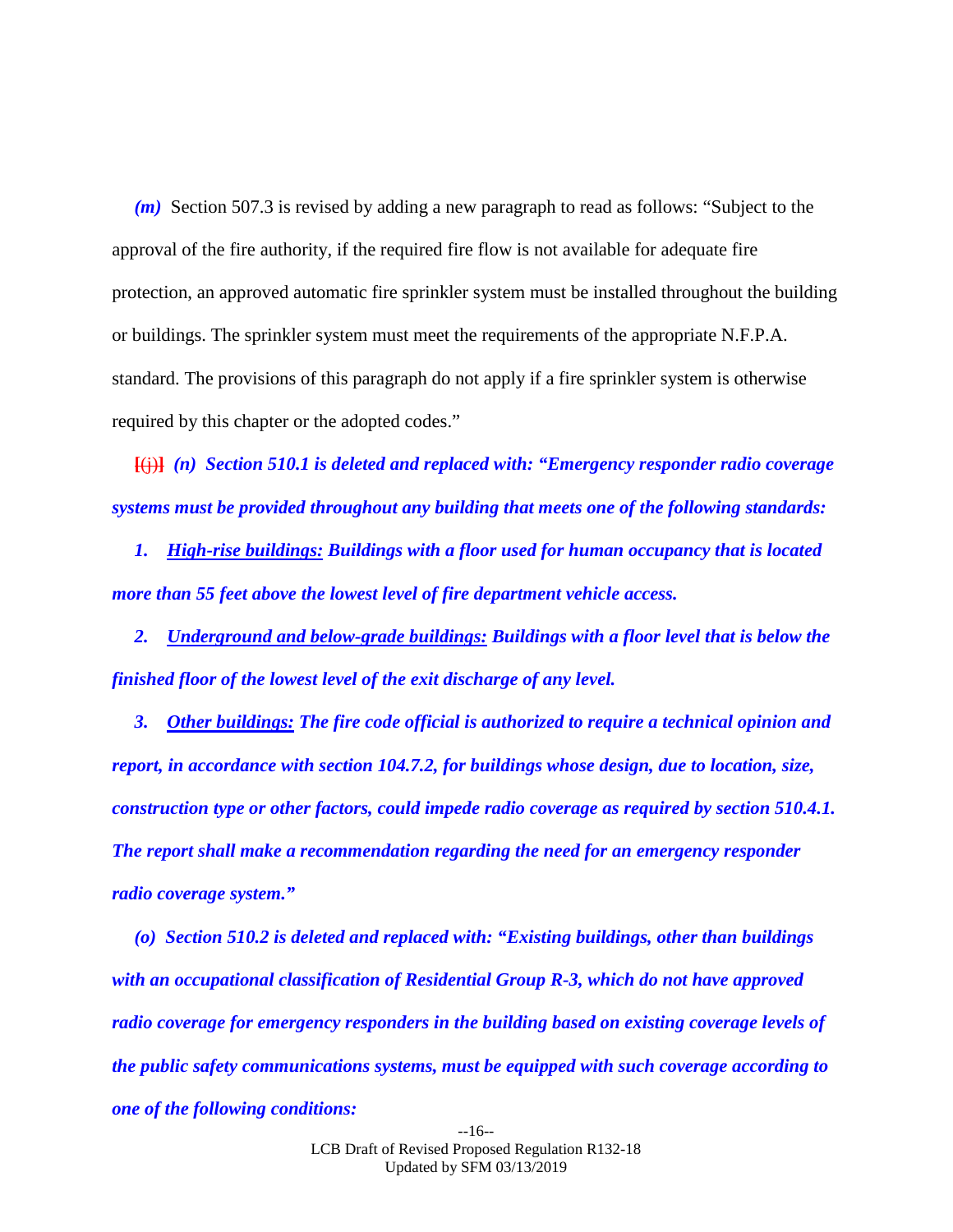*1. Existing buildings that do not have approved radio coverage, as determined by the Fire Chief, in accordance with section 510.4.1.*

*2. Where an existing wired communication system cannot be repaired or is being replaced.*

*3. Within a time frame established by the adopting authority.*

*Exception: An existing building is not required to be equipped with such coverage where the fire code official determines that the radio coverage for emergency responders is not needed."*

*(p)* Section 903.2.1.2 is revised by adding a new paragraph to read as follows: "Occupancies containing a casino, regardless of occupancy classification, must be designed and built with a sprinkler system classified as an ordinary Hazard Group 2."

**[**(k)**]** *(q)* Section 903.2 is revised by adding a new paragraph to read as follows: "In all occupancies except group R-3 and U occupancies, a building that is more than two stories in height, including any height added by usable floor space, must have an automatic sprinkler system throughout. Any open parking garage and any airport control tower is exempt from this requirement to install an automatic sprinkler system."

**[**(l)**]** *(r)* Section 906.2 is revised by adding new sentences following the first sentence to read as follows: "The internal components of carbon dioxide, wet chemical, halogenated agent, aqueous film-forming foam (AFFF) and film-forming fluoroprotein (FFFP) portable fire extinguishers shall be examined in accordance with N.F.P.A. Standard 10, *2018 edition,* table **[**7.3.1.1.2.**]** *7.3.3.1.* The internal components of all other portable fire extinguishers shall be examined annually."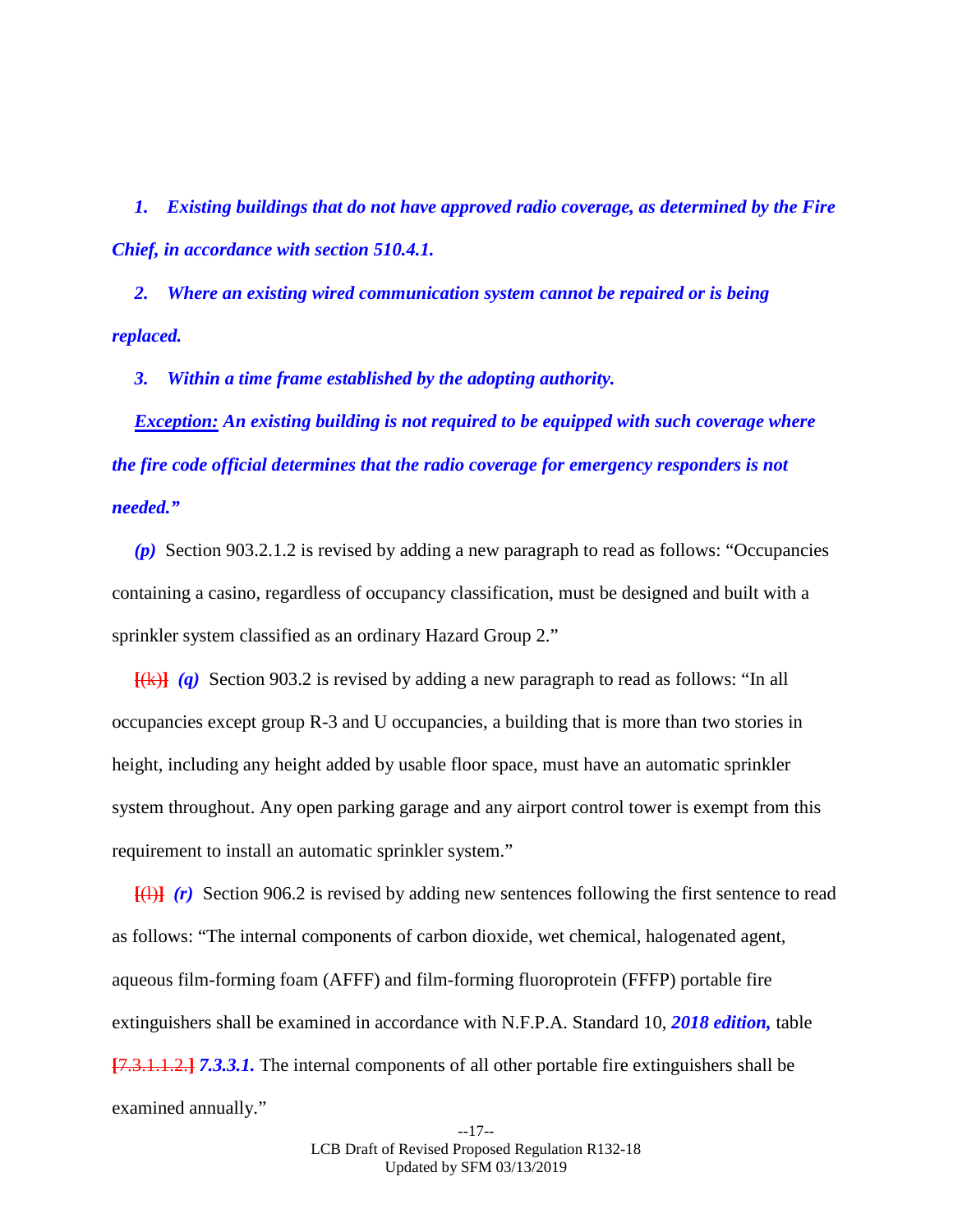**[**(m)**]** *(s)* Section 907.5.2.1.1 is revised by adding a new paragraph to read as follows: "The minimum sound pressure levels of audible alarm notification appliances shall be 90 dBA in mechanical equipment rooms and 80 dBA in all other occupancies."

 $\overline{f(n)}$  *(t)* Section 907.5.2.3 is revised by adding the following exceptions following exception **[**3:

"4.**]** *4:*

*"5.* Visible alarm notification appliances are not required in storage rooms, electrical rooms and mechanical rooms that are not normally occupied and are less than 400 square feet.

**[**5.**]** *6.* Visible alarm notification appliances are not required in janitor closets."

*In Section 907.10, is revised by adding the following, "Retroactive replacement of smoke alarms shall be required when any work is conducted requiring a permit and the smoke alarms exceed 10 years from the date of manufacture. This share be enforced by the agency having jurisdiction"* 

**[**(o) Sections 1101.1 to 1104.24, inclusive, are deleted.

(p)**]** *(u) In section 915.1, "occupancies and" is deleted and replaced with "occupancies, including, without limitation, Residential Group R-3 occupancies used for transient occupancy of less than 30 days, and".*

*(v) Chapter 11 is deleted.*

--18-- LCB Draft of Revised Proposed Regulation R132-18 Updated by SFM 03/13/2019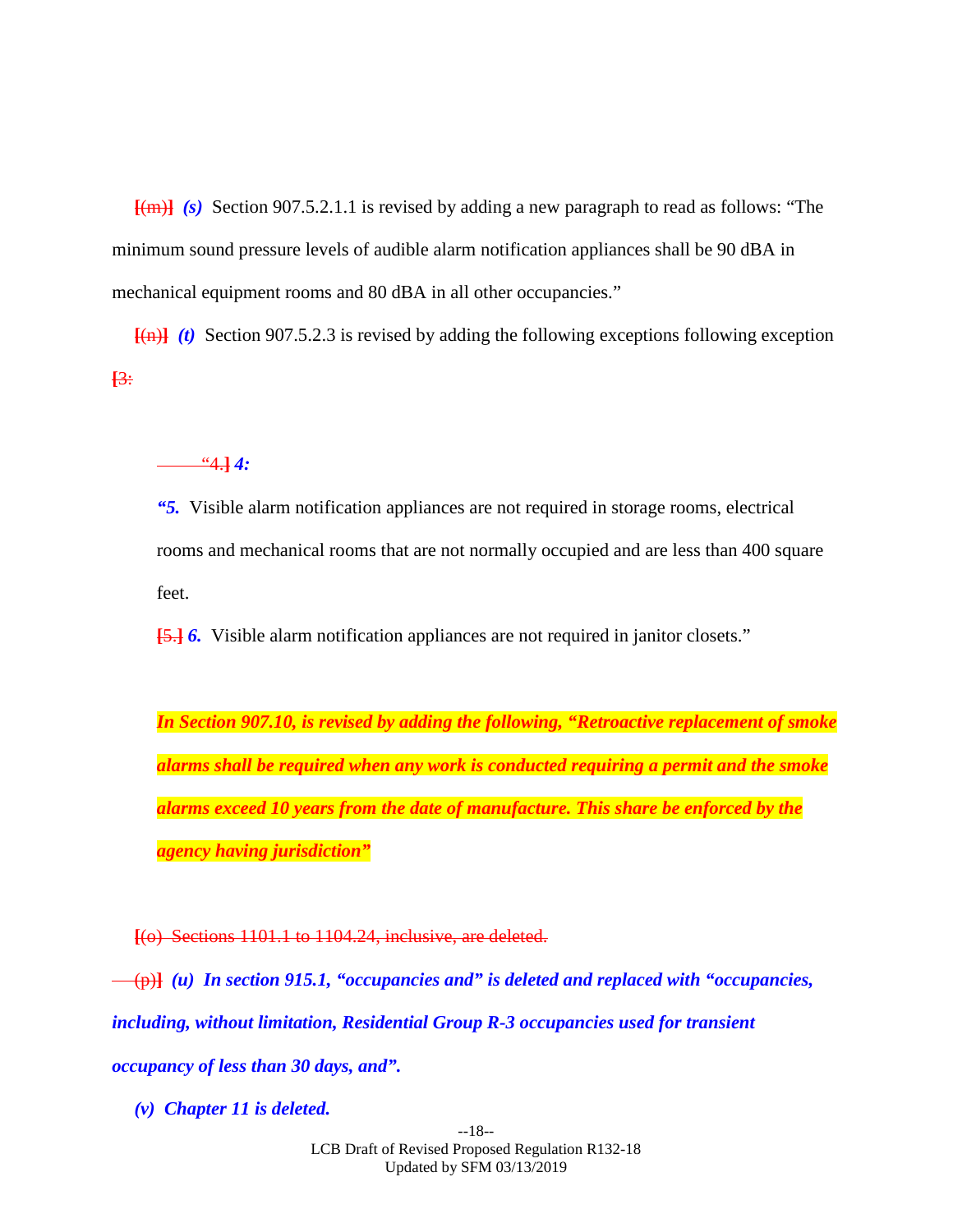*(w)* Section 5601.1.3 is revised by deleting the first sentence and adding a new sentence to read as follows: "Except as otherwise provided in this section, the possession, manufacture, storage, sale, use and handling of Class 1.3 and Class 1.4 pyrotechnics are only allowed in jurisdictions where specifically approved by local ordinance."

 $[$ (q)  $\{$ (x) Section 6101.1 is revised by adding a new paragraph to read as follows: "In the event of a conflict between any provision in this chapter and the regulations of the Board for the Regulation of Liquefied Petroleum Gas, the regulations of the Board take precedence."

**[**(r) In section**]**

*(y) In table* B105.2 of Appendix B, **[**"75**]** *"25* percent" is deleted and replaced with "50 percent."

2. The following changes are made to the **[**2012**]** *2018* edition of the *International Building Code* as adopted by reference in NAC 477.281:

(a) "International Fuel Gas Code" is deleted and replaced with "N.F.P.A. Standard 54, **[**as**]** *2018 edition, or the most current version* adopted by the Board for the Regulation of Liquefied Petroleum Gas in NAC 590.610."

(b) "International Mechanical Code" is deleted and replaced with **[**"2012**]** *"2018* Uniform Mechanical Code."

(c) "International Plumbing Code" is deleted and replaced with **[**"2012**]** *"2018* Uniform Plumbing Code."

(d) Section 113 is deleted.

(e) In section 202, in the definition of "High-Rise Building," "75 feet (22 860 mm)" is replaced with "55 feet (16 764 mm)."

--19-- LCB Draft of Revised Proposed Regulation R132-18 Updated by SFM 03/13/2019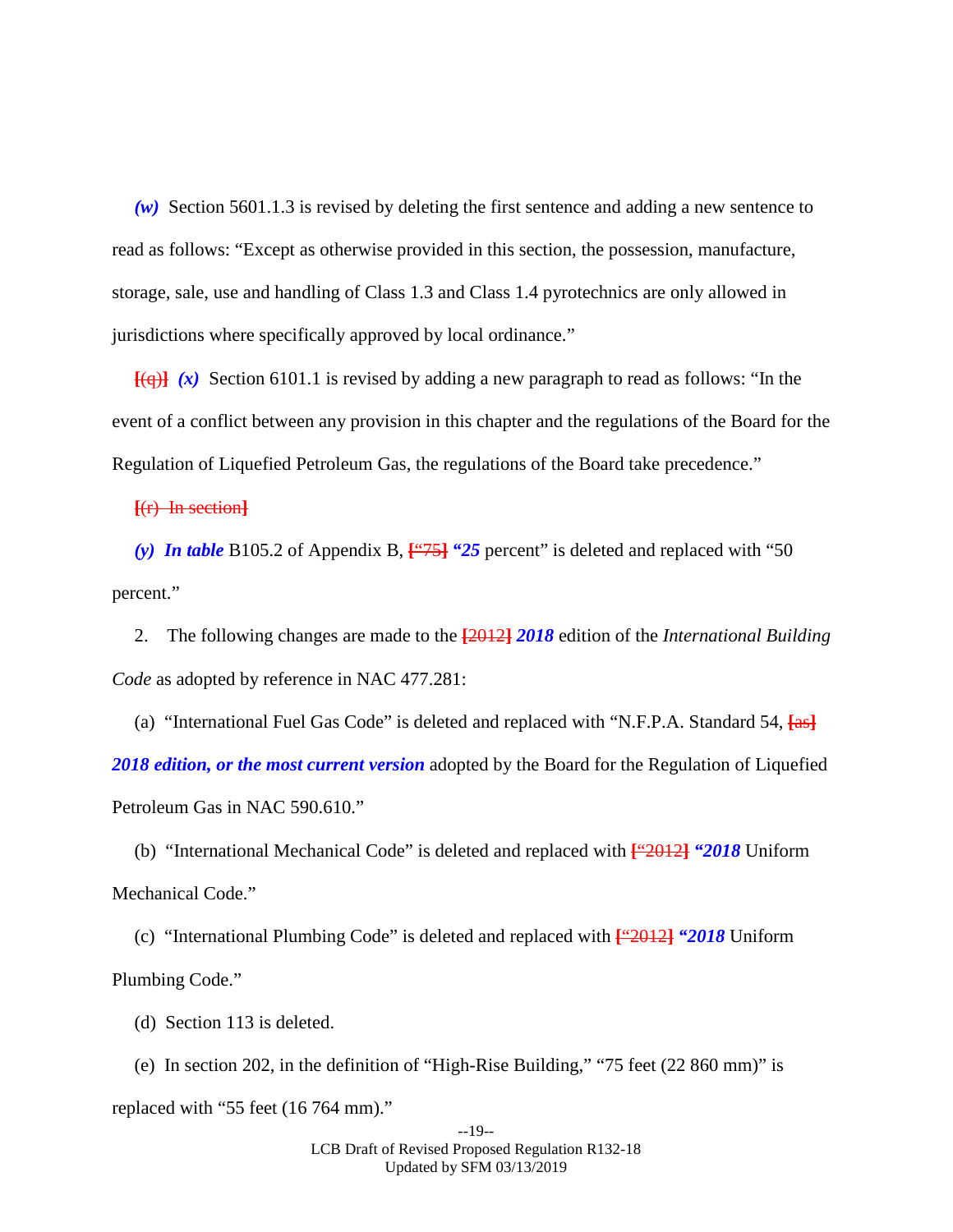(f) *Section 308.3 is revised by adding a new paragraph to read as follows: "All portions of a care facility which houses patients or residents which are classified by the State Board of Health as a 'Category 2 resident' and which has an occupant load of more than 10 residents, is classified as an 'I-2' occupancy classification."*

*(g) In section 308.5, "five" is deleted and replaced with "three."*

*(h) Section 310.2 is revised by adding "Brothel" to the list.*

*(i) In compliance with NRS 449.1865, in section 310.4, "for five or fewer persons receiving care" is deleted and replaced with "for three or more persons receiving care."*

*(j) In section 310.5, the following are added:*

- *(1) "Reintegration facilities"; and*
- *(2) "Transitional living facilities."*

*(k)* To section 403.5.3 at the end of the last sentence, is added: "or an activation of any fire alarm initiating device within the building or a failure of both the primary and backup power supplies."

 $\overline{f(g)}$  *(l)* In section 403.5.4, "75 feet (22 860 mm)" is deleted and replaced with "55 feet (16 764 mm)."

**[**(h)**]** *(m)* Section 903.2.3 is revised by adding a new paragraph to read as follows: "In high schools where automatic sprinkler systems are provided, the automatic sprinkler systems for the automotive and woodworking shops must be designed to meet ordinary hazard group 1 criteria."

 $\overline{f(i)}$  *(n)* Section 907.5.2.1.1 is revised by adding a new paragraph to read as follows: "The minimum sound pressure level of audible alarm notification appliances shall be 90 dBA in mechanical equipment rooms and 80 dBA in all other occupancies."

<sup>--20--</sup>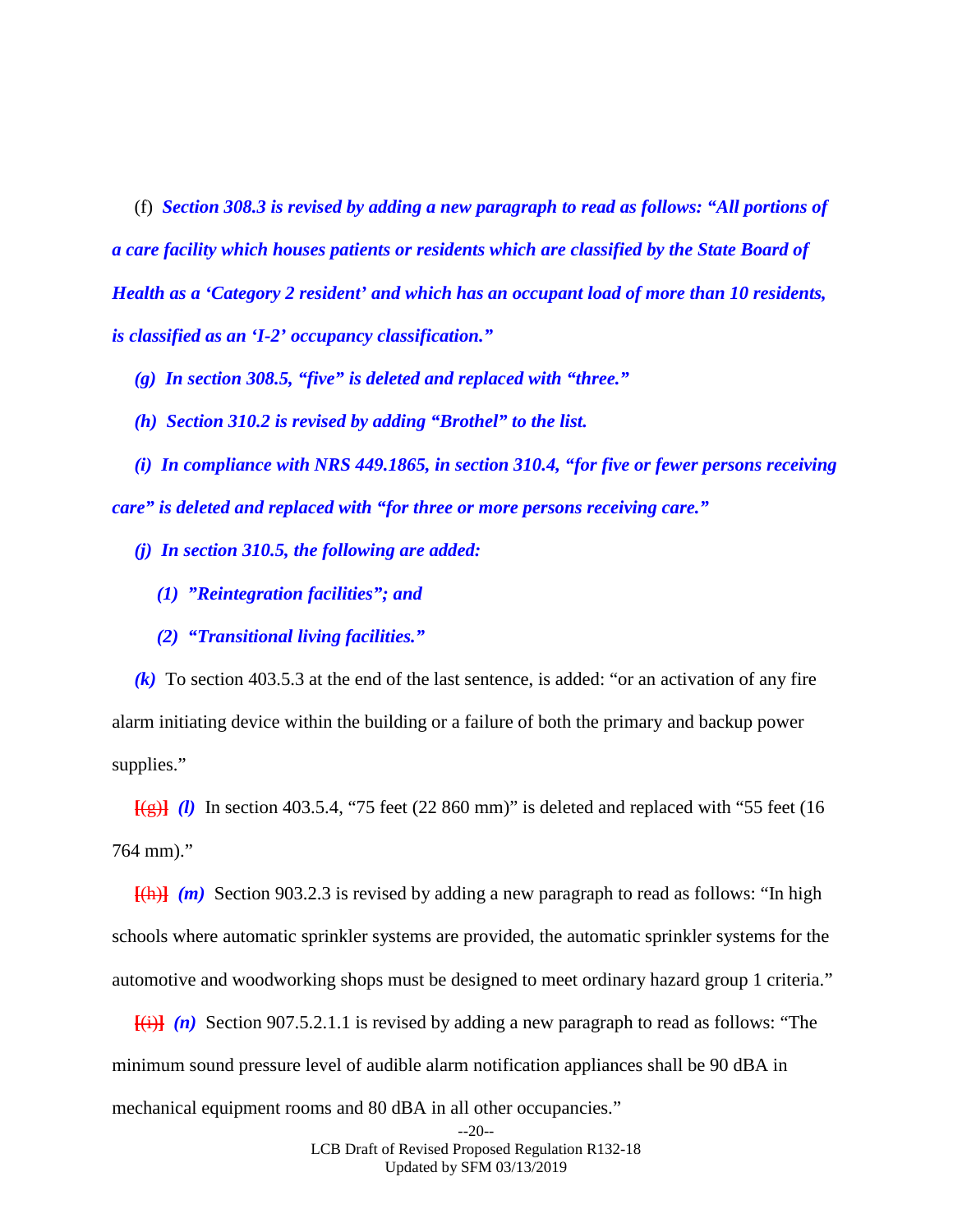$\overline{f(i)}$  (o) Section 907.5.2.3 is revised by adding the following exceptions following exception **[**3:

 $-4.44$ :

*"5.* Visible alarm notification appliances are not required in storage rooms, electrical rooms and mechanical rooms that are not normally occupied and are less than 400 square feet.

**[**5.**]** *6.* Visible alarm notification appliances are not required in janitor closets."

 $\overline{f(k)}$  (p) In section 1008.1.9.11, exception 3 is revised to read as follows: "In stairways serving buildings other than high-rise buildings, doors are permitted to be locked on the side opposite the egress side, provided that the doors can be opened from the egress side. Doors must automatically unlock upon the activation of a fire alarm system or a fire sprinkler waterflow alarm, or for a power failure. Exit discharge doors must remain unlocked."

3. *The following changes are made to the 2018 edition of the International Existing Building Code as adopted by reference in NAC 477.281:*

*(a) "International Fuel Gas Code" is deleted and replaced with "N.F.P.A. Standard 54, 2018 edition, or the most current version adopted by the Board for the Regulation of Liquefied Petroleum Gas in NAC 590.610."*

*(b) "International Mechanical Code" is deleted and replaced with "2018 Uniform Mechanical Code."*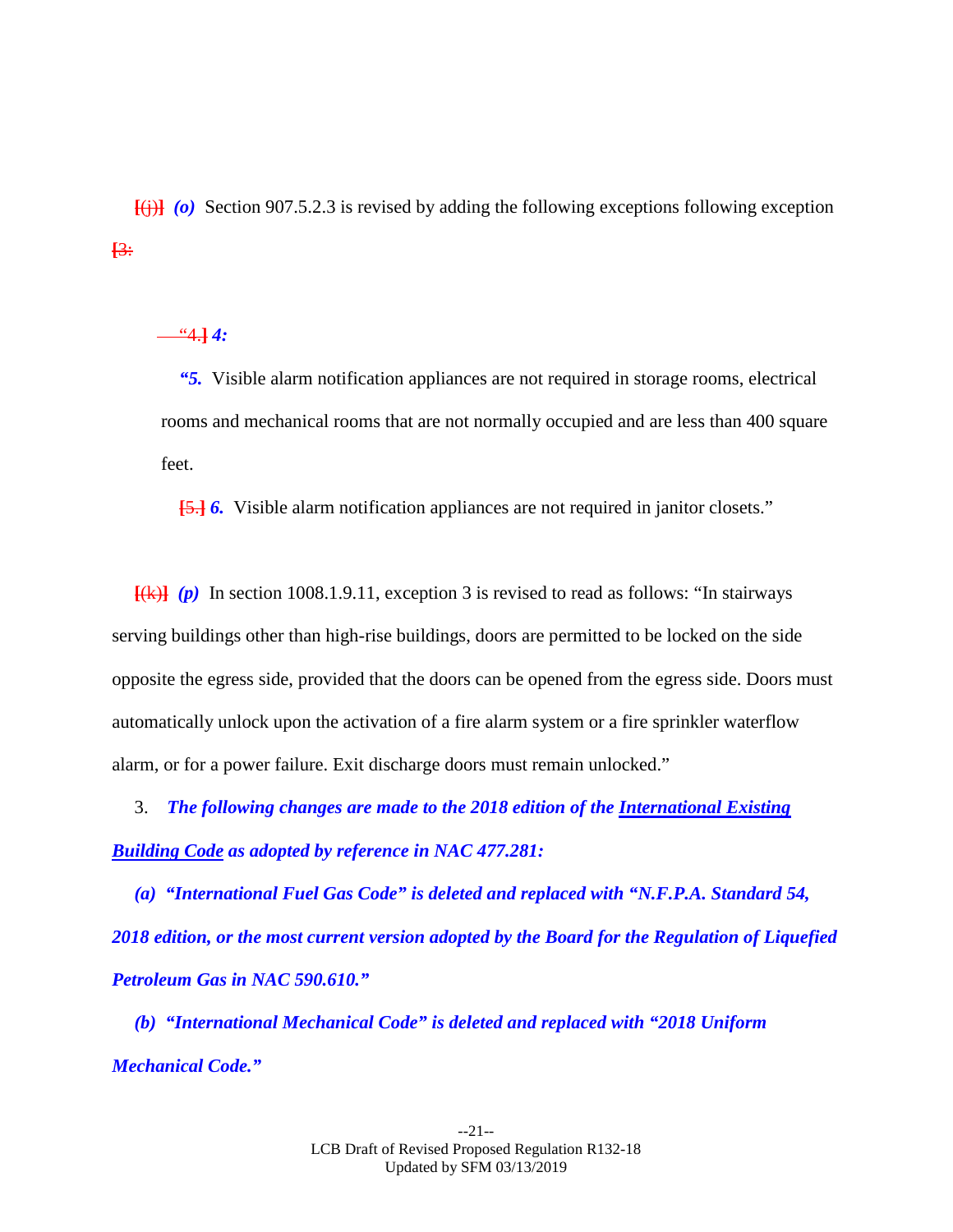*(c) "International Plumbing Code" is deleted and replaced with "2018 Uniform Plumbing Code."*

*4.* The following changes are made to the **[**2012**]** *2018* edition of the *International Wildland-Urban Interface Code* as adopted by reference in NAC 477.281:

(a) Section 106 is deleted.

(b) In section 108.4, "pursuant to Section 502" is deleted.

(c) In section 302.3, "on a three-year basis or more frequently as deemed necessary by the legislative body" is deleted and replaced with "as deemed necessary by the code official."

(d) Section 404.1 is revised by deleting "provided in order to qualify as a conforming water supply for the purpose of Table 503.1 or as."

(e) Chapter 5 is deleted.

(f) Section 602.1 is deleted.

(g) Section 603.2 is revised by deleting "Building or structures, constructed in compliance with the conforming defensible space category of table 503.1, shall comply with the fuel modification distance contained in table 603.2."

(h) Section B101.1 is revised to read as follows: "Where required, vegetation management plans must be submitted to the code official and the State Forester Firewarden for review and approval as part of the plans required for a permit."

**[**4.**]** *5.* The following changes are made to the **[**2012**]** *2018* edition of the *Uniform Mechanical Code* as adopted by reference in NAC 477.281: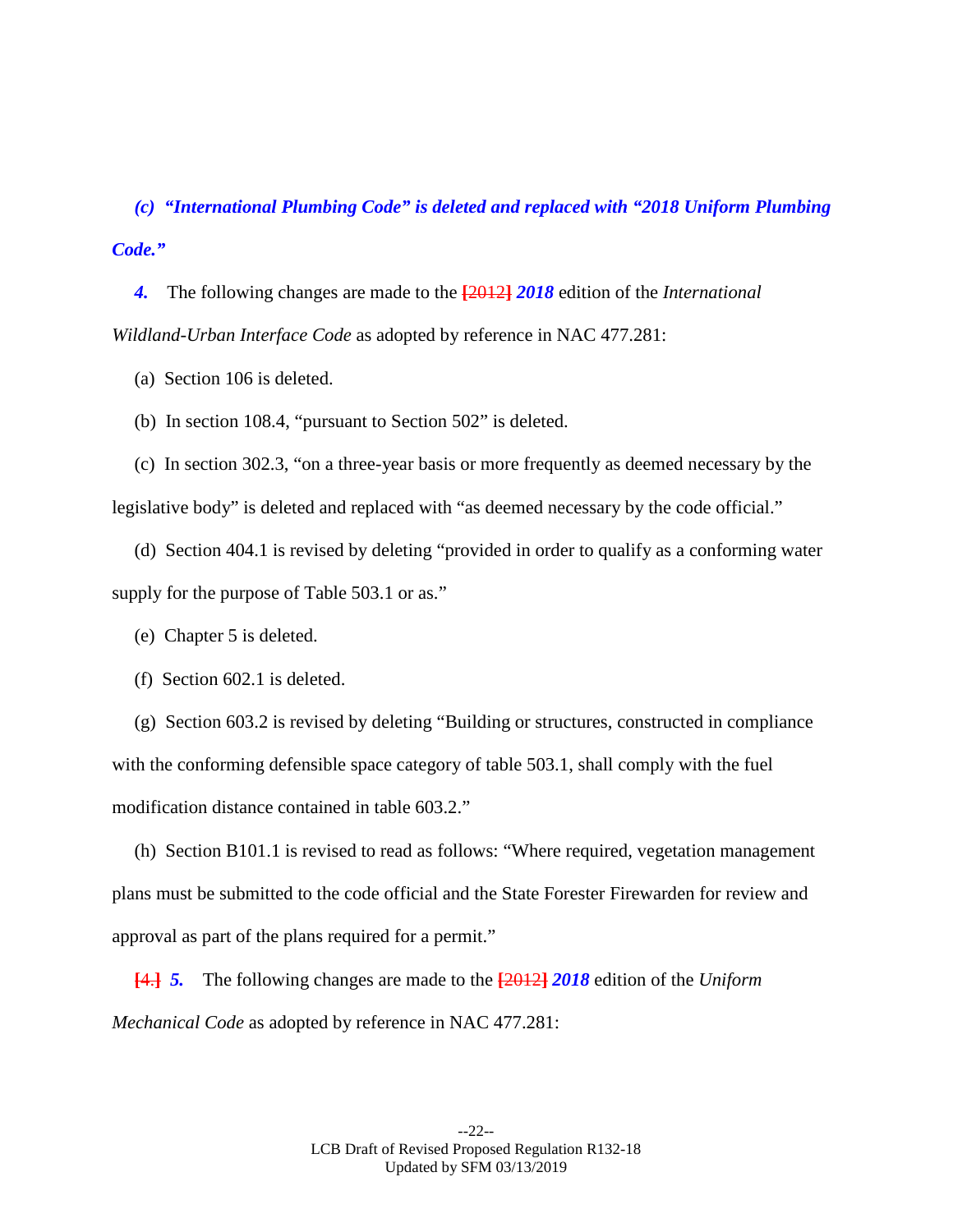(a) "International Fuel Gas Code" is deleted and replaced with "N.F.P.A. Standard 54, **[**as**]** *2018 edition, or the most current version* adopted by the Board for the Regulation of Liquefied Petroleum Gas in NAC 590.610."

(b) "International Plumbing Code" is deleted and replaced with **[**"2012**]** *"2018* Uniform Plumbing Code."

**[**5.**]** *6.* As used in this section, "casino" means any room in which gaming is conducted, including, without limitation, any bar, cocktail lounge or other facility housed therein as well as the area occupied by the games. The term does not include any establishment that is operated pursuant to a restricted license as defined in NRS 463.0189.

<span id="page-22-0"></span>**Sec. 10.** NAC 477.2833 is hereby amended to read as follows:

477.2833 *1.* The State Fire Marshal hereby adopts by reference the **[**2012**]** *2016*

*Emergency Response Guidebook* published by the Pipeline and Hazardous Materials Safety Administration of the United States Department of Transportation **[**.

A copy of the**]** *and any subsequent revision of the publication that has been approved by the State Fire Marshal for use in this State. Each revision of the publication shall be deemed approved by the State Fire Marshal unless the State Fire Marshal disapproves of the revision within 180 days after the date of publication of the revision.*

--23-- *2. The most recent* publication **[**is**]** *of the Emergency Response Guidebook that has been approved by the State Fire Marshal will be* available **[**, free of charge, from the State Fire Marshal, 107 Jacobsen Way, Carson City, Nevada 89701, from**]** *for inspection at the office of*  the Division of Emergency Management of the Department of Public Safety, 2478 Fairview Drive, Carson City, Nevada 89701, or *may be obtained, free of charge, from the United States* 

> LCB Draft of Revised Proposed Regulation R132-18 Updated by SFM 03/13/2019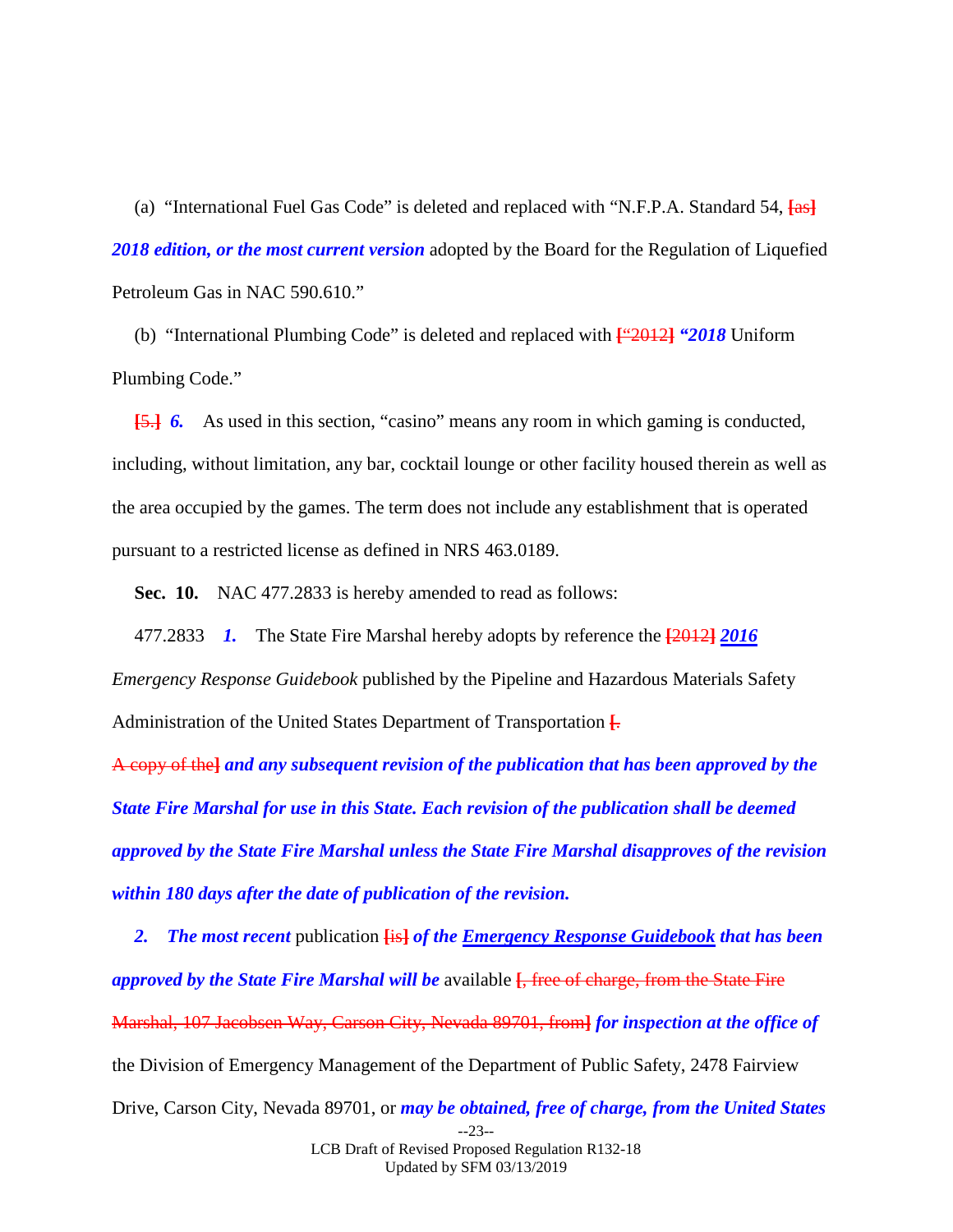*Department of Transportation* at the Internet address **[**http://phmsa.dot.gov.**]** *https://www.phmsa.dot.gov.*

*3. The State Fire Marshal will:*

*(a) Review each revision of the publication described in subsection 1 to ensure its suitability for this State; and*

*(b) File a copy of each revision of the publication described in subsection 1 that the State Fire Marshal approves with the Secretary of State and the State Library, Archives and Public Records Administrator.*

<span id="page-23-0"></span>**Sec. 11.** NAC 477.2835 is hereby amended to read as follows:

477.2835 1. Fire departments that provide training to firefighters using techniques or exercises which involve the use of fire or any device that produces or may be used to produce fire must follow the requirements set forth in N.F.P.A. Standard 1403, as adopted by reference in NAC 477.281, on live fire-training evolutions.

2. Each person directly supervising a live fire-training evolution and each person managing a training program involving live fire-training evolutions must hold a certification from the State Fire Marshal as a Fire Service Instructor II or higher, as described in N.F.P.A. Standard 1041, as adopted by reference in subsection 5.

3. The construction of each structure used for a live fire-training evolution must comply with the requirements set forth in N.F.P.A. Standard 1403, as adopted by reference in NAC 477.281, including, without limitation, design oversight and periodic inspection conducted by a person licensed in accordance with the provisions of chapter 625 of NRS who is working within his or her area of expertise.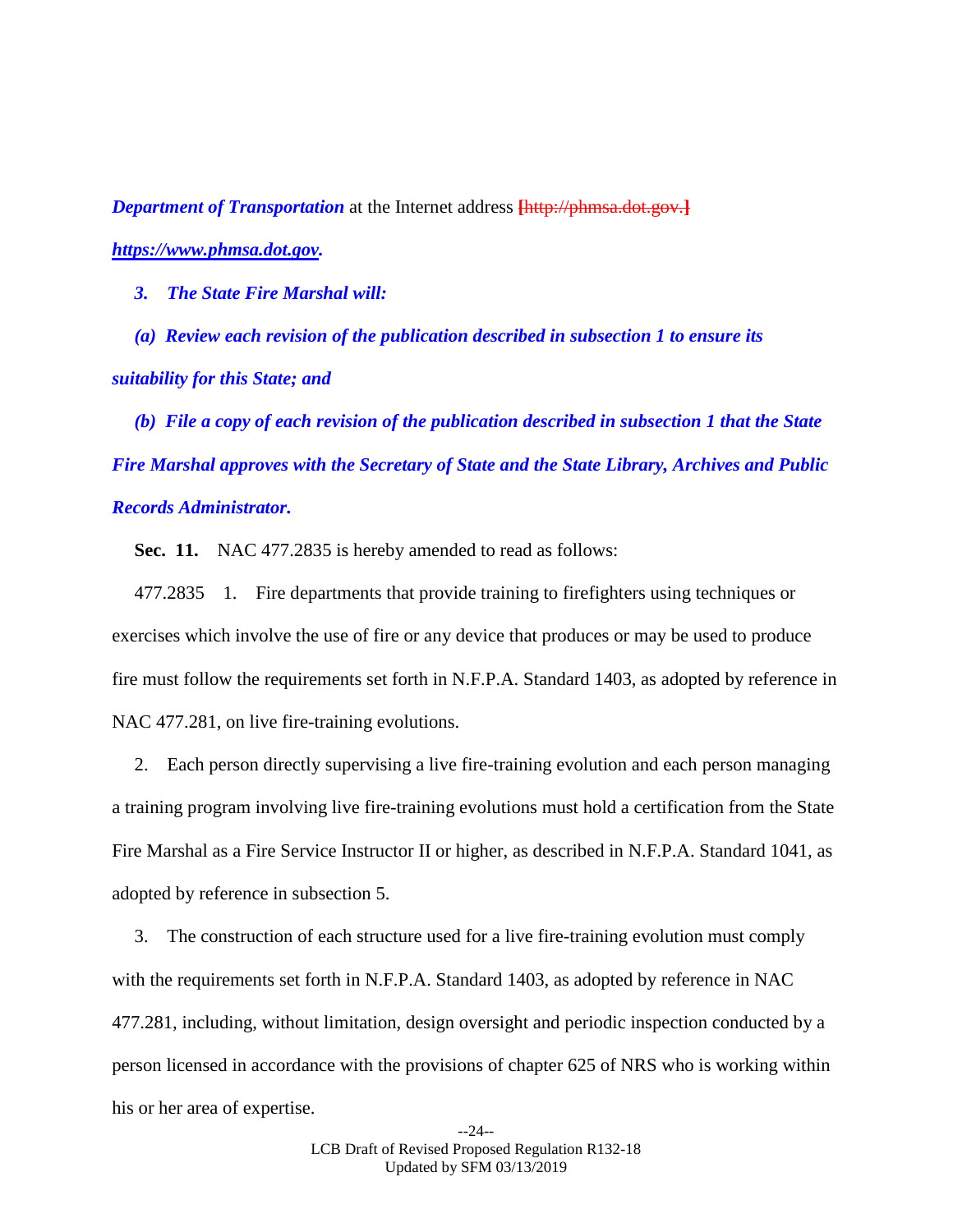4. Any evaluation, inspection or modification of an acquired structure that is to be used for a live fire-training evolution must comply with the requirements set forth in N.F.P.A. Standard 1403, as adopted by reference in NAC 477.281.

5. The State Fire Marshal hereby adopts by reference N.F.P.A. Standard 1041, **[**2012**]** *2019* edition, of the *National Fire Code* **[**.**]** *and any subsequent revision of the publication that has been approved by the State Fire Marshal for use in this State. Each revision of the publication shall be deemed approved by the State Fire Marshal unless the State Fire Marshal disapproves of the revision within 180 days after the date of publication of the revision.* A copy of *the most recent publication of* the standard *will be available for inspection at the main office of the State Fire Marshal and* may be obtained *for the price of \$36.50 from the N.F.P.A. by mail at 1* Batterymarch Park, Quincy, Massachusetts 02169-7471 or**]** *, free of charge,* at the Internet address **http://www.nfpa.org**.

*6. The State Fire Marshal will:*

*(a) Review each revision of the publication described in subsection 5 to ensure its suitability for this State; and*

*(b) File a copy of each revision of the publication described in subsection 5 that the State Fire Marshal approves with the Secretary of State and the State Library, Archives and Public Records Administrator.*

*7. A local government, city, town, county or district which establishes a paid full-time or part-time fire department that has been given the responsibility of organizing and deploying fire suppression operations, emergency medical operations and special operations to the public*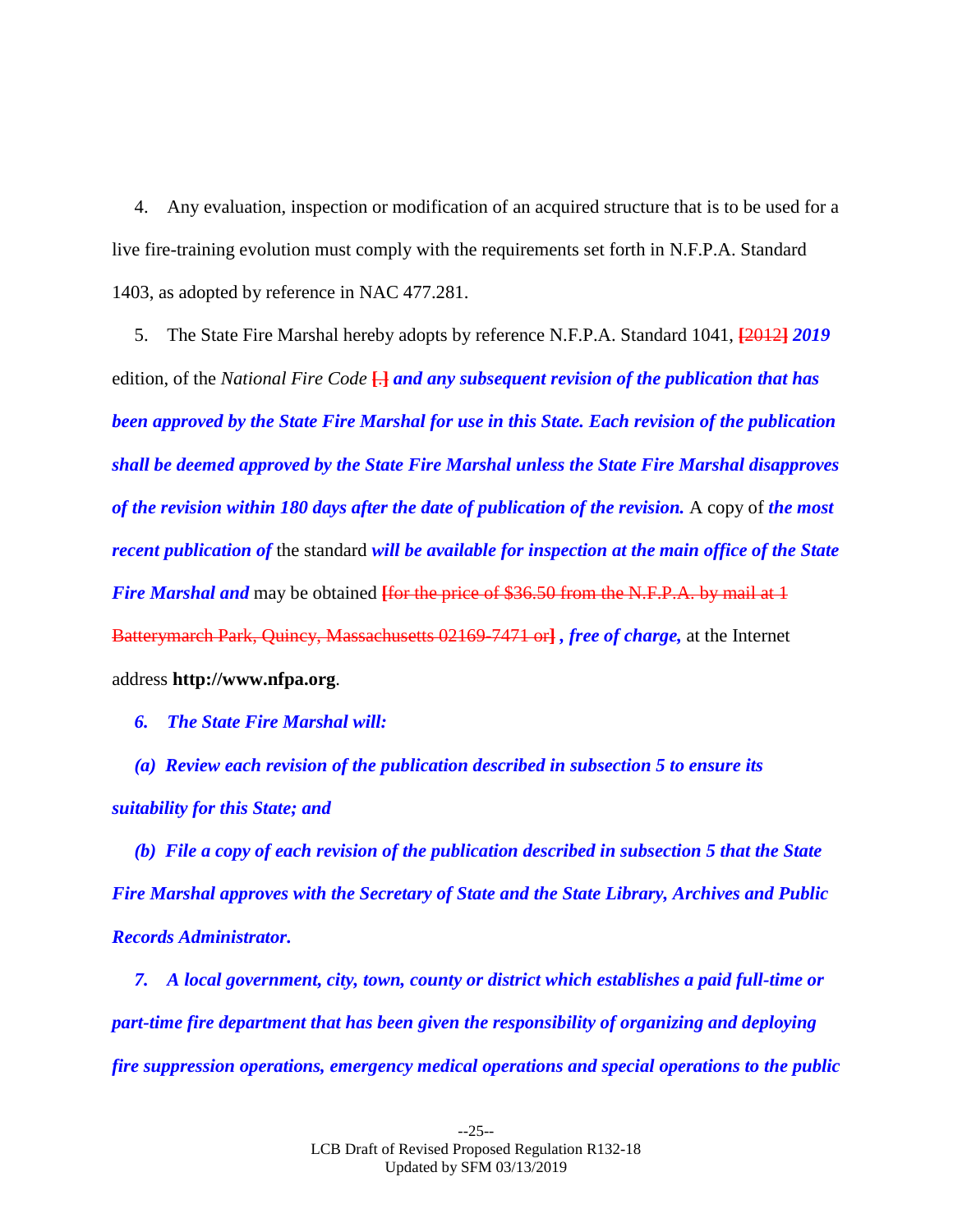*shall follow the minimum training requirements of personnel as set forth in N.F.P.A. 1001, as adopted by reference in NAC 477.281.*

*8. A local government, city, town, county or district which establishes a volunteer fire department that has been given the responsibility of organizing and deploying fire suppression operations, emergency medical operations and special operations to the public shall follow the minimum training requirements of personnel as set forth in N.F.P.A. 1720, as adopted by reference in NAC 477.281.*

*9. The owner or operator of an industrial, commercial, institutional or similar property which establishes a facility fire brigade shall follow the minimum training requirements of personnel as set forth in N.F.P.A. 600, as adopted by reference in NAC 477.281, and the minimum job performance requirements for industrial fire brigade personnel as set forth in N.F.P.A. 1081, as adopted by reference in NAC 477.281.*

*10. A state or local government, city, town, county or district which establishes a fire protection organization on the management of wildland fire suppression or which, through an agreement, responds to wildland fires shall follow the minimum training requirements of personnel as set forth in N.F.P.A. 1051 and 1143, as adopted by reference in NAC 477.281, or as set forth by the National Wildlife Coordinating Group.*

<span id="page-25-0"></span>**Sec. 12.** NAC 477.287 is hereby amended to read as follows:

477.287 The State Fire Marshal may address, by variance, any requirement of the codes or standards adopted by him or her. The variance must provide an alternate *means and* method for satisfying the requirement that is being addressed by the variance. *The State Fire Marshal will* 

### --26- *evaluate the alternate means and method used to ensure that the means and method are at*

LCB Draft of Revised Proposed Regulation R132-18 Updated by SFM 03/13/2019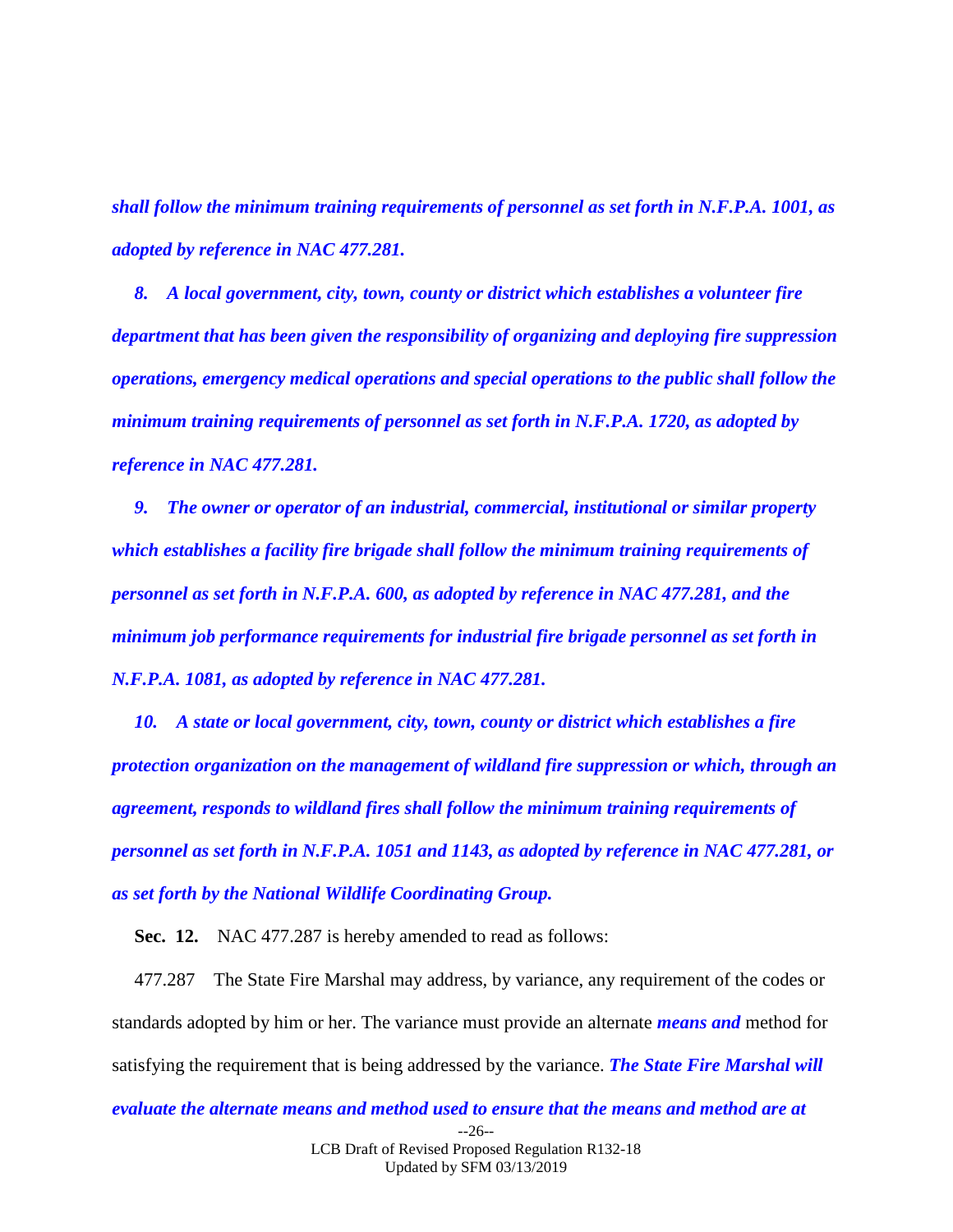*least equivalent with regard to quality, strength, effectiveness, fire resistance, durability and safety as the applicable provisions of NAC, and the codes and standards adopted by the State Fire Marshal.*

<span id="page-26-0"></span>**Sec. 13.** NAC 477.288 is hereby amended to read as follows:

477.288 1. A request by a local government for an interlocal agreement pursuant to the provisions of NRS 477.030 must:

(a) Identify the local government and designate those persons who will represent the local government for the purposes of the interlocal agreement.

(b) Be accompanied by an official resolution executed by the local government which petitions the State Fire Marshal to develop, in cooperation with the local government, an interlocal agreement and describes the authority or duties being requested for delegation.

2. The State Fire Marshal, upon the receipt of such a request, will assign personnel from the State Fire Marshal Division to determine if the proposed program and the ability of the personnel of the local government are substantially equivalent to the program and ability of the State Fire Marshal.

3. Personnel assigned by the State Fire Marshal pursuant to this section shall complete the review within 60 days and recommend that the request be approved, returned for further development or disapproved.

4. The State Fire Marshal is the final administrative authority and will determine which authority or duties may be assigned to the local government pursuant to the interlocal agreement. The State Fire Marshal **[**may**]** *will* require reports on the activities being performed pursuant to the provisions of an interlocal agreement.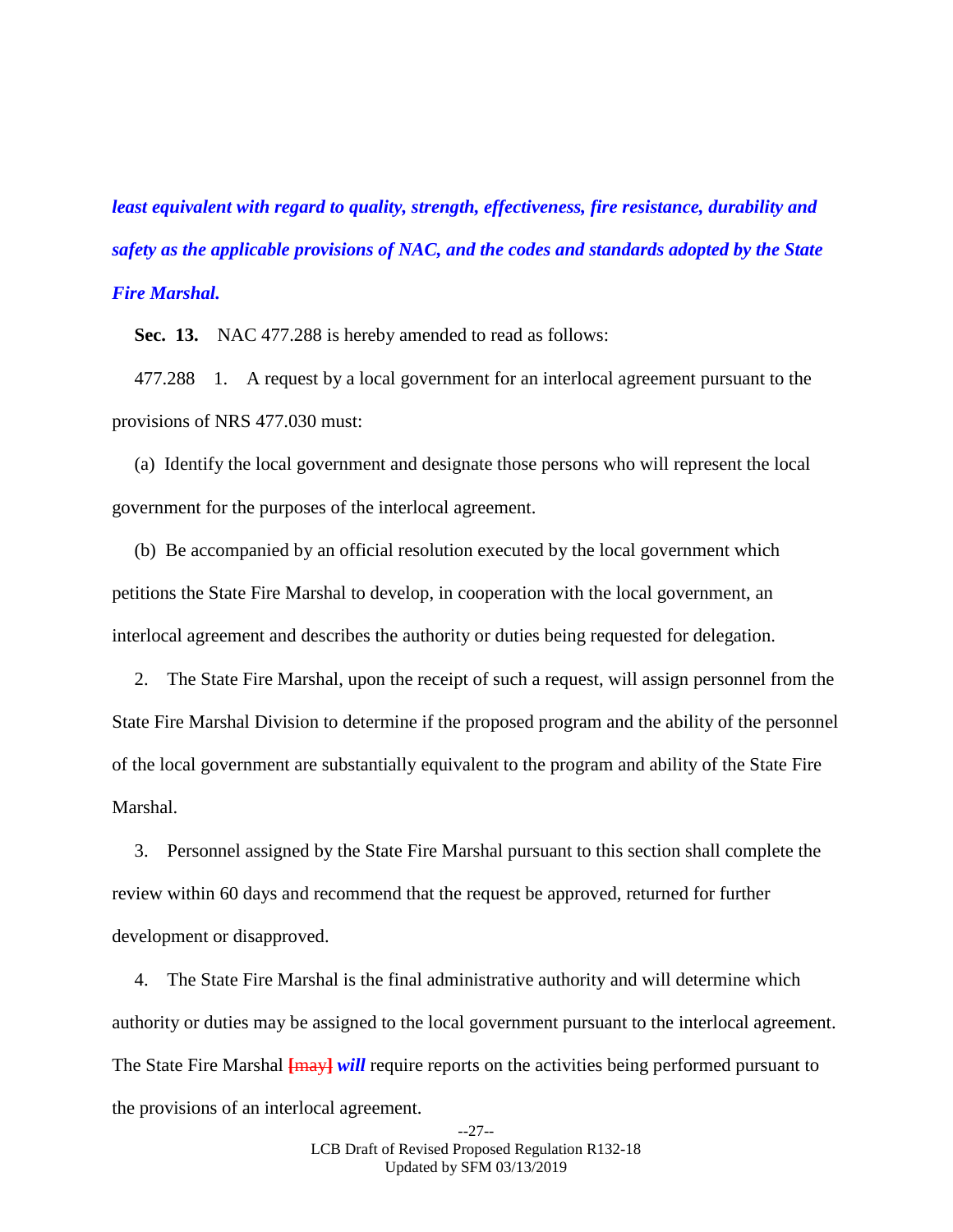5. The State Fire Marshal may revoke an interlocal agreement with a local government if the local government fails to:

(a) Supply the required reports; or

(b) Cooperate with the State Fire Marshal in verifying the equivalency of personnel and programs.

6. The State Fire Marshal will:

(a) Notify the local government if he or she intends to improve, update or otherwise change any program which is part of an interlocal agreement with the local government; and

(b) Allow adequate time for the local government to adjust its personnel, programs or training to conform with the change.

<span id="page-27-0"></span>**Sec. 14.** NAC 477.300 is hereby amended to read as follows:

477.300 1. All applications for licenses or certificates must be made to the State Fire Marshal in the manner required by this chapter.

2. A person who performs any of the following work in this State, other than as the employee of another, must obtain a license in accordance with this chapter and chapter 477 of NRS and shall require each person employed by him or her to perform that work to obtain the appropriate certificate of registration:

(a) Selling, servicing, maintaining or installing any fire extinguisher, engineered or preengineered fixed fire extinguishing system, fire alarm system, fire detection system, automatic fire suppression system or fire standpipe system.

(b) Cleaning of a Type 1 hood and duct and the removal of fuel.

(c) Blasting and using commercial explosives.

--28-- LCB Draft of Revised Proposed Regulation R132-18 Updated by SFM 03/13/2019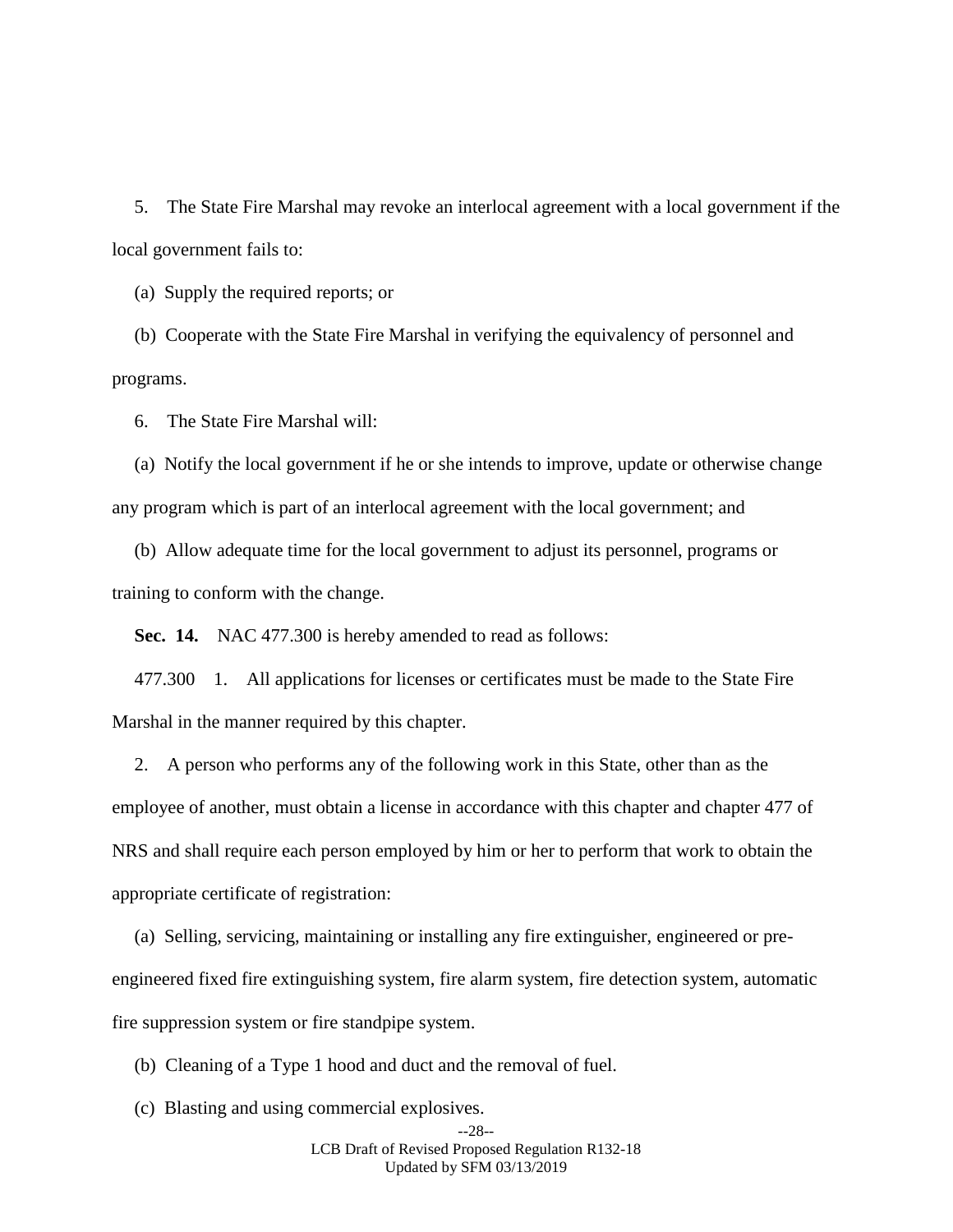(d) Using and handling of pyrotechnics.

(e) Installing medical gas systems.

(f) Selling and installing heat detectors which will be used as devices for the early warning of fires.

(g) Installing, servicing and repairing of underground fire sprinkler systems.

(h) Installing, servicing and repairing of underground fire hydrants.

(i) Testing of **[**underground backflow.**]** *backflow assemblies.*

(j) Flame effects.

(k) Retail selling of portable fire extinguishers.

(l) Performing work as a magician.

(m) Furniture, fixture and equipment interior design.

3. A person who acts as a fire performer or an apprentice fire performer must obtain a certificate of registration in accordance with this chapter and chapter 477 of NRS.

4. The State Fire Marshal or the authorized representative of the State Fire Marshal may inspect vehicles, equipment, buildings, devices, premises or any area to be used in performing the activities permitted by the license or certificate.

5. The State Fire Marshal or his or her authorized representative may send a written request to a licensed firm or a registrant requiring documentation to be provided to the State Fire Marshal, including, without limitation, documentation relating to services performed by the firm or registrant.

6. A license or certificate issued by the State Fire Marshal remains the property of the State Fire Marshal Division and must be renewed as required by NAC 477.310. The license or

<sup>--29--</sup> LCB Draft of Revised Proposed Regulation R132-18 Updated by SFM 03/13/2019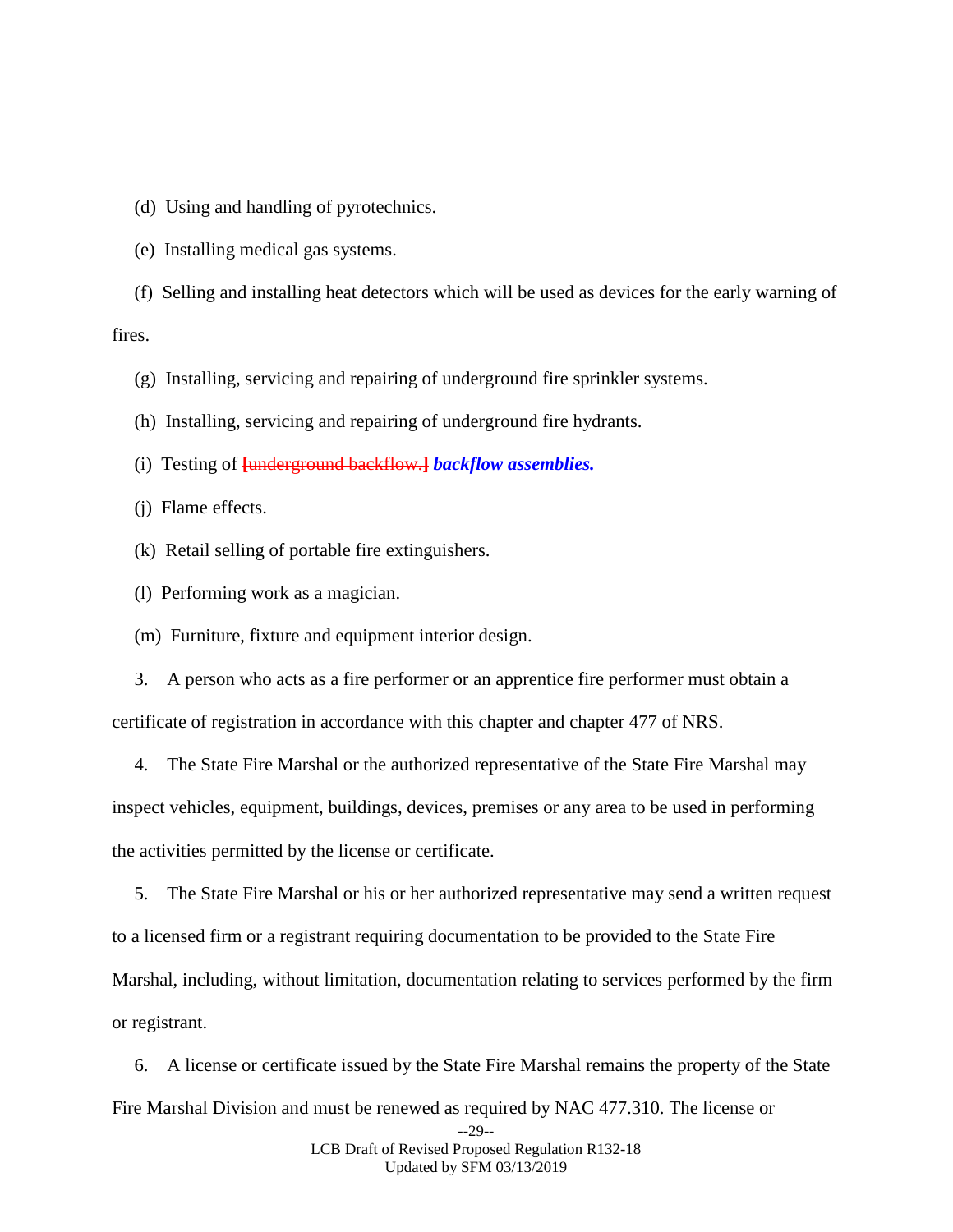certificate is not transferable, is revocable for cause and, except as otherwise provided in this chapter, will not be issued to any person who has not reached 18 years of age.

7. A licensee shall comply with any regulation adopted by a local authority which is more stringent.

8. All applications for a license for the installation and maintenance of systems for protection from fire must be accompanied by a letter of certification from a manufacturer or supplier of the system or material or parts for the system stating that the licensee has received parts and materials for the installation, maintenance, servicing, testing and inspection of those materials, items or systems.

9. Any firm doing business in Nevada which must be licensed by the State Fire Marshal **[**,**]** must:

(a) If applicable, have a valid state business **[**registration**]** *license* issued by the Secretary of State;

(b) In all license applications and license renewal forms submitted to the State Fire Marshal, include the business identification number or other unique identification number assigned to the business by the Secretary of State; **[**and**]**

(c) Be in compliance with all applicable regulations of the State Contractors' Board **[**.**]** *; and* 

*(d) Maintain accurate records of all service performed and all installations and service agreements made by the firm. These records must be:*

*(1) Made available for inspection by the State Fire Marshal or his or her authorized representative during normal business hours; and*

--30-- LCB Draft of Revised Proposed Regulation R132-18 Updated by SFM 03/13/2019 *(2) Saved, either electronically or in paper form, for 10 years from the last service date.*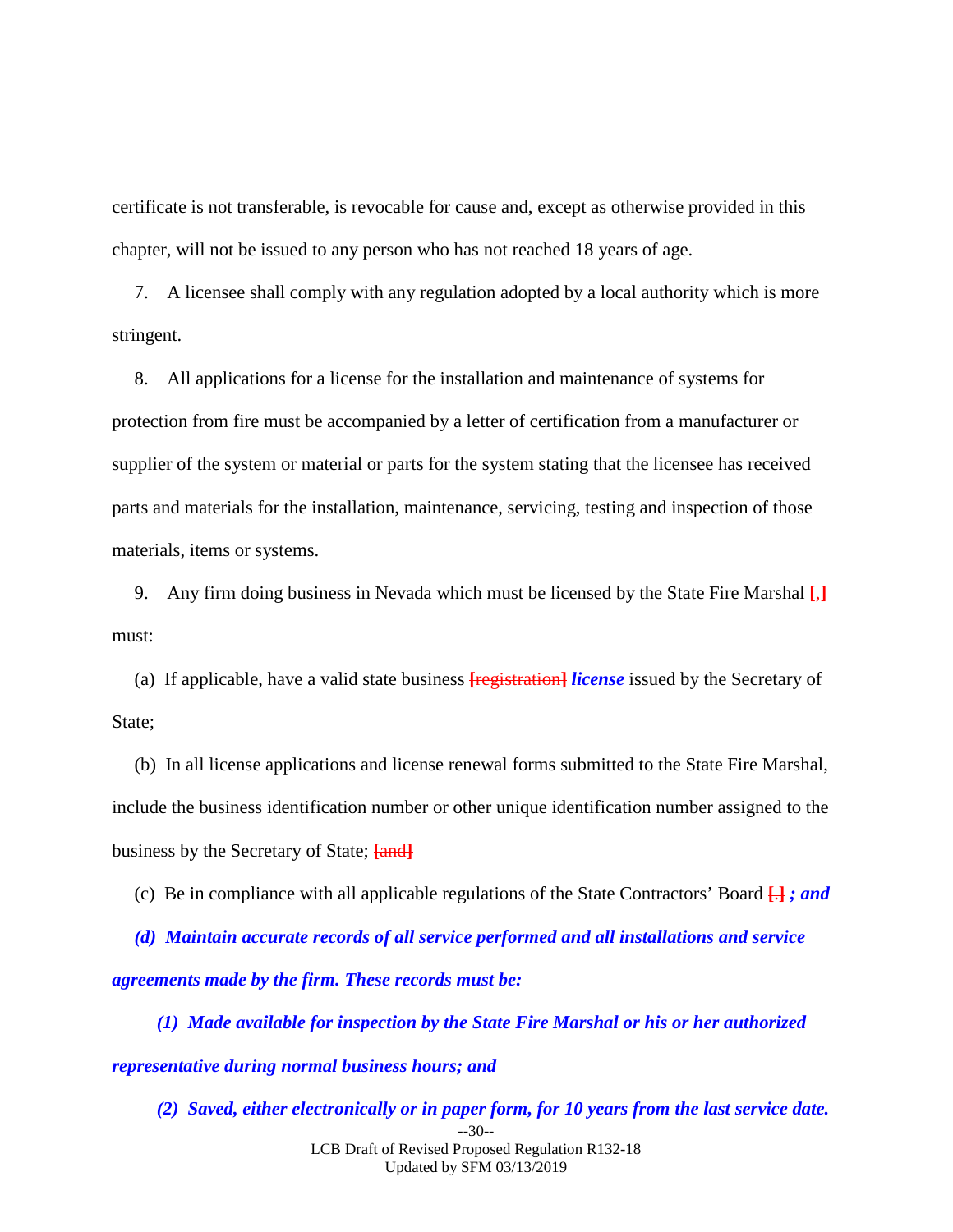10. A licensee shall:

(a) Upon request from the State Fire Marshal or the authority having jurisdiction, immediately provide the password or any other information necessary to gain full access to any system for the protection from fire which is within the licensee's possession or control; and

(b) Upon termination of a service agreement with an owner of real property, immediately provide to the owner or his or her representative the password or any other information necessary to gain full access to any system for the protection from fire on or within the property.

11. A holder of a certificate of registration other than a holder of a certificate of registration as a fire performer or an apprentice fire performer must:

(a) Be present at all job sites on which work requiring a license pursuant to this section will be performed; and

(b) Directly supervise any employee that is not a holder of a certificate of registration.

12. A designer of fire sprinkler or alarm systems must:

(a) Hold a *valid* Level II certification from the National Institute for Certification in Engineering Technologies (NICET), or an equivalent certification; or

(b) **[**Be licensed**]** *Hold a valid license* as a professional engineer pursuant to chapter 625 of NRS.

13. A designer of special hazard suppression systems must:

(a) Hold a *valid* Level II certification from the National Institute for Certification in

Engineering Technologies (NICET), or an equivalent certification; or

(b) **[**Be licensed**]** *Hold a valid license* as a professional engineer pursuant to chapter 625 of NRS.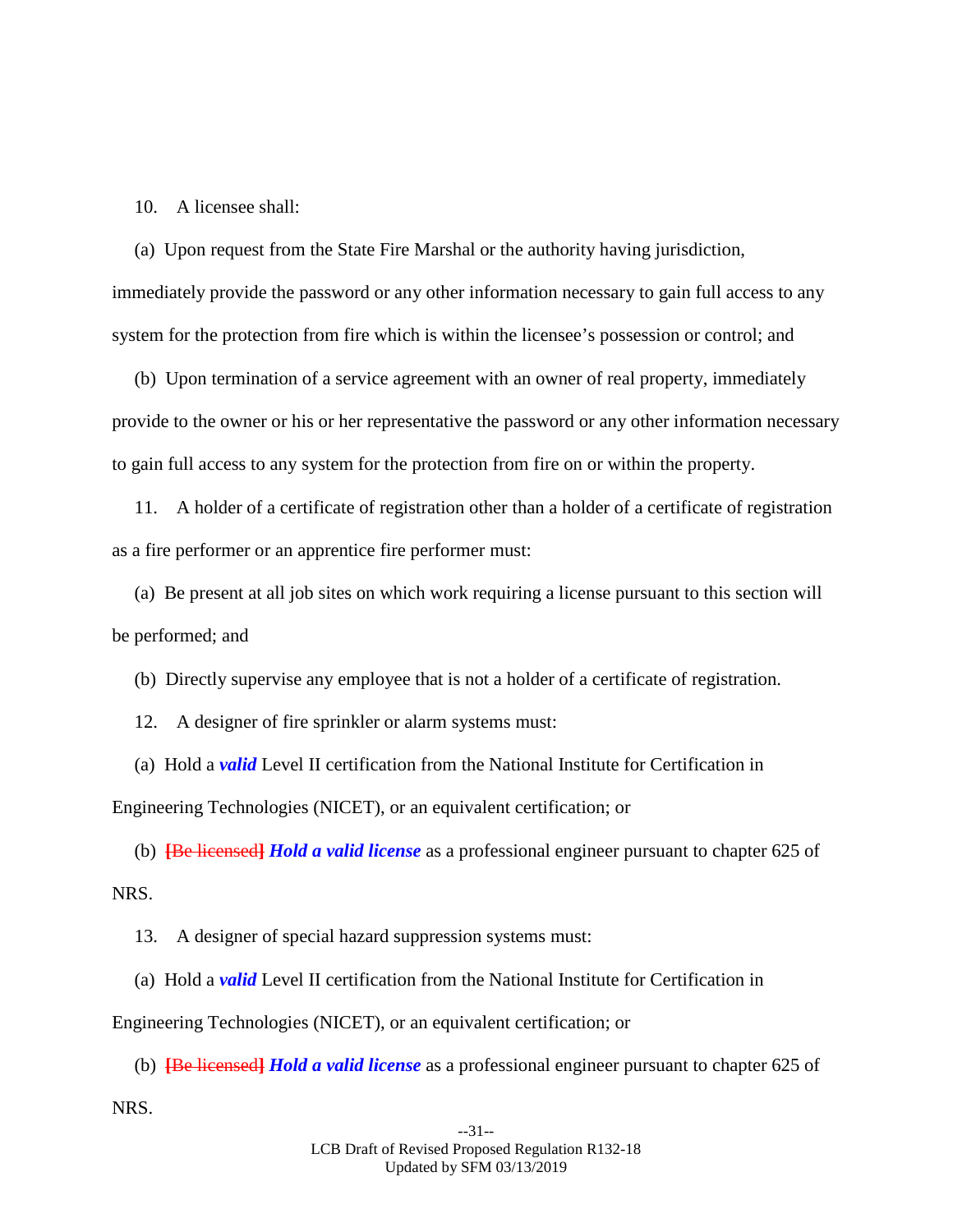14. To obtain further information and copies of materials to receive a Level II certification from the National Institute for Certification in Engineering Technologies, a designer of fire sprinkler systems, alarm systems or special hazard suppression systems may contact the National Institute for Certification in Engineering Technologies by mail at 1420 King Street, Alexandria, Virginia 22314-2794, or by telephone at (888) 476-4238.

<span id="page-31-0"></span>**Sec. 15.** NAC 477.310 is hereby amended to read as follows:

477.310 1. Except as otherwise provided in this chapter and chapter 477 of NRS, all original licenses and certificates of registration expire on December 31 of the year in which they are issued.

2. Application for renewal must be made annually. The application must be accompanied by the appropriate fee. Renewals are valid accepted from January October 1 through December 31.

3. If an application and the appropriate fee for renewal of a license or certificate of registration is not received by the State Fire Marshal on or before the date specified for renewal, then the firm or registrant holding the license or certificate of registration shall cease to perform those services authorized by the license or certificate of registration.

4. If a certificate of registration has expired and the registrant desires to continue to perform the acts requiring a certificate of registration, the registrant must apply to the State Fire Marshal for an original certificate of registration and pay the full fee for certification. The State Fire Marshal may require the applicant to be retested.

5. Any change of information on the license or certificate of registration must be reported to the State Fire Marshal in writing within 7 days after the change. A new license or certificate of registration will be issued upon notification and payment of the prescribed fee.

> --32-- LCB Draft of Revised Proposed Regulation R132-18 Updated by SFM 03/13/2019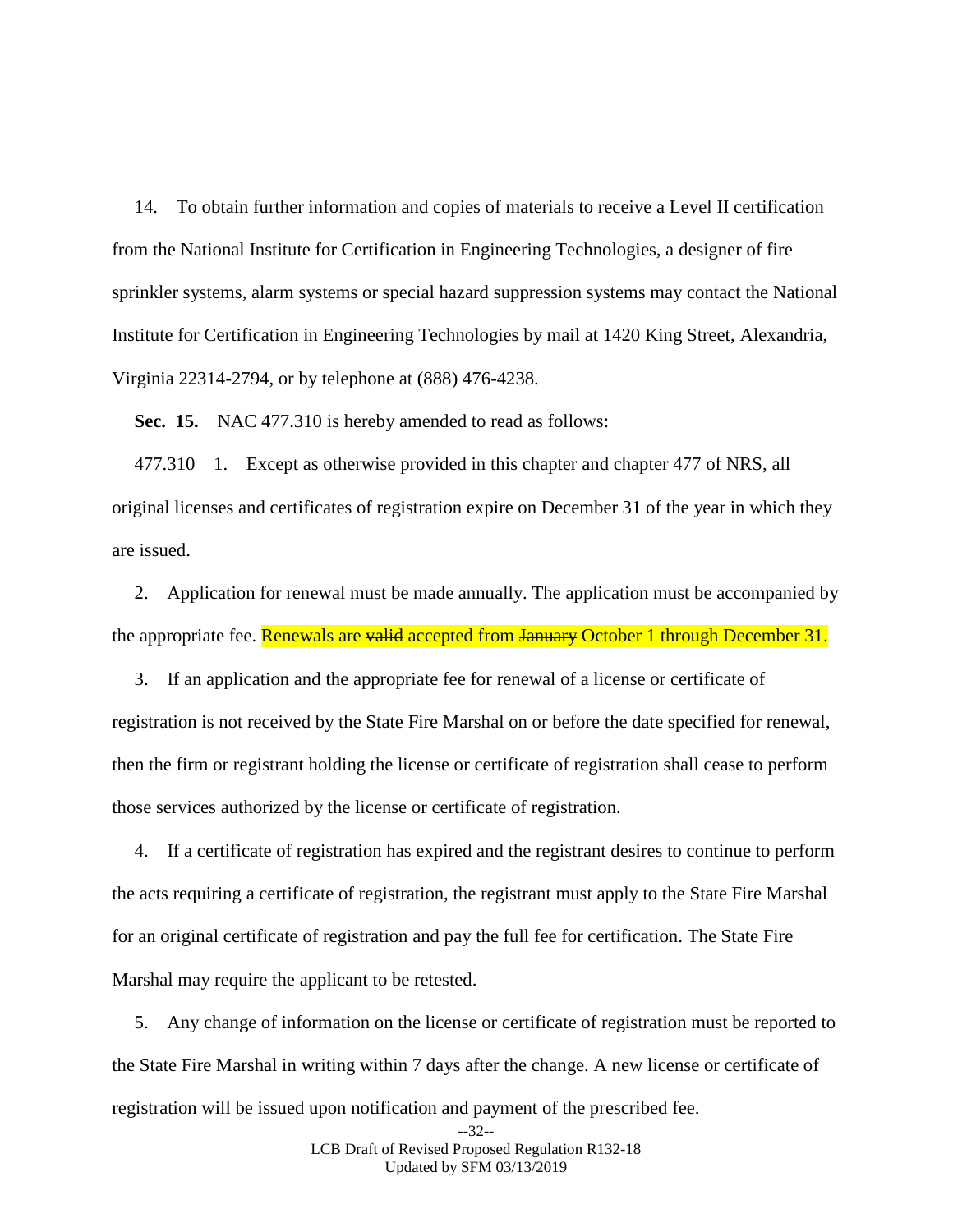6. Initial fees for a new license must be paid in full unless the fees are paid in the final quarter of the licensing year. Initial fees which are paid in the final quarter will be reduced by 50 percent.

7. If a fee for a licensed firm is not paid by the time it is due, a late charge of 12 percent per month will be assessed as an administrative fee for processing. The charge will be assessed beginning at the end of the first business day after the fee is due. A licensed firm may not engage in any work authorized by this chapter or chapter 477 of NRS until the fee is paid.

*8. Within 7 calendar days after employing a registrant or a new employee, a licensed firm shall report that fact and the name of the registrant or new employee to the State Fire Marshal. A licensed firm shall report any termination by a registrant within 7 calendar days after the termination.*

<span id="page-32-0"></span>**Sec. 16.** NAC 477.314 is hereby amended to read as follows:

477.314 1. The State Fire Marshal may issue a certification to a person who successfully completes a specialized training course which has been:

(a) Developed by the State Fire Marshal;

- (b) Developed and given by the National Fire Academy; or
- (c) Approved *and recognized* by the State Fire Marshal.

2. *If the State Fire Marshal issues a certification pursuant to subsection 1, the State Fire Marshal will issue the certification pursuant to the requirements in Nevada Fire Service Professional Qualifications.*

*3.* The person must apply for certification in accordance with the provisions of this chapter and the applicable national guidelines adopted pursuant to this chapter.

```
--33--
LCB Draft of Revised Proposed Regulation R132-18
           Updated by SFM 03/13/2019
```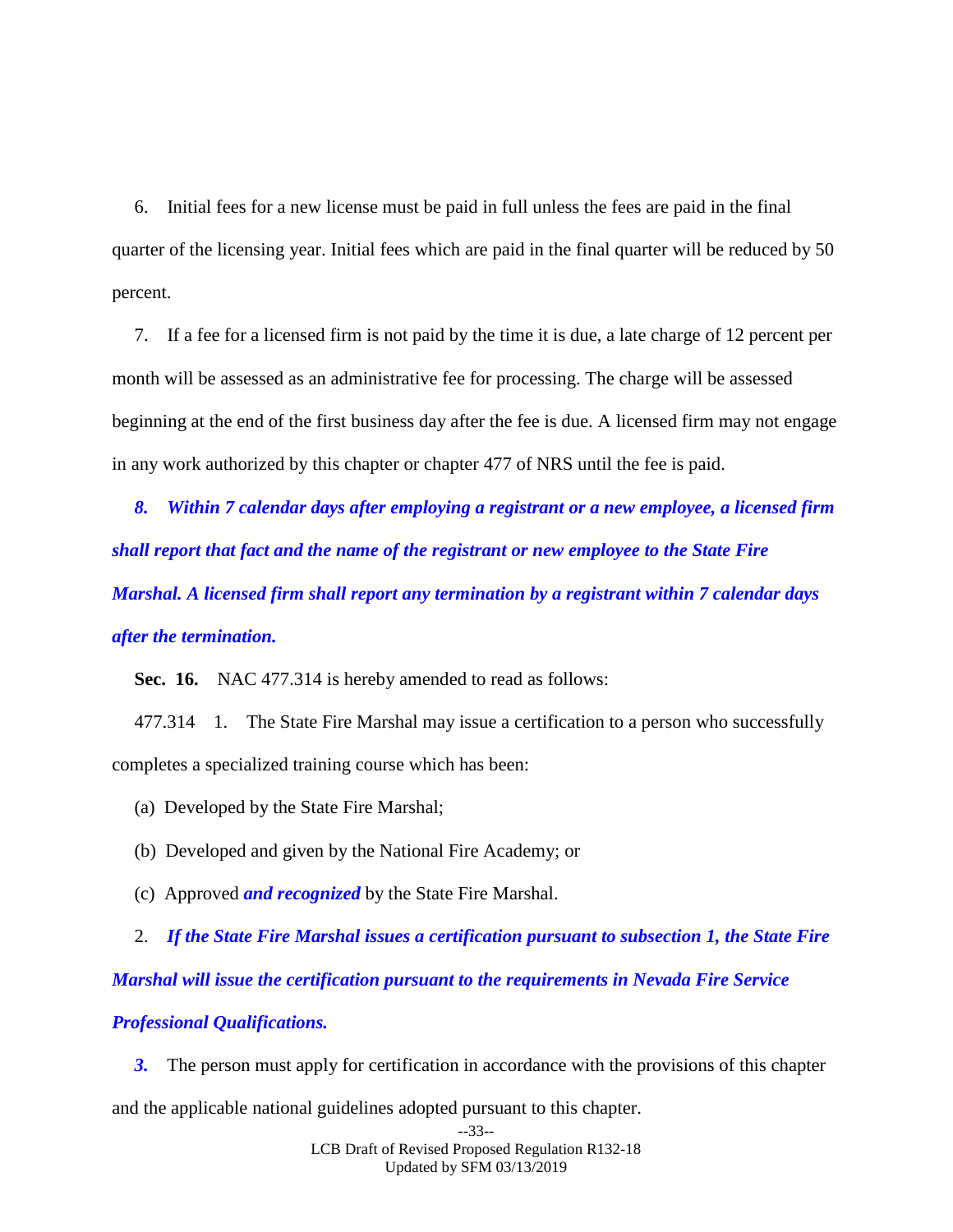**[**3.**]** *4.* An instructor for a course must be accredited by the State Fire Marshal before the instructor may instruct the course.

**[**4.**]** *5.* The State Fire Marshal may charge for certification a reasonable fee pursuant to the provisions of this chapter plus the actual cost expended to evaluate the course.

**Sec. 17.** NAC 477.3142 is hereby amended to read as follows:

477.3142 1. A person who requests certification must submit an application for the approval of the proposed course which includes:

(a) An outline of the course and a list of reference materials to be used in the course. At least 85 percent of the course must refer to material which is *approved and* recognized by the State Fire Marshal **[**.**]** *, including, without limitation, information provided pursuant to NAC 477.3146.*

(b) A manual or handout to be used by the students in the course.

(c) A manual to be used by the instructor of the course.

(d) A list of visual aids to be used in the course.

2. The State Fire Marshal will evaluate the proposed course within 45 days after receiving an application for certification and determine whether to certify the course.

3. The State Fire Marshal may charge the person requesting certification of a course pursuant to this section the actual cost of evaluating the course.

4. If a course is approved and the applicable fees are collected, the State Fire Marshal will add the course to the list of training courses which are approved by him or her.

**Sec. 18.** NAC 477.3146 is hereby amended to read as follows: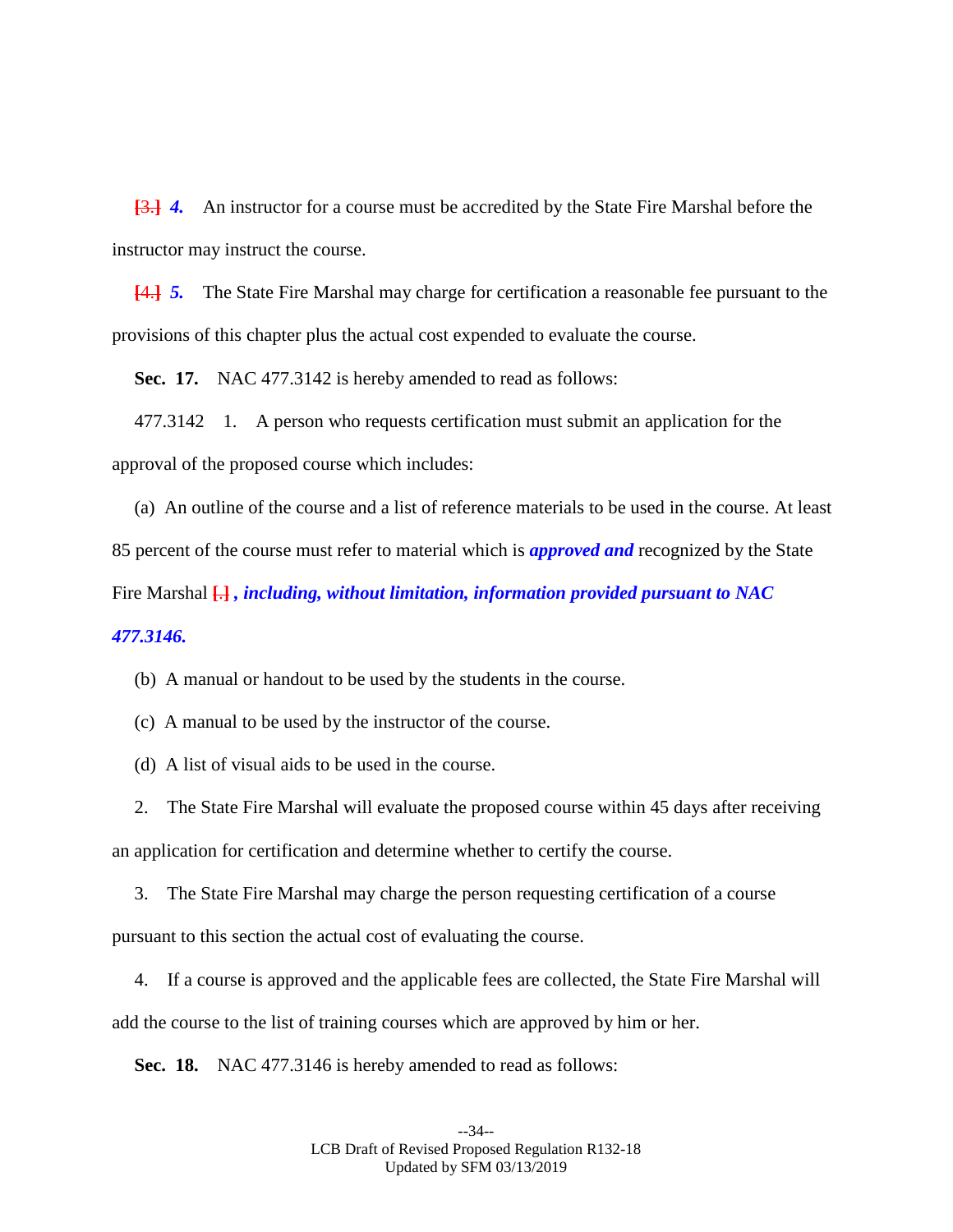477.3146 1. The State Fire Marshal may issue a certification to a person for training received from a course which is not offered through the state training program if that course meets or exceeds the standards of the State Fire Marshal **[**.**]** *and the national standards.* 

2. The person must apply for certification on a form provided by the State Fire Marshal. The person must provide all of the information necessary to demonstrate that the training course meets or exceeds the standards established by the State Fire Marshal **[**.**]** *and the national standards.*

3. In addition to any fee charged pursuant to NAC 477.325, the State Fire Marshal may charge a reasonable fee for performing the evaluation of a course.

<span id="page-34-0"></span>**Sec. 19.** NAC 477.3148 is hereby amended to read as follows:

477.3148 *1.* The State Fire Marshal may issue a certificate to each person who completes training given by a training officer of a fire department if the training officer or fire department:

**[**1.**]** *(a)* Completes a form specified by the State Fire Marshal which includes the numbers of hours of training given, the name of the person who received the training and a description of the training; and

**[**2.**]** *(b)* Timely delivers the completed form to the State Fire Marshal Division.

*2. Any training given by a fire department which leads to certification pursuant to subsection 1 must have a:*

*(a) Training officer of an appropriate level listed ,be certified in the discipline of the course given and approved by the State Fire Marshal Division;*

- *(b) Class syllabus; and*
- *(c) Curriculum that meets or exceeds the national standards.*

--35-- LCB Draft of Revised Proposed Regulation R132-18 Updated by SFM 03/13/2019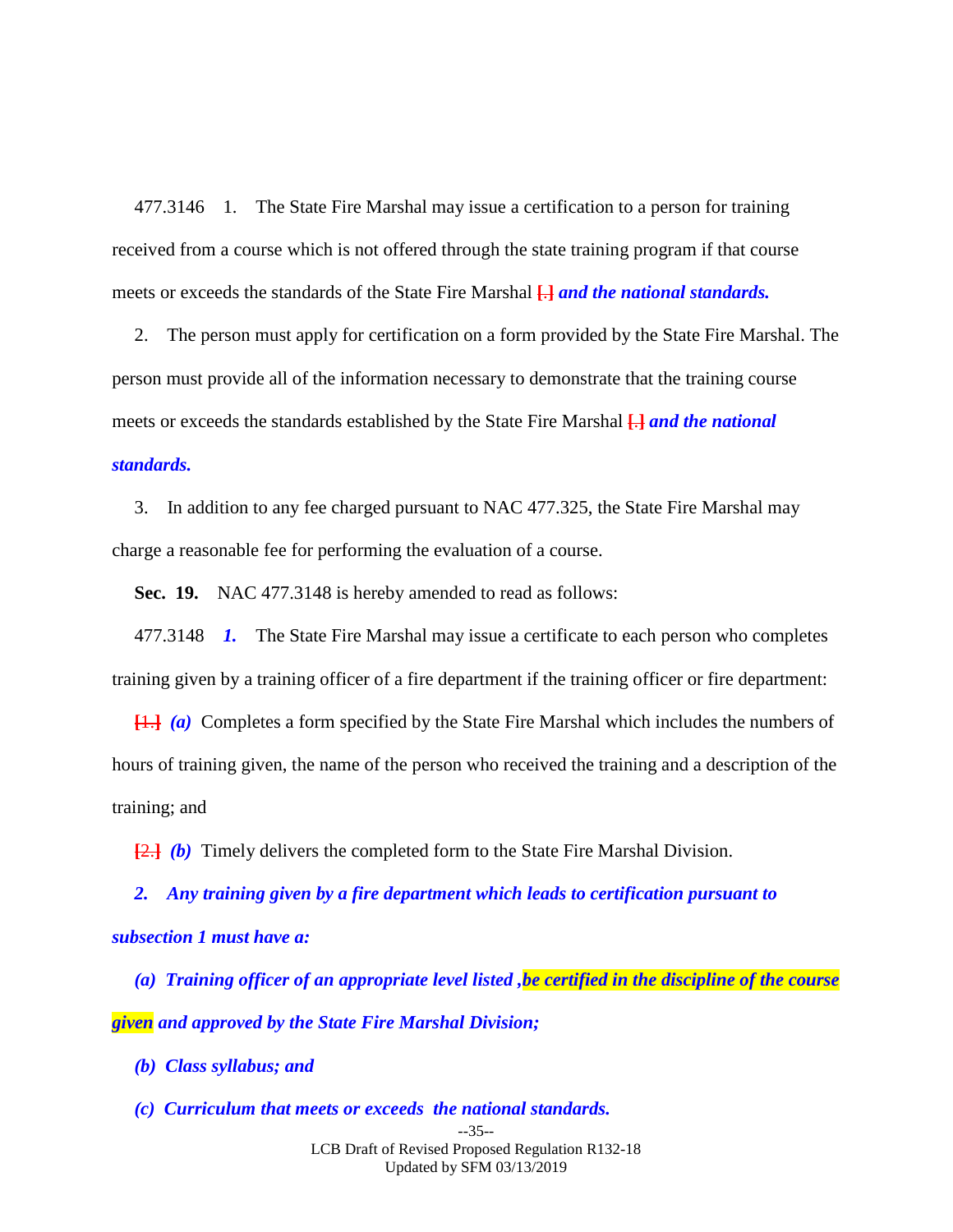<span id="page-35-0"></span>**Sec. 20.** NAC 477.323 is hereby amended to read as follows:

477.323 1. A person shall not store a hazardous material in excess of the amount set forth in the *International Fire Code*, **[**2012**]** *2018* edition, as adopted by reference pursuant to NAC 477.281, unless he or she has been issued an operational permit by the State Fire Marshal to store that material. A permit must be renewed annually.

2. Permits may be revoked or suspended when, after investigation, the State Fire Marshal determines that:

(a) The permit is being used by a person other than the person to whom it was issued.

(b) The permit is being used for a location other than that for which it was issued.

(c) Any of the conditions or limitations set forth in the permit have been violated.

(d) The holder of the permit has failed, refused or neglected to comply with any order or notice served upon him or her under the provisions of this chapter within the time provided therein.

(e) A false statement or misrepresentation as to a material fact was made in the application for the permit or the plans on which the permit was based.

3. The State Fire Marshal may suspend or revoke any permit if an inspection or investigation reveals a hazardous condition that endangers the safety of any person, or if the holder of the permit is not in compliance with this section. The State Fire Marshal may reinstate a suspended permit after the holder of the permit has paid the annual fee and corrected all deficiencies identified. A permit that has been revoked will not be reissued. A suspension will not exceed 24 months, after which the permit will be reissued or revoked.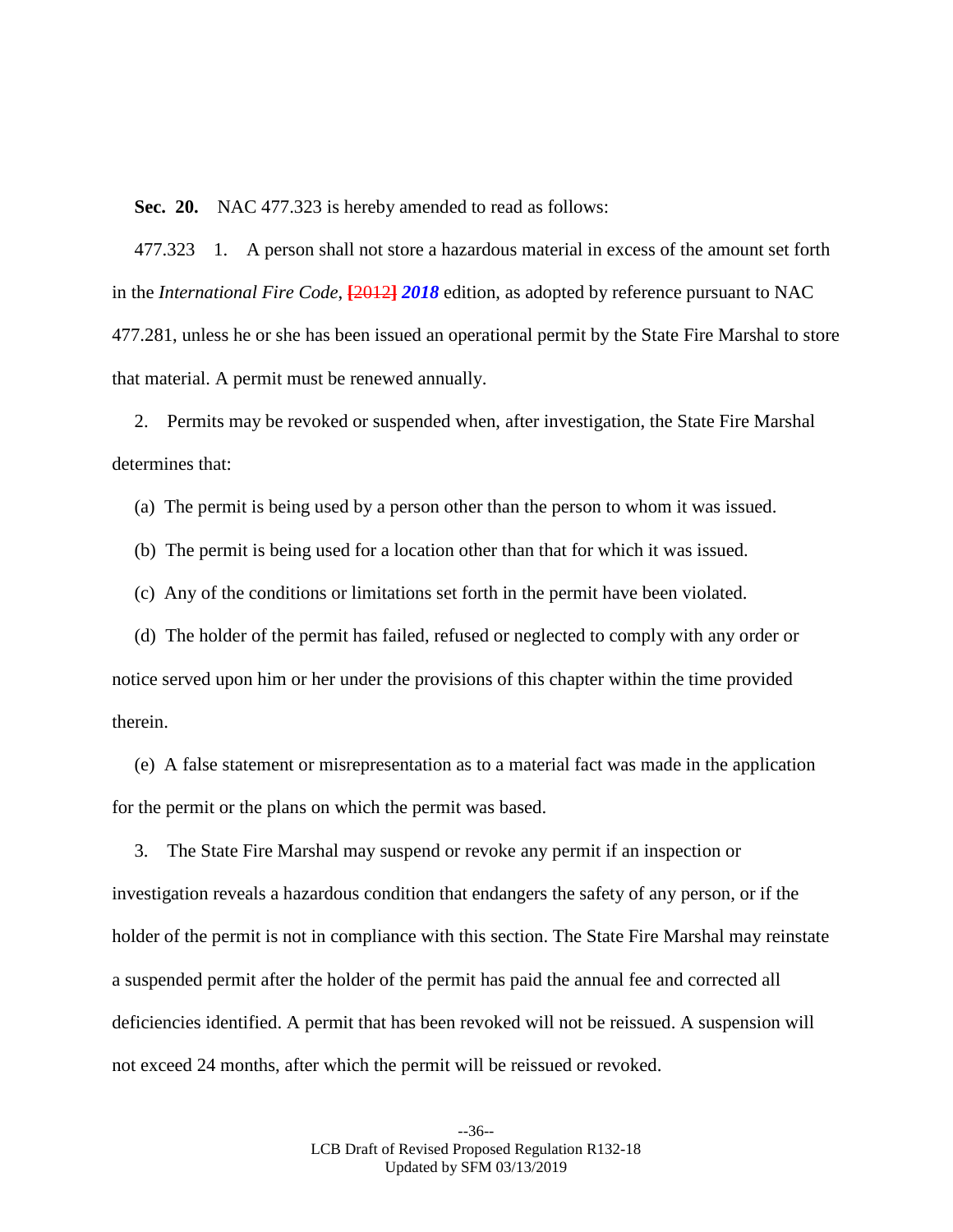4. A permit may be issued to store, transport on-site, dispense, use or handle hazardous materials in excess of the amount listed in the *International Fire Code*, **[**2012**]** *2018* edition, section 105.6.20, for a fee of **[**\$90.**]** *\$150.*

5. The State Fire Marshal will issue an operational permit for the manufacture, storage, sale and handling of explosives, blasting agents or fireworks for a fee of \$1,100 and, in addition thereto, may charge a fee of \$110 for each building or structure at the facility and an amount equal to the actual expenses incurred for travel, salaries and administrative expenses.

6. The \$60 surcharge required by NRS 477.045 will be collected on all permits to store hazardous materials, in addition to any other fees.

7. A permit expires on March 1 of each year and must be renewed annually on or before March 1 by paying the appropriate fee. *If a fee for a permit is not paid by the time it is due, a late charge of 12 percent per month will be assessed as an administrative fee for processing. The charge will be assessed beginning at the end of the first business day after the fee is due. A holder of a permit may not engage in any work authorized by this chapter or chapter 477 of NRS until the fee is paid.*

8. Revocation or suspension of a permit does not preclude the State Fire Marshal from proceeding with a criminal investigation. Evidence from a criminal investigation may be used as evidence in an administrative hearing for the revocation or suspension of a permit.

--37-- 9. If a holder of a permit or an applicant for a permit intends to terminate the storage, dispensing, handling or use of hazardous materials at a facility, the holder or applicant must submit a plan to the State Fire Marshal outlining the proposed termination of the storage, dispensing, handling or use of the hazardous materials at least 30 days before the date on which

> LCB Draft of Revised Proposed Regulation R132-18 Updated by SFM 03/13/2019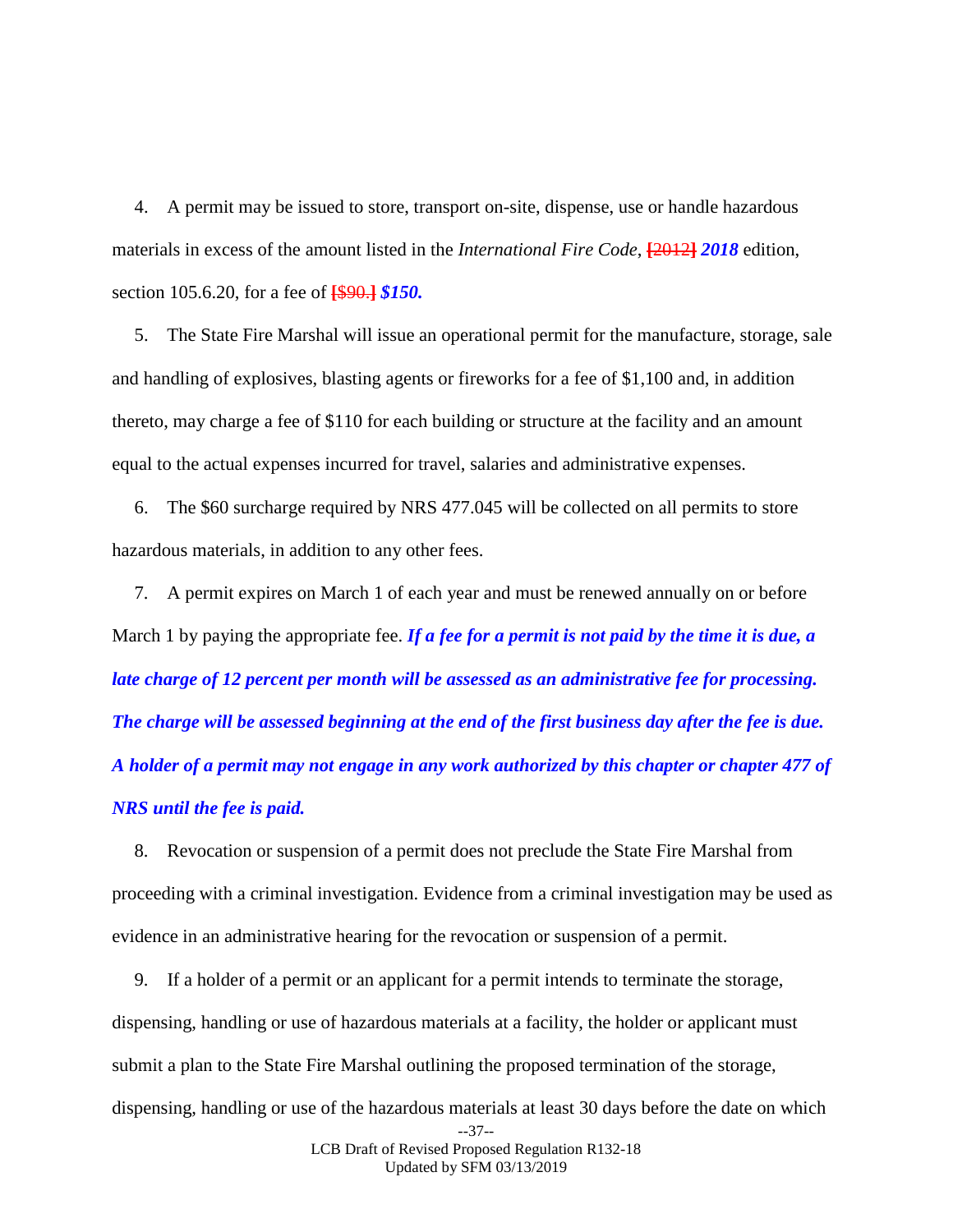the facility is to be closed. The plan must demonstrate that the reported quantities of materials have been or will be transported, disposed of or removed in a manner that presents no hazardous conditions to any person or property.

10. If a person is required to report hazardous materials to the State Emergency Response Commission, the person must obtain a permit from the State Fire Marshal for such hazardous materials.

**Sec. 21.** NAC 477.325 is hereby amended to read as follows:

477.325 1. Except as otherwise provided in this chapter, the schedule of fees for:

(a) A license to install or maintain portable fire extinguishers and fixed systems and a blaster's certificate of registration is as follows:

| (3) Type B-C or B-D for Type B with hydrostatic service $(C$ is low |  |
|---------------------------------------------------------------------|--|
|                                                                     |  |
| (4) Type E for fixed fire extinguishing systems:                    |  |
|                                                                     |  |
|                                                                     |  |
|                                                                     |  |
|                                                                     |  |
| (6) Type G for automatic sprinkler systems, except those covered by |  |
|                                                                     |  |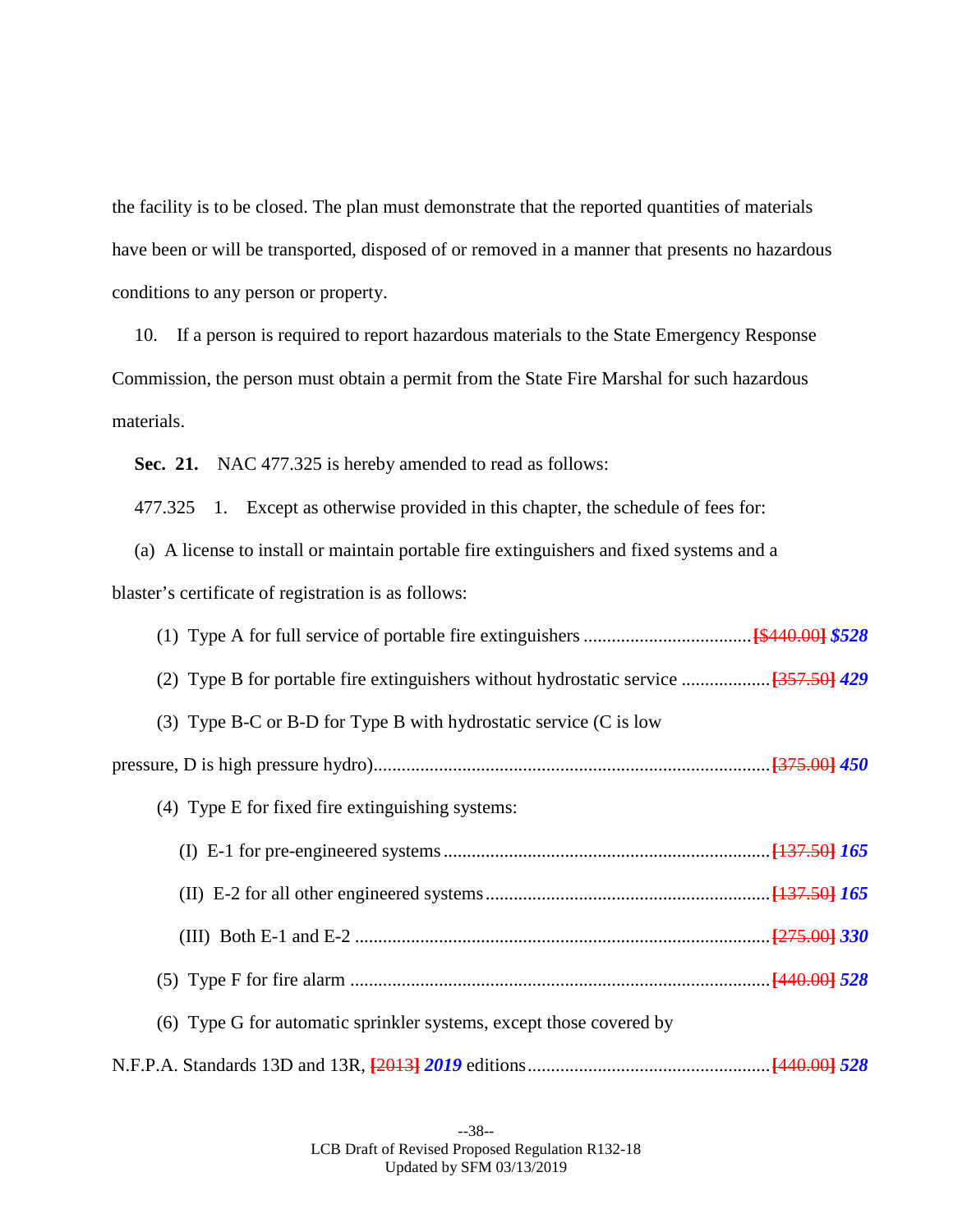| (7) Type G-U for all underground private fire service mains and their     |  |
|---------------------------------------------------------------------------|--|
|                                                                           |  |
|                                                                           |  |
|                                                                           |  |
|                                                                           |  |
|                                                                           |  |
| (12) Type J for systems classified pursuant to N.F.P.A. Standards 13D and |  |
|                                                                           |  |

| (16) Type EWD (Early Warning Device) license to sell or install heat |
|----------------------------------------------------------------------|
|                                                                      |
|                                                                      |
|                                                                      |
|                                                                      |
|                                                                      |
|                                                                      |
|                                                                      |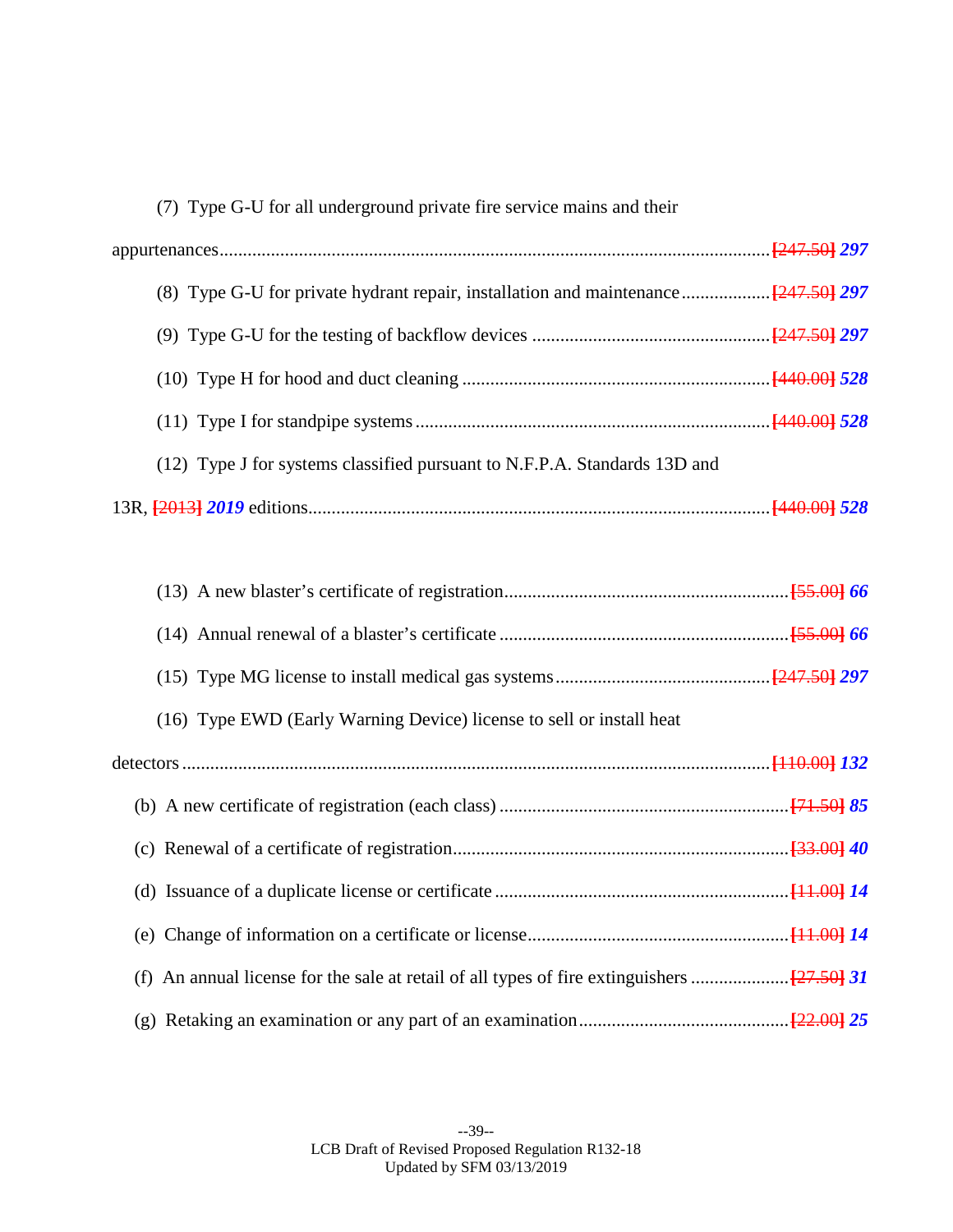(h) A certificate of registration and license for codes and regulations in interior design .....................................................................................................................**[**100.00**]** *120* (i) Renewal of a certificate of registration and license for codes and regulations in interior design ..................................................................................................**[**50.00**]** *56*

**[**(j) A copy of the regulations of the State Fire Marshal ......................................................... 11.00**]**

2. The fees for a license do not apply to this State or its political subdivisions. The fees for certificates of registration apply in all cases. A certificate of registration operates as a license for a person to perform a specific job for a company licensed pursuant to this chapter and chapter 477 of NRS.

3. The State Fire Marshal will refund the fee for a license, less an administrative fee of \$38.50, if a written request for a refund, stating that the licensee has not, after being licensed, engaged in any of the activities for which the license is issued, is received by the State Fire Marshal within 30 days after the date of the issuance of the license.

4. The following fees are established for the administrative and regulatory services of the State Fire Marshal Division:

(a) All copy service will be at the rate of 50 cents for each page.

(b) Fees for investigative services are as follows:

(1) For expert testimony rendered by the Division in a civil proceeding, the fee of \$110 for each hour of testimony or research will be charged.

(2) The actual costs for an investigation must be paid by the person investigated if the person is found guilty.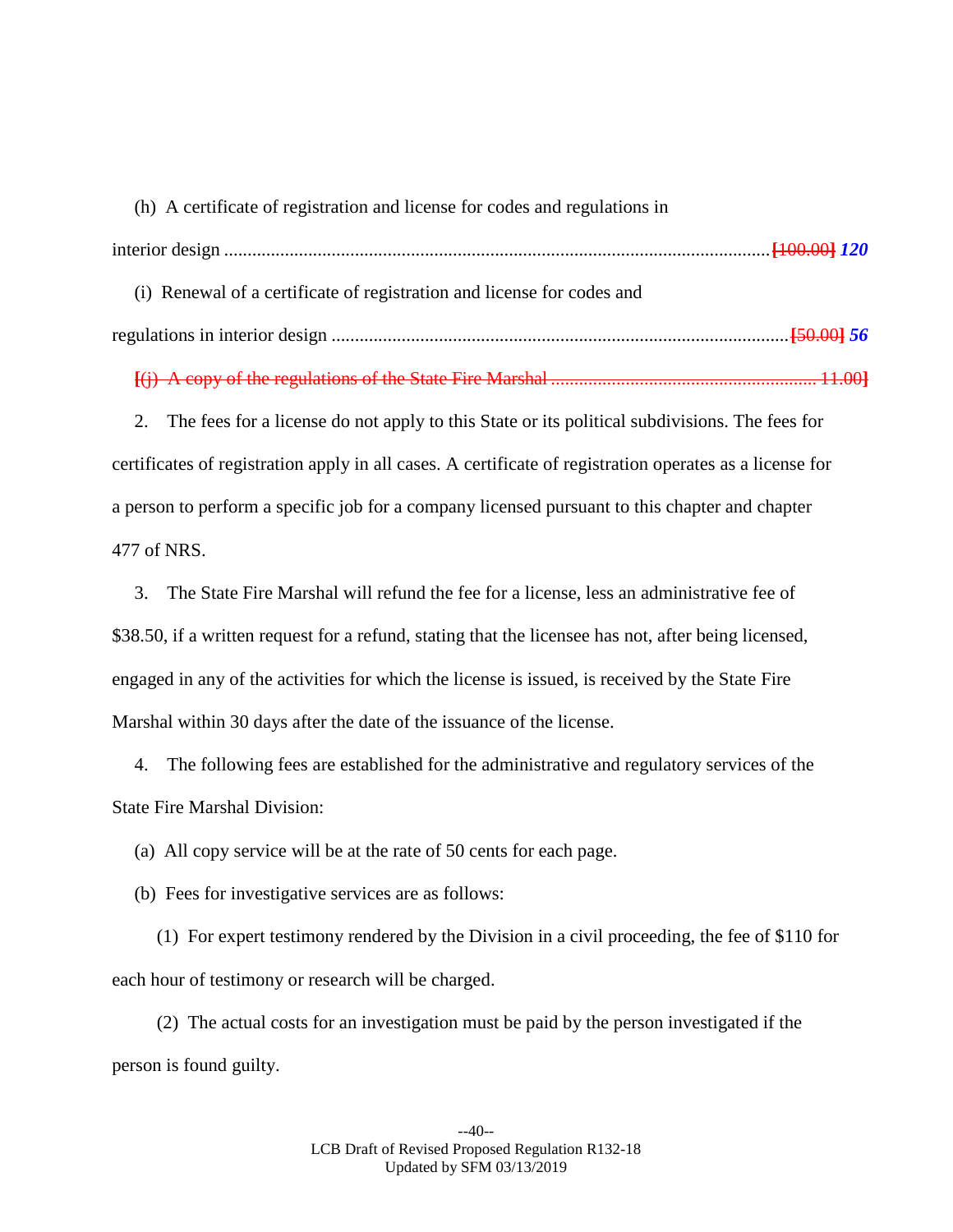(3) Investigative and hearing costs must be paid by the person investigated, if the hearing officer finds in favor of the State Fire Marshal.

(c) The fee for the issuance of a license or certificate of compliance is \$22. The State Fire Marshal will issue a certificate of compliance:

(1) Annually for a licensed facility; or

(2) For a facility which is not licensed, annually after an inspection and the removal of deficiencies, if any.

(d) The State Fire Marshal may charge a fee for any other inspection services. The rate for this fee is \$38.50 per hour or any fraction thereof. The first inspection may be conducted at no charge. A fee for subsequent reinspections will be charged for the actual cost of travel, salaries and administrative expenses in addition to the inspection fee.

(e) *The State Fire Marshal may charge a fee for the following services based on an hourly cost sufficient to cover the salaries and administrative expenses for:*

*(1) Inspections outside of normal business hours.*

*(2) Requests for an immediate review of plans to expedite a project. The State Fire Marshal will calculate the hourly costs based on the average amount the State Fire Marshal pays for the position of employment which is applicable to the service being provided, including, without limitation, inspectors and plan checkers.*

*(3) Additional reviews of plans or specifications required by changes, additions or alterations to the plans or specifications.*

*(4) Reviews of requests to use alternate materials, designs, methods of construction or equipment.*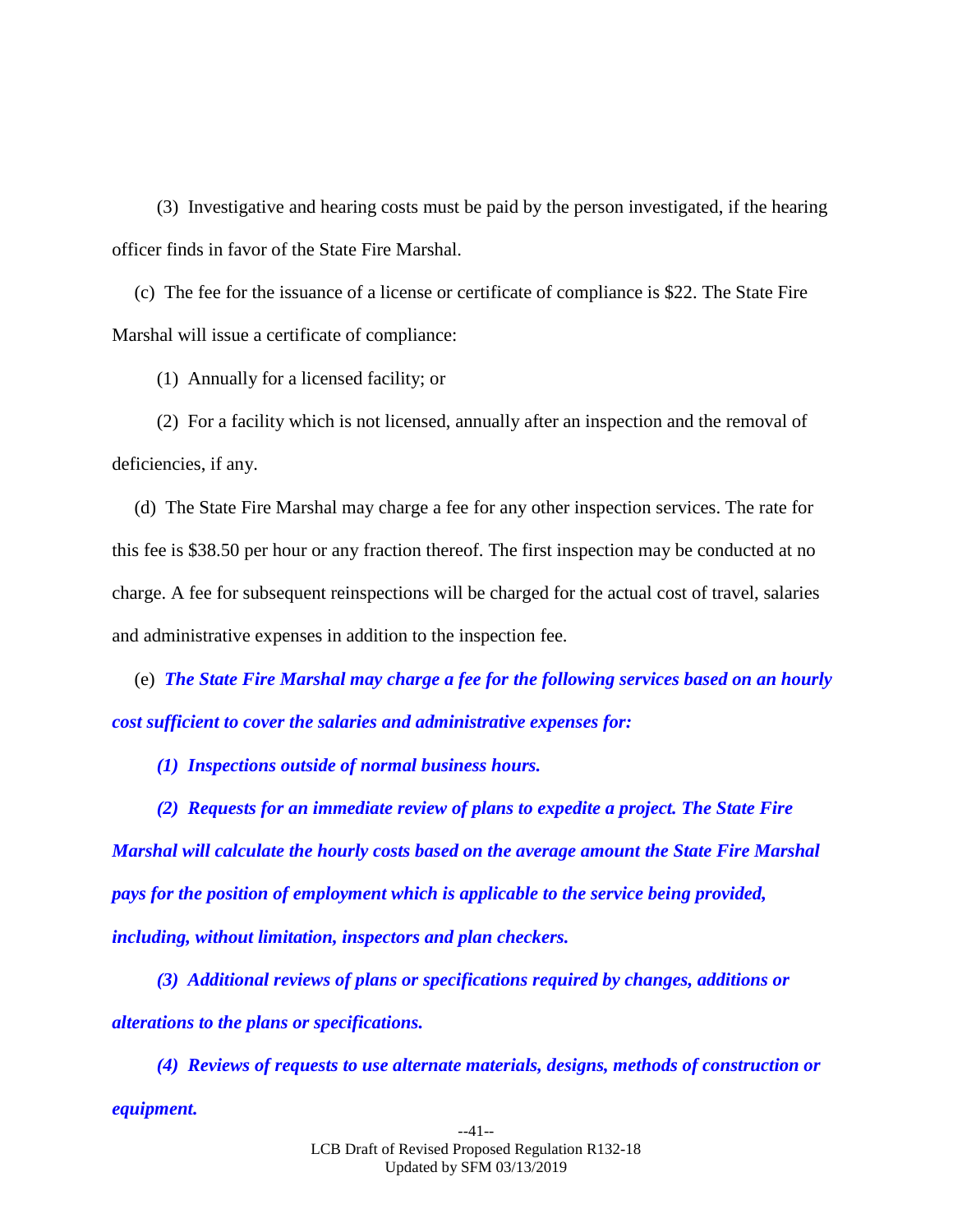*(f)* The fee for witnessing any test for acceptance is \$22 for each test requiring a separate fee for certification.

 $\left[\frac{f(f)}{g}\right]$  *(g)* A fee may be charged for the costs associated with providing training programs. The State Fire Marshal may waive this fee if a reasonable justification for doing so is provided.

**[**(g)**]** *(h)* Instructional supplies and materials will be supplied at the approximate cost of providing them.

 $[(h)]$  *(i)* Fees for instructors are  $[\frac{22}{35.30}$  per hour, or as set by contract for specific classes, plus per diem and travel expenses.

 $\overline{f(i)}$  *(i)* Any additional costs for service will be added, as well as an administrative fee of 5.5 percent of the total cost of each program.

 $\overline{f(i)}$  *(k)* Costs of certification are based upon hours of training, but will not exceed  $\frac{22}{2}$ **\$50.00.** Fees will be charged for any certification other than:

(1) Initial firefighter certification I and II for a member of a volunteer fire department; or

(2) Certification for hazardous materials awareness and operations for all first responders for a governmental agency.

**[**(k)**]** *(l)* Additional fees equal to those charged for initial testing will be charged for retesting those who fail.

**[**(l)**]** *(m)* The State Fire Marshal will not collect fees pursuant to this section from a person if a third party, such as the employer of the person, pays that fee.

**[**(m)**]** *(n)* Any service provided by the State Fire Marshal Division may be billed at the rate of \$38.50 per hour or the actual cost of providing the service, whichever is greater.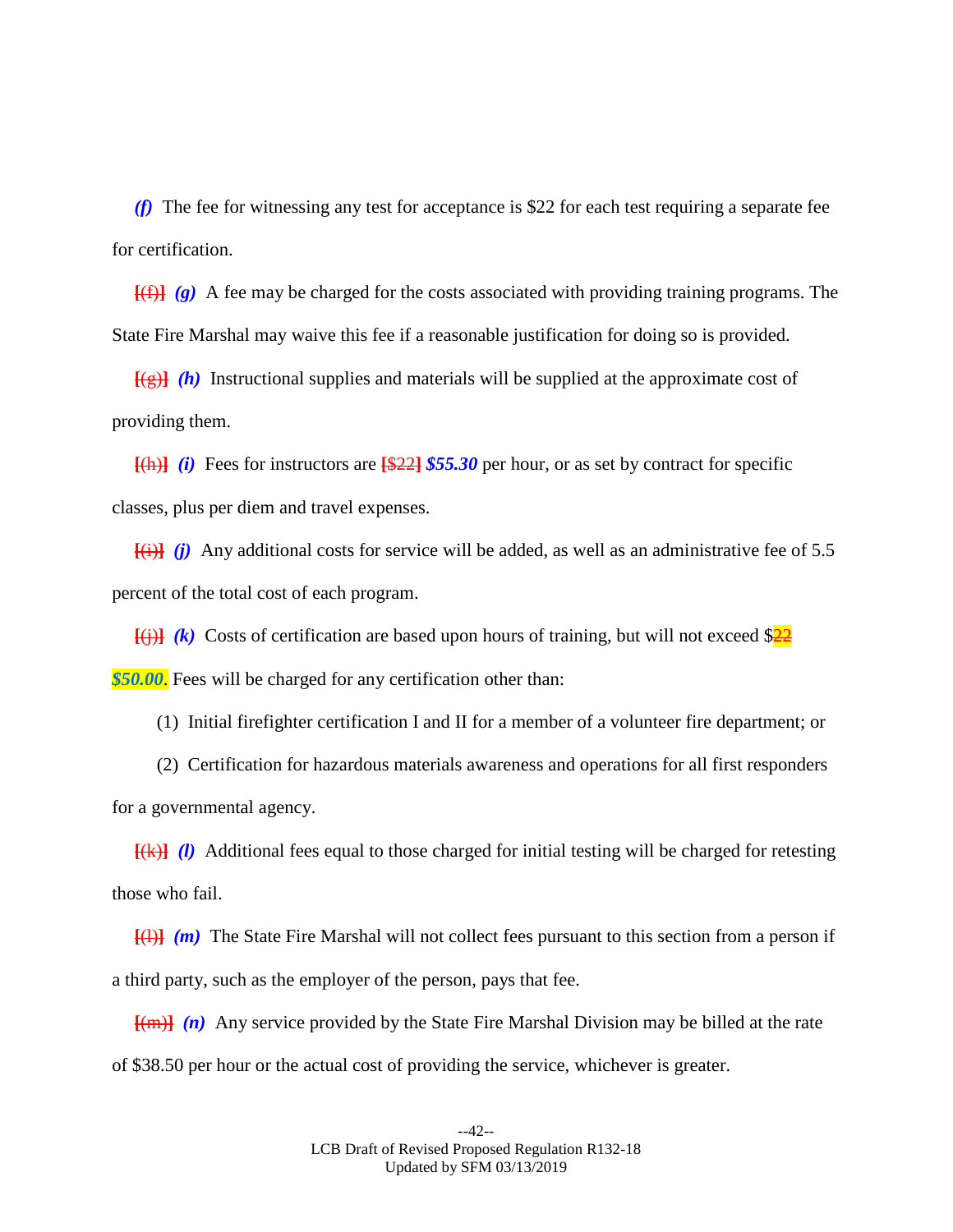**[**(n)**]** *(o)* Any service performed by a special deputy on behalf of the State Fire Marshal may be billed, pursuant to an interagency agreement, at the rate of \$38.50 per hour, the actual cost of providing the service or any other rate specified by this chapter. The State Fire Marshal may allow such fees or any part thereof to be collected and used by the agency supporting the special deputy.

 $\overline{f(\theta)}$  *(p)* Approval for equipment or materials which are not on a list published by a nationally recognized testing laboratory, inspection agency or other organization concerned with product evaluation will be issued annually for a fee of **[**\$550**]** *\$610* per product, \$38.50 per hour of research and actual expenses incurred in evaluating the product. If a product or material is not approved, there will be charged a fee of \$38.50 per hour of research and actual expenses incurred in evaluating the product, except that the minimum fee is **[**\$165.**]** *\$184.* Approval of a product lapses if the:

- (1) Product is modified;
- (2) Name of the product or person manufacturing the product is changed;
- (3) Ownership of the company is changed;
- (4) Use of the product is changed; or
- (5) Annual fee is not paid.

**[**(p)**]** *(q)* Requests for statistical information received before the publication of the annual report will be supplied as available. The administrative cost to receive such statistical information will be calculated and assessed in accordance with this section.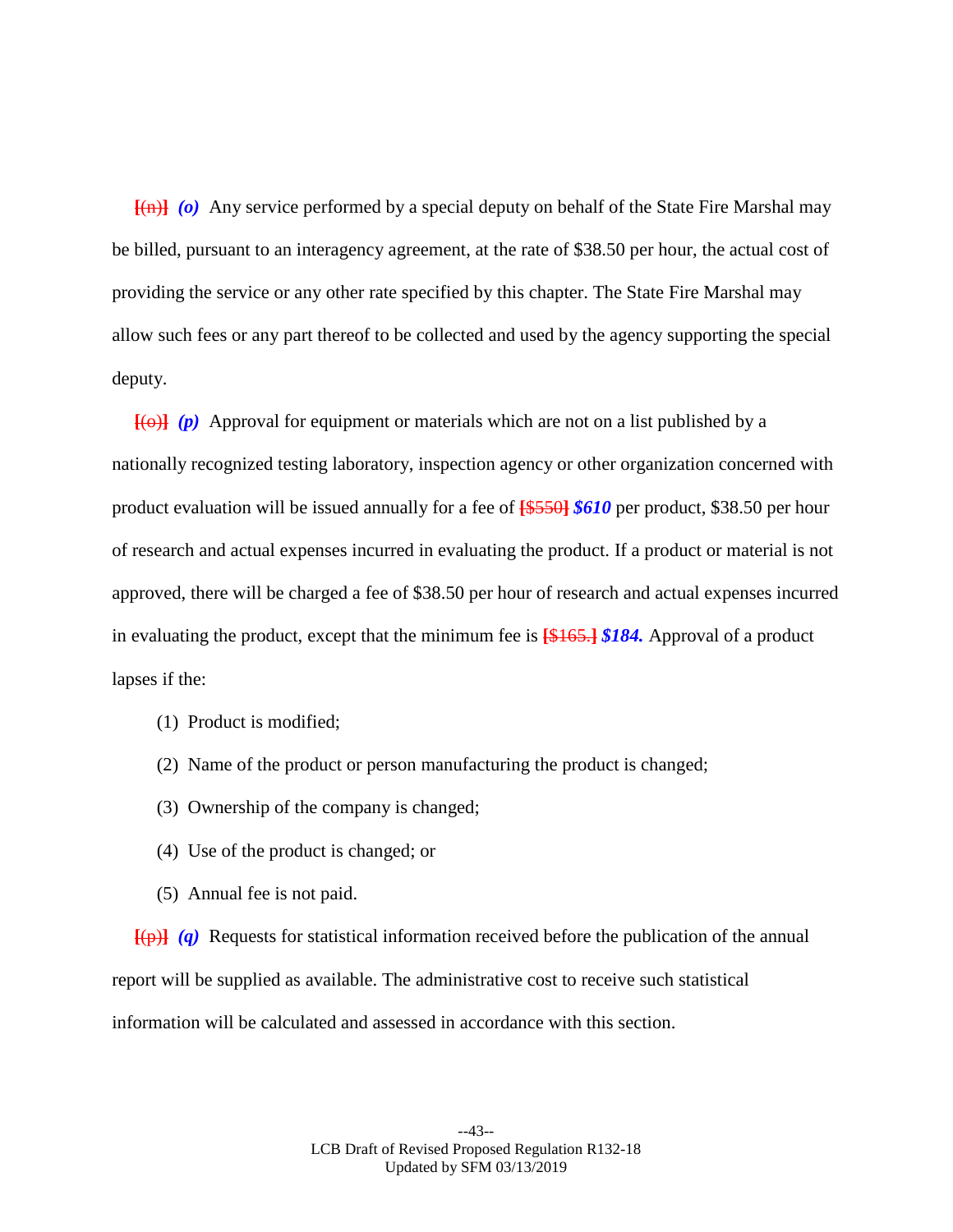5. The State Fire Marshal may establish a fee for supplying copies of the annual report to persons and agencies other than fire, legislative and state agencies. The fee will be limited to the actual cost of the publication and distribution of the report, plus an administrative fee of \$38.50.

6. The State Fire Marshal may refund all or part of any fee if he or she deems it appropriate. To be eligible for a training refund, a registrant must give not less than 72 hours' notice before removing his or her name from the registration list. The State Fire Marshal may require the registrant to provide written documentation of the notice.

7. For a plan review, the State Fire Marshal will collect  $\frac{1}{\text{tan}}$  investigation a fee in accordance with section 109 of the *International Building Code*, **[**2012**]** *2018* edition.

**Sec. 22.** NAC 477.345 is hereby amended to read as follows:

477.345 1. Any firm that holds a license to service or install any fire alarm system, standpipe system, residential sprinkler system, automatic sprinkler system or any type of extinguishing system must be properly equipped and shall employ personnel who are qualified to install and perform service on fire alarm systems, standpipe systems, assemblies for the prevention of backflow, residential sprinkler systems, automatic sprinkler systems, fire hydrants and underground fire sprinkler systems, and any appurtenance thereof, and must possess a state contractor's license which is pertinent to the work being performed. Licenses will be issued in five basic classifications:

(a) Type E: Authorizes the holder to design the placement of, install, maintain and service engineered or pre-engineered fixed fire extinguishing systems.

(b) Type F: Authorizes the holder to design the placement of, install, maintain and service fire alarm systems.

> --44-- LCB Draft of Revised Proposed Regulation R132-18 Updated by SFM 03/13/2019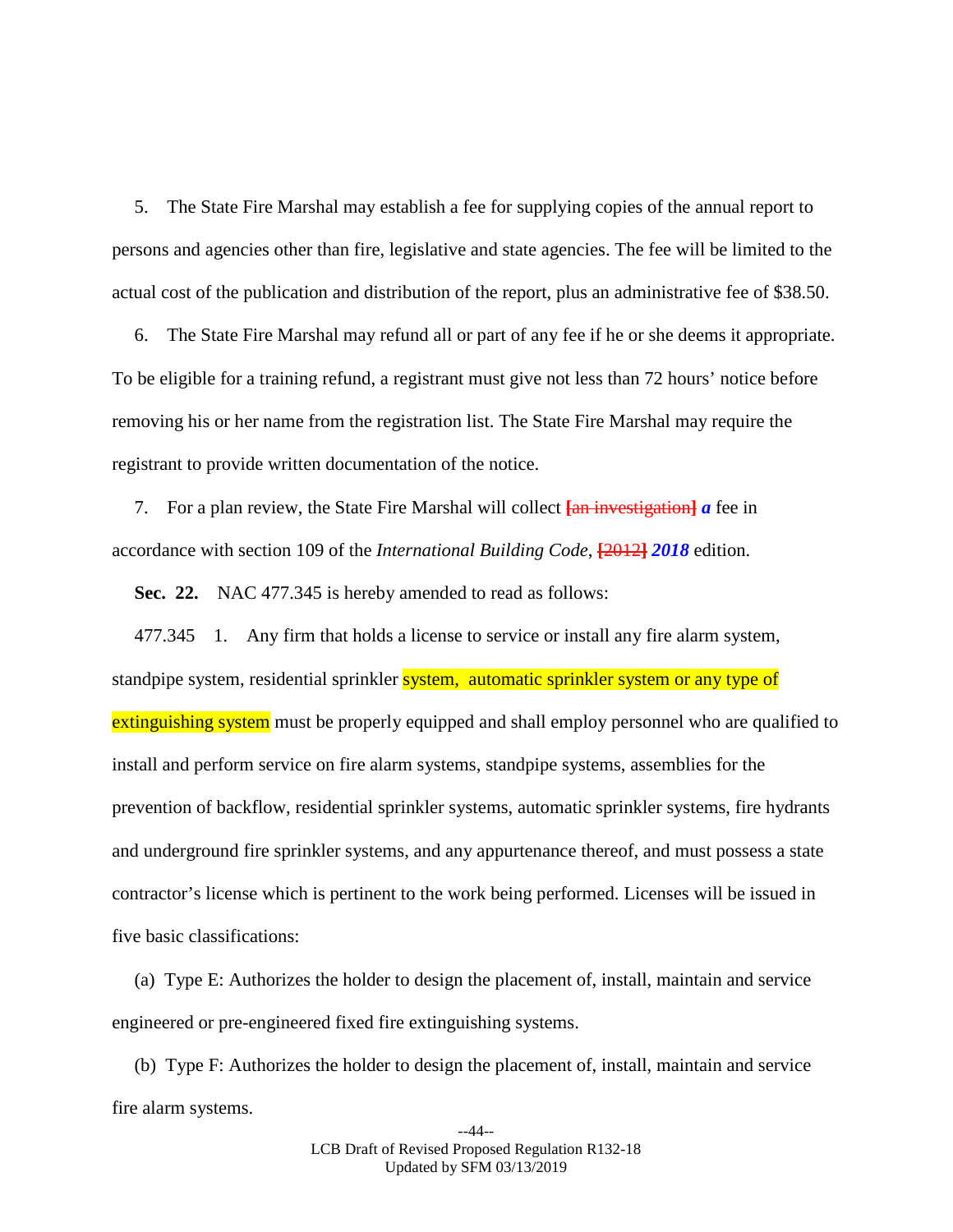(c) Type G: Authorizes the holder to design the placement of, install, maintain and service automatic sprinkler systems.

(d) Type I: Authorizes the holder to design the placement of, install, maintain and service fire standpipe systems.

(e) Type J: Authorizes the holder to design the placement of, install, maintain and service residential sprinkler systems which are classified as systems pursuant to N.F.P.A. Standards 13D or 13R, **[**2013**]** *2019* editions.

2. Each application must be accompanied by the required fee and contain the following information:

(a) The name, address and telephone number of the firm.

(b) Fictitious name used, if any.

(c) The type of work performed.

(d) The business identification number or other unique identification number assigned to the firm by the Secretary of State.

(e) Other pertinent information required by the State Fire Marshal.

3. Any firm that holds a license shall report, in writing, to the State Fire Marshal on or before December 31 of each year the name and certificate number of each registrant employed by the firm.

**Sec. 23.** NAC 477.350 is hereby amended to read as follows:

477.350 1. No fire system, device or component of any fire system may be sold, leased or installed in this State unless it is approved, labeled or listed by Underwriters Laboratories Inc.,

--45-- Underwriters' Laboratories of Canada, FM Global **[**Technologies LLC**]** or any other testing

> LCB Draft of Revised Proposed Regulation R132-18 Updated by SFM 03/13/2019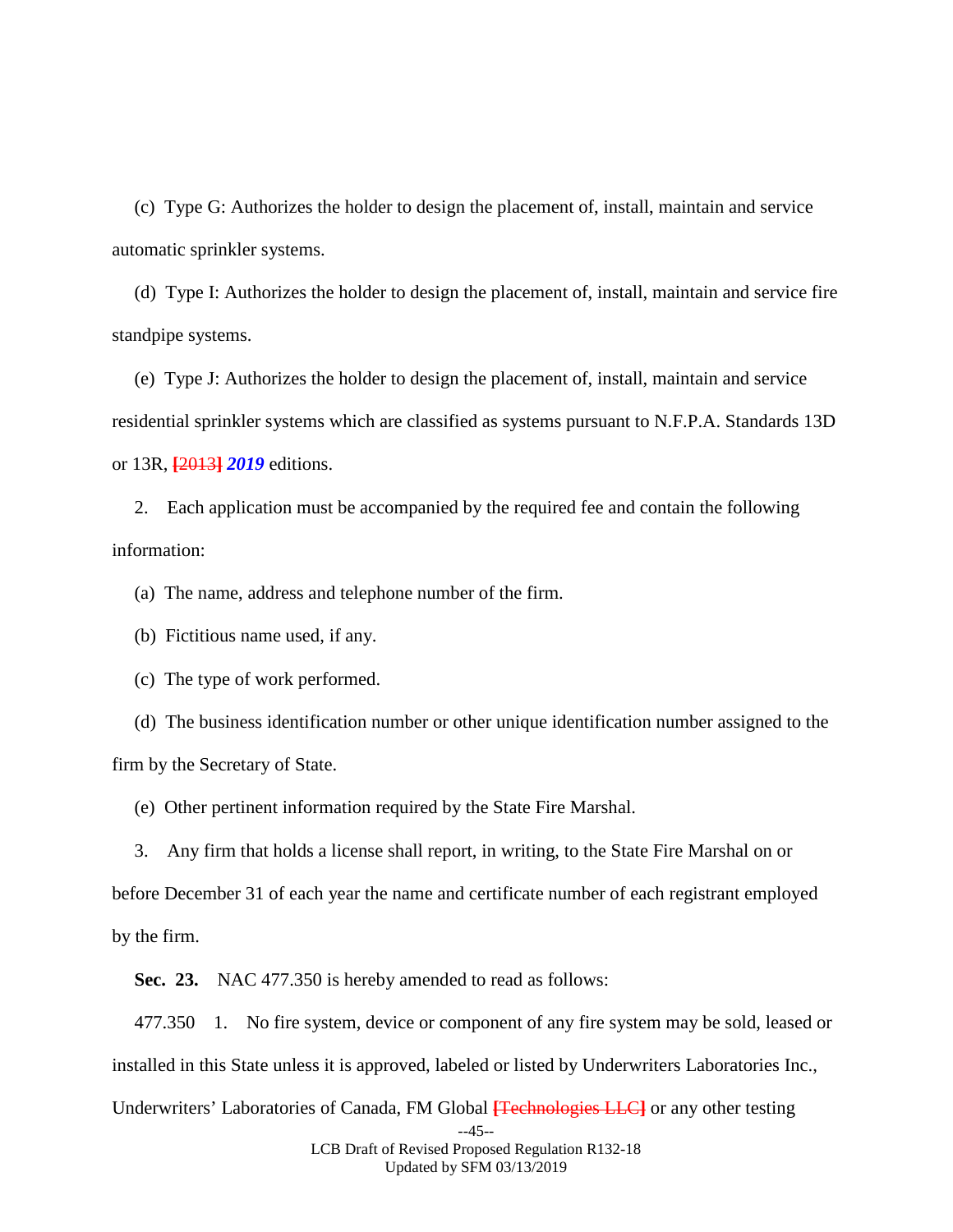laboratory approved by the State Fire Marshal as being qualified to test such systems or devices or, if an approved listing from a testing laboratory is not available for a system, device or a component, by the State Fire Marshal on the basis of a practical test or examination and payment of the required fee by the person who is requesting approval of the system, device or component by the State Fire Marshal.

2. In addition to other provisions of NAC 477.340 to 477.370, inclusive, fire systems must comply with *:*

*(a) The* standards published by the N.F.P.A. and the International Code Council **[**.**]** *; and*

### *(b) The requirements set forth in chapter 445A of NAC.*

3. Where smoke detectors are required by any statute, regulation or ordinance, evidence of approval must be furnished to the purchaser at the time of purchase or delivery. The evidence must be a listing or label from one of the approved laboratories.

4. All new structures built for residential purposes which are not otherwise required by any statute, regulation or ordinance to be equipped with smoke **[**detectors**]** *alarms* or other fire systems must be equipped with smoke **[**detectors**]** *alarms* that have been *approved, labeled or listed by Underwriters Laboratories Inc., Underwriters' Laboratories of Canada, FM Global or any other testing laboratory* approved by the authority having jurisdiction **[**.**]** *as being qualified to test smoke alarms. Such smoke alarms must be installed in accordance with the manufacturer's recommendations and must be located in accordance with the applicable codes or standards adopted by the State Fire Marshal.*

**Sec. 24.** NAC 477.370 is hereby amended to read as follows: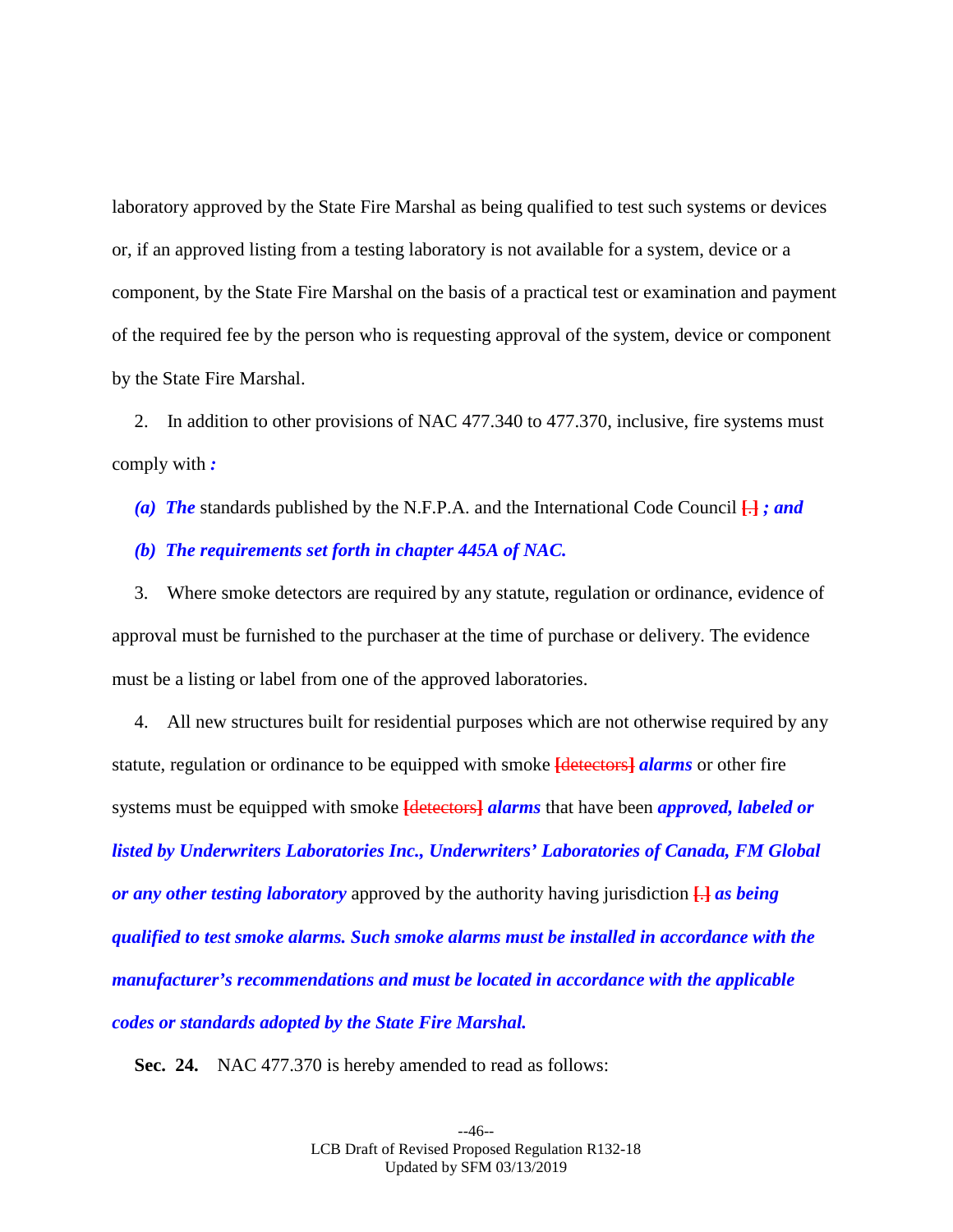477.370 1. A tag for recording the installation, maintenance and inspection of a fire alarm system must be at least 4 inches long and 2 inches wide and must be in the following form:



## F, G, I, J -Alarm/Sprinkler Tag

2. The tag must be attached to the system by the last person to work on the system for any purpose. The tag must be punched in an approved manner to indicate the type of service performed on the system and the date. The tag must be signed with a legible signature by the holder of a certificate of registration who directly supervises the work, and such information must remain permanently on the tag. A number stamp or date stamp must not be used on the tag.

3. A tag must be attached to the system at the conclusion of the successful testing of the system immediately after its installation.

- 4. The tag must be printed by a printing company and include the following information:
- (a) The date when the system was last serviced;
- (b) The name, address and telephone number of the company;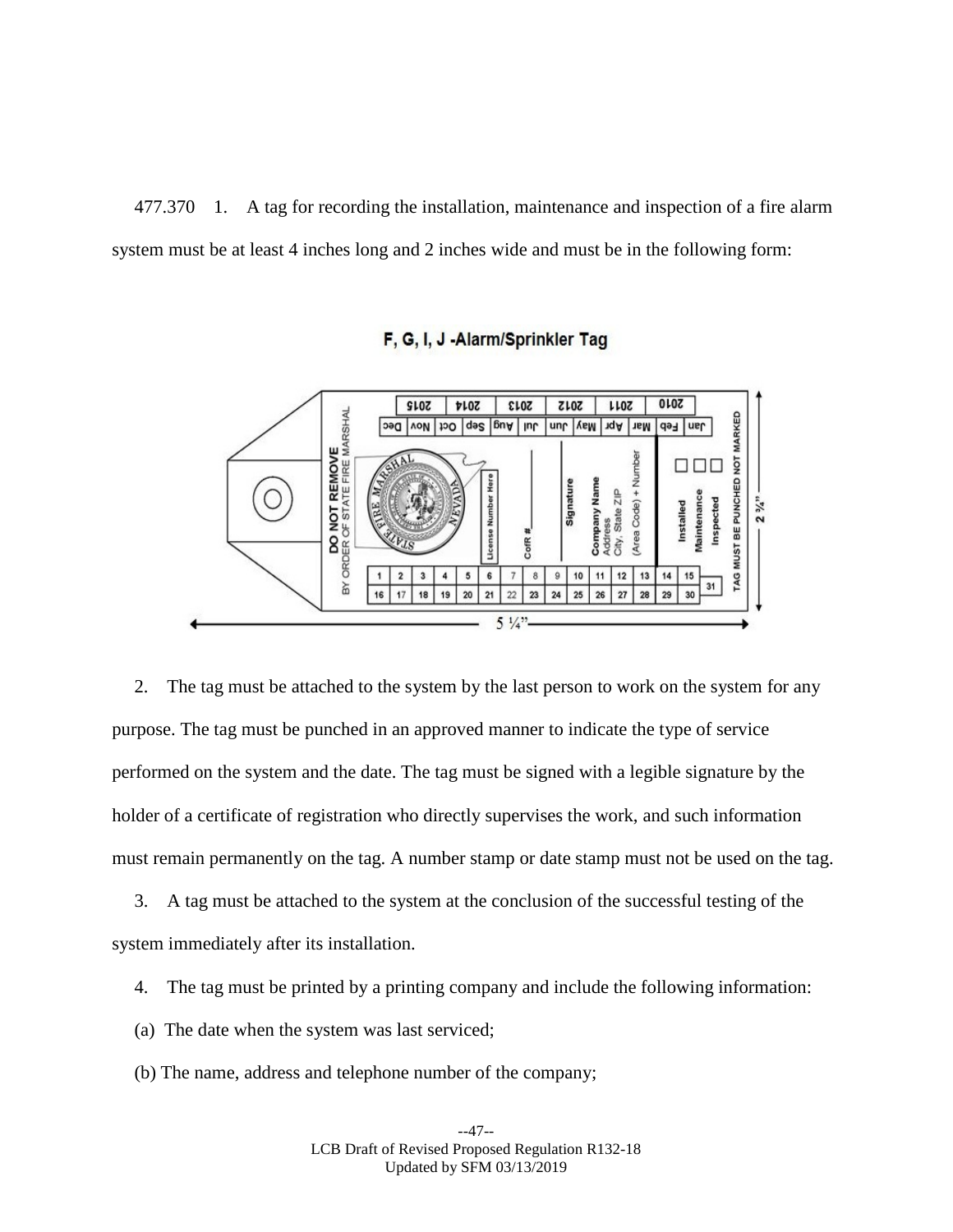- (c) The number of the license issued by the State Fire Marshal; and
- (d) The name and certificate number of the person who last serviced the system.

5. If the system remains **[**deficient**]** *impaired* and the licensee does not have the authority to correct the **[deficiency,]** *impairment*, the word "impairment" must be written across the tag in black letters that are bold. The licensee shall notify the owner and the authority having jurisdiction of the **[**deficiency**]** *impairment* in writing *not later than* the next business day after completing the work.

#### **IMPAIRMENT TAG TO BE LOCATED HERE**

*6. If a deficiency is discovered in the system, the licensee shall notify the property owner of the deficiency in writing. The word "deficiency" must be written across the tab in black letters that are bold. Upon receiving a notice of deficiency, the property owner shall correct the deficiency within 30 calendar days of such receipt. If the property owner fails to correct the deficiency within 30 calendar days after receiving the notice of deficiency, the licensee shall submit the notice of deficiency to a fire code official within 2 business days after the 30 calendar days expire.*

#### *Deficiecy Tag located here*

**Sec. 25.** NAC 477.385 is hereby amended to read as follows:

477.385 1. A firm that is licensed to install or maintain a portable fire extinguisher or fixed fire extinguishing system or sell at retail or provide as a part of other sales at retail a portable fire extinguisher or fixed fire extinguishing system for use within this State:

--48-- LCB Draft of Revised Proposed Regulation R132-18 Updated by SFM 03/13/2019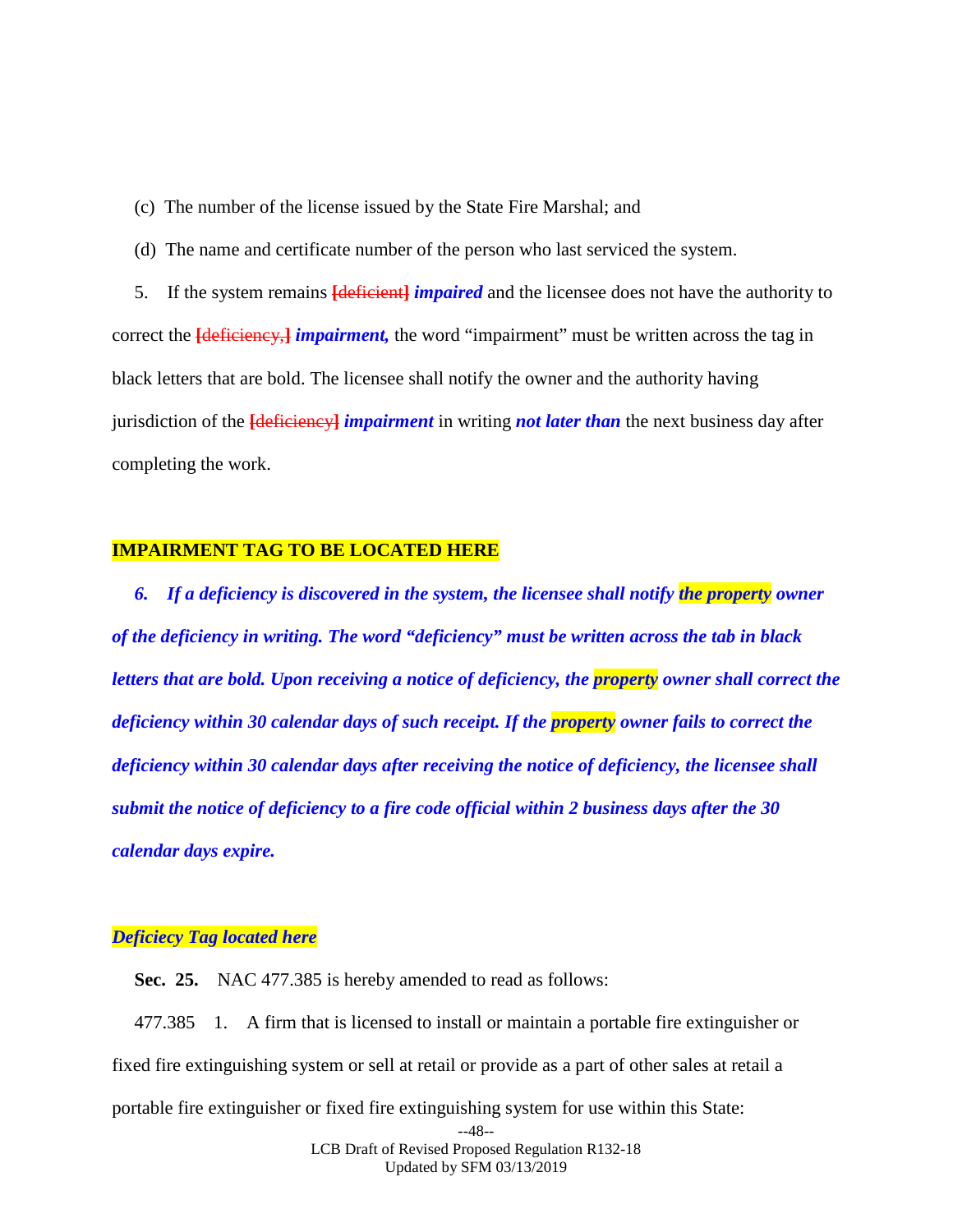(a) Must be properly equipped and qualified to perform the service authorized by the type of license issued;

(b) Must provide a shop or a vehicle as a place of business, properly equipped and subject to inspection by the authority having jurisdiction; and

(c) If the firm is engaged in the installation or maintenance of fixed fire extinguishing systems, must possess a state contractor's license appropriate to the work performed as issued by the State Contractors' Board.

2. Any advertisement that the services of selling, installing, charging or testing or other maintenance of portable fire extinguishers or fixed fire extinguishing systems are available constitutes prima facie evidence that the premises, business, building, room or establishment in or upon which the advertisement appears or to which it refers is a separate location for business.

3. Licenses are classified and defined as follows:

(a) License for a public agency - Any type of license which is issued to the State or any of its agencies or political subdivisions for work to be performed by the State or that agency or political subdivision upon its own properties and for its own use. All requirements set forth in NAC 477.300 to 477.435, inclusive, except the requirement for a license issued by the State Contractors' Board, must be met.

(b) Restricted license - A license which authorizes the holder to perform work covered by the license only upon his or her own properties and for his or her own use. All fees must be paid. Unless otherwise exempted, a valid license issued by the State Contractors' Board is required.

(c) License - A license which is required by NRS 477.033 but is issued to a business and is not restricted.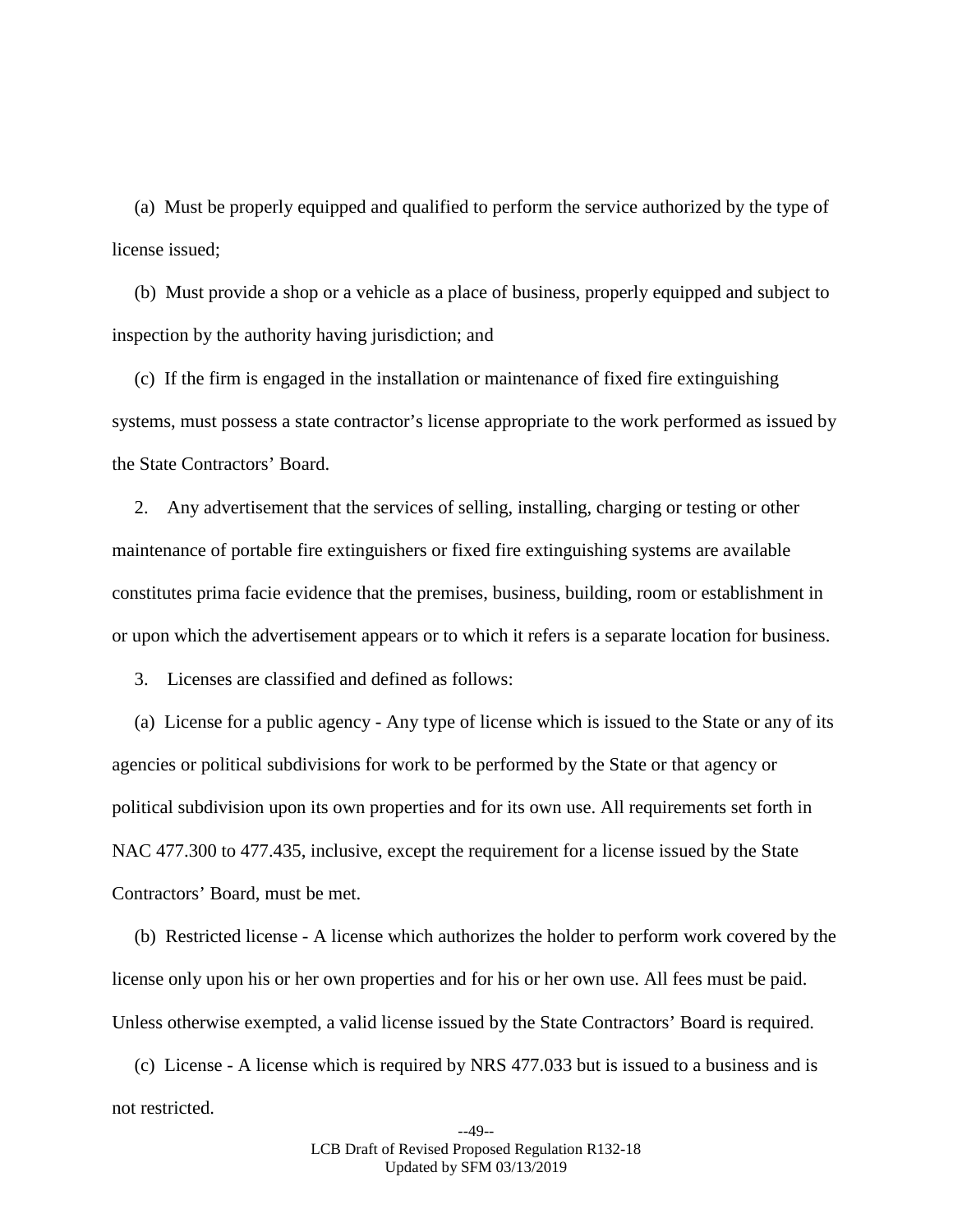4. Licenses for the sale at retail of portable fire extinguishers must conform to N.F.P.A. Standard 10, **[**2010**]** *2018* edition, and meet the requirements for testing and listing of a nationally recognized testing laboratory.

**Sec. 26.** NAC 477.395 is hereby amended to read as follows:

477.395 1. Application for a license or a certificate of registration must be made on forms prescribed by the State Fire Marshal.

2. Each application must be accompanied by the required fee and contain the following information:

(a) The name, address and telephone number of the applicant.

(b) Fictitious names used, if any.

(c) Proof of insurance.

(d) The type of work performed.

(e) The business identification number or other unique identification number assigned to the applicant by the Secretary of State, if any.

(f) Other pertinent information required by the State Fire Marshal.

3. Upon passage of the written examination and any required practical tests or

demonstrations, a certificate of registration endorsed with the type of qualification will be issued to each qualified person.

4. Information needed to pass the examination on portable fire extinguishers is found in:

(a) N.F.P.A. Standard 10, **[**2010**]** *2018* edition, "Standard for Portable Fire Extinguishers"; and

(b) NAC 477.380 to 477.435, inclusive.

#### --50-- LCB Draft of Revised Proposed Regulation R132-18 Updated by SFM 03/13/2019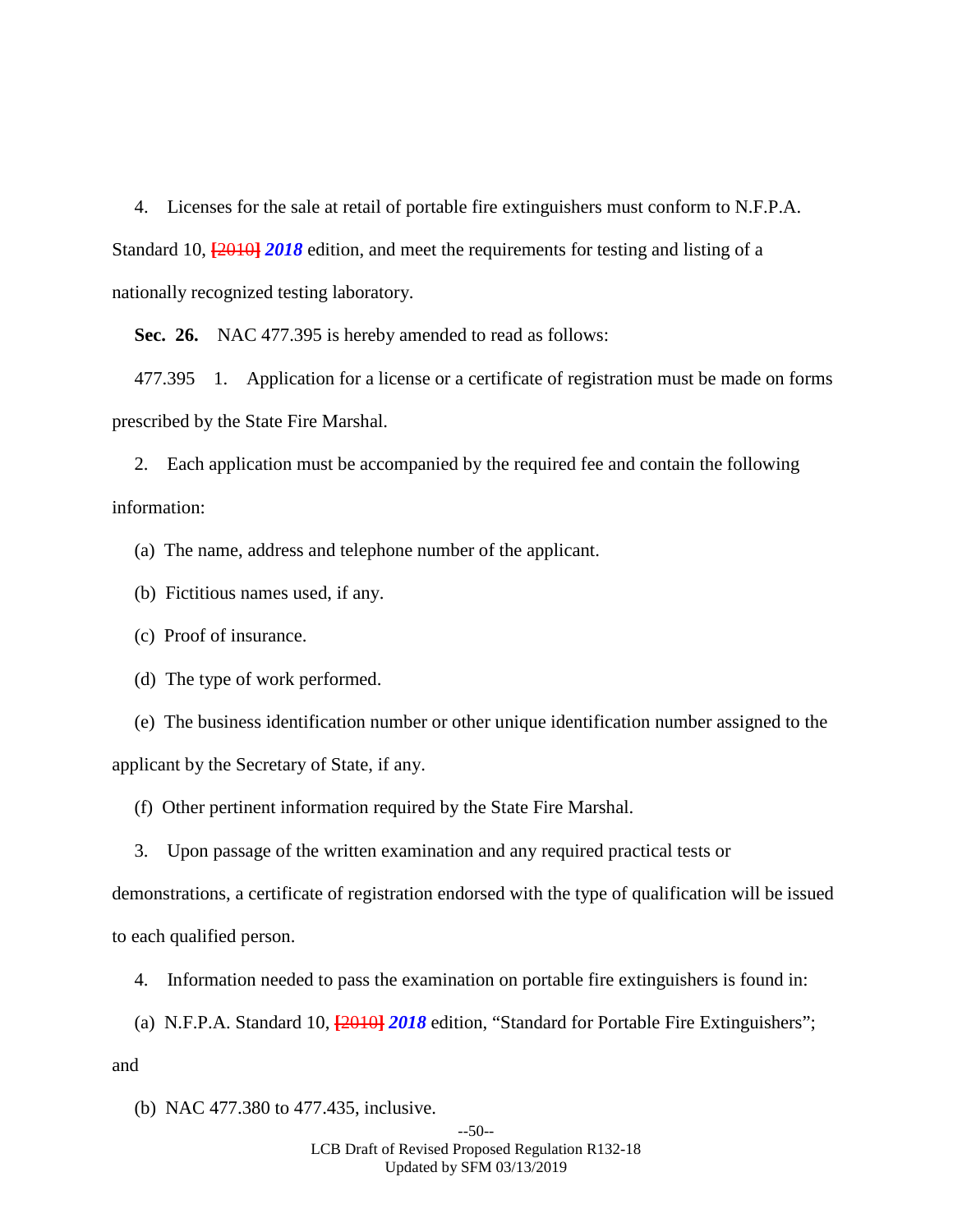5. Information needed to pass the examination on fixed fire extinguishing systems is found in:

(a) N.F.P.A. Standard 12, **[**2011**]** *2018* edition, "Standard on Carbon Dioxide Extinguishing Systems";

(b) N.F.P.A. Standard 12A, **[**2009**]** *2018* edition, "Standard on Halon 1301 Fire Extinguishing Systems";

(c) N.F.P.A. Standard 17, **[**2009**]** *2017* edition, "Standard for Dry Chemical Extinguishing Systems";

(d) N.F.P.A. Standard 17A, **[**2009**]** *2017* edition, "Standard for Wet Chemical Extinguishing Systems"; and

(e) N.F.P.A. Standard 2001, **[**2012**]** *2018* edition, "Standard on Clean Agent Fire

Extinguishing Systems."

*(f) N.F.P.A. Standard 96 [2011] 2017 edition, "Standard for Ventilation Control and Fire Protection of Commercial Cooking Operations*

**Sec. 27.** NAC 477.400 is hereby amended to read as follows:

477.400 1. The provisions of NAC 477.385 do not prohibit new employees of a licensed

firm from performing service on portable fire extinguishers or fixed fire extinguishing systems

**[**for a maximum of 90 days after the beginning of employment,**]** if the servicing is performed in

the presence and under the direct supervision of a registrant.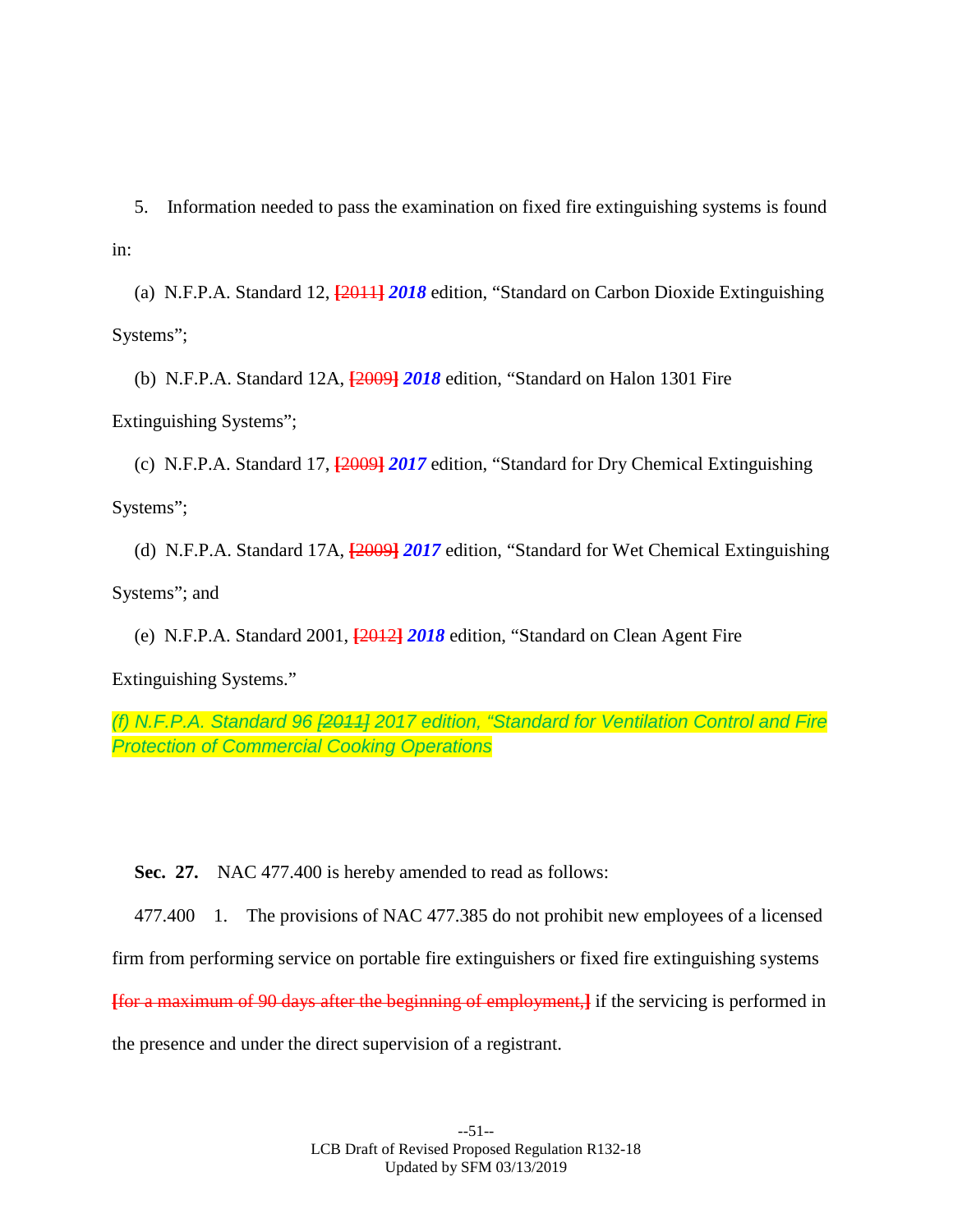2. **[**A new employee shall not perform service on portable fire extinguishers or fixed fire extinguishing systems if, after the completion of the 90-day period, the new employee fails to pass a written examination. A conviction of a felony is a basis for denial of a certificate of registration.

3.**]** Within 7 calendar days after employing a registrant or new employee who performs service on portable fire extinguishers or fixed fire extinguishing systems, a licensed firm must report to the State Fire Marshal the name, address and certificate number of the registrant or the name and address of the new employee.

**[**4.**]** *3.* A licensed firm shall report any termination of employment by a registrant within 7 calendar days. A registrant shall report any change in his or her address by written notice to the State Fire Marshal within 7 calendar days after the change. The State Fire Marshal will issue a new certificate of registration to the registrant upon receipt of the written notice and the payment of the required fees.

**[**5.**]** *4.* A licensed firm shall report, in writing, to the State Fire Marshal on or before December 31 of each year the name and certificate number of each registrant employed by the firm.

**Sec. 28.** NAC 477.410 is hereby amended to read as follows:

477.410 1. All installation, inspection, maintenance and repair of portable fire extinguishers and fixed fire extinguishing systems must be performed in accordance with N.F.P.A. Standard 10, **[**2010**]** *2018* edition, N.F.P.A. Standards 17 and 17A, **[**2009**]** *2017*  editions, and *the regulations of and statutes enforced by* the State Fire Marshal.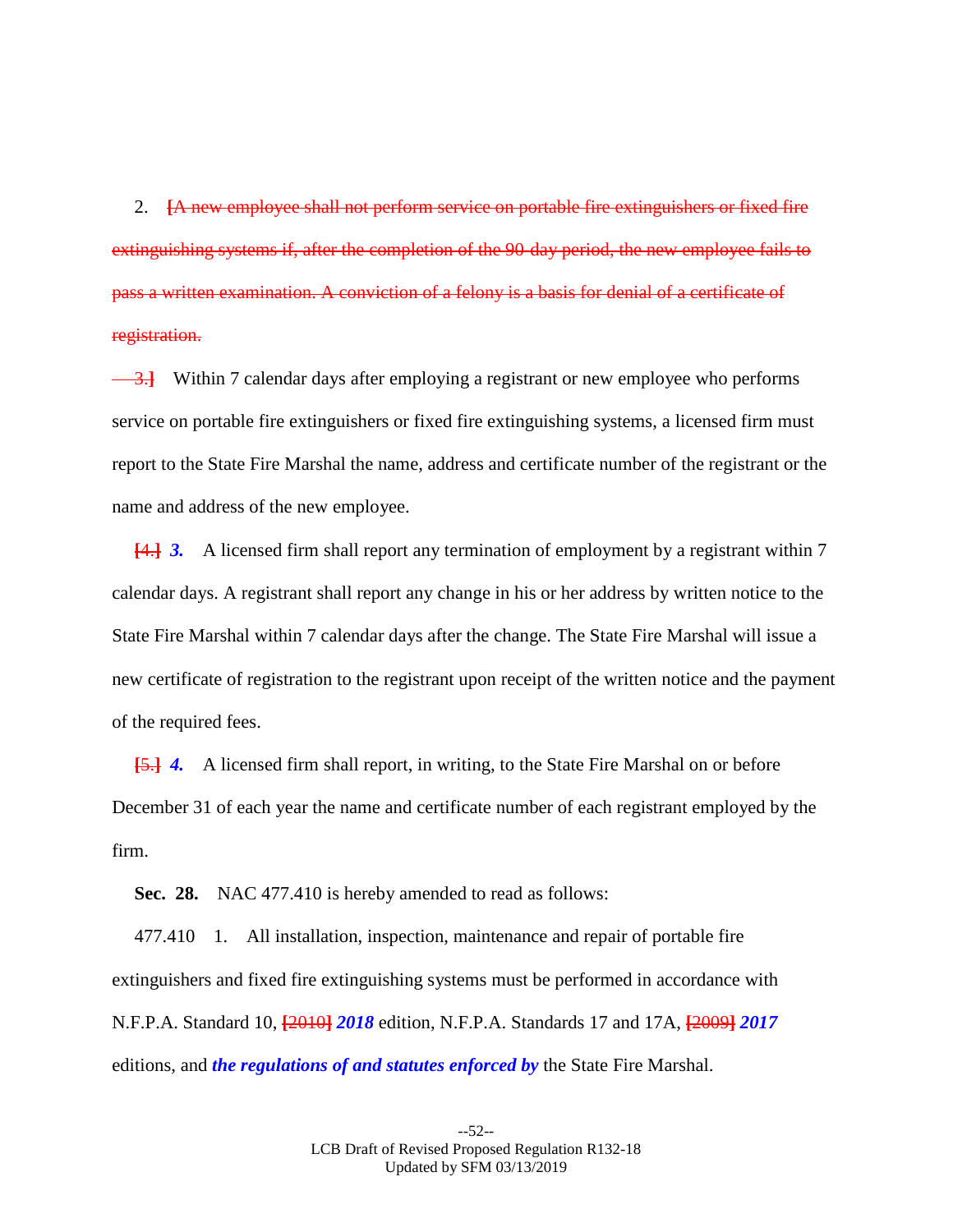2. Regardless of exceptions contained in the N.F.P.A.'s applicable standards, the internal components of all portable fire extinguishers except carbon dioxide, wet chemical, halogenated agent, aqueous film forming foams (AFFF) and film forming fluroroprotein foam (FFFP) portable fire extinguishers must be examined at least annually and whenever the service seal has been broken or an inspection indicates that the extinguisher might fail to function.

3. For the recharging of any dry chemical type of extinguishment cylinder to be valid, the serviceperson must date and initial with a permanent marking pen on the topmost exposed portion of the pick-up tube before reassembly and recharging. The date on the pick-up tube must correspond to the date on the exterior service tag. Failure to date and initial the pick-up tube is grounds for the immediate suspension or revocation of a certificate of registration. If possible, a collar tag ring as required by N.F.P.A. Standard 10, **[**2010**]** *2018* edition, or an alternate collar tag ring that is approved by the State Fire Marshal must be installed at the time the extinguisher is recharged or serviced in the following manner:



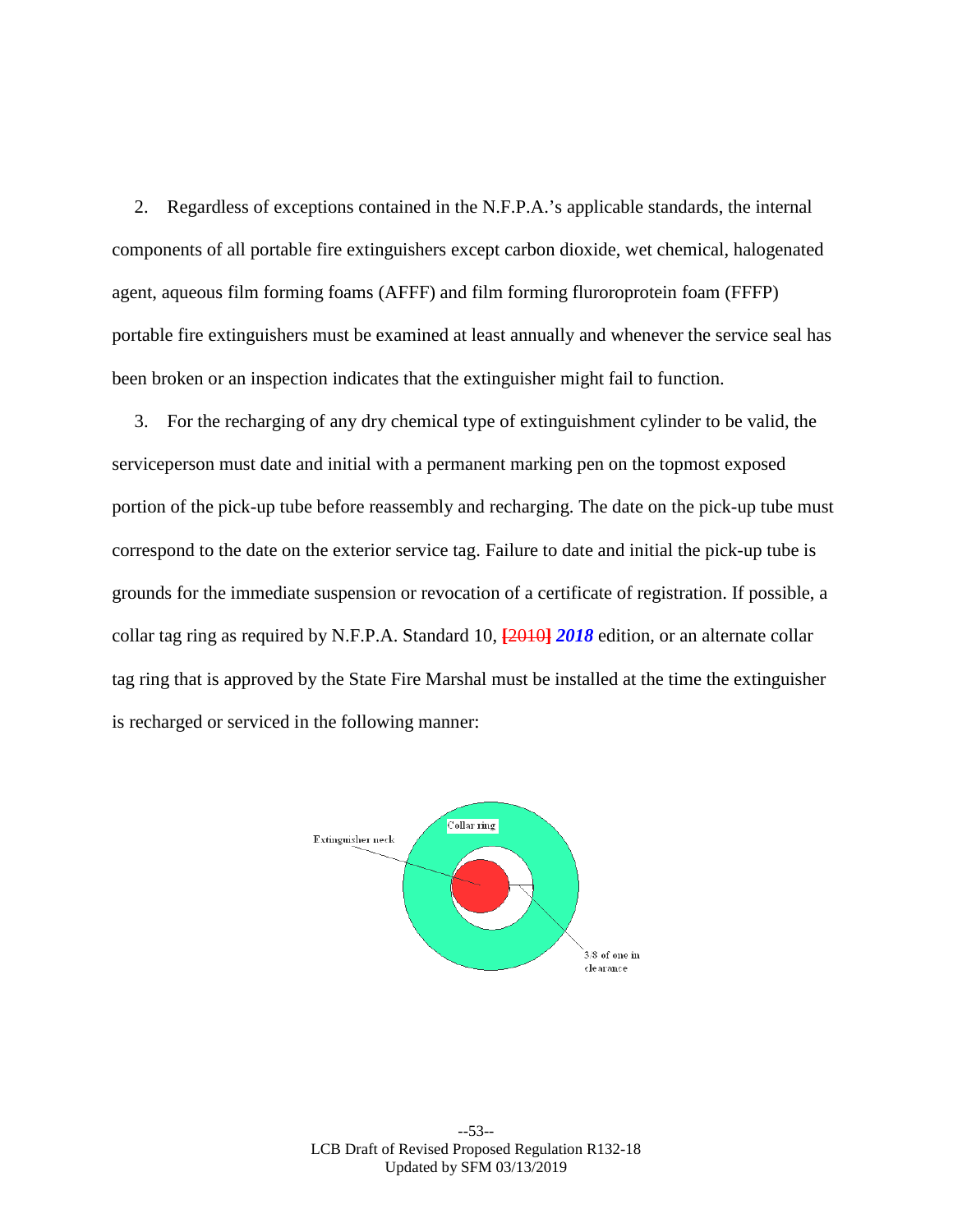4. Nitrogen or approved dry air must be used as expellant when recharging dry chemical type extinguishers unless the manufacturer recommends otherwise.

5. Before a fire extinguishing system using a clean agent is accepted, a test as referenced in N.F.P.A. Standard 12A, **[**2009**]** *2018* edition, must be performed and recorded.

6. Within 30 days before the date on which an extinguisher must be serviced, the owner of a portable fire extinguisher may enter into a verbal service agreement for the service of that extinguisher. Failure to comply with the provisions of this section by a person who holds a certificate of registration is a ground for the immediate suspension or revocation of the certificate of registration, and the person who holds the certificate of registration may be criminally or civilly liable for fraud.

*7. No other labels, other than those outlined in NFPA 10 or the State Fire Marshal Regulations may be affixed to the fire extinguisher.*

*8. When servicing fire extinguishers, the practice of "swapping out" equipment shall not be allowed in the State of Nevada. The exception of this would be if an extinguisher had to be temporary removed from service when making an off sight repair or hydrostatic testing. The original extinguisher owned by the customer shall be returned in all cases. Failure to comply with the provisions of this section by a person who holds a certificate of registration is a ground for the immediate suspension or revocation of the certificate of registration, and the person who holds the certificate of registration may be criminally or civilly liable for fraud.*

**Sec. 29.** NAC 477.420 is hereby amended to read as follows:

477.420 A licensee *or registrant* shall replace extinguishers removed from premises for servicing with spare extinguishers of equal or higher ratings during the period the extinguishers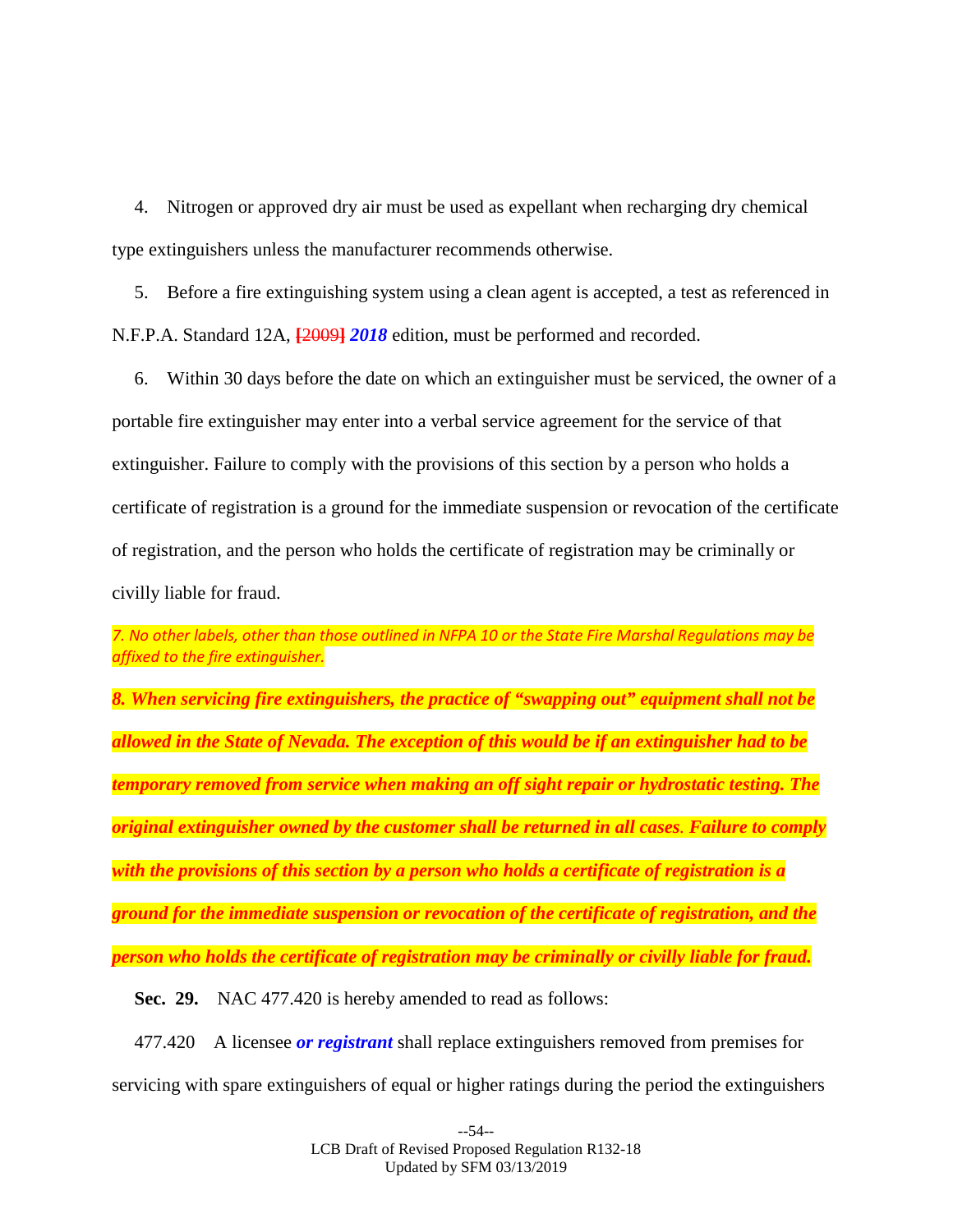being serviced are removed. Failure to comply with the provisions of this section is a ground for the immediate suspension or revocation of the certificate of registration *of the registrant or the license* of the licensee.

## NAC 477.430

*5. If the system remains [deficient] impaired and the licensee does not have the authority to correct the [deficiency,] impairment, the word "impairment" must be written across the tag in black letters that are bold. The licensee shall notify the owner and the authority having jurisdiction of the [deficiency] impairment in writing not later than the next business day after completing the work*

## *Add Impairment tag*

*If a deficiency is discovered in the system, the licensee shall notify the property owner of the deficiency in writing. The word "deficiency" must be written across the tab in black letters that are bold. Upon receiving a notice of deficiency, the property owner shall correct the deficiency within 30 calendar days of such receipt. If the property owner fails to correct the deficiency within 30 calendar days after receiving the notice of deficiency, the licensee shall submit the notice of deficiency to a fire code official within 2 business days after the 30 calendar days expire.*

# Add Deficiency Tag

- **Sec. 30.** NAC 477.441 is hereby amended to read as follows:
- 477.441 1. A new or relocated portable building must:
- (a) Be placed on a surface which is: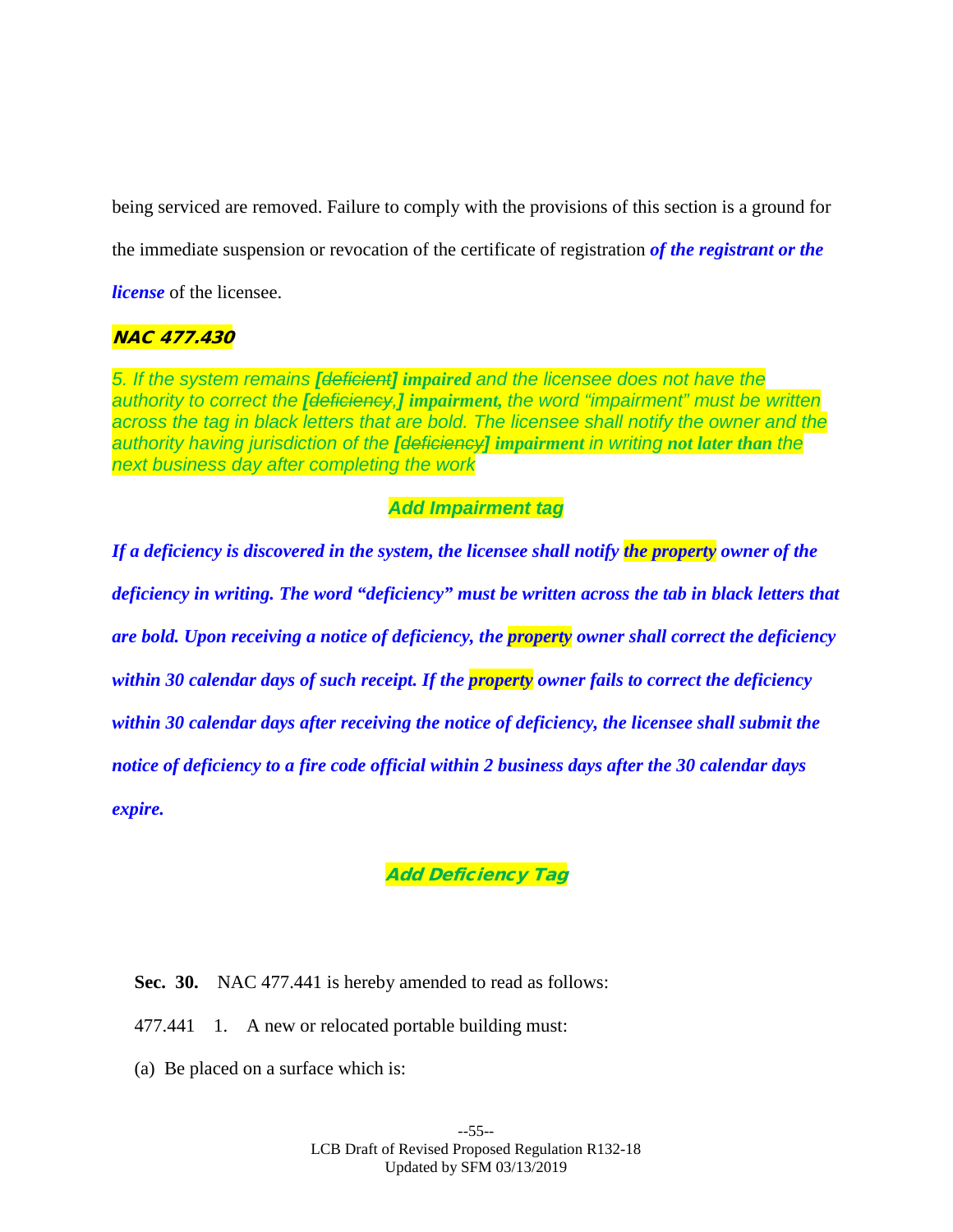(1) Paved or composed of dirt or any other material which is noncombustible; and

(2) Free of combustible material.

(b) Have a skirt that is noncombustible or fire-resistant and which extends from the bottom of the portable building to ground level.

(c) Have a zone of at least 5 feet that extends outward from the bottom of the skirt and which is free of trash, debris, plants or any other combustible material in accordance with section 304 of the *International Fire Code*, **[**2012**]** *2018* edition.

(d) Be in compliance with section 503.1.2 of the *International Building Code*, **[**2012**]** *2018*  edition.

(e) Have at least two means of egress, as that term is defined by the *International Building Code*, **[**2012**]** *2018* edition.

(f) Provide illumination for each egress.

(g) Be equipped with a fire extinguisher which has a minimum rating of 2A-10BC.

(h) Be provided with a fire alarm system, as required by the *International Fire Code*, **[**2012**]** *2018* edition. If the portable building is designated for occupancy as a "Group B occupancy used for educational purposes" or as a "Group E occupancy," the portable building must have an automatic and a manual fire alarm system, which is integrated with the fire alarm system in the primary building.

2. Except as otherwise provided in this subsection, if two or more portable buildings are placed next to each other, there must be no empty spaces between the buildings. If it is physically impossible to place portable buildings next to each other so that there are no spaces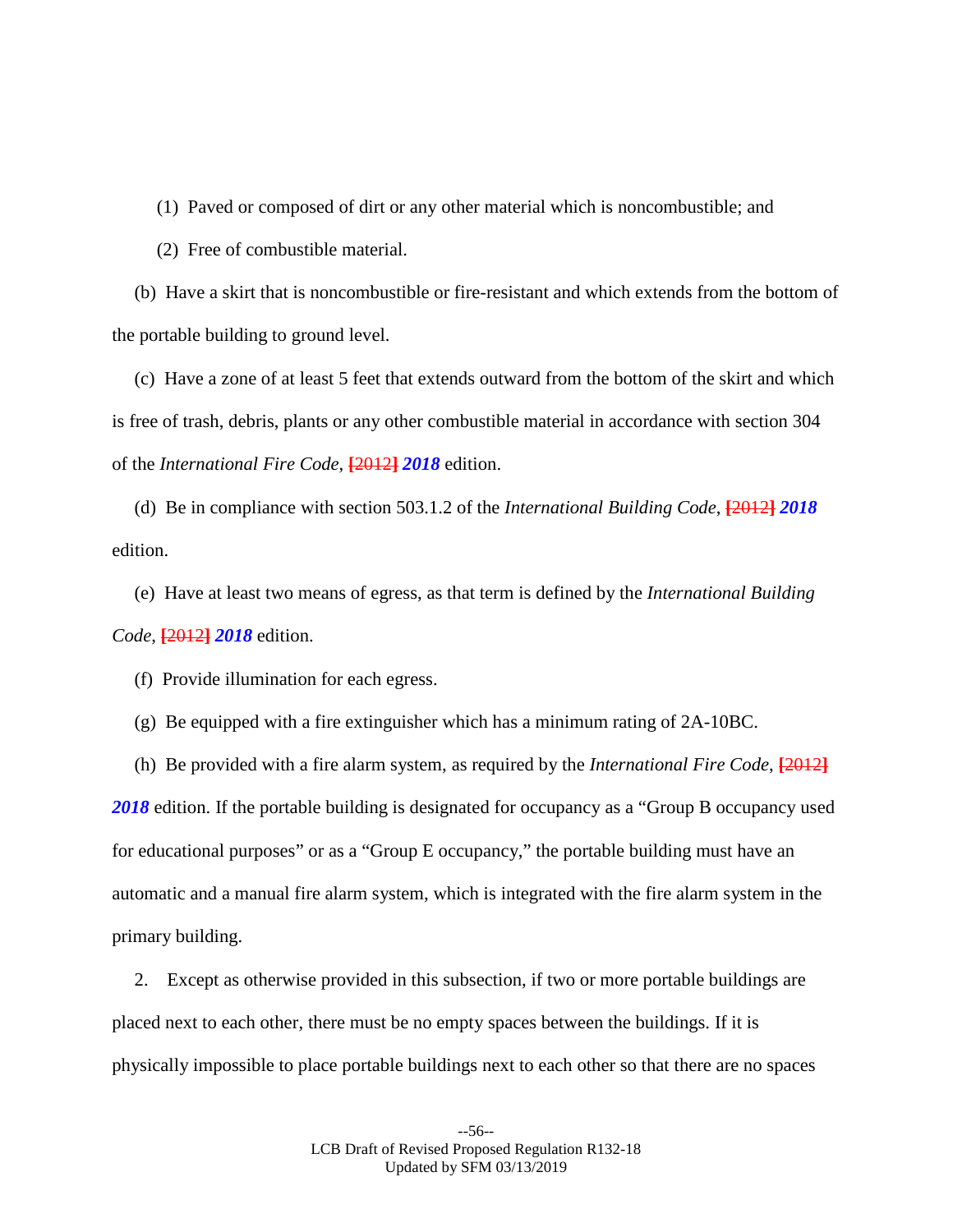between the portable buildings, the space between the portable buildings must have a barrier to prevent combustible materials or debris from entering that space.

3. Flammable or combustible material may not be stored beneath a portable building.

4. Portable buildings may not be joined if there are windows or other openings on the joined wall other than doors that are designed and used as access between the buildings.

5. Portable buildings which abut or are grouped together must not exceed the total area allowed by the *International Building Code*, **[**2012**]** *2018* edition, for occupancies which are designated as "Type V-B."

**Sec. 31.** NAC 477.442 is hereby amended to read as follows:

477.442 1. An existing portable building which has only one door to the exterior must be equipped with:

(a) A system for emergency lighting.

(b) An automatic fire sprinkler system as required by N.F.P.A. Standard 13, **[**2013**]** *2019* edition, if:

(1) The maximum legal occupancy of the building exceeds 50 persons; or

(2) More than two portable buildings are joined together to be used for classrooms or assembly.

2. All other portable buildings must:

(a) Be in compliance with the codes for building, fire and life safety as adopted by this chapter or by the authority having jurisdiction, whichever are more restrictive.

(b) Be equipped with a fire extinguisher which has a minimum rating of 2A-10BC.

(c) Have an automatic and a manual fire alarm system if:

LCB Draft of Revised Proposed Regulation R132-18 Updated by SFM 03/13/2019

<sup>--57--</sup>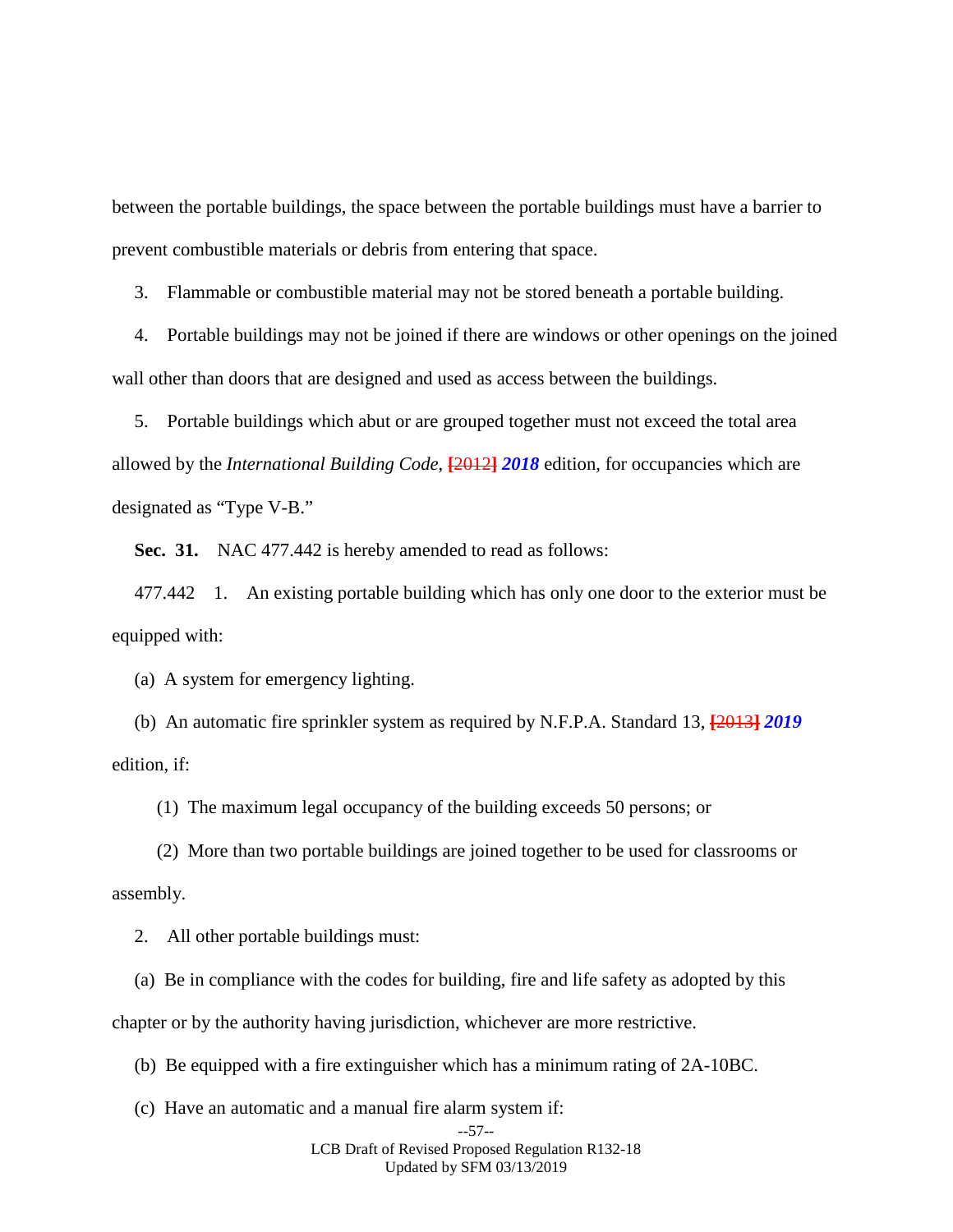- (1) The maximum legal occupancy of the joined portable buildings exceeds 50 persons; or
- (2) Three or more portable buildings are joined together.

(d) Have all alarm signals installed and connected to a main alarm system as required by

N.F.P.A. Standard 72, **[**2013**]** *2019* edition.

(e) *If the portable building is part of a campus or complex for which the main alarm system is equipped with a voice evacuation system, have each alarm signal described in paragraph (d) equipped with a voice evacuation system.*

*(f)* If smoke detectors are required, have those detectors interconnected with the fire alarm system.

 $\left[\frac{f(f)}{g}\right]$  *(g)* If the portable building is used as a classroom or for any other purpose relating to education, have and maintain plans for fire drills and evacuation, which must be posted as prescribed by NRS 392.450 or 394.170, as applicable.

3. *Portable buildings discussed in subsection 2 may have an optional key controlled manual fire alarm to reduce person operating the manual fire alarm that the State Fire Marshal determines to be illicit.*

*4.* No change in the use of a portable building described in subsection 2 may be made until the proposed change is reviewed and approved by the authority having jurisdiction for compliance with the adopted codes or this section.

**[**4.**]** *5.* A system for heating, ventilating or air-conditioning which:

(a) Is in a portable building described in subsection 2;

- (b) Can circulate more than 2,000 cubic feet of air per minute; and
- (c) Shuts down automatically,

--58-- LCB Draft of Revised Proposed Regulation R132-18 Updated by SFM 03/13/2019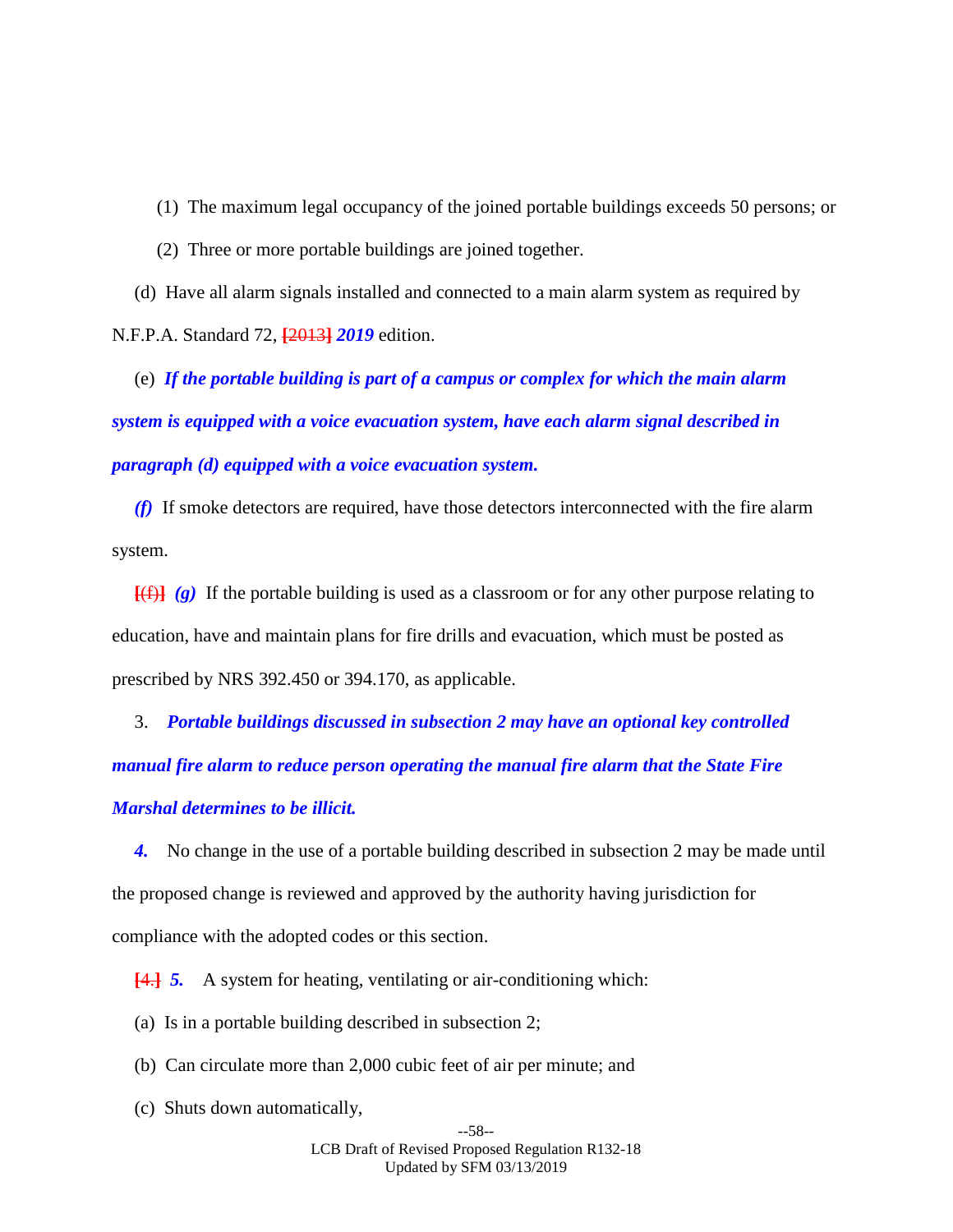$\rightarrow$  must be serviced quarterly. Records of the service must be maintained for 2 years for review

by the authority having jurisdiction.

*NAC 477.460 Inspections and testing; notice of deficiencies and impairments; notice of discontinuance of service. (NRS 477.030)*

*3. If the system remains [deficient] impaired and the licensee does not have the authority to correct the [deficiency,] impairment, the word "impairment" must be written*  across the tag in black letters that are bold. The licensee shall notify the owner and the *authority having jurisdiction of the [deficiency] impairment in writing not later than the next business day after completing the work*

## *Add Impairment tag*

*If a deficiency is discovered in the system, the licensee shall notify the property owner of the deficiency in writing. The word "deficiency" must be written across the tab in black letters that are bold. Upon receiving a notice of deficiency, the property owner shall correct the deficiency within 30 calendar days of such receipt. If the property owner fails to correct the deficiency within 30 calendar days after receiving the notice of deficiency, the licensee shall submit the notice of deficiency to a fire code official within 2 business days after the 30 calendar days expire.*

Add Deficiency Tag

**Sec. 32.** NAC 477.444 is hereby amended to read as follows:

477.444 1. The authority having jurisdiction will designate the requirements for fire flow and approve the location of a site for a portable building based on the proximity and usability of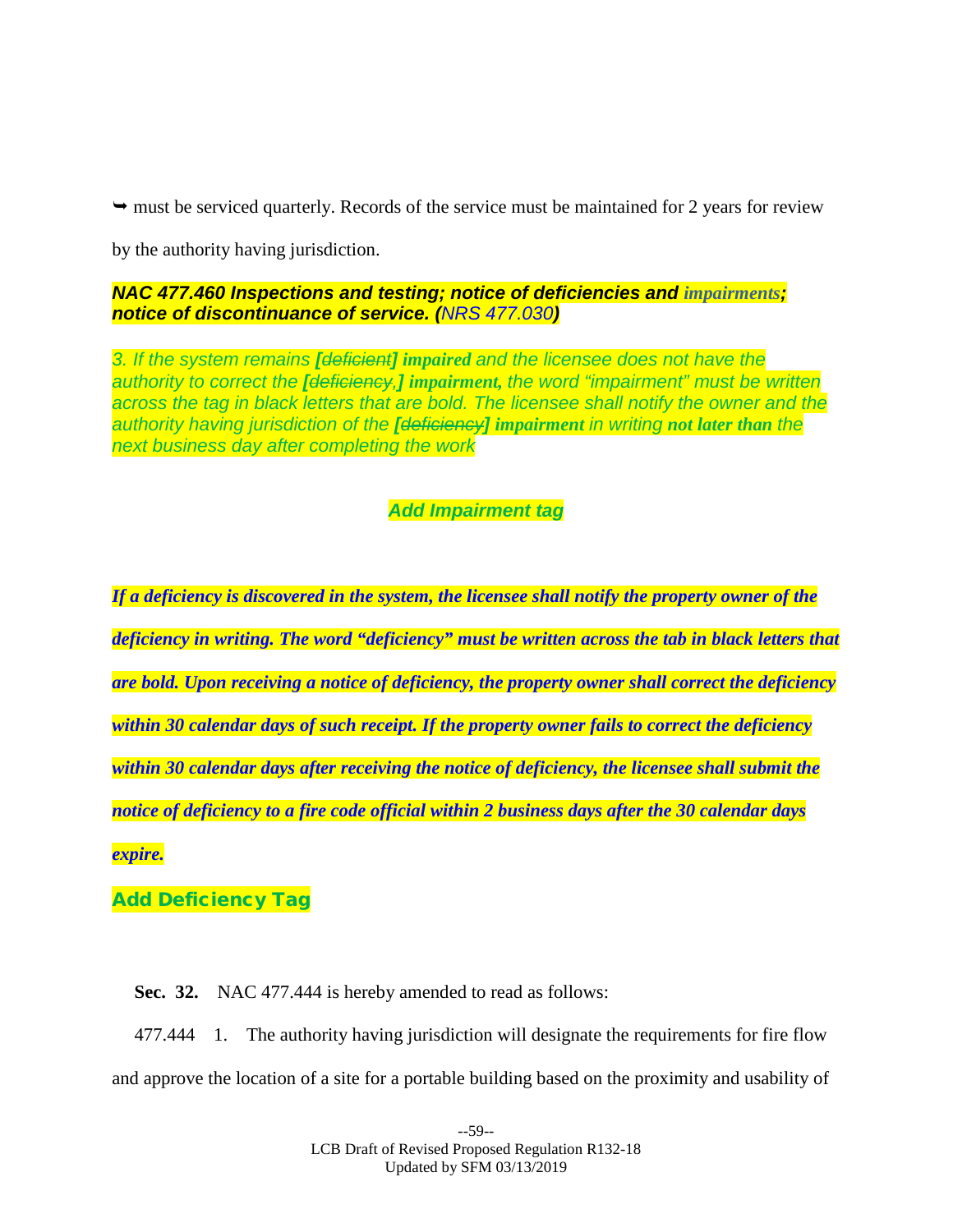available fire hydrants. If it is not possible to locate a portable building which is to be used as a classroom or for any other purpose relating to education in compliance with such requirements, the school district in which the building is to be placed may apply to the authority having jurisdiction to request an alternative means of compliance with the requirements.

2. There must be no obstruction between a hydrant and the areas to be protected. Access to a hydrant by fire **[**trucks**]** *apparatus* must not be obstructed. If necessary, a hydrant must be turned, moved or otherwise relocated to allow access to the hydrant by fire **[**trucks.**]** *apparatus.*

**Sec. 33.** NAC 477.455 is hereby amended to read as follows:

477.455 1. No component or device of an automatic sprinkler system may be sold, leased or installed in this State unless it has been approved, labeled or listed by Underwriters Laboratories Inc., Underwriters' Laboratories of Canada, FM Global or any other testing laboratory approved by the State Fire Marshal as qualified to test such a component or device.

2. Automatic sprinkler systems must comply with the *International Fire Code*, **[**2012**]** *2018*  edition, and the following standards of the N.F.P.A.:

(a) "Standard for the Installation of Sprinkler Systems," Standard 13, **[**2013**]** *2019* edition.

(b) "Standard for the Installation of Sprinkler Systems in One- and Two-Family Dwellings and Manufactured Homes," Standard 13D, **[**2013**]** *2019* edition.

(c) "Standard for the Installation of Sprinkler Systems in Low-Rise Residential Occupancies," Standard 13R, **[**2013**]** *2019* edition.

(d) "Standard for the Installation of Standpipe and Hose Systems," Standard 14, **[**2010**]** *2019* edition.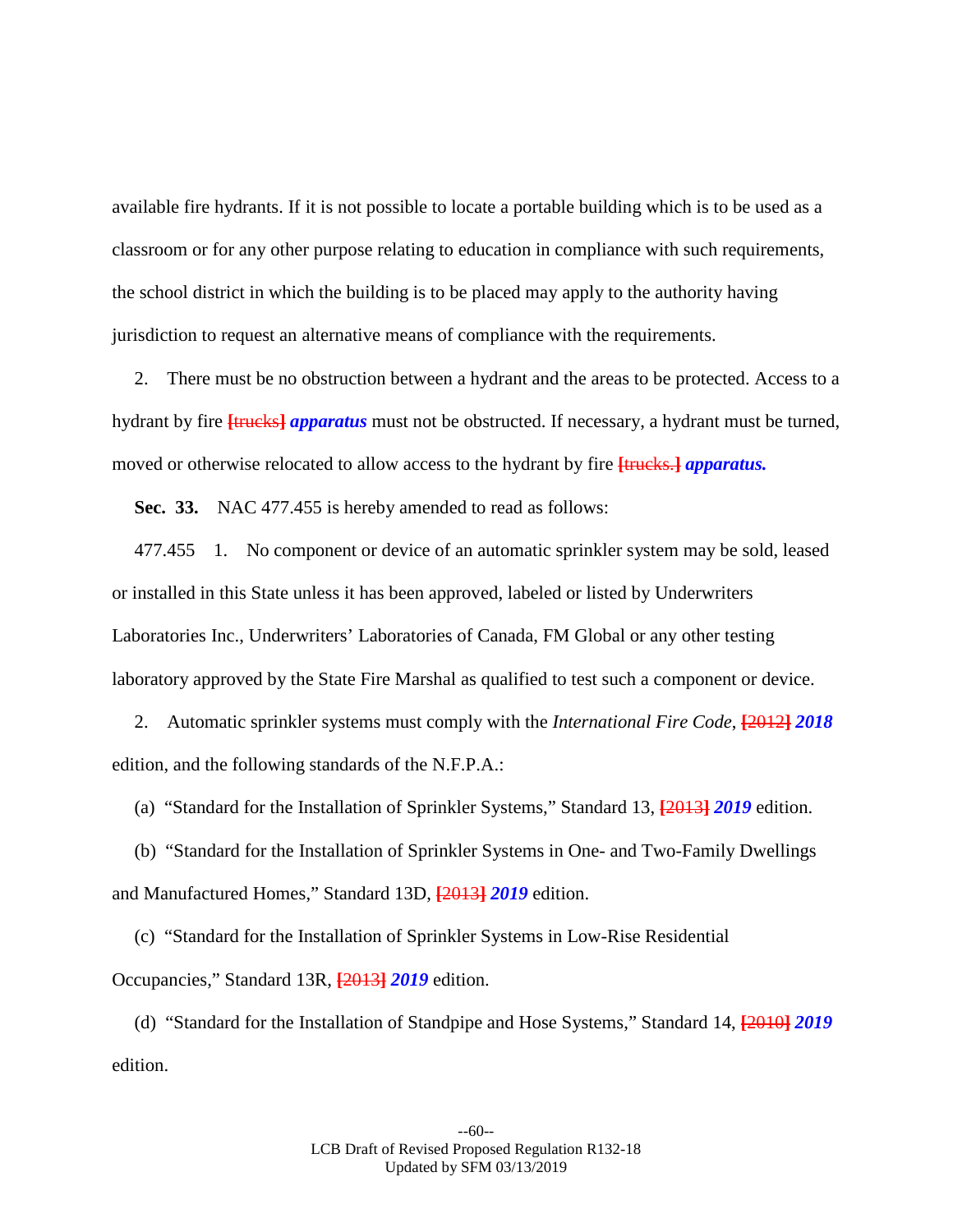(e) "Standard for Water Spray Fixed Systems for Fire Protection," Standard 15, **[**2012**]** *2017*  edition.

(f) "Standard for the Installation of Foam-Water Sprinkler and Foam-Water Spray Systems," Standard 16, **[**2011**]** *2019* edition.

(g) "Standard for the Installation of Stationary Pumps for Fire Protection," Standard 20, **[**2013**]** *2019* edition.

(h) "Standard for Water Tanks for Private Fire Protection," Standard 22, **[**2008**]** *2018* edition.

(i) "Standard for the Installation of Private Fire Service Mains and Their Appurtenances," Standard 24, **[**2013**]** *2019* edition.

(j) "Standard for the Inspection, Testing, and Maintenance of Water-Based Fire Protection Systems," Standard 25, **[**2011**]** *2017* edition.

(k) "Standard on Water Mist Fire Protection Systems" Standard 750, **[**2010**]** *2019* edition.

**Sec. 34.** NAC 477.460 is hereby amended to read as follows:

477.460 1. Each automatic fire sprinkler system must be inspected quarterly. One of the quarterly inspections must be termed an annual inspection and be conducted in accordance with the provisions of subsection 2. The other quarterly visual inspections may be conducted by any responsible person, including an employee of a licensed firm, who, in the opinion of the authority having jurisdiction, has sufficient knowledge of the system to conduct such inspections. The quarterly inspections must conform to the requirements of N.F.P.A. Standard 13, **[**2013**]** *2019* edition, and Standard 25, **[**2011**]** *2017* edition. Records of inspection must be kept on-site for review by the State Fire Marshal and the authority having jurisdiction.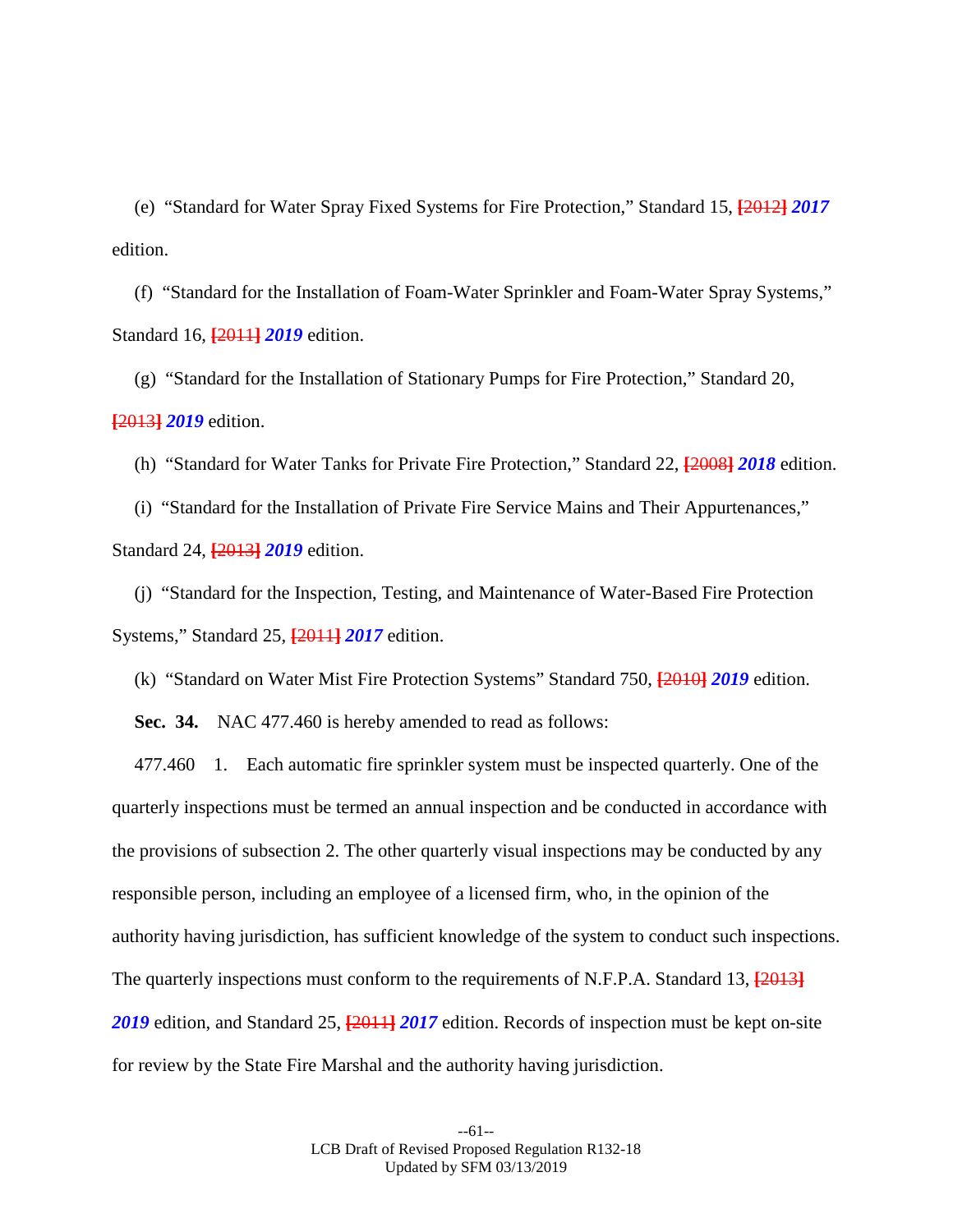2. The annual inspection must be made by a qualified registrant who is an employee of a licensed firm for automatic fire sprinkler systems. The annual inspection must comply with the standards and publications described in subsection 1.

3. If a maintenance inspection indicates that additional work is required on a fire sprinkler system in order to have the system conform to code requirements, the licensed firm must notify the owner and the authority having jurisdiction *of the impairment* in writing not later than the next business day after the day of the inspection. A tag must be properly signed, punched and attached. The word "impairment" must be written across the bottom of the tag **[**.**]** *in black letters that are bold.*

4. *If a maintenance inspection discovers a deficiency in the fire sprinkler system, the licensed firm must notify the owner of the deficiency in writing. Upon receiving a notice of deficiency, the owner shall correct the deficiency within 30 calendar days of such receipt.* If the owner fails to correct the deficiency within 30 calendar days after receiving notice of the deficiency, the licensed firm must notify the owner and the authority having jurisdiction in writing not later than the next business day after the day the person conducting the inspection determines that the deficiency was not corrected as required.

5. A licensed firm must give 30 calendar days' written notice to the owner, the occupant and the authority having jurisdiction before it may discontinue service to the owner or the occupant, or both.

**Sec. 35.** NAC 477.465 is hereby amended to read as follows:

477.465 1. The distributor, installer or agency to provide service to customers must submit evidence of its capability to repair and restore an automatic sprinkler system within 24 hours

> --62-- LCB Draft of Revised Proposed Regulation R132-18 Updated by SFM 03/13/2019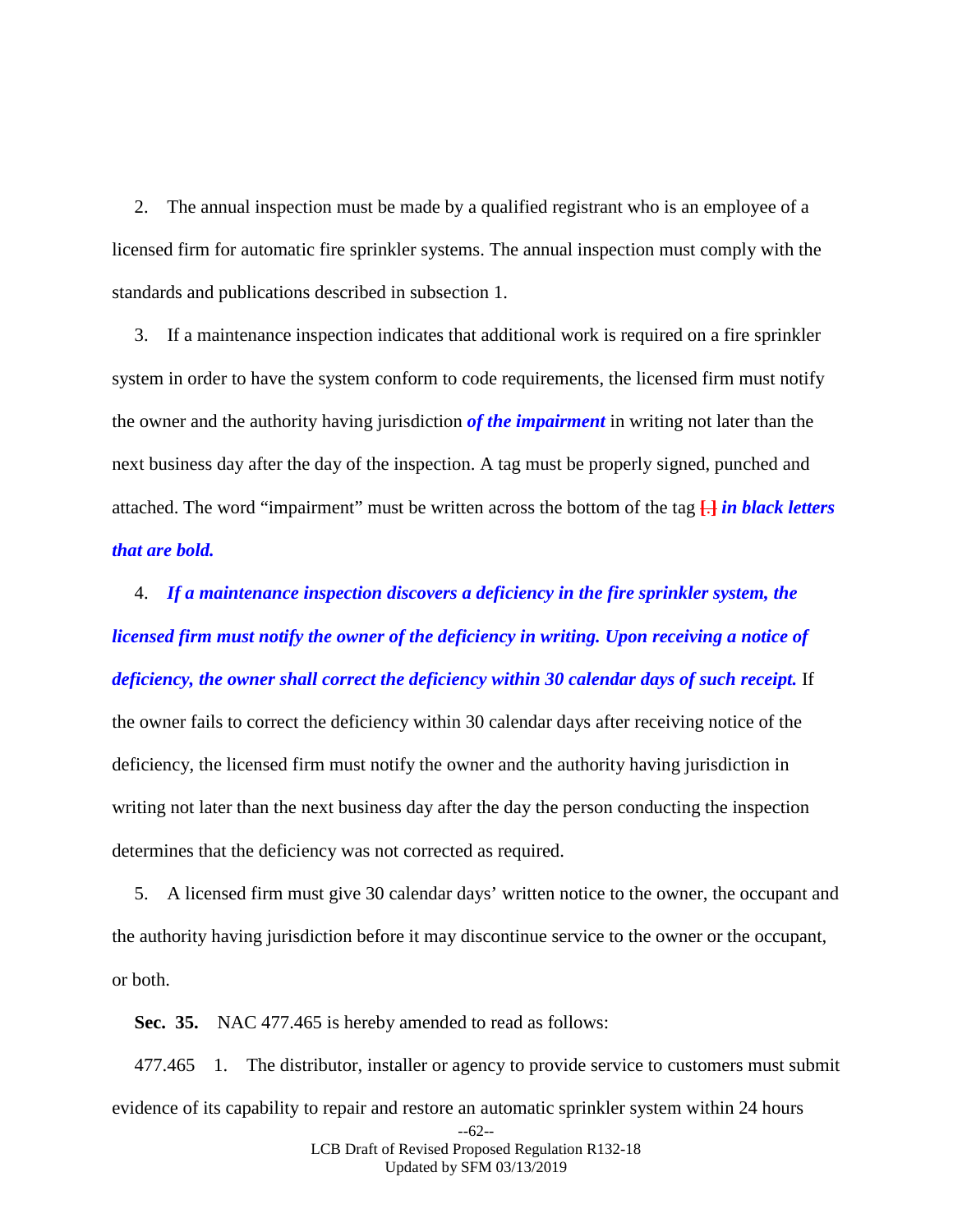after notification of a fire or fault in the system and must repair a system within 24 hours after being notified by the owner that a system requires service. The evidence of that capability is subject to approval by the State Fire Marshal or the authority having jurisdiction. The evidence must demonstrate that the licensee has:

(a) The necessary equipment and personnel appropriately certified by the State Fire Marshal;

(b) The necessary stock of parts and devices;

(c) A valid license issued by the State Contractors' Board;

(d) If applicable, a valid state business **[**registration**]** *license* issued by the Secretary of State; and

(e) A certification and approval by the manufacturer from whom the equipment is purchased.

2. Where automatic sprinkler systems are installed for any reason, a satisfactory written agreement for the maintenance of the system must be provided. All systems must be under the supervision of qualified persons. No work may be performed on an automatic sprinkler system unless a holder of a certificate of registration is present to supervise the work. Proper tests and inspections must be made at prescribed intervals, and qualified persons must have general charge of all alterations and additions to the systems under their supervision. A copy of the agreement for maintenance, along with proof that the firm or company which will provide the maintenance is adequately covered by liability insurance, must be submitted by the firm or company to the State Fire Marshal or the authority having jurisdiction.

3. Detailed plans, with the appropriate fees, must be submitted to the State Fire Marshal or the authority having jurisdiction for approval. The specifications must state that the installation will conform to the applicable standards and be approved by the State Fire Marshal or the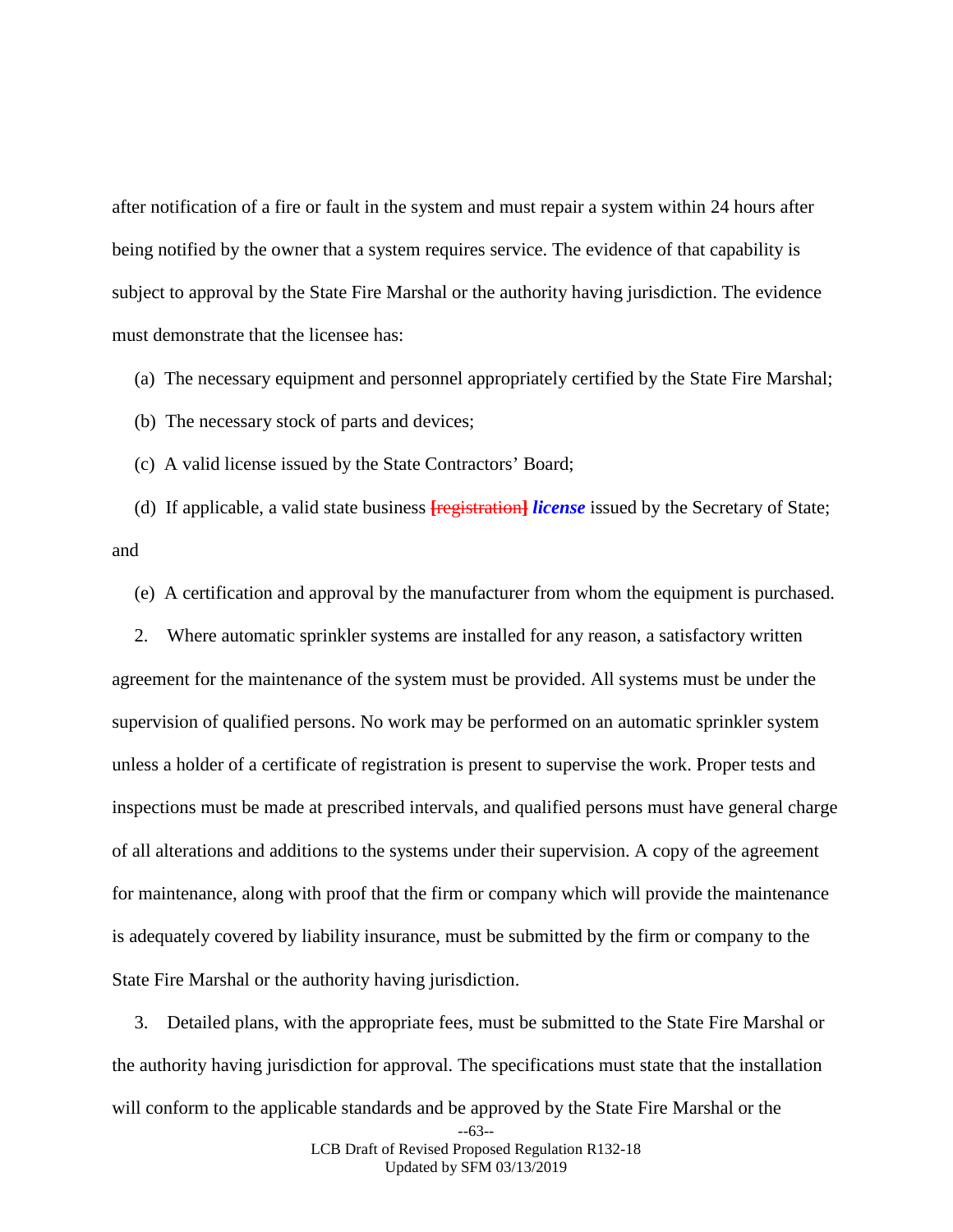authority having jurisdiction before the sprinkler system is installed. The specifications must include the specific tests required by the N.F.P.A.'s standards and the standards required for the approval of the State Fire Marshal or the authority having jurisdiction. Plans must be drawn to an indicated scale or be suitably dimensioned and must be made so that they can be easily reproduced. Plans must contain sufficient detail to enable the State Fire Marshal or the authority having jurisdiction to evaluate the effectiveness of the system. Plans must be submitted to the State Fire Marshal or the authority having jurisdiction before work starts. Where field conditions necessitate any substantial change from the approved plan, the corrected plan showing the system as installed, with the appropriate fees, must be submitted to the State Fire Marshal or the authority having jurisdiction for approval. The State Fire Marshal or the authority having jurisdiction must inspect and approve any substantial changes before the job is completed. Plans must be on the job site when work is being done pursuant to the plan at that site.

4. Calculations must be established from the applicable design curve for sprinkler systems as shown in N.F.P.A. Standards 13 and 13R, **[**2013**]** *2019* editions. There must be not less than 10 psi additional water pressure above the system demand.

5. All hydrostatic tests of systems and flushing of underground systems must be witnessed by a representative of the State Fire Marshal or the authority having jurisdiction. All portions of the automatic fire sprinkler system, including the underground service from the gate valve, road box or check valve to the riser, must be installed, tested and flushed by a company licensed by the State Fire Marshal to perform this work. A company which holds a current Type G-U license for: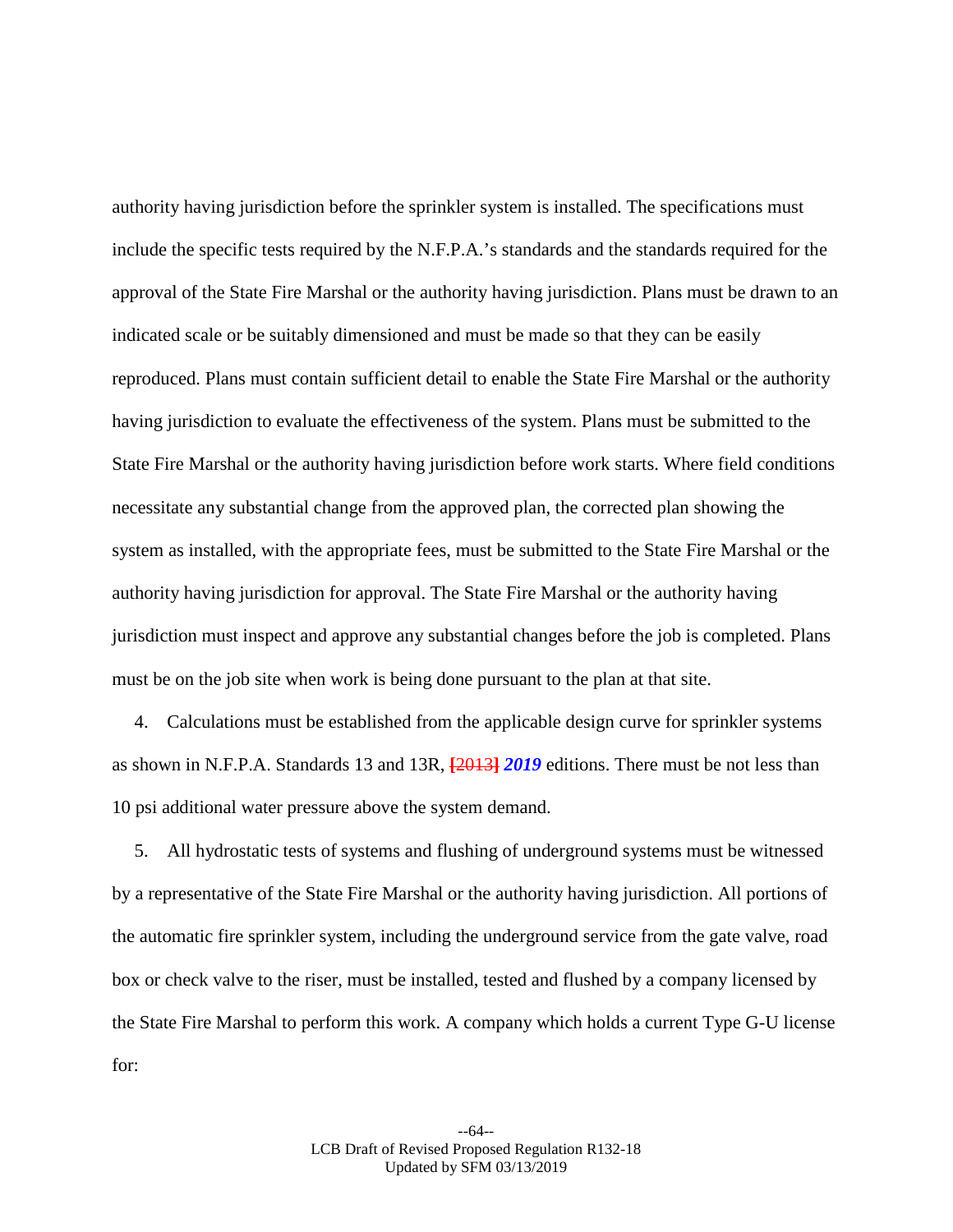(a) Underground private fire service mains and their appurtenances may provide only the underground private fire service mains and their appurtenances from the gate valve, road box or check valve to the base of the riser or stubbed 5 feet from the base of a building. The company shall provide certification of the contractors' materials and testing to the State Fire Marshal or the authority having jurisdiction upon the completion of the work. The underground services provided and the certification to be provided to the State Fire Marshal or the authority having jurisdiction must meet the requirements of NAC 477.340 to 477.350, inclusive, and the standards of the N.F.P.A. for automatic fire sprinkler systems or private fire service mains and their appurtenances, as applicable.

(b) **[**Fire**]** *Privately owned fire* hydrants may provide only the installation, maintenance, repair and servicing of *privately owned* fire hydrants. *The licensee must also hold a valid license appropriate to the work performed, as issued by the State Contractors' Board, if the licensee installs any new privately owned fire hydrants or performs any maintenance or repair below the first 90-degree flange of a privately owned fire hydrant.*

(c) Backflow may provide only the testing on backflow assemblies. The licensee must also hold a certification from the American Water Works Association or another nationally recognized certificate recognized by the State Fire Marshal.

6. Upon completing the installation of an automatic sprinkler system, the licensee shall issue a letter of certification to the authority having jurisdiction. The letter must certify that the system has been installed in accordance with the approved plans and all applicable national, state and local codes. The installer shall properly identify all hydraulically designed automatic sprinkler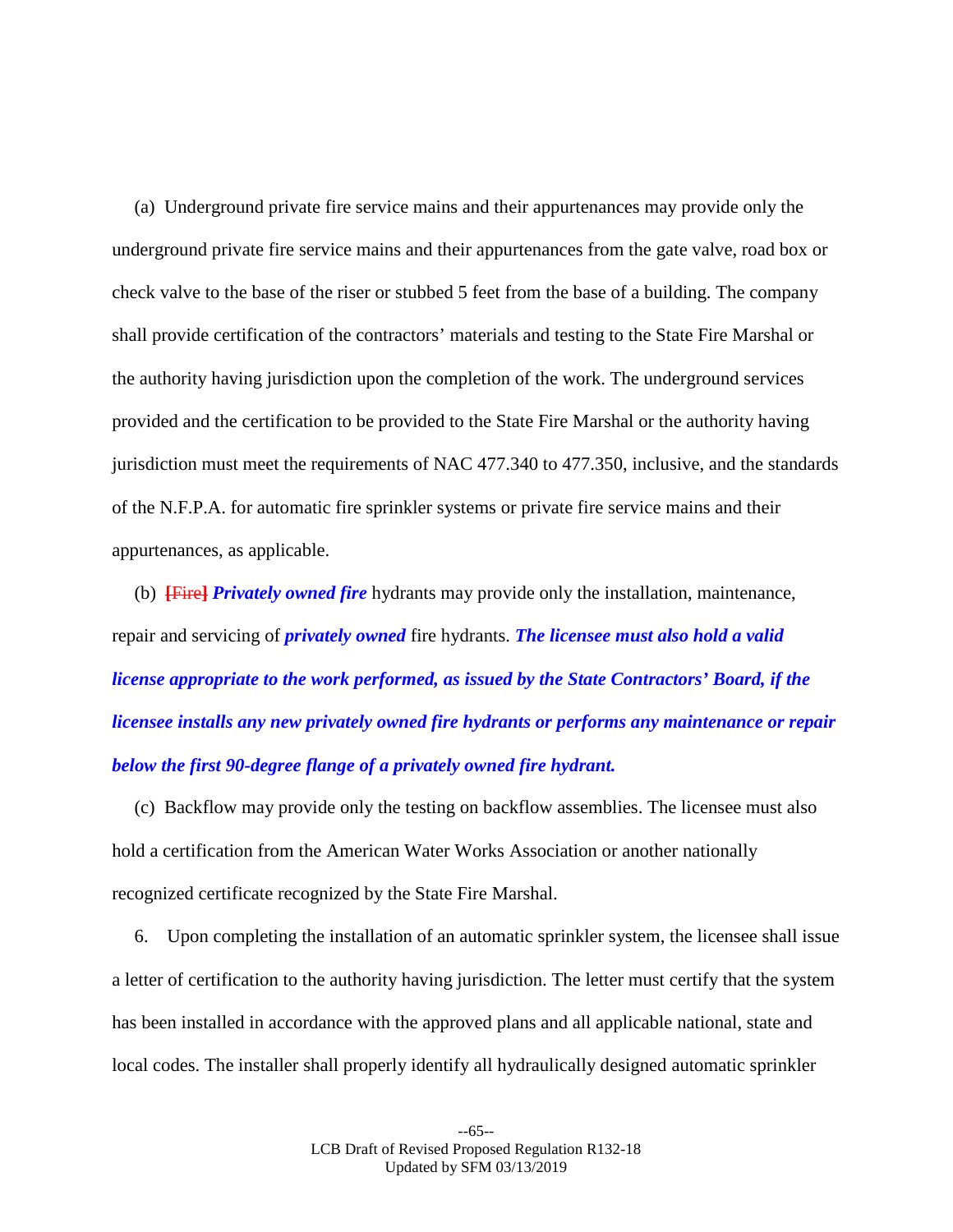systems with a permanently attached placard. The placard must show the location and number of sprinkler heads and the density of discharge over the designed area.

**Sec. 36.** NAC 477.470 is hereby amended to read as follows:

477.470 1. A tag for recording the installation, maintenance and inspection of automatic sprinkler systems must be at least 4 inches long and 2 inches wide and must be in the following form:





2. If the system has an outside screw and yolk valve which is not electrically supervised, the tag must serve as a seal for the valve. If the outside screw and yolk valve is electrically supervised, the tag must be attached in such a manner that the valve may be closed for testing of the supervision without removing the tag.

3. The last person to work on an automatic sprinkler system for any purpose must attach the tag to the valve. The tag must be punched to indicate the type of service which was performed on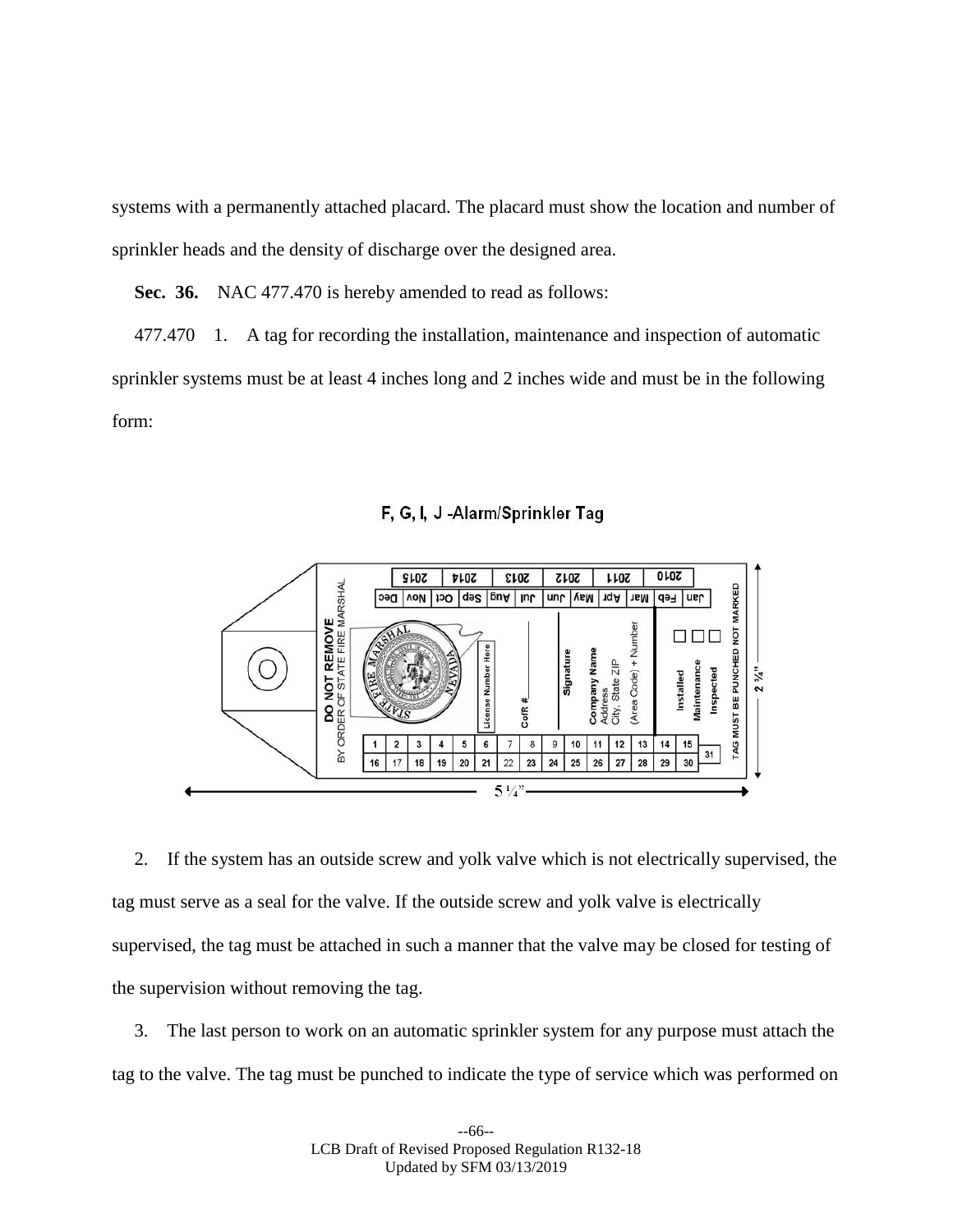the system and the date. The service tag must be signed with a legible signature by the holder of the certificate of registration supervising the work, and such information must remain permanently on the tag. A number stamp or date stamp must not be used on the tag.

4. A tag must be attached to the system at the conclusion of the successful testing of the system immediately after its installation.

5. The tag must be printed by a printing company and include the following information:

(a) The date when the system was last serviced;

(b) The name, address and telephone number of the company;

- (c) The number of the license issued by the State Fire Marshal; and
- (d) The name and certificate number of the person who last serviced the system.

6. If the system remains **[**deficient**]** *impaired* and the licensee does not have the authority to correct the **[**deficiency,**]** *impairment,* the word "impairment" must be written across the tag in black letters that are bold. The licensee shall notify the owner and the authority having jurisdiction of the **[**deficiency**]** *impairment* in writing *not later than* the next business day after completing the work.

*7. If a deficiency is discovered in the system, the licensee shall notify the owner of the deficiency in writing. The word "deficiency" must be written across the tab in black letters that are bold. Upon receiving a notice of deficiency, the owner shall correct the deficiency within 30 calendar days of such receipt. If the owner fails to correct the deficiency within 30 calendar days after receiving the notice of deficiency, the licensee shall submit the notice of deficiency to a fire code official within 2 business days after the 30 calendar days expire.*

*NAC 477.540 Add the following:*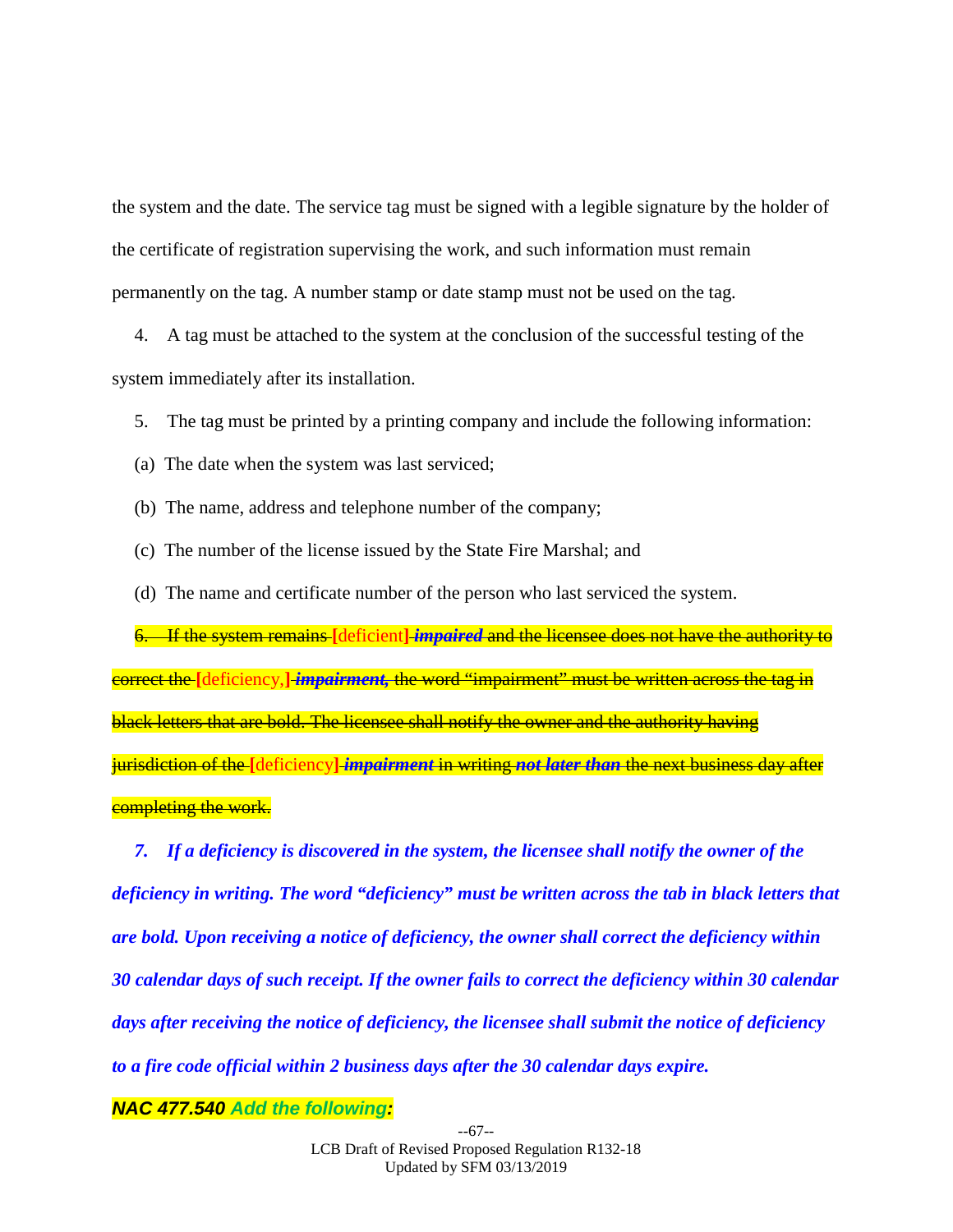*3. The last person to work on a residential sprinkler system for any purpose must attach the tag to the valve. The tag must be punched to indicate the type of service which was performed on the system and the date. The service tag must be signed with a legible signature by the holder of the certificate of registration supervising the work, and such information must remain permanently on the tag. A number stamp or date stamp must not be used on the tag.*

*4. A tag must be attached to the system at the conclusion of the successful testing of the system immediately after its installation.*

*5. The tag must be printed by a printing company and include the following information:*

*(a)The date when the system was last serviced;*

- *(b) The name, address and telephone number of the company;*
- *(c) The number of the license issued by the State Fire Marshal; and*

*(d) The name and certificate number of the person who last serviced the system.*



*If the system remains [deficient] impaired and the licensee does not have the authority to correct the [deficiency,] impairment, the word "impairment" must be written across the tag in black letters that are bold. The licensee shall notify the owner and the authority having jurisdiction of the [deficiency] impairment in writing not later than the next business day after completing the work*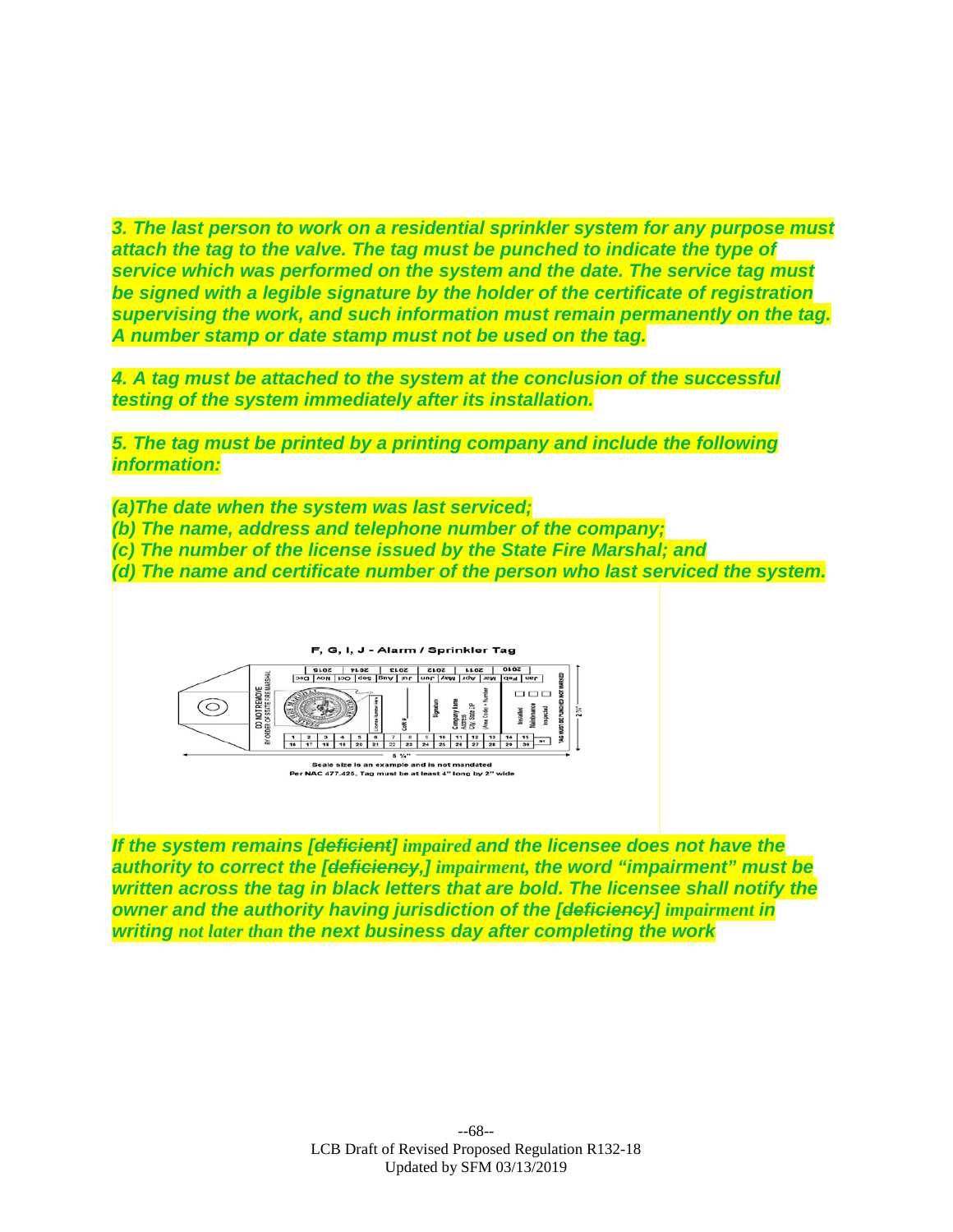# F, G, I, J - Alarm / Sprinkler Tag



If a deficiency is discovered in the system, the licensee shall notify the owner and the authority having jurisdiction of the deficiency in writing not later than the next business day after completing the work. Service Contract Holder (Licensee) Responsibilities If a deficiency is discovered in the system, the licensee shall notify the owner. Upon receipt of a discrepancy report, the owner shall correct such discrepancies within 30 calendar days. lf the discrepancies are not corrected by the end of this 30-day period, the maintenance contractor (Licensee) shall submit the discrepancy report to the fire code official within 2 business days after the 30-day period expires.

Add Deficiency tag

**Sec. 37.** NAC 477.560 is hereby amended to read as follows:

477.560 In all medical facilities, custodial care facilities and restrained care facilities, a

device for detection of the products of combustion, other than by detecting heat, must be

installed pursuant to section 18.3.4.5 of N.F.P.A. Standard 101, **[**2009**]** *2018* edition.

**Sec. 38.** NAC 477.562 is hereby amended to read as follows: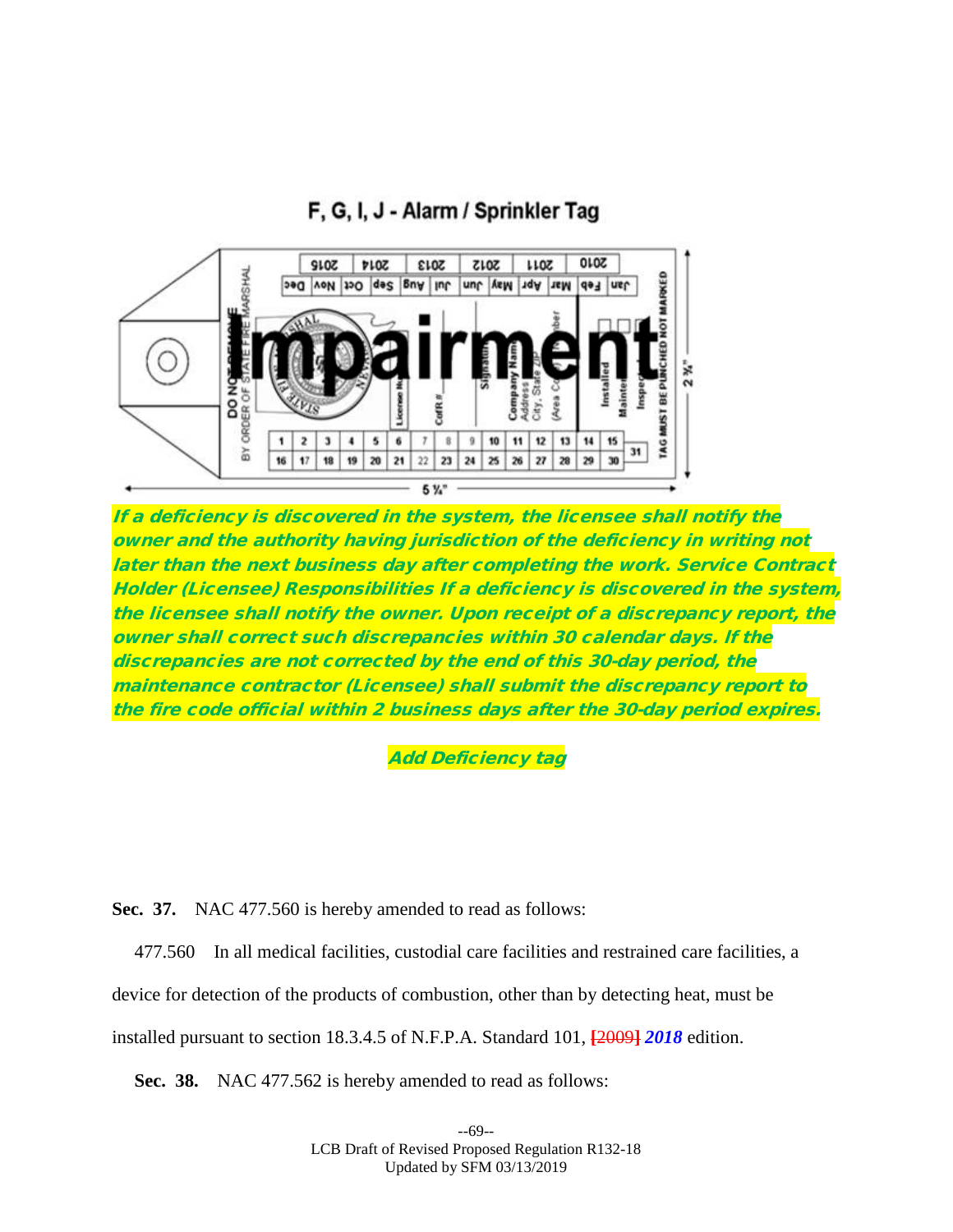477.562 1. The following requirements apply to child care facilities that require inspection and a certificate of compliance to be issued by the authority having jurisdiction:

(a) Plans for the construction of new facilities or the remodeling of existing facilities *, including, without limitation, plans to construct or remodel fire systems,* must be submitted to the authority having jurisdiction for approval before the construction or remodeling begins.

(b) Each facility must be inspected for compliance with applicable fire and safety regulations by the authority having jurisdiction before a license to operate the facility is issued. The facility must be inspected annually thereafter and have a current certificate of compliance issued by the authority having jurisdiction.

(c) Smoke **[**detectors**]** *alarms, or if they are part of a fire alarm system, smoke detectors,*  approved by the State Fire Marshal must be installed pursuant to the manufacturer's instructions. In newly constructed buildings, *smoke alarms or* smoke detectors *, as applicable,* must receive their primary power from the building's wiring, with provision made for the detection of smoke during a power failure. If a *smoke alarm or* smoke detector powered by a battery is currently installed and it fails, the *smoke alarm or* smoke detector must be replaced by a *smoke alarm or*  smoke detector which receives its primary power from the wiring of the building and has a battery as a backup source of power.

(d) The State Fire Marshal will calculate the maximum number of occupants permitted in:

(1) A child care center based on an occupancy classification of I-4 or E.

(2) A child care facility based on an occupancy classification of I-4 for children less than 2 1/2 years of age and R-4 for children 2 1/2 years of age or older.

(3) A child care institution based on an occupancy classification of I-4 or E.

LCB Draft of Revised Proposed Regulation R132-18 Updated by SFM 03/13/2019

<sup>--70--</sup>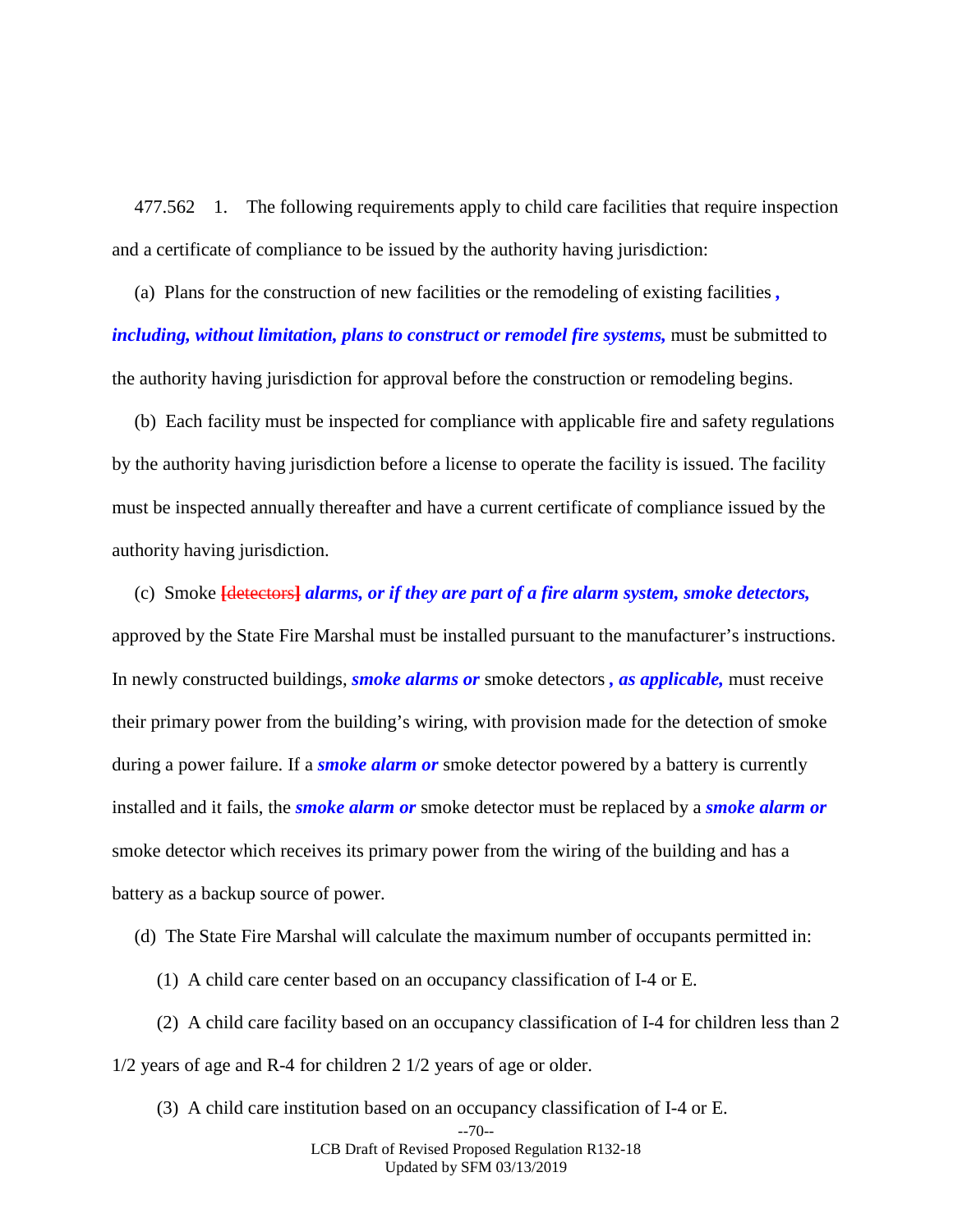(4) A family home based on an occupancy classification of R-3.

(5) A group home based on an occupancy classification of I-4 for children less than 2 1/2 years of age and R-4 for children 2 1/2 years of age or older.

(e) Smoking is prohibited in any area designated as an "E" occupancy area unless the area has specifically been designated as a smoking area by the authority having jurisdiction. Where smoking is allowed, ashtrays must be provided.

(f) All stairs must be free of obstacles and stored combustible materials. Handrails with turnins must be provided if there are two or more steps in any stairway.

(g) Bathroom and closet doors must open from the inside without the need for a key or any special knowledge or effort and must be able to be immediately opened from the outside with the use of an appropriate device hung or placed above or near the door.

(h) Basements in R-3 occupancies used for child care must have at least two unobstructed exits which lead directly to the outside, one of which must open directly at ground level.

(i) Portable fire extinguishers must have a minimum rating of 2A-10BC and must be mounted pursuant to the requirements of *:*

*(1)* N.F.P.A. Standard 10, **[**2010**]** *2018* edition **[**, or the**]** *and the requirements of the* 

## *International Fire Code, 2018 edition; or*

*(2) The* authority having jurisdiction.

(j) Heaters, fireplaces or other similar devices in rooms used for child care must be protected from contact with children by a sturdy, noncombustible partition, wire screen or protective metal guard. No portable heating devices are allowed.

(k) All heating equipment and hot water heaters must be **[**enclosed**]** *:*

<sup>--71--</sup> LCB Draft of Revised Proposed Regulation R132-18 Updated by SFM 03/13/2019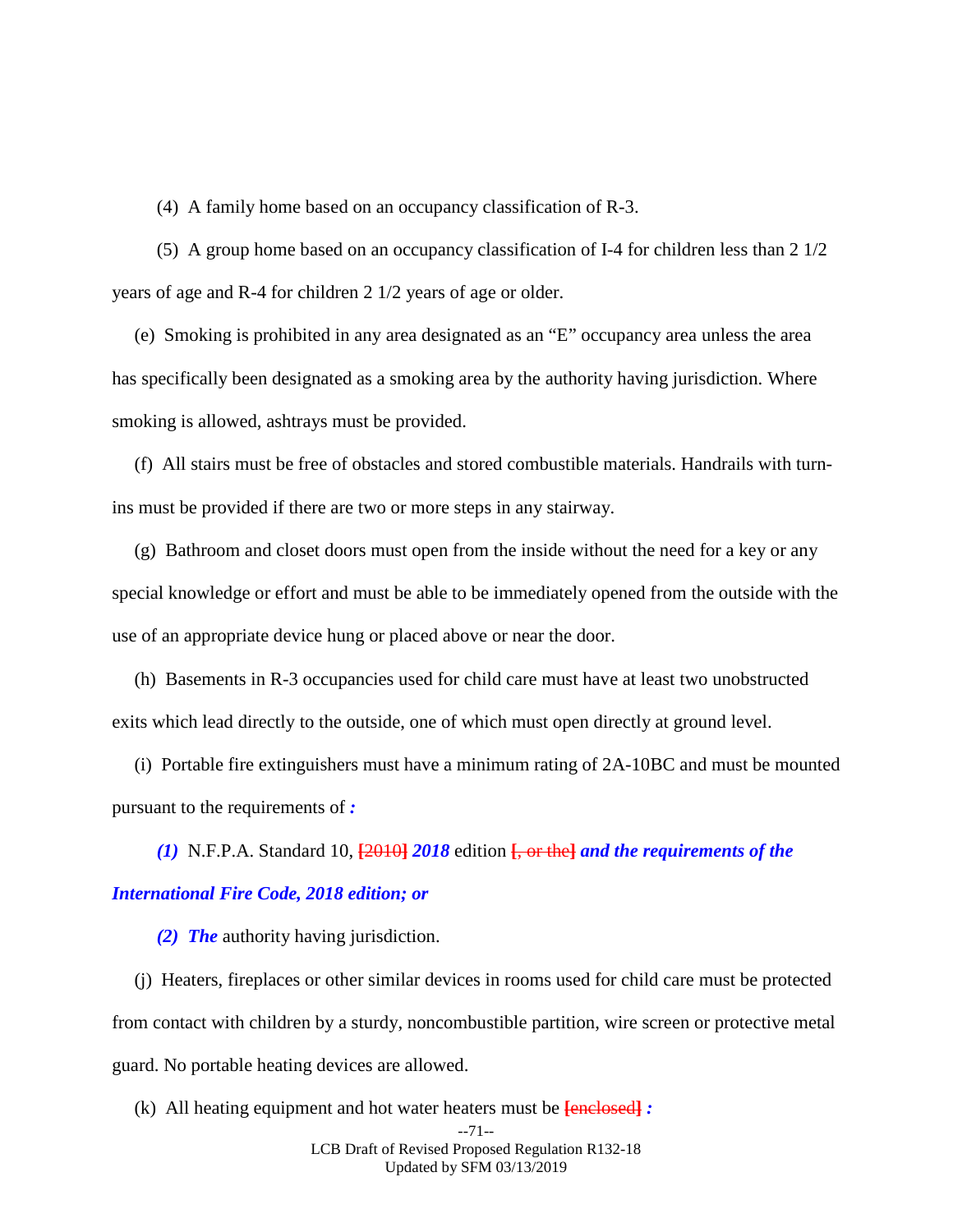*(1) Enclosed* in a manner which prevents children from coming into contact with them  $\Box$ *; and* 

#### *(2) Secured as required by the codes and standards adopted by the State Fire Marshal.*

(l) Child-resistant covers must be installed on all electrical outlets accessible to children.

(m) Wastebaskets, garbage cans and other containers used to store garbage, waste, rubbish and other combustible materials must be constructed of noncombustible materials and have a tight-fitting lid of the same material. Wastebaskets or other trash containers placed in the designated smoking areas must be constructed of noncombustible materials with a tight-fitting lid of the same material.

(n) No more than 10 gallons of flammable liquid may be stored in any area designated as an "E" area. This flammable liquid must be stored in an approved metal container and out of the reach of children.

(o) Rooms in which equipment is used or where flammable liquids, combustible dust or similar hazardous materials are handled must be separated from other portions of the building by a material which has a rating of at least 1-hour fire barrier and must conform to the requirements of the *International Building Code*, **[**2012**]** *2018* edition.

2. As used in this section:

- (a) "Child care center" has the meaning ascribed to it in NAC 432A.050.
- (b) "Child care facility" has the meaning ascribed to it in NAC 432A.060.
- (c) "Child care institution" has the meaning ascribed to it in NAC 432A.070.
- (d) "Family home" has the meaning ascribed to it in NAC 432A.100.
- (e) "Group home" has the meaning ascribed to it in NAC 432A.110.

LCB Draft of Revised Proposed Regulation R132-18 Updated by SFM 03/13/2019

<sup>--72--</sup>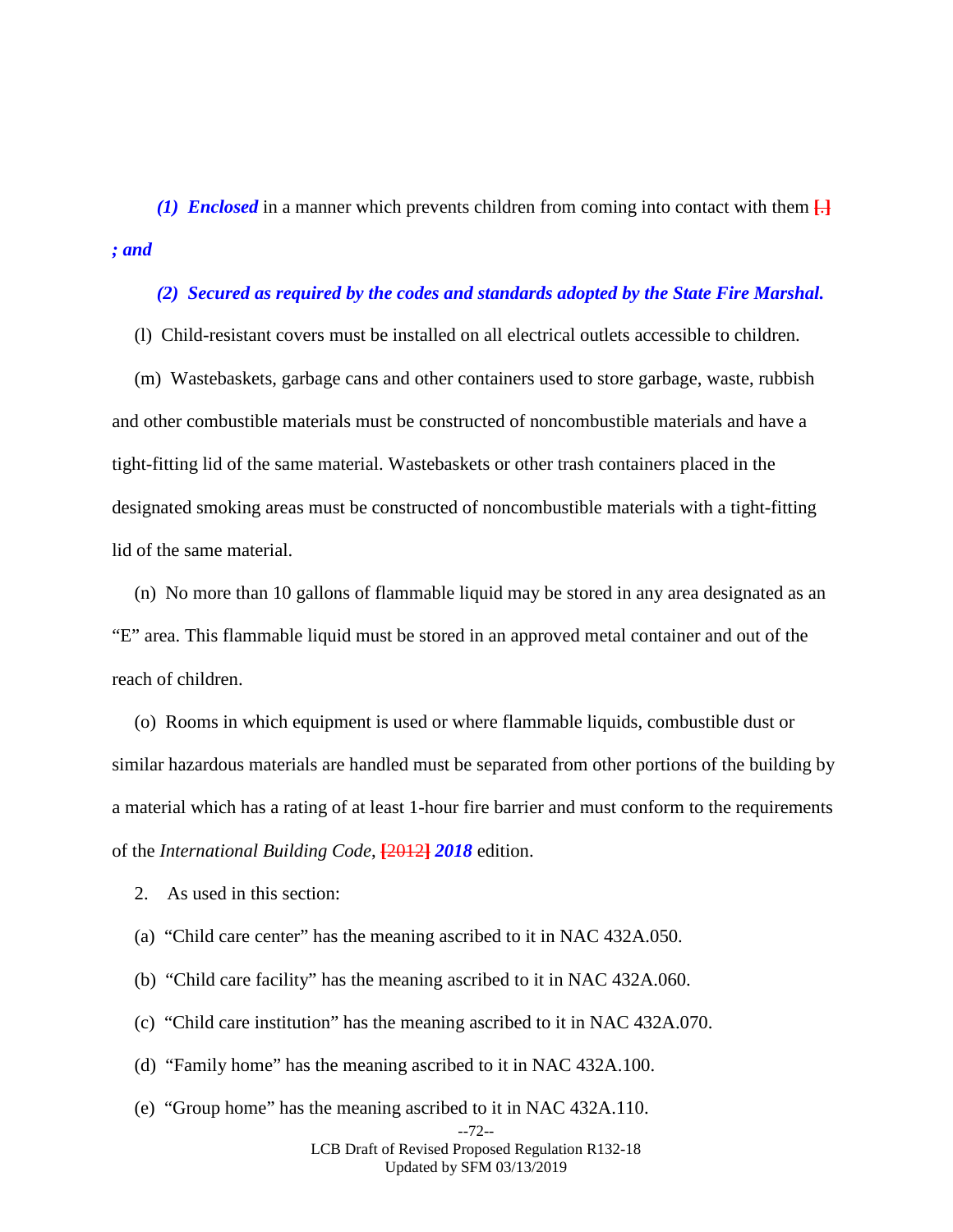**Sec. 39.** NAC 477.566 is hereby amended to read as follows:

477.566 Devices for the detection of the products of combustion, other than heat, must be installed in every building which is used for the care of children. The devices must be installed in accordance with section 907.2.10 of the *International Building Code*, **[**2012**]** *2018* edition, and N.F.P.A. Standard 72, **[**2013**]** *2019* edition, if so required by the authority having jurisdiction.

**Sec. 40.** NAC 477.568 is hereby amended to read as follows:

477.568 Child care facilities which are used for child care between the hours of 12 a.m. and 6 a.m. and care for seven or more children must have an automatic sprinkler system installed which conforms to N.F.P.A. Standard 13, 13D or 13R, **[**2013**]** *2019* editions, as applicable, and the requirements of the *International Building Code*, **[**2012**]** *2018* edition. The automatic sprinkler system must be connected to the fire alarm system so that activation of any portion of the automatic sprinkler system will activate the fire alarm system.

**Sec. 41.** NAC 477.576 is hereby amended to read as follows:

477.576 "Commercial display" of fireworks *or flame effects* means an event or function where the public or a private group is admitted or permitted to view the display or discharge of fireworks **[**.**]** *or flame effects.*

**Sec. 42.** NAC 477.606 is hereby amended to read as follows:

477.606 No person may engage in the business of producing commercial displays of fireworks *or flame effects* without possessing a license issued by the State Fire Marshal. Conducting commercial displays of fireworks *or flame effects* includes the display or discharge of fireworks *or flame effects* at an entertainment before the public or a private group which has been admitted or permitted to view the display.

> --73-- LCB Draft of Revised Proposed Regulation R132-18 Updated by SFM 03/13/2019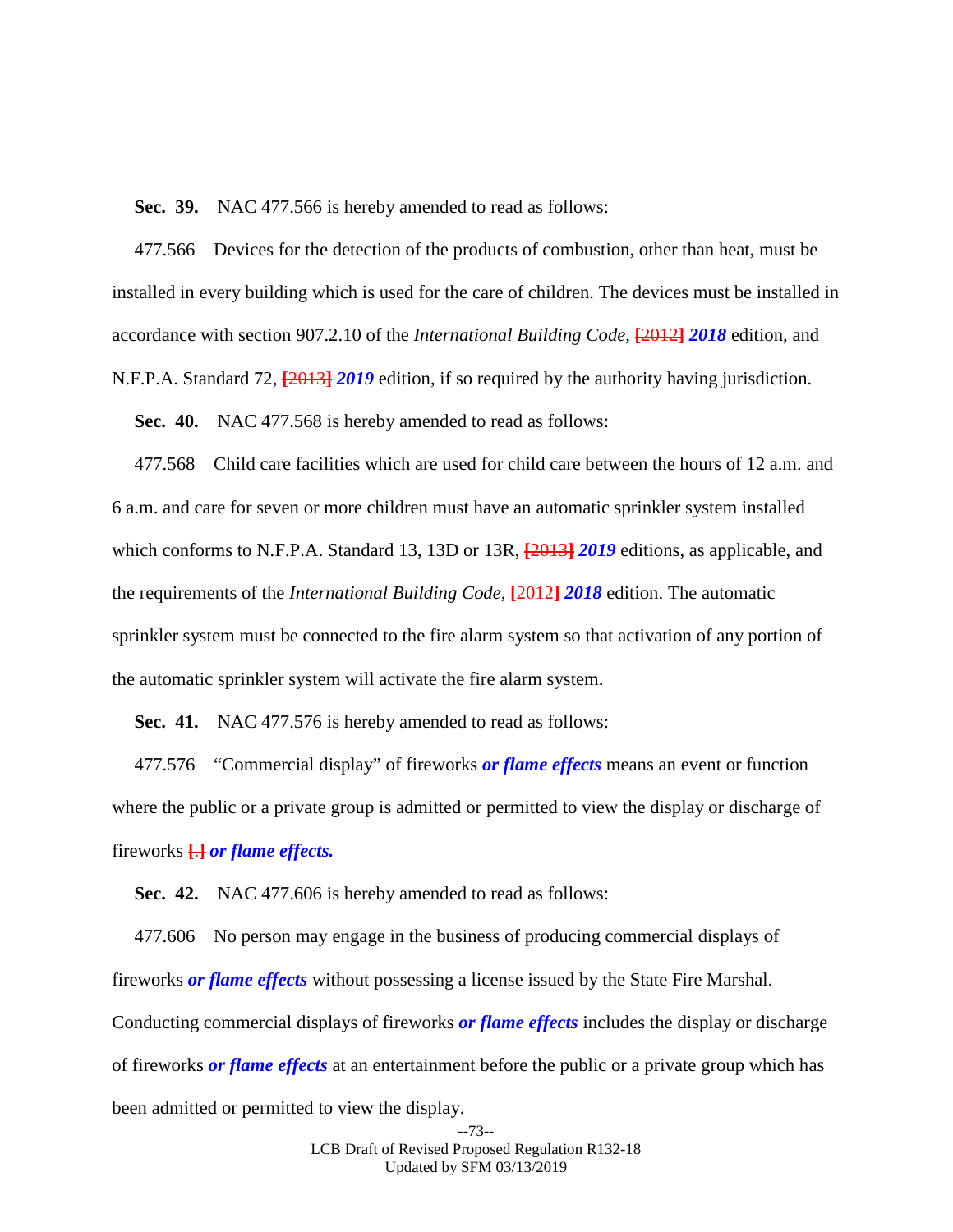**Sec. 43.** NAC 477.611 is hereby amended to read as follows:

477.611 An applicant for a license for producing commercial displays of fireworks *or flame effects* must:

1. Make a written application on the forms provided.

2. Indicate on the application which category of license and classification the applicant desires to obtain and pay the appropriate inspection and issuance fee, as follows:

## General category:

Limited event license **[**(exempt)**]** .........................................................................**[**no fee**]** *132*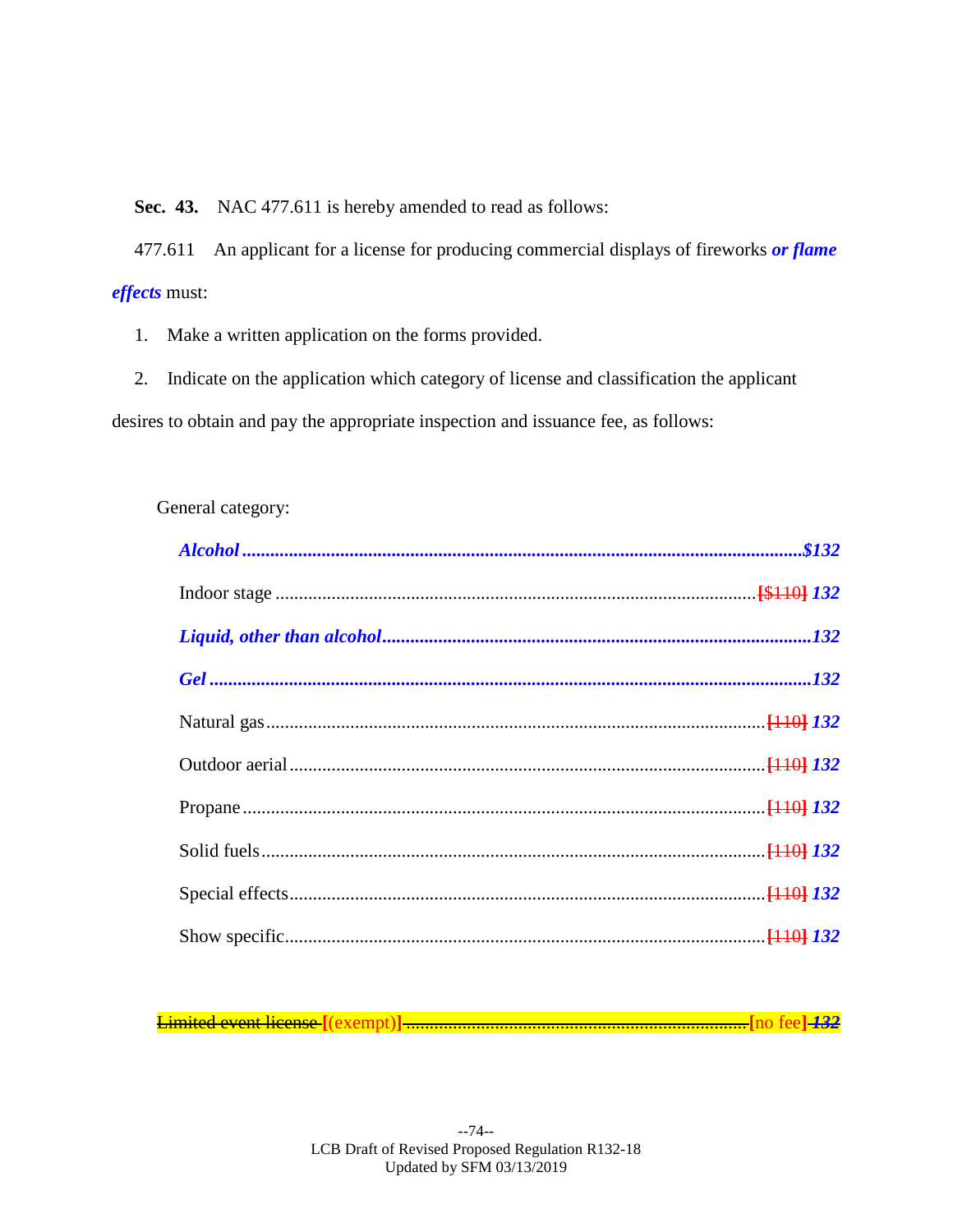License category:

- 3. Furnish the State Fire Marshal Division with the required certificate of insurance.
- 4. Submit an application as follows:
- (a) If the applicant is a sole proprietorship, by the proprietor.
- (b) If the applicant is a partnership, by each partner.
- (c) If the applicant is a corporation, by an officer.
- 5. Cooperate with the State Fire Marshal in the investigation of the applicant's application.

**Sec. 44.** NAC 477.616 is hereby amended to read as follows:

477.616 1. Licenses will be issued to companies in one or more of the following

categories:

(a) A general license permits the licensee to produce commercial displays of fireworks *or*

*flame effects, or both,* in one or more of the following categories:

- (1) *Alcohol;*
- *(2)* Indoor stage;
- **[**(2)**]** *(3) Liquid, other than alcohol;*
- *(4) Gel;*
- *(5) Natural gas;*
- *(6)* Outdoor aerial;

--75-- LCB Draft of Revised Proposed Regulation R132-18 Updated by SFM 03/13/2019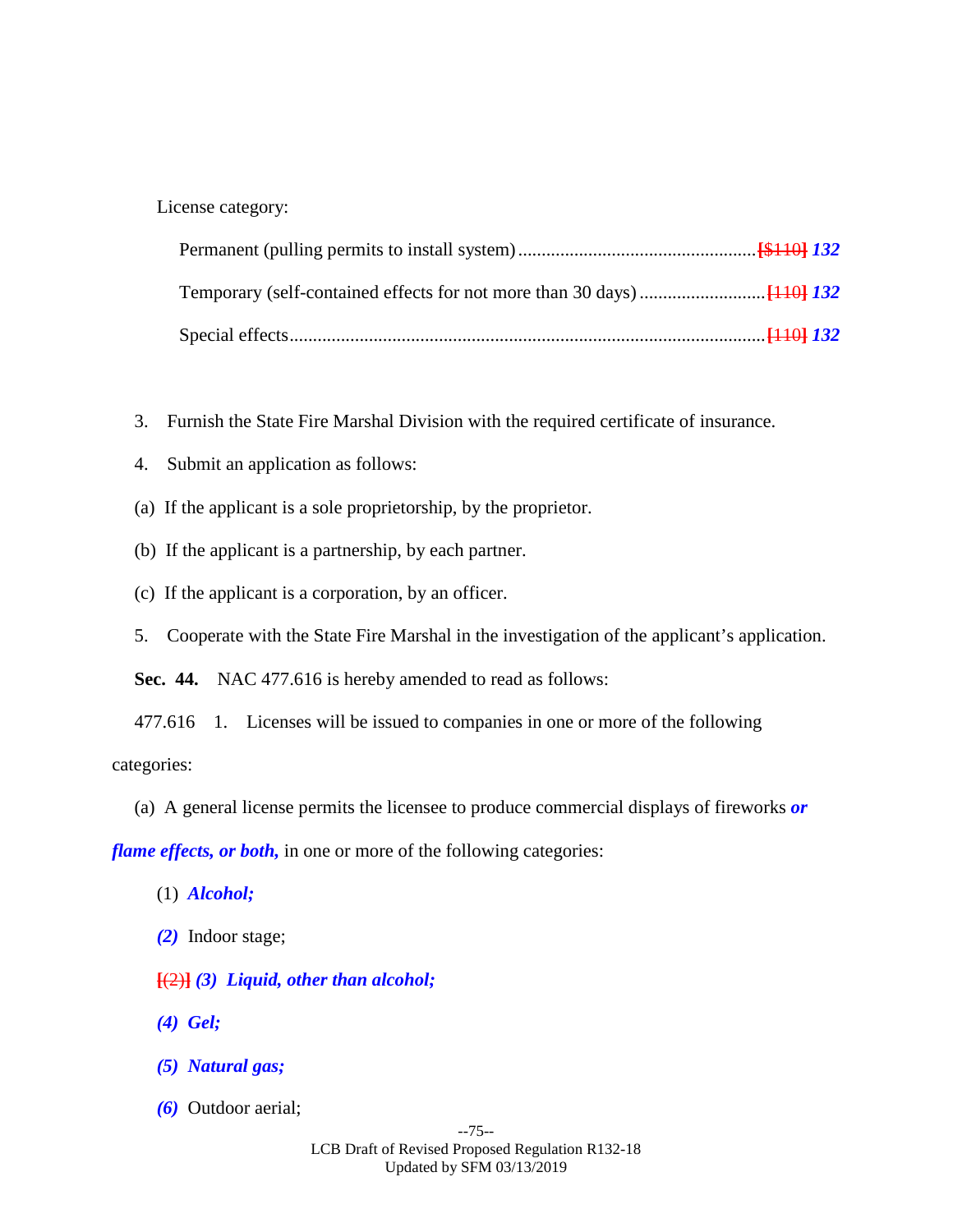### **[**(3)**]** *(7) Propane;*

### *(8) Solid fuels;*

- *(9)* Special effects; or
- $[$ (4)**]**  $(10)$  Show specific.

 $\rightarrow$  A general license is valid on May 1 or the date on which it is issued, whichever is later. If a licensee does not submit the renewal application and pay the renewal fee on or before April 30 of the following year, the license expires and the licensee must apply to the State Fire Marshal for an original license. *If a fee for a licensee is not paid by the time it is due, a late charge of 12 percent per month will be assessed as an administrative fee for processing. The charge will be assessed beginning at the end of the first business day after the fee is due. A licensee may not engage in any work authorized by this chapter or chapter 477 of NRS until the fee is paid.*

(b) A limited event license permits a nonprofit organization to produce a specific display of fireworks or series of displays at the time or times and location specified by the license subject to local requirements for a permit. A limited license is valid for the single event or series of events which it specifies.

(c) A nonprofit organization must obtain a limited event license (exempt) from the State Fire Marshal Division before producing a display of fireworks. The limited event license (exempt) must include a description of the event to be held which specifies the location and date of the event. The license will be issued without payment of a fee. The nonprofit organization must:

(1) Show evidence of valid insurance which covers the event or series of events;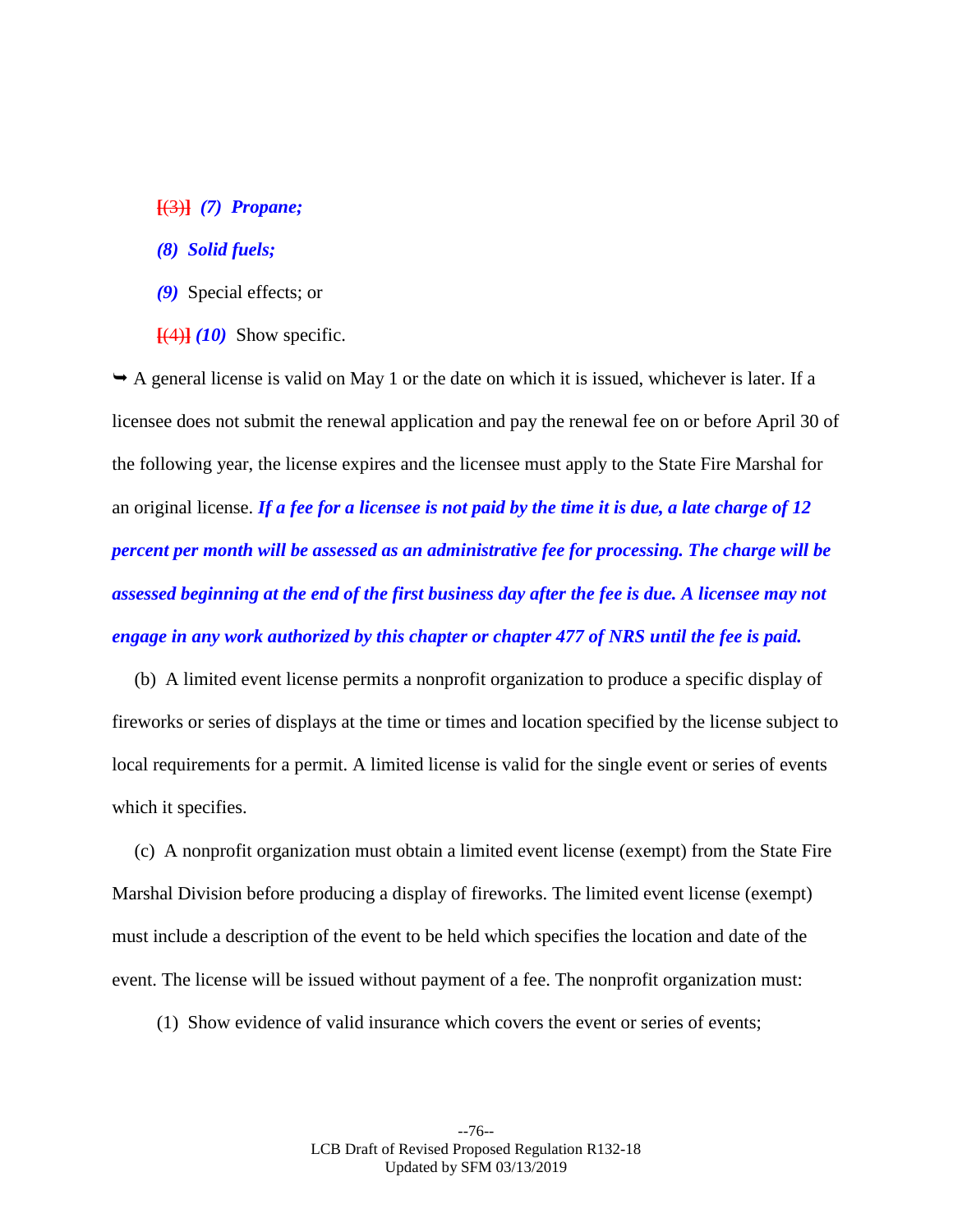(2) Require that all persons who participate in producing the display or series of displays complete a written test approved by the State Fire Marshal or work under the direct supervision of a certified pyrotechnic operator; and

(3) Obtain a certificate of registration for the person who will be responsible for the show and the safety of the participants and spectators.

2. A license issued in one of these categories does not permit the licensee to engage in activities permitted by another, more general, category.

3. In producing a commercial display of fireworks *or flame effects,* a licensee must:

(a) Obtain any permit or permits required by local authority;

(b) Employ only pyrotechnic operators who are registered with the State Fire Marshal to conduct the display or discharge of the fireworks **[**;**]** *or flame effects;* and

(c) Wear proper safety attire at all times pursuant to N.F.P.A. 1123, **[**2010**]** *2018* edition.

**Sec. 45.** NAC 477.618 is hereby amended to read as follows:

477.618 The licensed firm must furnish the State Fire Marshal with a certificate of insurance from a company authorized to provide such insurance in this State which evidences the following:

1. Minimum coverage for bodily injury arising out of the conduct of commercial displays of fireworks *or flame effects* of:

- (a) For each person, \$100,000; and
- (b) For each occurrence, \$1,000,000.

2. Minimum coverage for property damage arising out of the conduct of commercial

displays of fireworks *or flame effects* of \$1,000,000.

--77-- LCB Draft of Revised Proposed Regulation R132-18 Updated by SFM 03/13/2019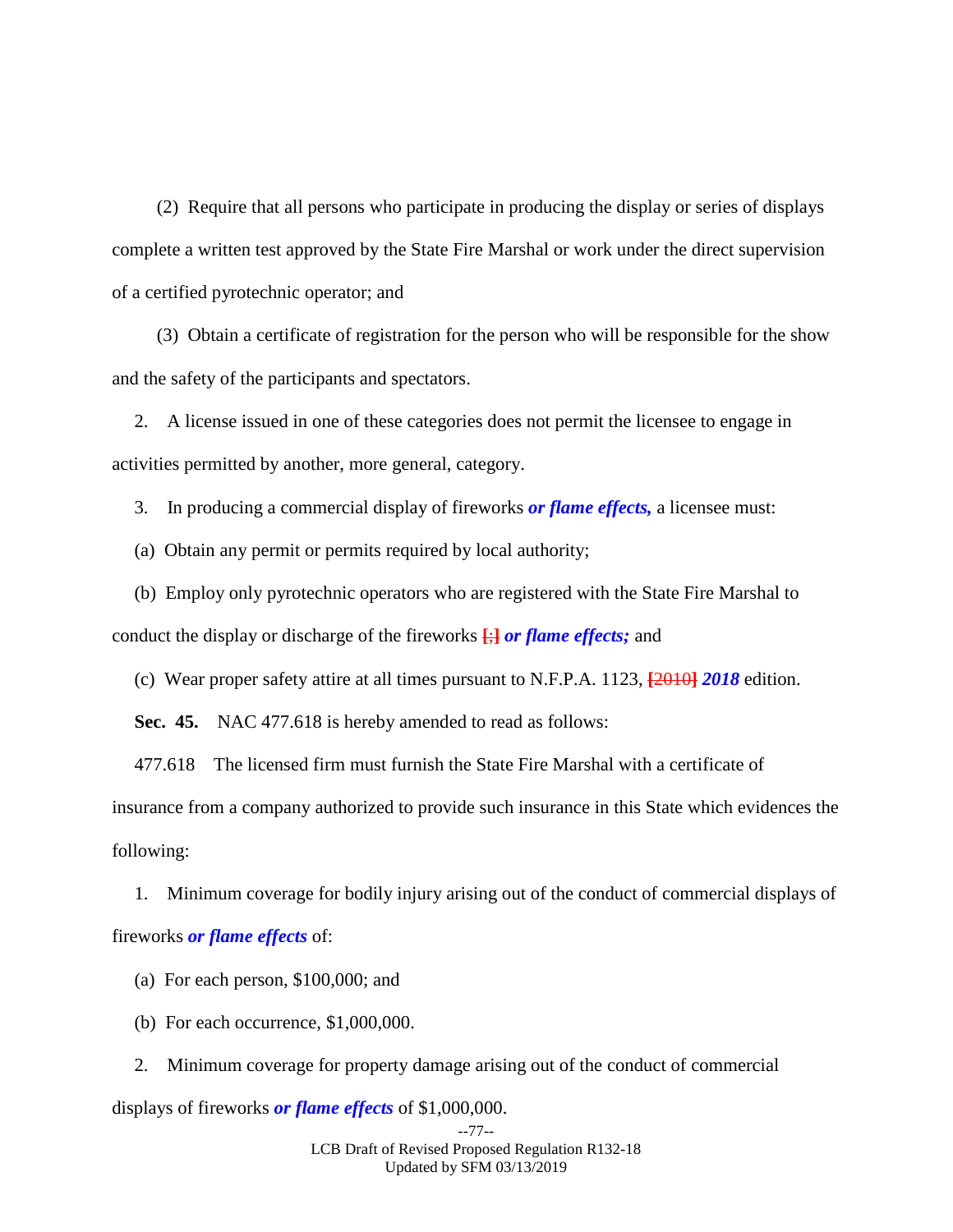3. Fifteen days' written notice by the insurer to the State Fire Marshal of its intention to cancel the policy.

4. Inclusion of any pyrotechnic operator employed by the licensee, either as an employee or as an independent contractor, and the State of Nevada as an additional named insured.

5. Specific exclusion of the State from any responsibility for the payment of any premium or assessment required by the policy of insurance.

**Sec. 46.** NAC 477.622 is hereby amended to read as follows:

477.622 1. Before a person may act as an assistant pyrotechnic operator, the person must obtain a certificate of registration as an assistant pyrotechnic operator from the State Fire Marshal. To receive a certificate of registration as an assistant pyrotechnic operator, an applicant must:

(a) Be a natural person who is at least 21 years of age;

(b) Make an application for such a certificate of registration to the State Fire Marshal on a form provided by the State Fire Marshal;

(c) Pass a written test based on the content of this chapter and *N.F.P.A. Standard 1123 [2010] 2018 Edition,* N.F.P.A. Standard 1124, **[**2013**]** *2017* edition, and N.F.P.A. Standard 1126, **[**2011**]** *2016* edition;

(d) Submit to the State Fire Marshal:

(1) Letters of endorsement from two persons who hold certificates of registration as a pyrotechnic operator issued by the State Fire Marshal; and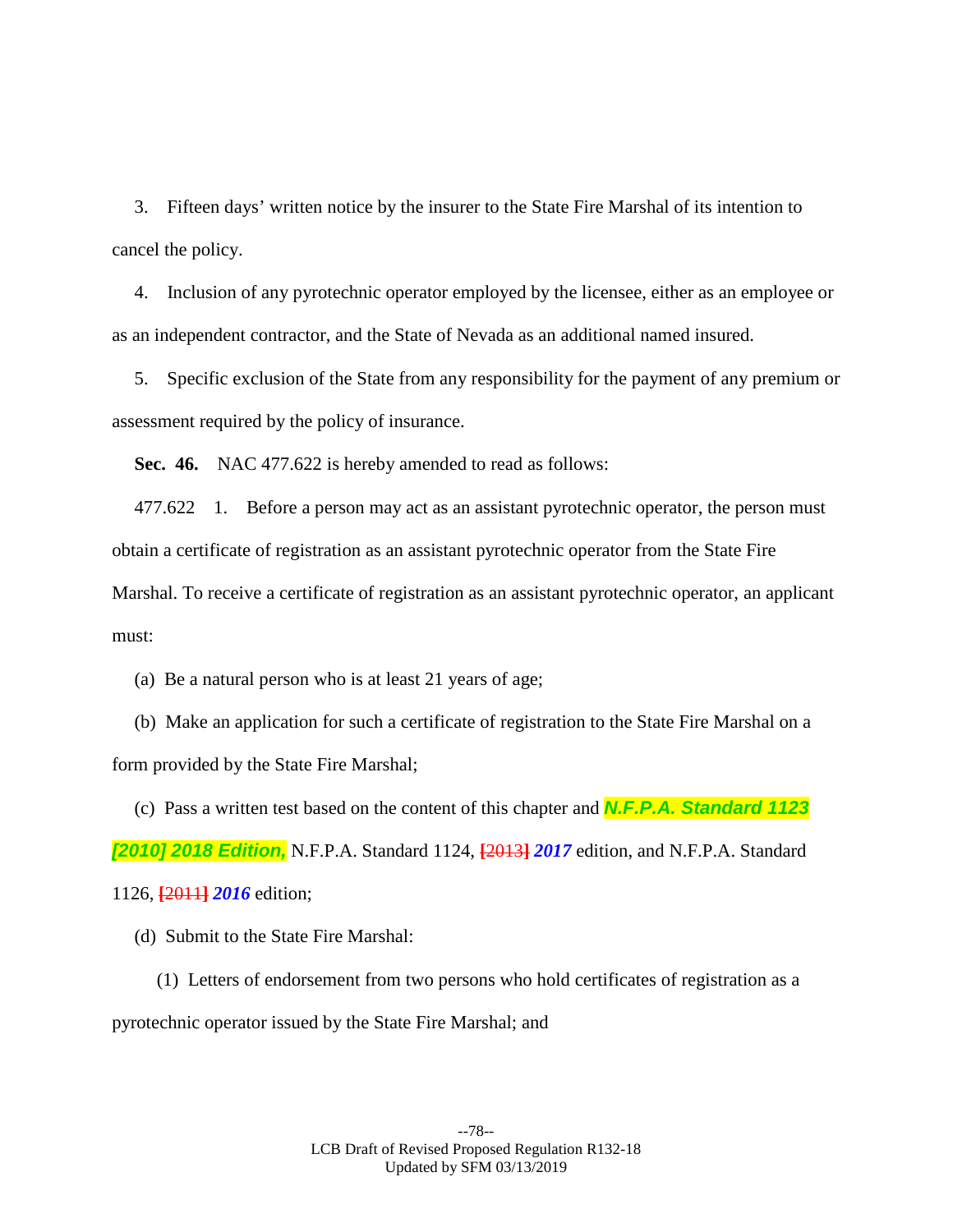(2) A letter from the company which employs the applicant stating that the applicant has worked for the company for at least 90 days or is licensed or certified as an assistant pyrotechnic operator in good standing by another state recognized by the State Fire Marshal; and

(e) Pay an initial fee of **[**\$27.50.**]** *\$31.00.*

2. A person who holds a certificate of registration as an assistant pyrotechnic operator may load, build and pack any product used in pyrotechnic effects only under the direct supervision of a holder of a certificate of registration as a pyrotechnic operator.

3. A certificate of registration is valid on May 1 or the date on which it is issued, whichever is later. If the holder of a certificate of registration does not submit the renewal application and pay the renewal fee on or before April 30 of the following year, the certificate of registration expires and the person must apply to the State Fire Marshal for an original certificate of registration.

## *NAC 477.624*

*(d) If an applicant holds a certificate of registration as an assistant pyrotechnic operator, pass, with a score of at least 75 percent, a final examination that covers the design, construction, storage and use of fireworks; and* 

*Add: Pass a written test with a score of at least 75 percent based on the content of this chapter and N.F.P.A. Standard 1123 [2010] 2018 Edition, N.F.P.A. Standard 1124, [2013] 2017 edition, and N.F.P.A. Standard 1126, [2011] 2016 edition;*

**Sec. 47.** NAC 477.631 is hereby amended to read as follows: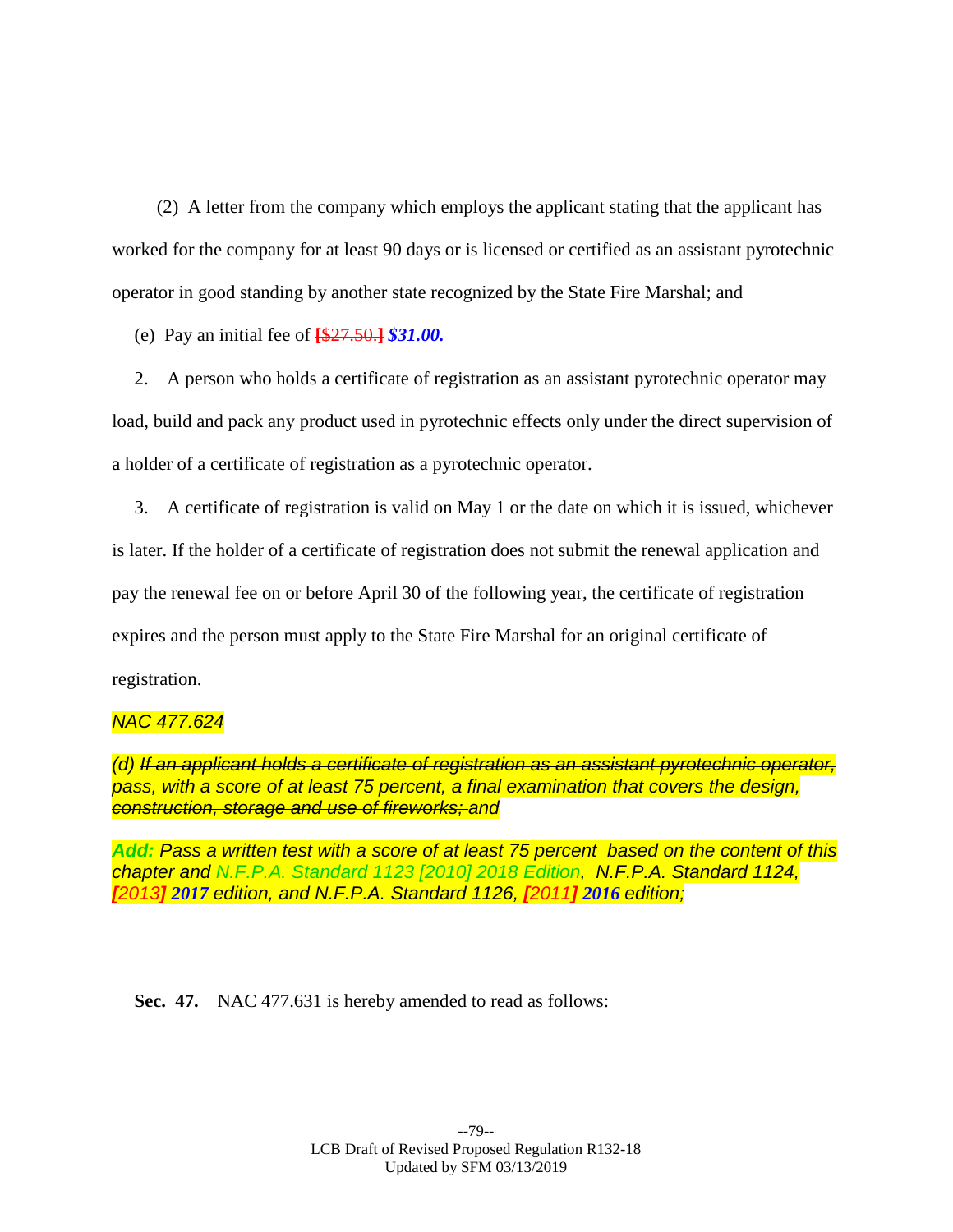477.631 1. Before a person may act as a flame effects assistant to provide flame effects before an audience, the person must obtain a certificate of registration as a flame effects assistant from the State Fire Marshal.

2. An applicant for a certificate of registration as a flame effects assistant must:

(a) Be a natural person who is at least 21 years of age;

(b) Make an application on the form provided, including the application fee of **[**\$27.50;**]**

*\$31.00;*

(c) Indicate on the application which category of certificate the applicant wishes to obtain, such as natural gas, propane or solids, and include the appropriate fee for that category;

(d) Successfully pass, with a score of at least 75 percent, a preliminary written examination which includes questions concerning basic safety from N.F.P.A. 160, **[**2011**]** *2016* edition, and this chapter;

(e) Include with the application letters of endorsement from two persons who hold a certificate of registration as a flame effects operator issued by the State Fire Marshal; and

(f) Include with the application a letter from the company which employs the applicant stating that the applicant has worked for the company for at least 90 days or is licensed or certified as a flame effects assistant in good standing by another state recognized by the State Fire Marshal.

3. A certificate of registration is valid on May 1 or the date on which it is issued, whichever is later. If the holder of a certificate of registration does not submit the renewal application and pay the renewal fee on or before April 30 of the following year, the certificate of registration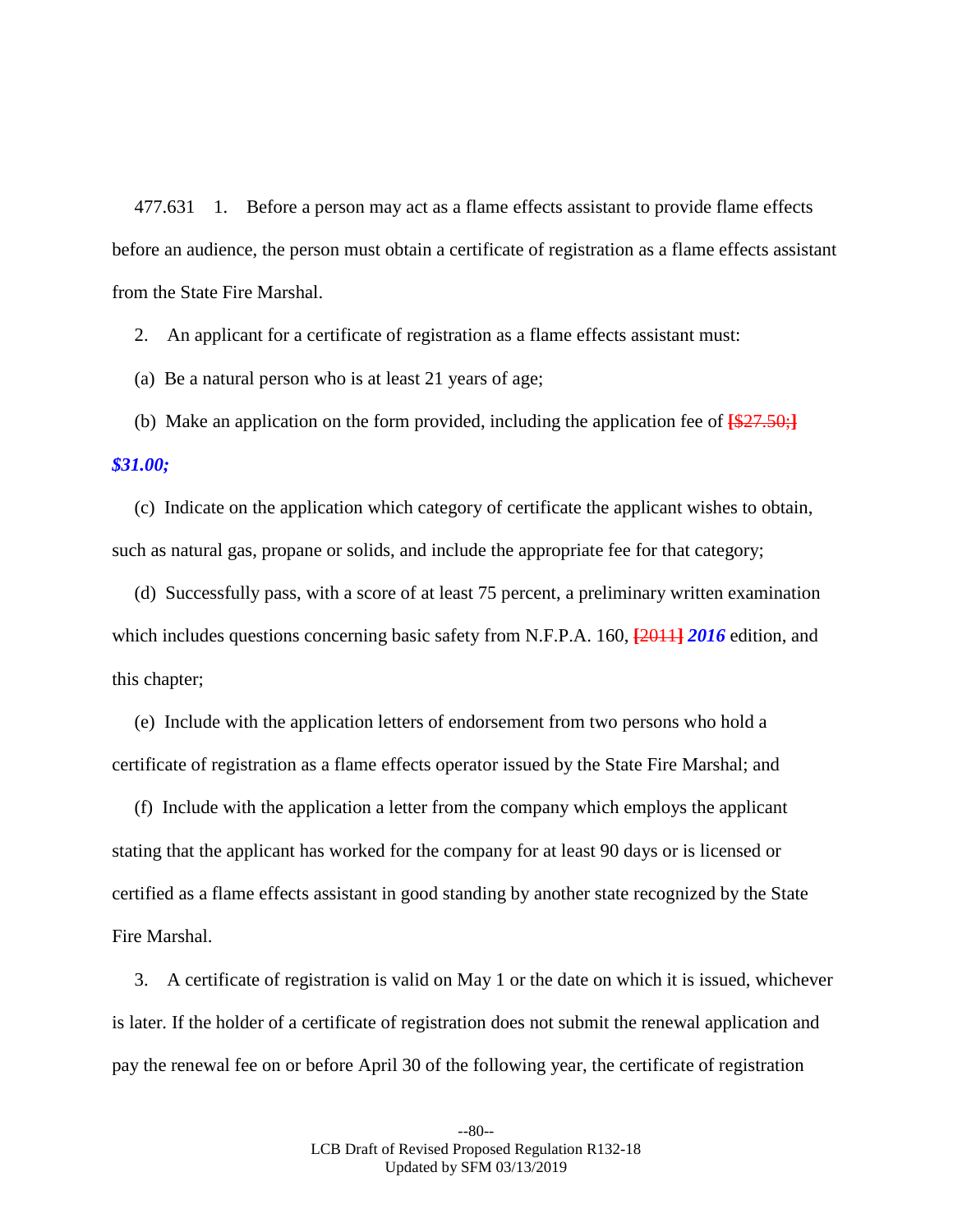expires and the person must apply to the State Fire Marshal for an original certificate of registration.

**Sec. 48.** NAC 477.635 is hereby amended to read as follows:

477.635 A certificate of registration as a flame effects operator or flame effects assistant must be renewed annually. An applicant for the renewal of a certificate of registration as a flame effects operator or flame effects assistant, as appropriate, must submit to the State Fire Marshal:

1. An application for the renewal of the certificate of registration and the applicable fee; and

2. A log which indicates the number of events or performances which the applicant had during the previous 12 months, including, without limitation, events or performances located outside Nevada. To get a certificate of registration renewed, the applicant must, for each classification sought to be renewed, have logged the following number of events or performances during the previous 12 months:

| At least two performances |  |
|---------------------------|--|

--81-- LCB Draft of Revised Proposed Regulation R132-18 Updated by SFM 03/13/2019 **Sec. 49.** NAC 477.641 is hereby amended to read as follows: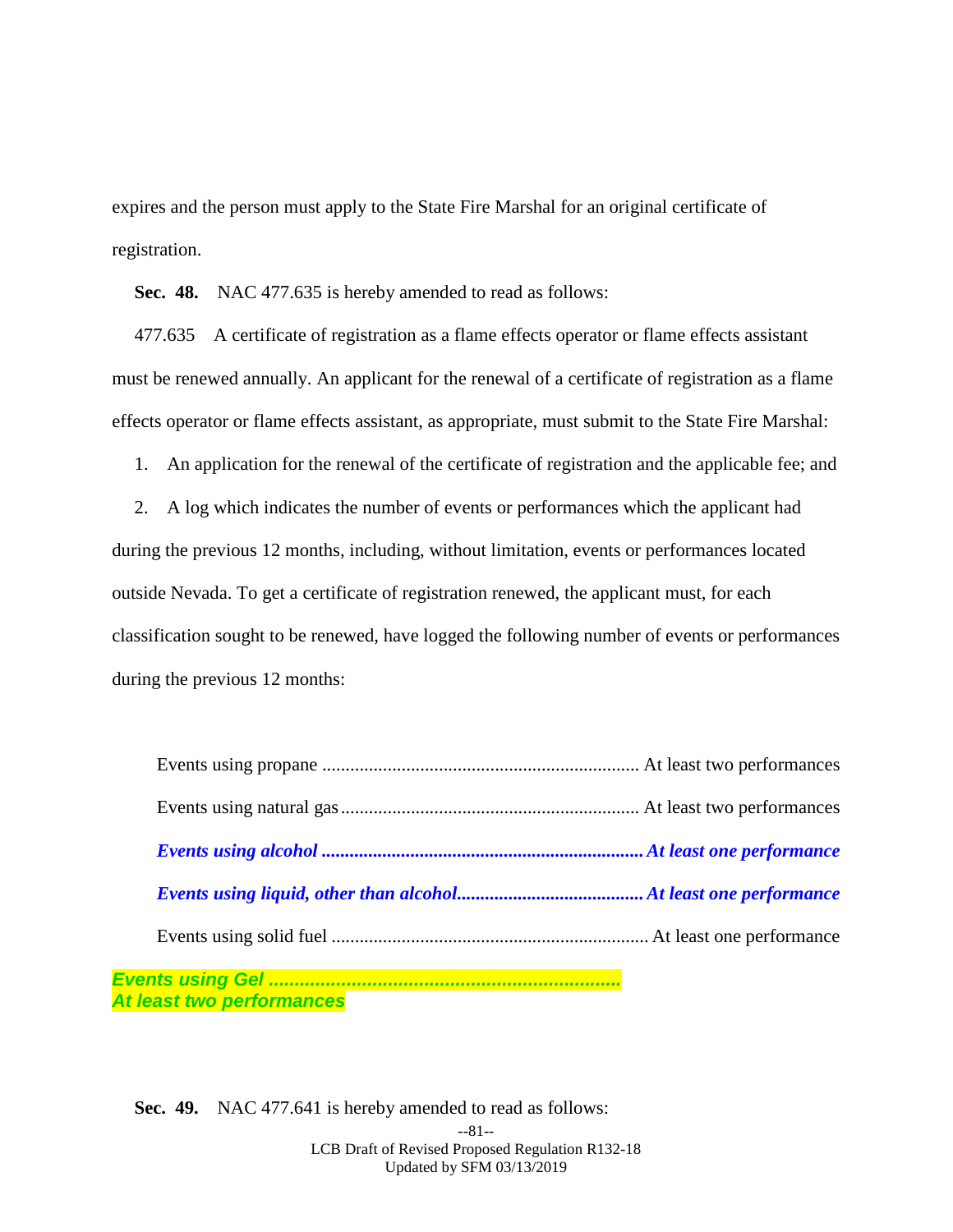477.641 1. A licensed firm or registrant who wishes to renew a license or certificate of registration must do so between February 1 and April 30, inclusive.

2. Initial fees for new licenses must be paid in full unless the fees are paid in the final quarter of the licensing year. Initial fees which are paid in the final quarter will be reduced by 50 percent.

3. If a fee for a licensed firm is not paid by the time it is due, a late charge of 12 percent per month will be assessed as an administrative fee for processing and the firm may not perform any work until the entire fee has been paid. The charge will be assessed beginning at the end of the first working day after the fee is due.

4. Fees for the renewal of a certificate of registration, per license class, are as follows:

Fire Performer ............................................................................................................. **[**27.50**]** *31*

Duplicate certificate of registration or change of address ........................................ 1400 (needs a period \$14.00)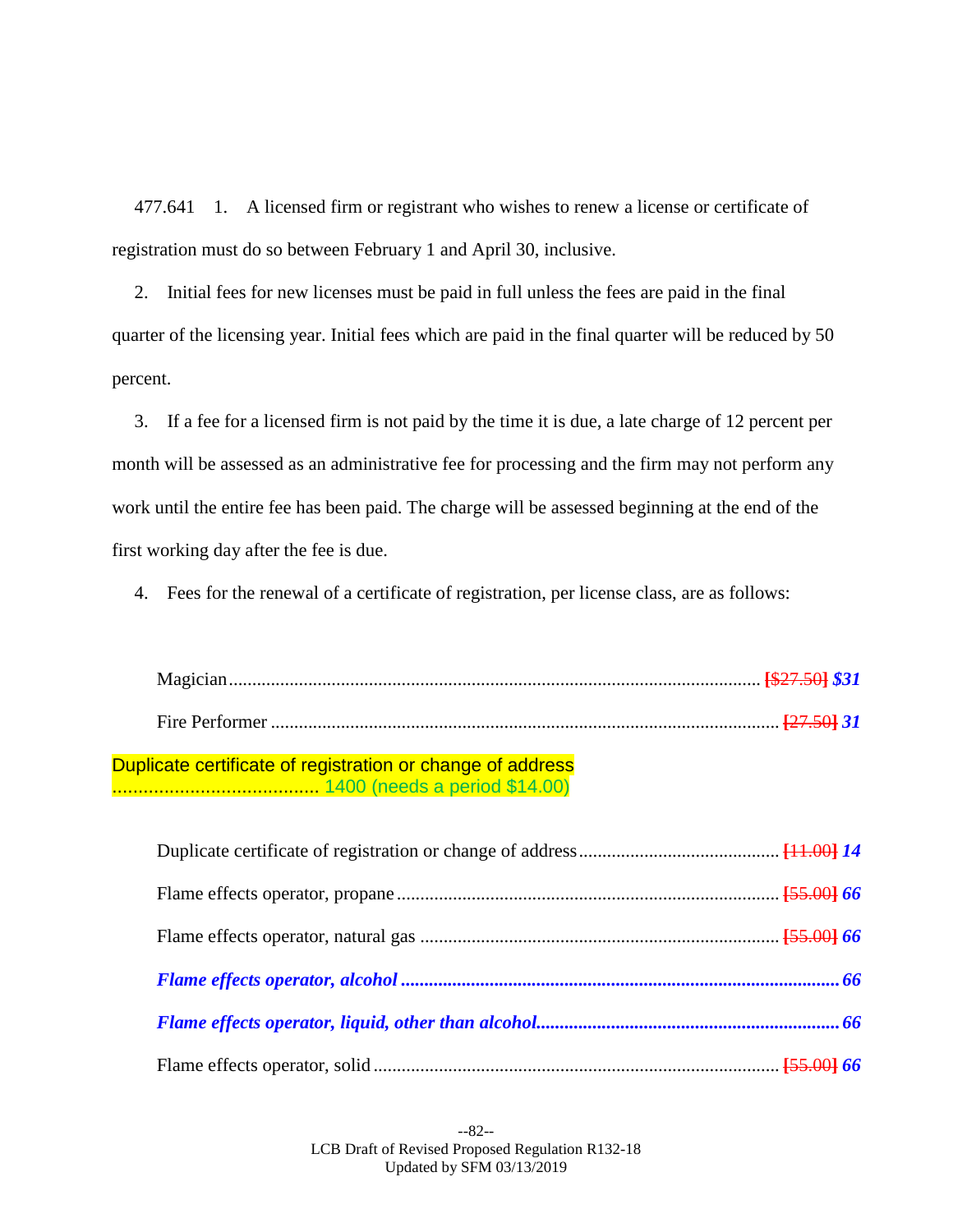| Flame effect operator Gel (under Flame effect operator Solid)66   |  |
|-------------------------------------------------------------------|--|
| Flame effect assistant Gel (under Flame effect assistant Solid)31 |  |

5. To renew a certificate of registration, the holder of the certificate of registration must, for each classification sought to be renewed, have logged the following number of events or performances during the previous 12 months:

Outdoor aerial..................................................................................At least one performance

--83-- LCB Draft of Revised Proposed Regulation R132-18 Updated by SFM 03/13/2019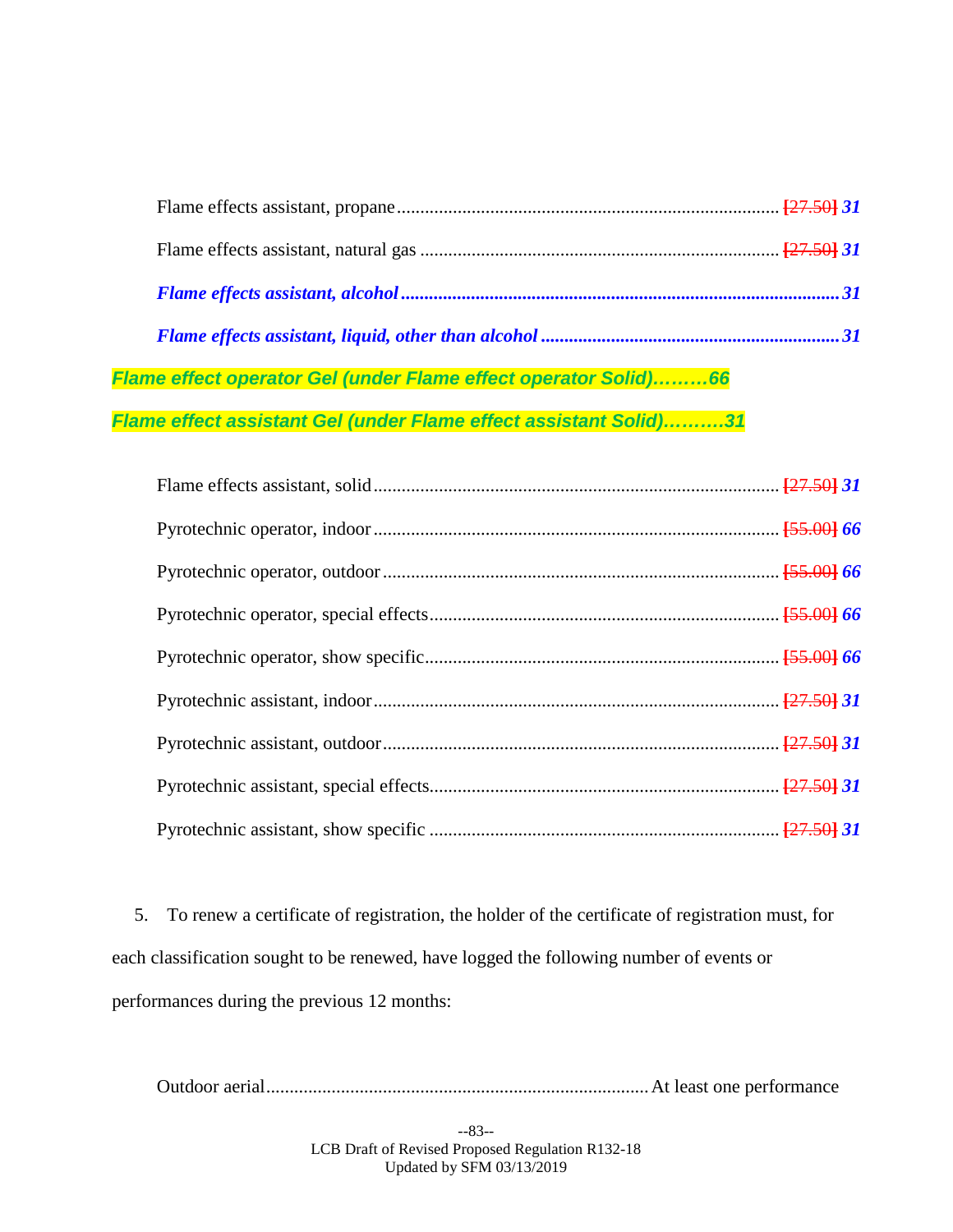| <b>Indoor Stage shows changed to 3 performances (under renewal)</b> |
|---------------------------------------------------------------------|

*Show specific shows changed to 5 performances (under renewal)*

**Sec. 50.** NAC 477.646 is hereby amended to read as follows:

477.646 1. The State Fire Marshal may suspend, revoke or refuse to renew a license for pyrotechnics or flame effects displays or a certificate of registration for flame effects operators or assistants, magicians or fire performers if the licensee or registrant has caused injuries or permitted a fire hazard at a location at which the licensee or registrant:

(a) Stores, handles or prepares fireworks, *flame effects,* special effects or pyrotechnic devices; or

(b) Produces or conducts a commercial display of fireworks *, flame effects* or special effects.

2. If an injury or fire results from an incident involving a display described in subsection 1, the licensee or registrant shall immediately notify the State Fire Marshal by contacting the Department of Public Safety by telephone at (775) **[**687-0485.**]** *687-0400.* The licensee or registrant shall provide the following information to the Department **[**:**]** *within 3 days after the incident:*

- (a) The name and telephone number of the licensee or registrant;
- (b) The location, date and time of the incident; and
- (c) A description of the incident, including, without limitation:

--84-- LCB Draft of Revised Proposed Regulation R132-18 Updated by SFM 03/13/2019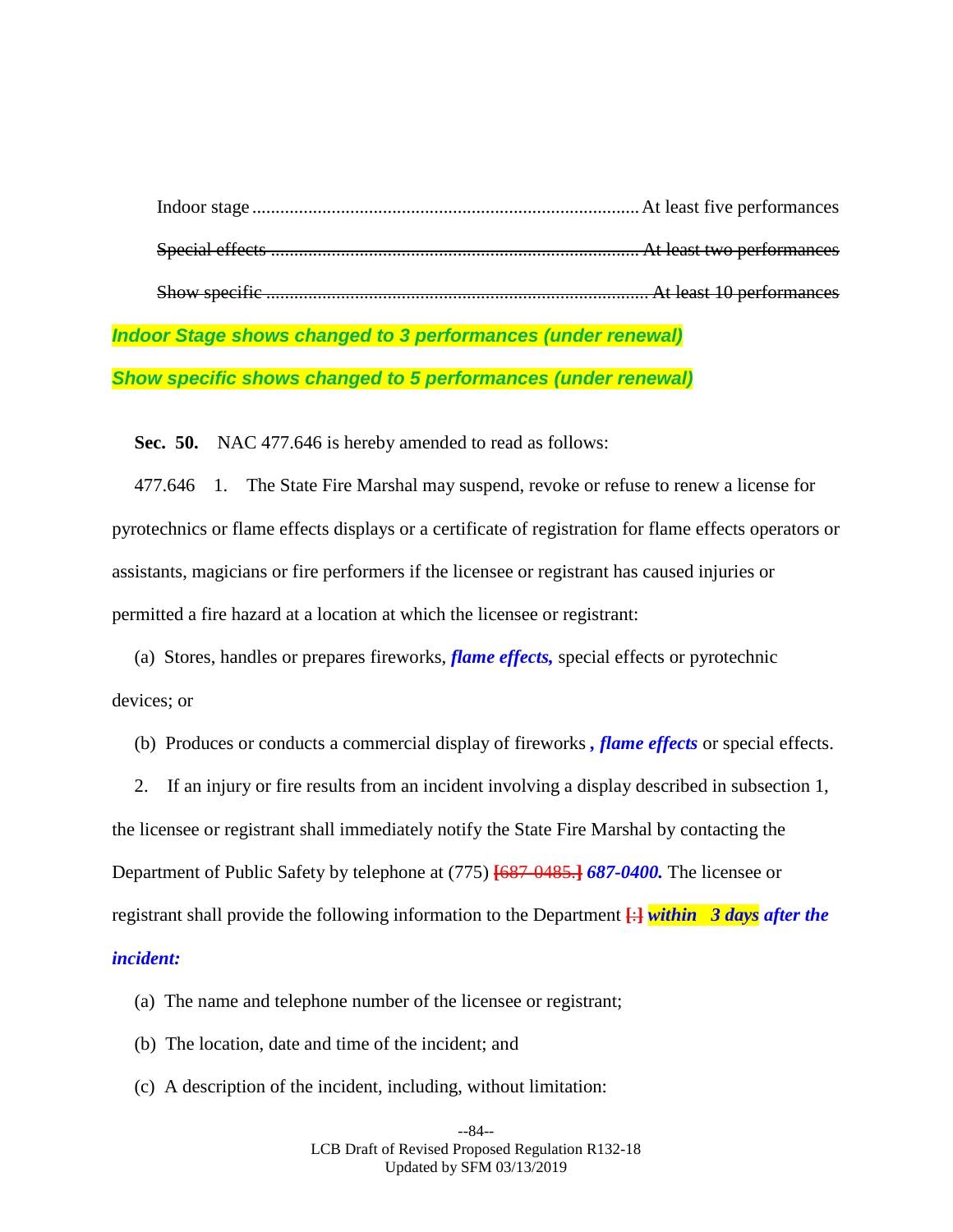(1) The types of injuries and number of persons injured;

(2) Whether any person has been transported to a medical facility or has received medical care;

(3) Whether any fatalities have occurred and, if so, the number of fatalities; and

(4) Whether a fire occurred and, if so, whether the fire department was contacted or responded to the incident. If a fire occurred, the licensee or registrant shall submit a written report to the State Fire Marshal Division within 5 business days after the incident providing a complete description of the incident.

3. A person whose license or certificate has been revoked must dispose of the fireworks, special effects or pyrotechnic devices in his or her possession within 10 days after receiving written notice to do so by the State Fire Marshal. In complying with this subsection, the licensee or registrant shall transfer the fireworks, special effects or pyrotechnic devices only to a person who is licensed to produce commercial displays of fireworks or who is otherwise permitted to lawfully purchase and possess fireworks or pyrotechnic devices. Upon the transfer of the fireworks, special effects or pyrotechnic devices, the licensee or registrant shall submit a written report to the State Fire Marshal which includes the name, license number, address and telephone number of the person to whom the fireworks, special effects or pyrotechnic devices were transferred.

## *NAC 477.651*

*2. Each licensee or registrant shall report the theft, loss or other disappearance of any fireworks, pyrotechnic devices or other pyrotechnic compositions immediately to the State Fire Marshal Division and local law enforcement.*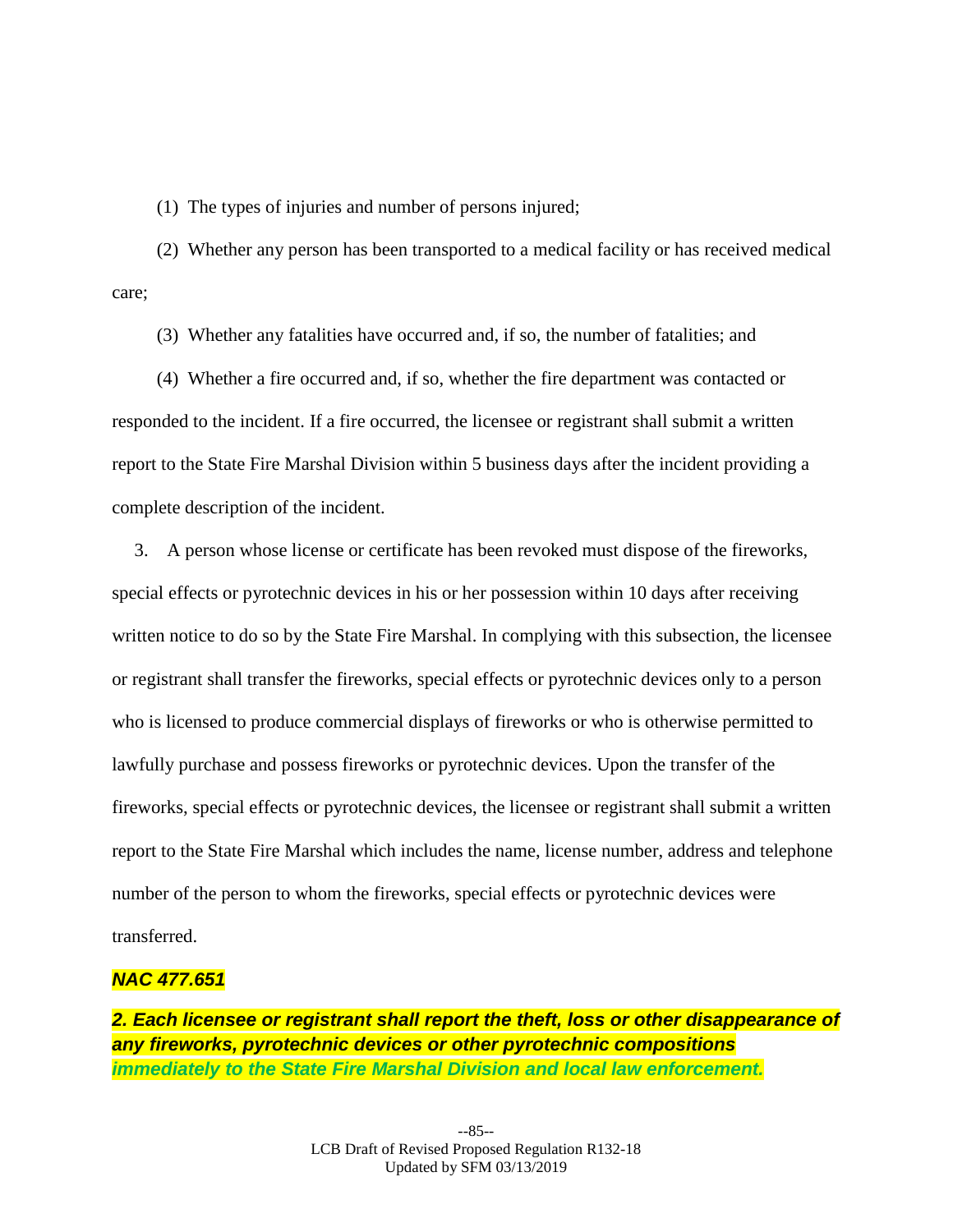**Sec. 51.** NAC 477.661 is hereby amended to read as follows:

477.661 1. No person may:

(a) Use or discharge:

(1) A special effect or firework unless the person is a pyrotechnic operator certified by the State Fire Marshal.

(2) A firework of any class or type within 100 feet of stored gasoline or other flammable liquid which is listed as Class I in N.F.P.A. Standard 30, **[**2012**]** *2018* edition, or any other combustible material.

(b) Display or discharge a firework *or display flame effects* at a commercial display of fireworks *or flame effects* in such a manner as to endanger any person **[**.**]** *or in a county where such commercial displays are prohibited.*

(c) Discharge fireworks of any class in a county where the discharge of the fireworks is prohibited.

2. If the authority having jurisdiction believes that fireworks *or flame effects* which create an imminent danger to life or property will be discharged *or displayed* in violation of this subsection, the authority having jurisdiction may *, without notice,* seize the fireworks **[**without notice.**]** *or materials, devices, equipment and systems used with the flame effects.*

3. The authority having jurisdiction will take and retain possession of fireworks seized in accordance with this section *and materials, devices, equipment and systems used with the flame* 

--86-- LCB Draft of Revised Proposed Regulation R132-18 *effects seized in accordance with this section* during any judicial or administrative proceedings

Updated by SFM 03/13/2019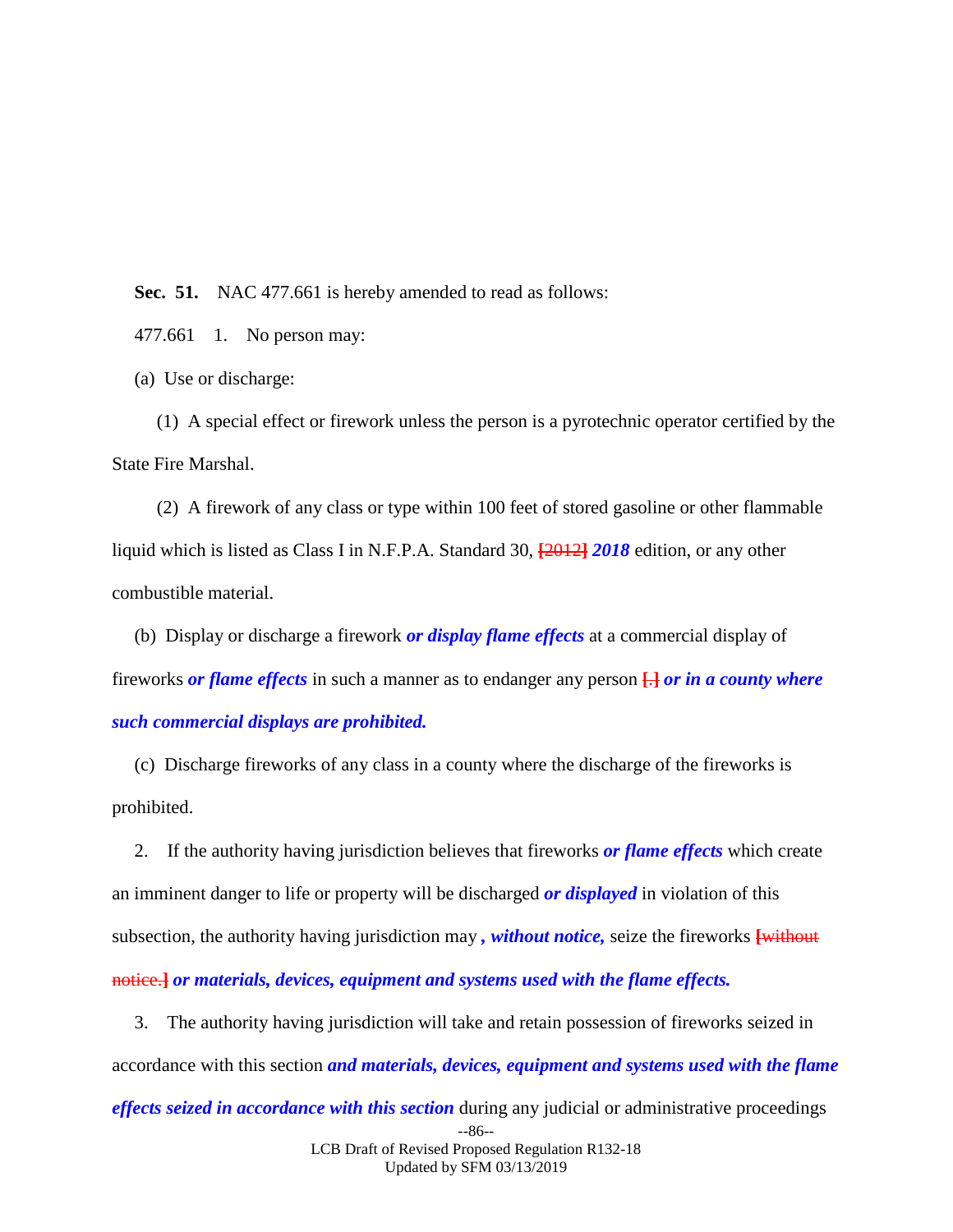involving the fireworks *, materials, devices, equipment or systems* and will, upon conclusion of the proceedings, destroy them or return them to the person from whom they were seized as directed in such proceedings.

4. Any person whose fireworks *or materials, devices, equipment and systems used with the flame effects* are adjudged in any judicial or administrative proceeding to be hazardous will be charged with the expenses incurred in the seizure, transportation, storage and disposal of those fireworks **[**.**]** *, materials, devices, equipment or systems.* This charge constitutes a debt and is collectible by any agency of the State or any of its political subdivisions incurring any such expense in the same manner as if it is an obligation under an express or implied contract.

**Sec. 52.** NAC 477.663 is hereby amended to read as follows:

477.663 1. No person may maintain or permit the existence of a fire hazard at any location under the person's control where fireworks *, flame effects* or pyrotechnic compositions are displayed, discharged or stored.

2. A permit issued by the State Fire Marshal is required for the storage of fireworks classified as Division 1.3G, Division 1.4G or Division 1.4S by 18 U.S.C. §§ 841 et seq. and N.F.P.A. Standard 1124, **[**2013**]** *2017* edition, except for:

(a) Fireworks classified as consumer fireworks that are stored at a retail outlet for sale as approved by the State Fire Marshal or pursuant to a permit issued by the State Fire Marshal after an inspection of the site is made;

(b) Fireworks for public display or special effects stored at the site of firing for immediate use; and

(c) Storage of material for special effects which weighs less than 10 pounds.

<sup>--87--</sup>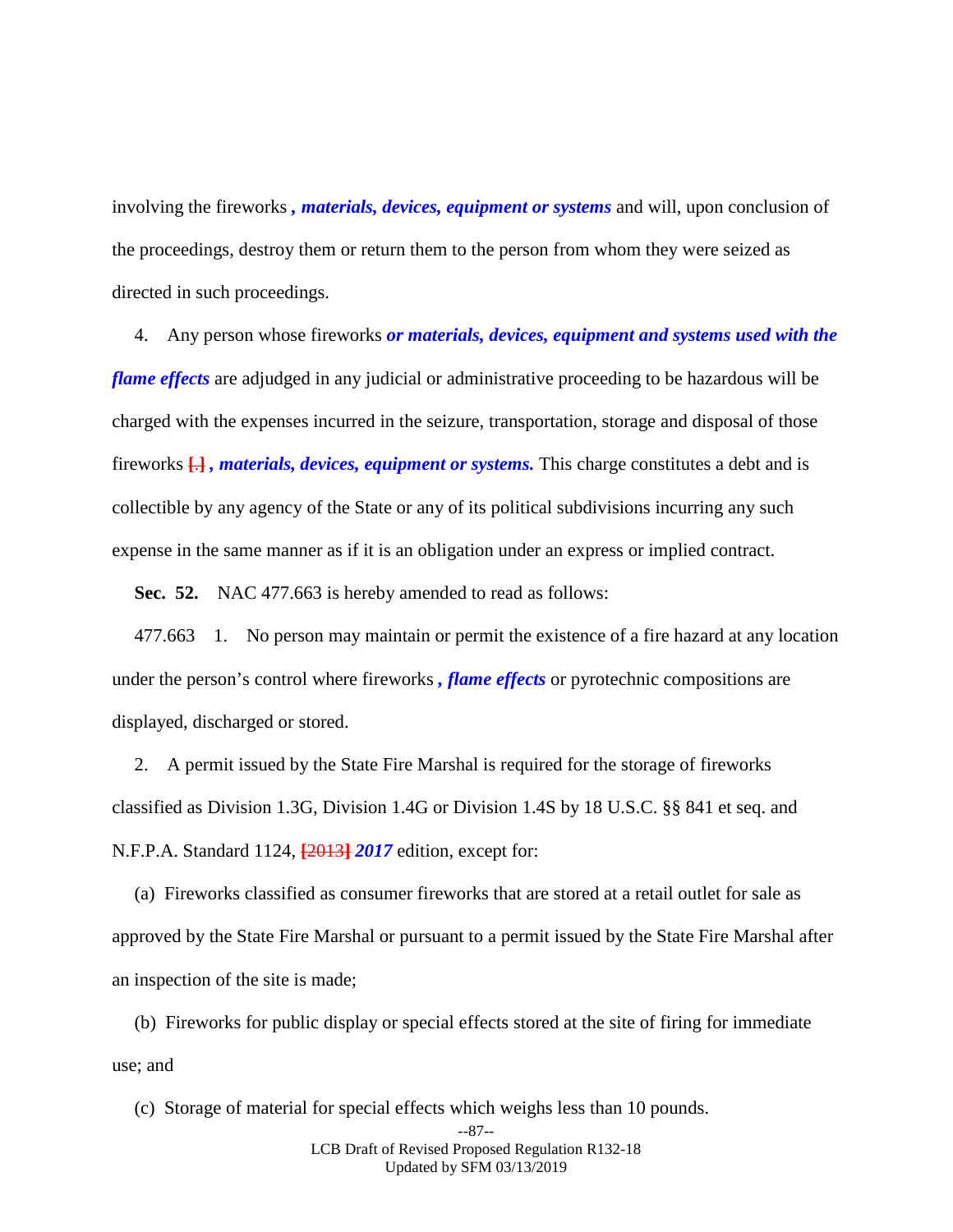3. Fees for permits for storage are as follows:

4. Fireworks must be stored in compliance with the requirements of the *International Building Code*, **[**2012**]** *2018* edition, *the International Fire Code, 2018 edition,* and N.F.P.A. Standard 1124, **[**2013**]** *2017* edition. Material for special effects which weighs less than 750 pounds may be stored in a single-story structure which is fully equipped with fire sprinklers and which otherwise conforms to the requirements for a Type V-A rated building as described in the *International Building Code*, **[**2012**]** *2018* edition. Material for special effects which weighs 750 pounds or more must be stored in a magazine approved for that purpose.

5. The State Fire Marshal will, as he or she determines necessary, inspect each site used for storage of fireworks to determine if the fireworks are stored properly according to their class or type.

**Sec. 53.** NAC 477.680 is hereby amended to read as follows:

477.680 No person may sell or offer for sale any portable container for use in the storage or transportation of Class I or Class II flammable or combustible liquids unless the container complies with N.F.P.A. Standard 30 **[**.**]** *, 2018 edition.*

**Sec. 54.** NAC 477.710 is hereby amended to read as follows:

477.710 1. Except as otherwise provided in subsection 3, no person may use explosives in blasting operations for commercial construction unless he or she has a certificate of registration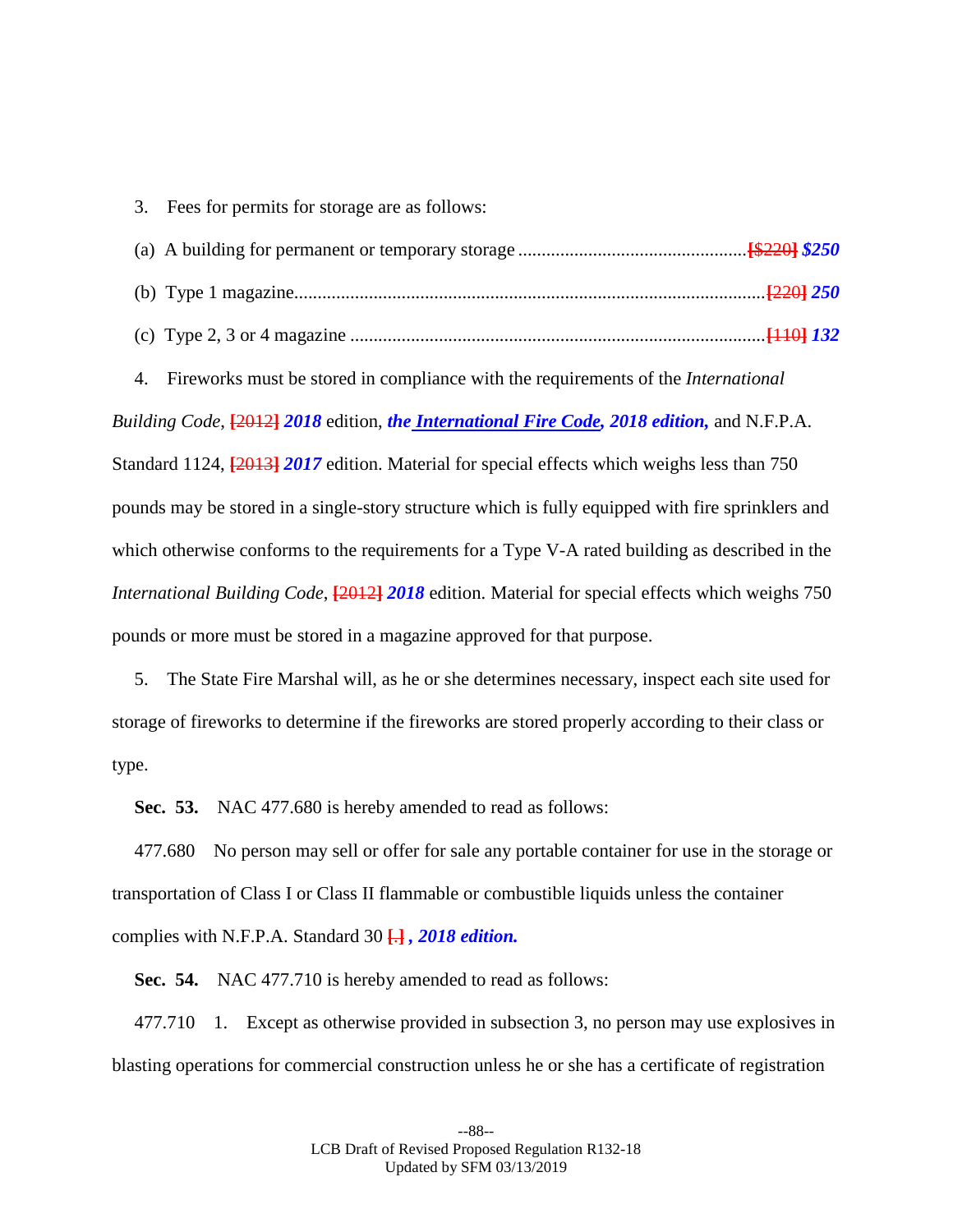for blasting issued by the State Fire Marshal or is under the direct supervision of a person holding such a certificate. An applicant for a certificate of registration for blasting must:

(a) Meet the criteria outlined in section 5601.4 of the *International Fire Code*, **[**2012**]** *2018*  edition;

(b) **[**Pass a background check;

(e)<sup>1</sup> Pass a written examination, with a score of at least 75 percent, as determined by the State Fire Marshal;

**[**(d)**]** *(c)* Pay the applicable fee at the time the applicant submits his or her application;

**[**(e)**]** *(d)* Submit the following information with the application:

(1) A letter from his or her employer which:

(I) States that the applicant is employed by the employer;

(II) States that the applicant has knowledge of blasting and the safety requirements

relating to blasting; and

(III) Requests that the State Fire Marshal issue a certificate of registration for blasting to the applicant;

(2) A current resume;

(3) A copy of each license that is issued by another state and approved by the State Fire Marshal; and

(4) Any other information required by the State Fire Marshal; and

**[**(f)**]** *(e)* Possess a letter of clearance as a responsible person or possessor of explosives from the United States Bureau of Alcohol, Tobacco, Firearms and Explosives.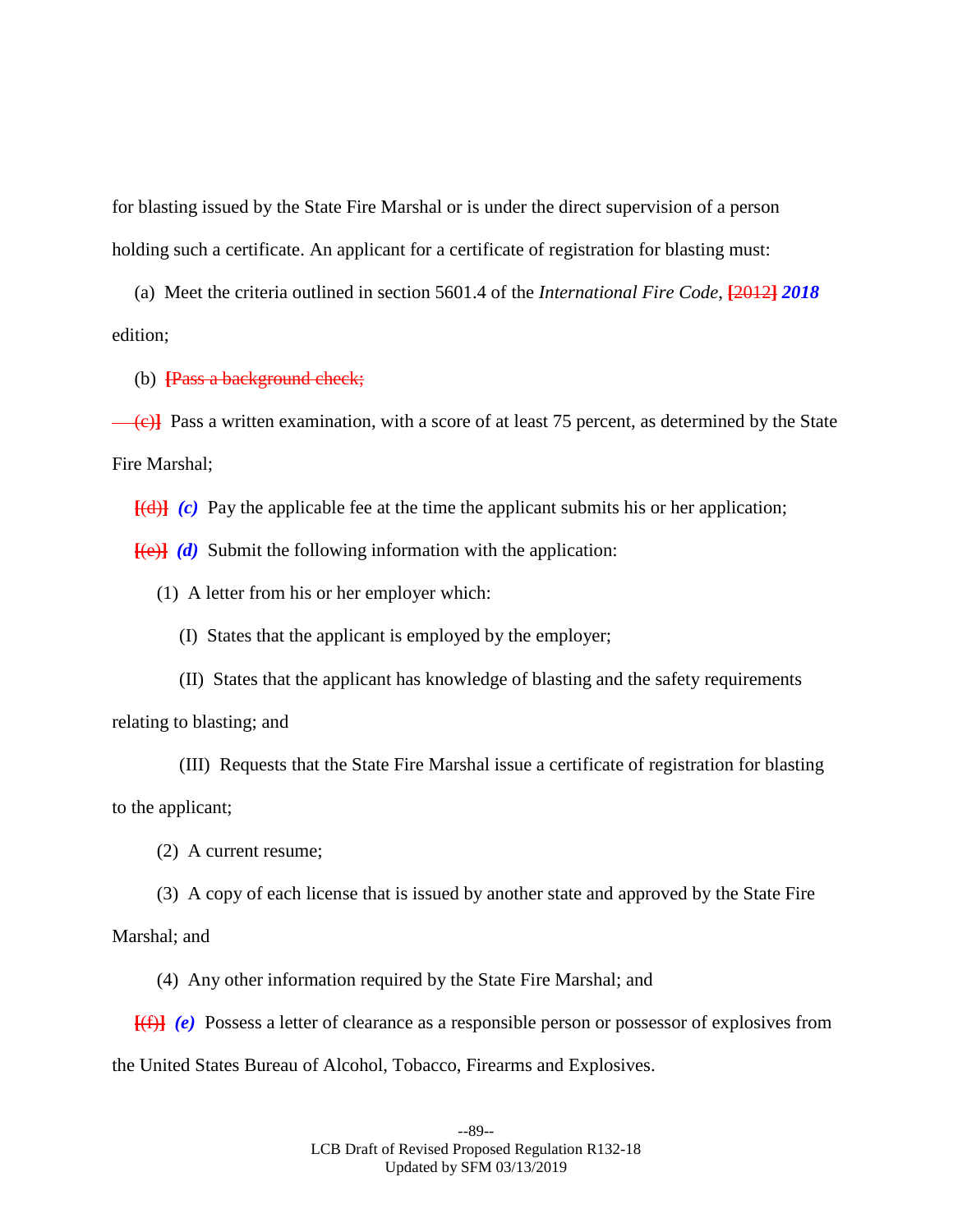2. The certificate of registration for blasting must be in the possession of the registrant while he or she is performing blasting operations. A registrant must pay the same fee as for an address change for a duplicate of a certificate that has been lost or destroyed.

3. This section does not apply to the use of pyrotechnics governed by other provisions of this chapter or the use of explosives:

(a) By a person engaged in agriculture or ranching for occasional use on his or her property;

(b) By an employee of the State, a local government or the Federal Government who uses explosives for construction in the proper performance of his or her duties; or

(c) In flammable or combustible liquid, in fertilizer and in tools or other devices which are actuated by a propellant.

4. A certificate of registration for blasting must be renewed annually. An applicant for renewal must pay a fee of **[**\$55**]** *\$66* before the certificate of registration for blasting may be renewed.

**Sec. 55.** NAC 477.720 is hereby amended to read as follows:

477.720 1. The State Fire Marshal may revoke a certificate of registration for blasting if the registrant:

(a) Knowingly fails or refuses to comply with an applicable order of the State Fire Marshal;

(b) Is convicted of a felony;

(c) Becomes a fugitive from justice;

(d) Violates any standard of safety in the use of explosives;

(e) Suffers any physical or mental infirmity which interferes with his or her ability to handle explosive materials safely;

> --90-- LCB Draft of Revised Proposed Regulation R132-18 Updated by SFM 03/13/2019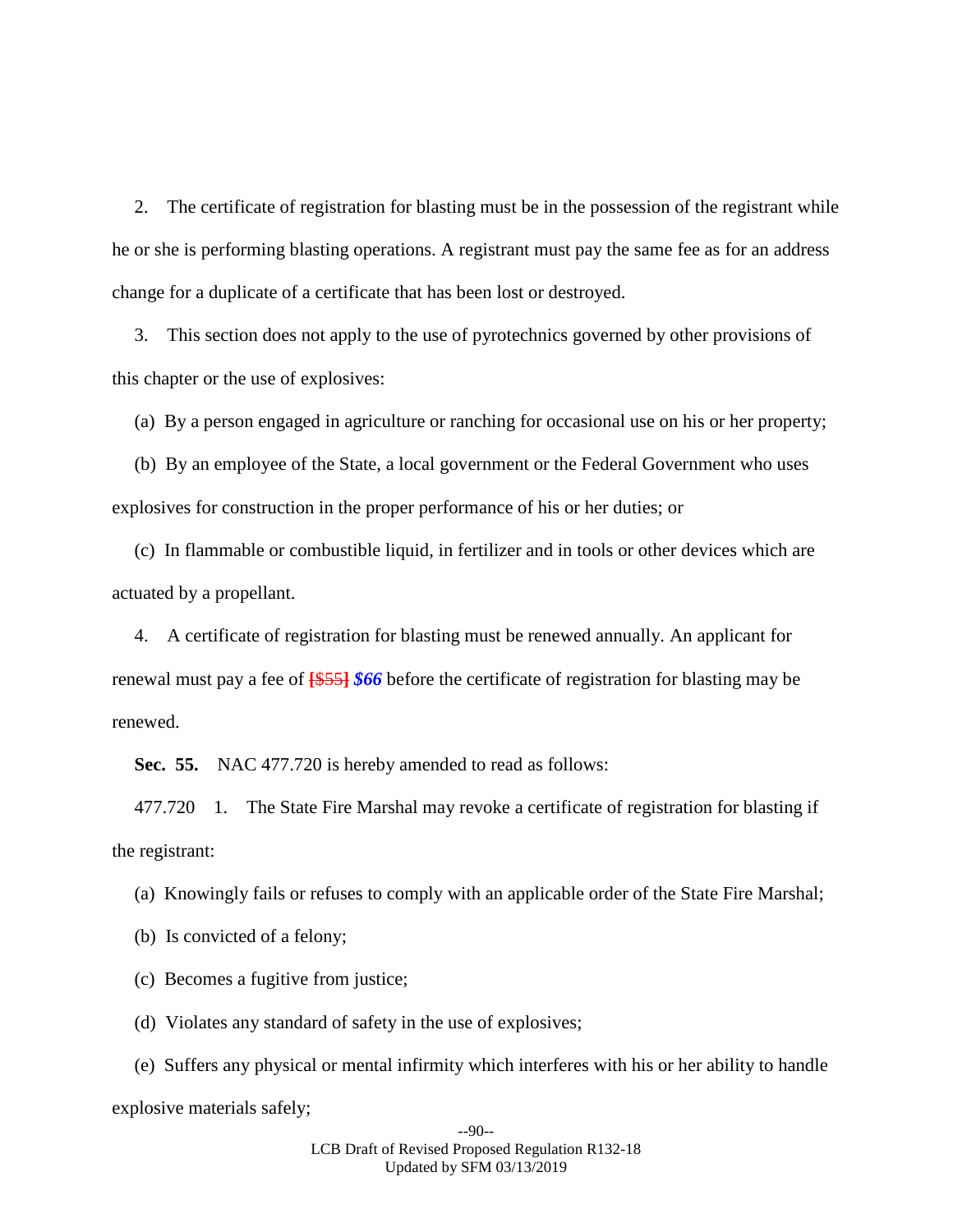(f) Willfully misrepresents a material fact in order to obtain the certificate;

(g) Causes or permits a fire hazard to exist where explosives are stored or handled; or

(h) Fails to make a report as required in subsection **[**3**]** *4* of NAC 477.730.

2. A certificate of registration for blasting may be suspended during an investigation of any complaint alleging a ground for revocation.

3. The failure of a registrant to make a report pursuant to paragraph (h) of subsection 1 is grounds for immediate revocation of his or her certificate.

**Sec. 56.** NAC 477.730 is hereby amended to read as follows:

477.730 A holder of a certificate of registration for blasting shall:

1. Immediately notify the State Fire Marshal upon learning of an indictment charging the registrant with a felony;

2. Report the loss or theft of any explosive material to **[**the**]** *:*

*(a) The* local law enforcement agency; and

*(b) The Nevada Threat Analysis Center by submitting a suspicious activity report at the Internet address http://www.NTACNV.org.*

3. *The reports required pursuant to subsection 2 must include, without limitation, a description of:*

*(a) The quantity, type, kind and class of explosive material that was the subject of the loss or theft;*

*(b) The location of the explosive material at the time of the loss or theft; and* 

*(c) The circumstances in which the loss or theft of the explosive material occurred.*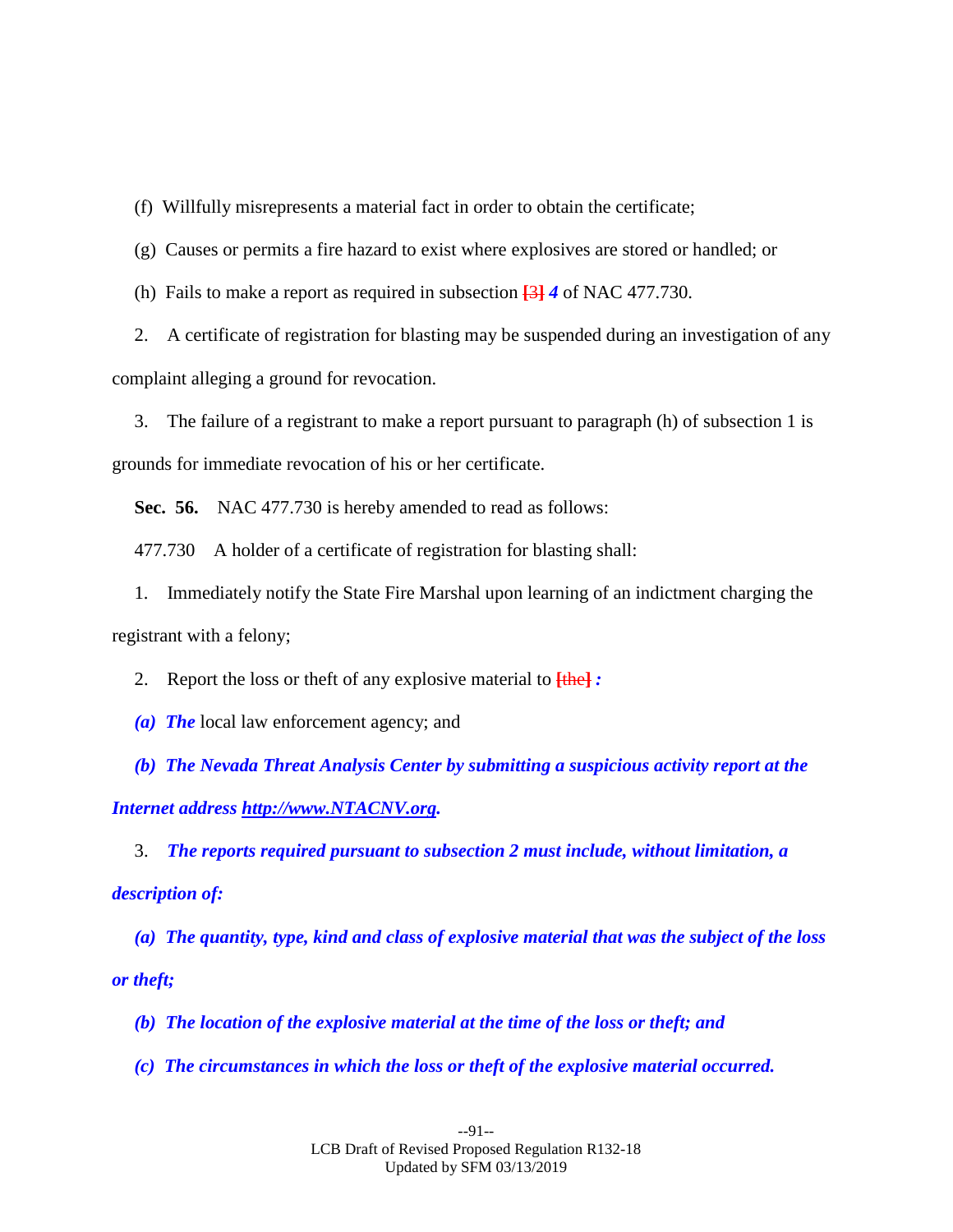*4.* After an incident involving explosives which created a hazard for any person or property, immediately submit a report to the State Fire Marshal explaining the incident.

**Sec. 57.** NAC 477.770 is hereby amended to read as follows:

477.770 1. A license must be obtained from the State Fire Marshal to service and clean Type 1 exhaust system grease ducts. A Type 1 exhaust system grease duct has the meaning ascribed to it in the *National Fire Codes*.

2. To obtain a license to service and clean a Type 1 exhaust system grease duct, an applicant must:

(a) Submit an application;

(b) Provide a sample  $\frac{\text{tag of}}{\text{er}}$  stick-on label to be approved by the State Fire Marshal Division pursuant to NAC 477.790; and

(c) Pay the applicable fee.

3. To obtain a certificate of registration to service and clean a Type 1 exhaust system grease duct an applicant must:

(a) Pass an examination administered by the State Fire Marshal, with a score of at least 75 percent;

(b) Submit an application;

(c) Pay the applicable fee;

(d) Submit a letter from the company which employs the applicant stating that the applicant works for the company and has knowledge of cleaning a hood and duct system; and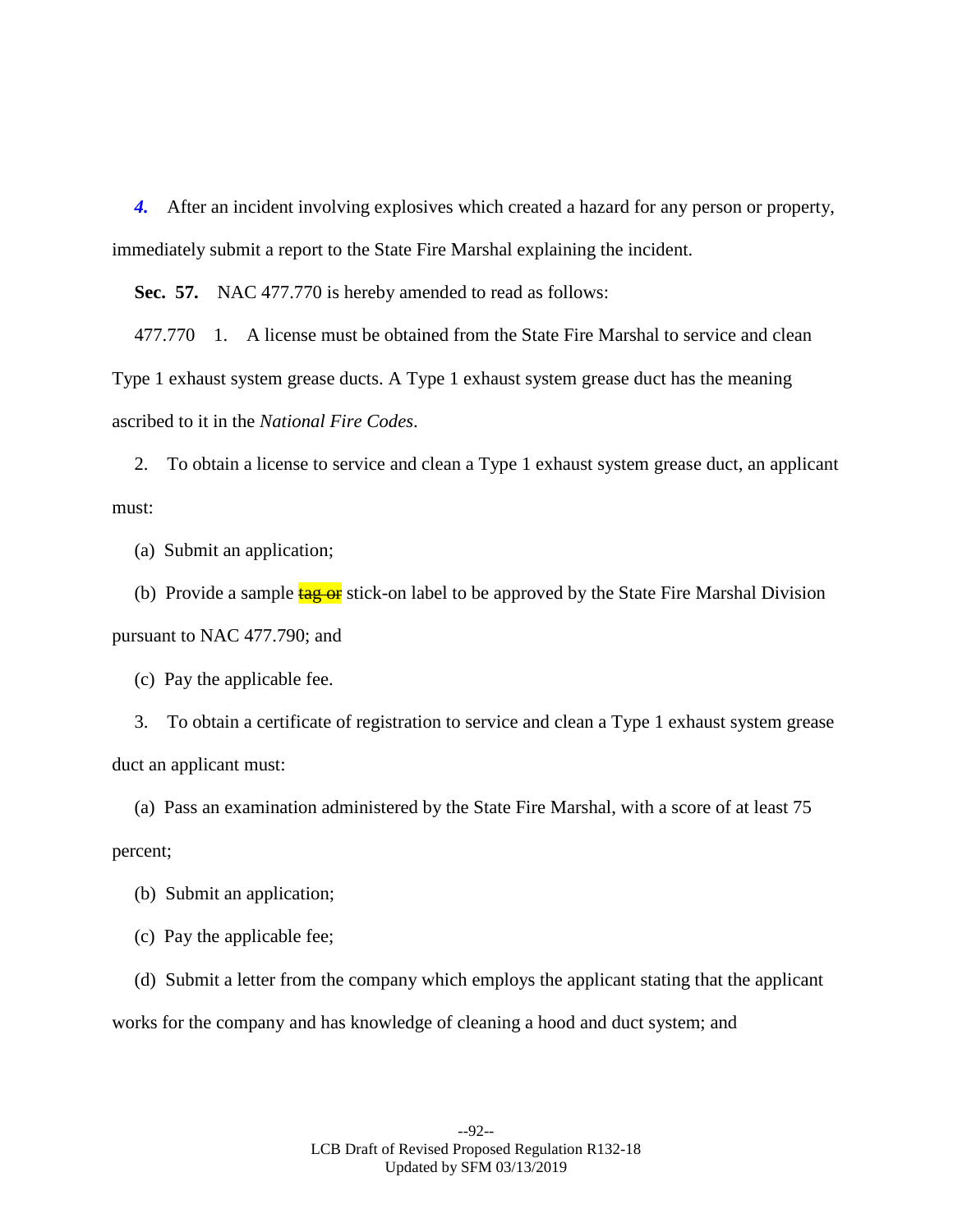(e) Establish that the applicant has read and understands N.F.P.A. Standard 96, **[**2011**]** *2017*  edition, section 11.4, and the applicable provisions of this chapter, and is properly equipped to service and clean Type 1 exhaust system grease ducts.

4. A licensed firm that has obtained a license from the State Fire Marshal to service and clean Type 1 exhaust system grease ducts must also be licensed to do business in the city or county in which it is providing this service.

5. Employees of the licensed firm who are not certified may be allowed to assist in the servicing and cleaning of Type 1 exhaust systems if a person certified by the State Fire Marshal is on the premises and directly supervises such work at all times. *The cerified person will sign tag and fill out all inspection reports and shall accept responsibility for the work.*and the certificate of inspection and maintenance is filled out by that certified person who will accept responsibility for the work.

**Sec. 58.** NAC 477.780 is hereby amended to read as follows:

477.780 1. A copy of the cleaning contract and cleaning reports for a Type 1 exhaust system must be maintained at the site where the exhaust system is located and made available to the authority having jurisdiction upon request.

2. After inspecting or cleaning a Type 1 exhaust system, a copy of a report describing any deficiencies found in the system or a notice that service was refused or was extended beyond the limitations of the contract must be sent to the authority having jurisdiction by the close of business the next business day. A report describing any deficiencies must specify all deficiencies that were not corrected during the servicing of the system, including, but not limited to:

(a) Excessive grease;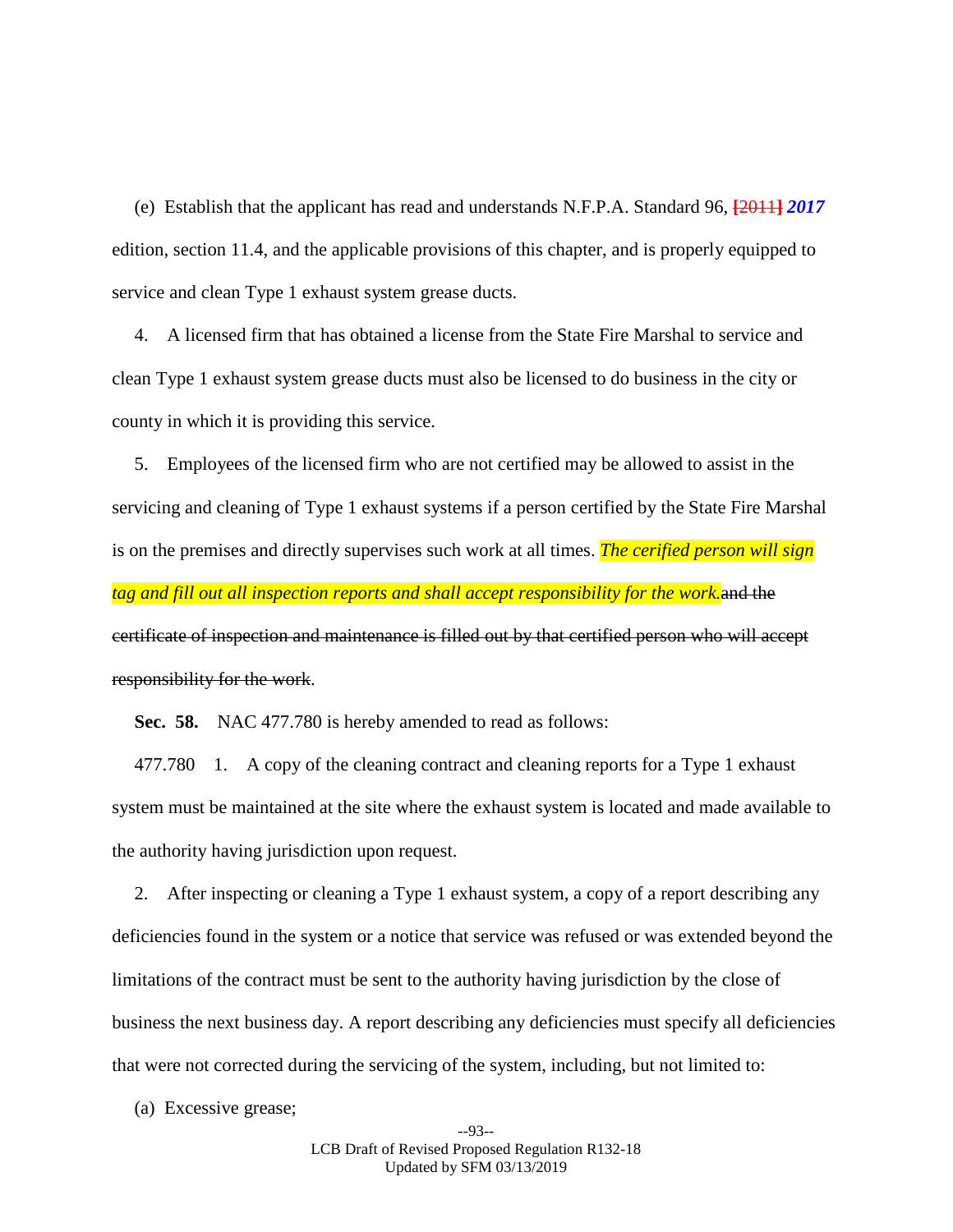(b) Inaccessible areas;

- (c) Access panels which do not comply with code specifications;
- (d) Fans that are not commercial or cleanable; and
- (e) Missing filters.

 $\rightarrow$  The report must be signed by a person representing the owner of the system.

3. When grease or other residues are present within the hood, ducts or devices for the

removal of grease, the system must be cleaned in accordance with N.F.P.A. Standard 96, **[**2011**]**

*2017* edition, section 11.4.

4. If a cleaning contract expires or if a company chooses not to extend a cleaning contract,

the licensee must provide written notice to the authority having jurisdiction not later than the

close of business the next business day after the contract expires or is not extended.

## **NAC 477.790**

#### **NAC 477.790 Attachment and contents of tag or stick-on label regarding servicing** *a system***. (**[NRS 477.030](https://www.leg.state.nv.us/NRS/NRS-477.html#NRS477Sec030)**)**

1. A **tag or** stick-on label approved by the State Fire Marshal Division must be attached to the hood of a Type 1 exhaust system.

2. The  $\frac{t\alpha g}{\alpha r}$  stick-on label must be attached to the system by the last person to work on the system for any purpose. The *tag or* stick-on label must be punched in an approved manner to indicate the type of service performed on the system and the date. The *tag or* stick-on label must be signed with a legible signature by the holder of a certificate of registration who directly supervises the work, and such information must remain permanently on the tag or stick-on label. A number stamp or date stamp must not be used on the tag or stick-on label.

- 3. The tag or stick-on label must be printed by a printing company and include the following information:
- (a) A schedule of required service for the system;
- (b) The date when the system was last serviced;
- (c) The date when the next service is scheduled;
- (d) The name and certificate number of the person who last serviced the system;
- (e) The name, address and telephone number of the company; and
- (f) The number of the license issued by the State Fire Marshal.
- 4. The tag or stick-on label must be in the following form:

--94--

LCB Draft of Revised Proposed Regulation R132-18 Updated by SFM 03/13/2019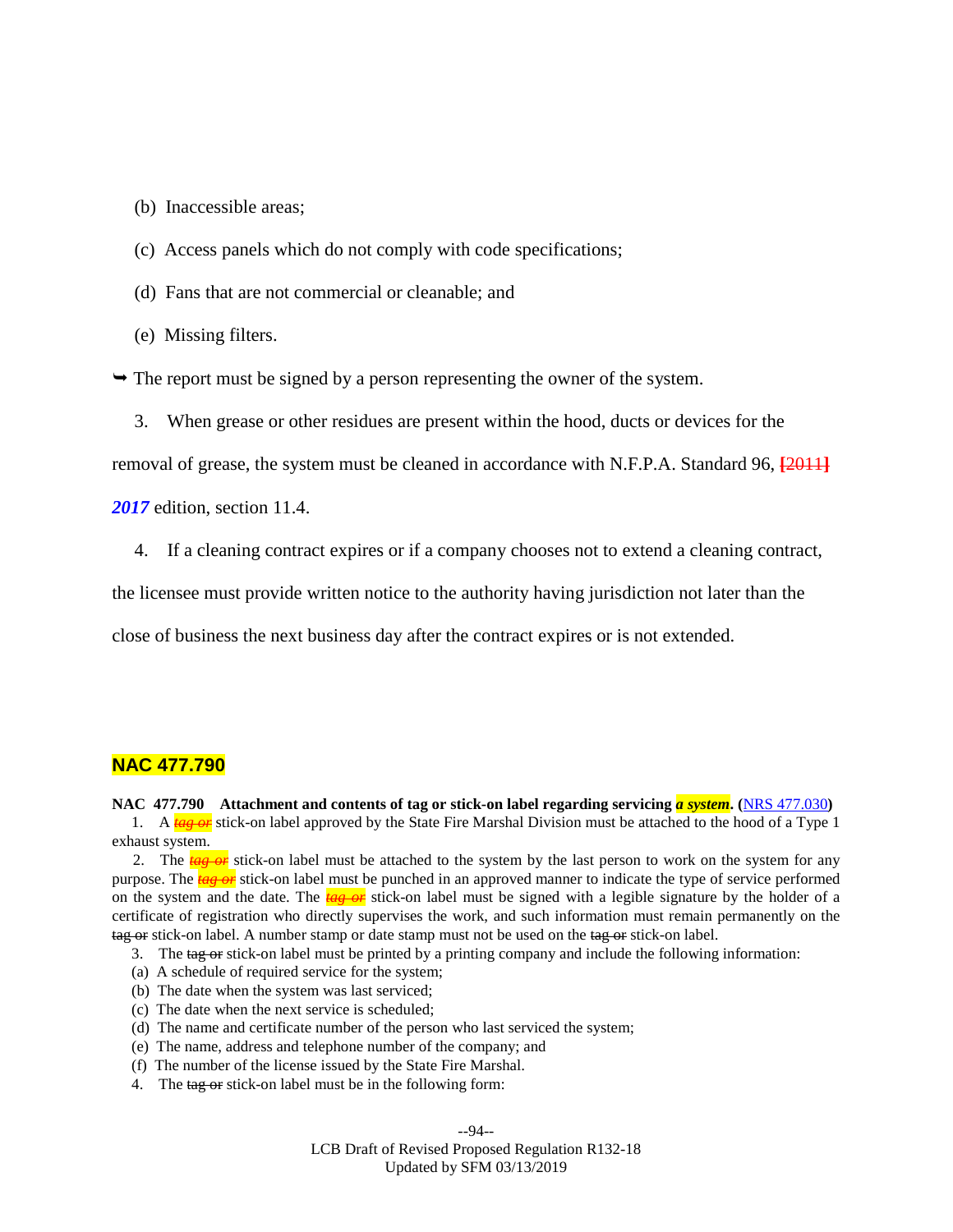*If a deficiency is discovered in the system, the licensee shall notify the property owner of the deficiency in writing. The word "deficiency" must be written across the tab in black letters that are bold. Upon receiving a notice of deficiency, the property owner shall correct the deficiency within 30 calendar days of such receipt. If the property owner fails to correct the deficiency within 30 calendar days after receiving the notice of deficiency, the licensee shall submit the notice of deficiency to a fire code official within 2 business days after the 30 calendar days expire.*

*Need to add a deficiency sticker to this section*

**Sec. 59.** NAC 477.810 is hereby amended to read as follows:

477.810 1. Fire standpipe systems must be inspected annually by a person certified by the State Fire Marshal for fire standpipe systems who works for a firm licensed by the State Fire Marshal to service fire standpipe systems. The annual inspection must conform to the requirements of N.F.P.A. 25, **[**2011**]** *2017* edition.

2. A copy of the annual inspection report must be maintained on-site *or electronically* and sent to the owner.

**3.** If an inspection indicates that additional work is required on a fire standpipe system in order to have the system conform to code requirements, the licensed firm must notify the owner and the authority having jurisdiction *of the impairment* in writing not later than the next business day after the day of the inspection. *A tag must be properly signed, punched and attached. The word "impairment" must be written across the bottom of the tag in black letters that are bold.*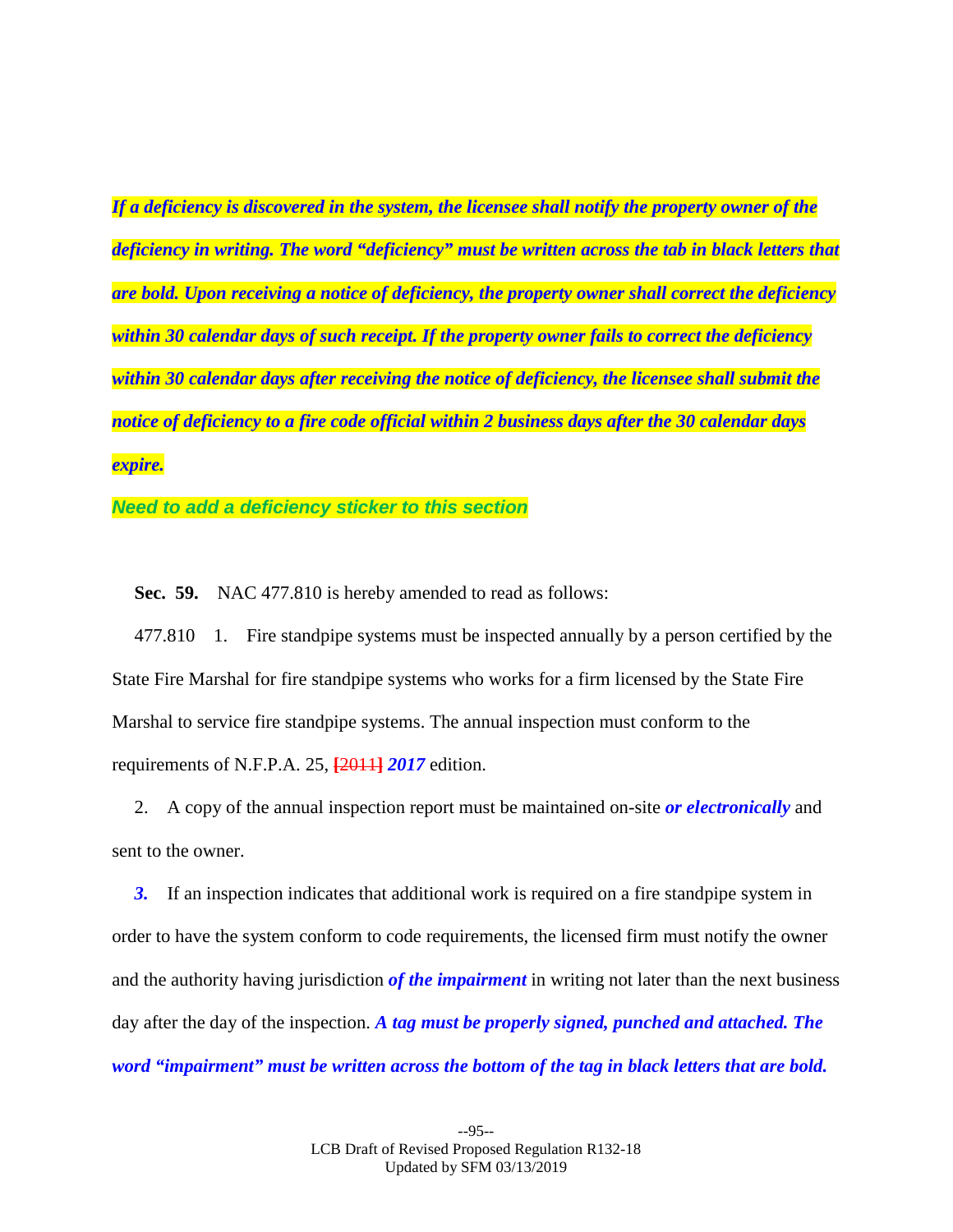*4. If an inspection discovers a deficiency in the fire standpipe system, the licensed firm must notify the owner of the deficiency in writing. Upon receiving a notice of deficiency, the owner shall correct the deficiency within 30 calendar days of such receipt.* If the owner fails to correct the deficiency within 30 calendar days after receiving notice of the deficiency, the licensed firm must notify the owner and the authority having jurisdiction in writing not later than the next business day after the day the person conducting the inspection determines that the deficiency was not corrected as required.

**[**3.**]** *5.* Before hydrostatic tests may be conducted on a fire standpipe system, the installer of the fire standpipe system must notify the authority having jurisdiction in such a manner as to provide the authority having jurisdiction with sufficient time to schedule an appointment so that the authority having jurisdiction can be present when the hydrostatic tests are conducted on the fire standpipe system. Tests must be certified by the licensee as meeting code requirements and a copy of that certification must be maintained on-site. A copy of a report describing any deficiencies in the systems found during the testing must be sent to the authority having jurisdiction.

**[**4.**]** *6.* The installer of a fire standpipe system shall place a metal tag on the control valve for the system which states the name of the installing company and the date of the installation.

**[**5.**]** *7.* Any work done on the system must be done under the supervision of a person who has a certificate of registration for that work. At the conclusion of the service, test, inspection or installation, the person holding a certificate of registration shall sign and place an approved tag on the system control riser. The tag must be punched in an approved manner to indicate the type of service performed on the system and the date it was performed.

> --96-- LCB Draft of Revised Proposed Regulation R132-18 Updated by SFM 03/13/2019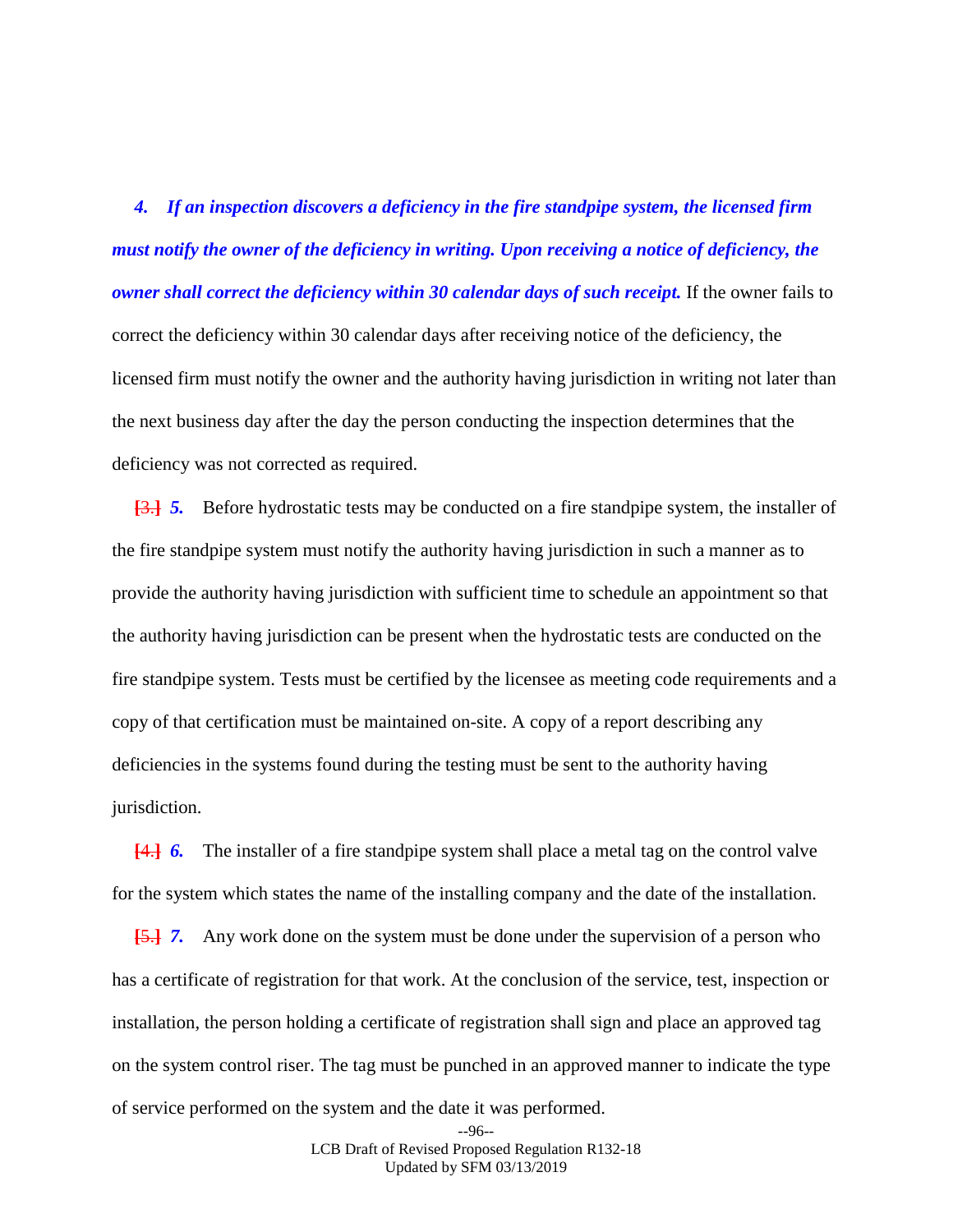# *NAC 477.850 Tag for recording installation, maintenance and inspection; notice of impairment or deficiency (NRS 477.030)*

*If a deficiency is discovered in the system, the licensee shall notify the property owner of the deficiency in writing. The word "deficiency" must be written across the tab in black letters that are bold. Upon receiving a notice of deficiency, the property owner shall correct the deficiency within 30 calendar days of such receipt. If the property owner fails to correct the deficiency within 30 calendar days after receiving the notice of deficiency, the licensee shall submit the notice of deficiency to a fire code official within 2 business days after the 30 calendar days expire.*

# *Need to add deficiency tag*

**Sec. 60.** NAC 477.905 is hereby amended to read as follows:

477.905 For the purposes of the National Fire Incident Reporting System to be put into effect throughout this State as required by NRS 477.030:

1. All local fire jurisdictions in this State shall report to the State Fire Marshal such statistics and data required to publish a summary of fire incident information that is compatible with the National Fire Incident Reporting System. Any fire service within this State may obtain a copy of the annual report from the State Fire Marshal at no charge.

2. The State Fire Marshal will report the statistics which he or she collects pursuant to this section to the National Fire Information Council semiannually. Because the State of Nevada has been designated as an "all-incident reporting state," local fire jurisdictions shall report their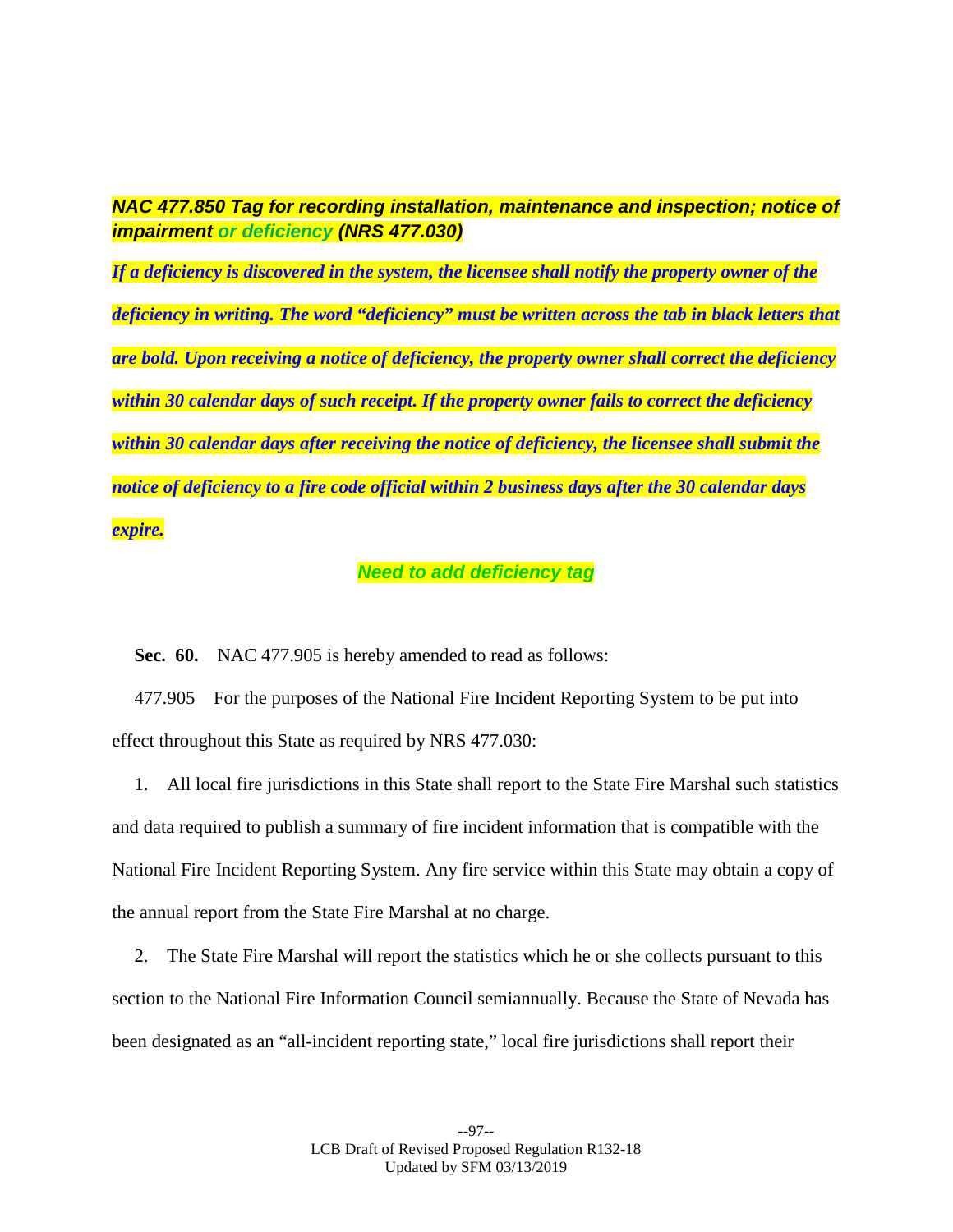statistics in a timely manner and in accordance with reporting deadlines established by the State

Fire Marshal.

3. A local fire jurisdiction that is facing technical difficulties in providing information

pursuant to this section will receive assistance from the State Program Manager for the National

Fire Incident Reporting System within the State Fire Marshal Division.

4. A local fire jurisdiction may use computer-aided programs in reporting its information if

the programs have been certified for such use by the National Fire Information Council.

# *5. A local fire jurisdiction shall notify the State Fire Marshal of any changes with regard to the creation, alteration of boundaries or dissolution of a fire department within the local fire jurisdiction to ensure continuity of data for the National Fire Incident Reporting System.*

1. All local fire jurisdictions in this State shall report to the State Fire Marshal such statistics and data required to publish a summary of fire incident information that is compatible with the National Fire Incident Reporting System. Any fire service within this State may obtain a copy of the annual report from the State Fire Marshal at no charge. *Each fire department shall identify and file with the fire marshal's office, as a minimum, one representative responsible to comply with the reporting requirements. Failure to participate could disqualify a fire department for grants.*

2. The State Fire Marshal will report the statistics which he or she collects pursuant to this section to the National Fire Information Council U.S. Fire Administration semiannually. Because the State of Nevada has been designated as an "all-incident reporting state," local fire jurisdictions shall report their statistics in a timely manner and in accordance with reporting deadlines established by the State Fire Marshal.

 *a. Local fire departments shall report their statics at least every quarter and no later than February 1, of the following year.*

 *b. The State Fire Marshal will publish the annual report no later than April 15, of the following year.*

3. A local fire jurisdiction that is facing technical difficulties in providing information pursuant to this section will receive assistance from the State Program Manager for the National Fire Incident Reporting System within the State Fire Marshal Division.

4. A local fire jurisdiction may use computer-aided programs in reporting its information if the programs

have been certified for such use by the National Fire Information Council U.S. Fire Administration.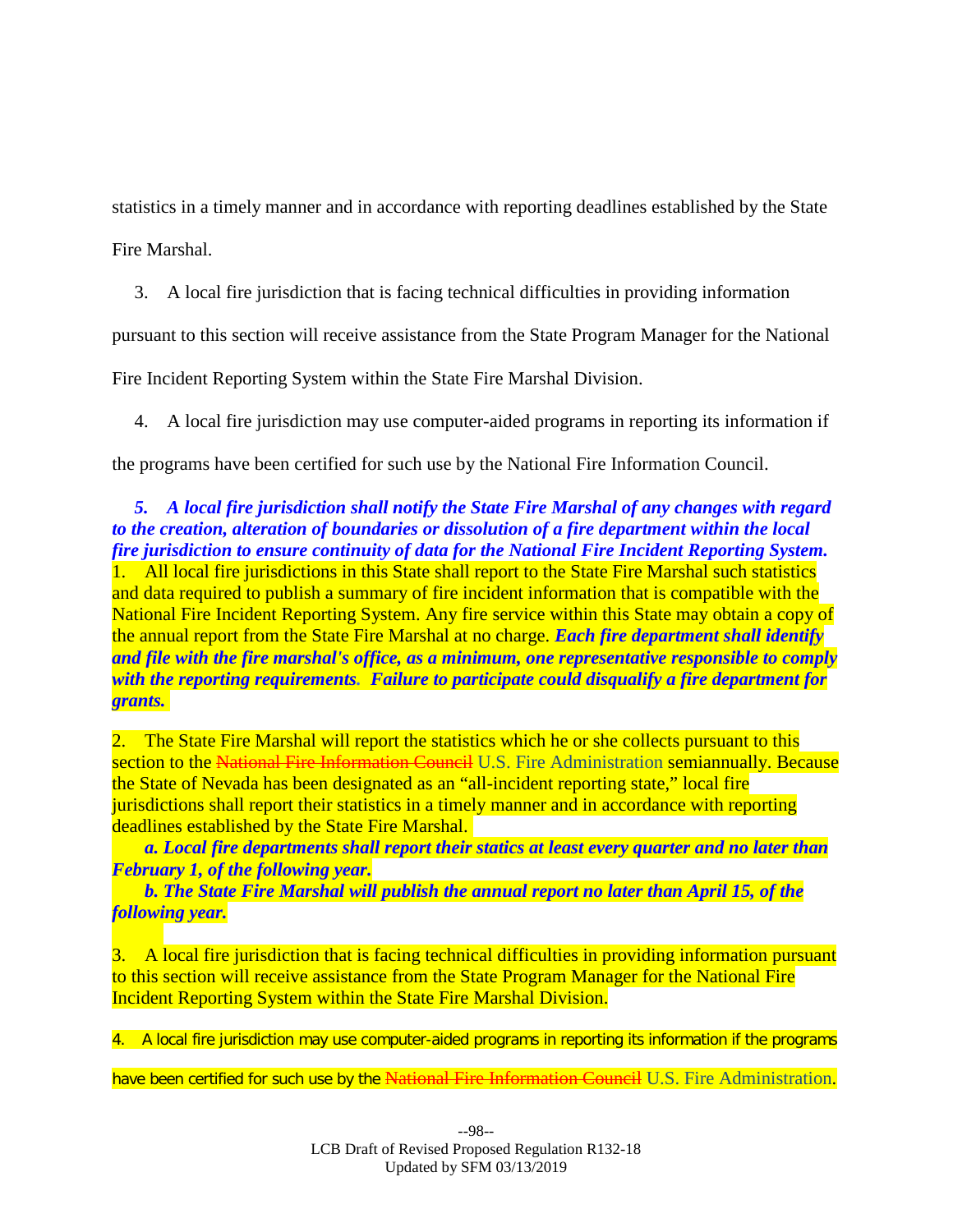*a. A local fire jurisdiction if utilizing 3rd party data integration systems must ensure they have the technology to links to the, or other data resources and will be Bulk Import Utility (BIU) through the FEMA website or has the ability to upload data manually for the department. The local fire department may also utilize with the Bulk Importing Utility (BIU) the departments CAD and RMS for inputting data to NFIRS for those agencies that do not have the technology to NFIRS.*

 *b. A local fire jurisdiction utilizing data integration systems shall report quarterly monthly to the State Fire Marshal to ensure accurate and timely reporting by the State Fire Marshal to the* National Fire Information Council U.S. Fire Administration *as outlined in paragraph (2) above.*

*5. A local fire jurisdiction shall notify the State Fire Marshal of any changes with regard to the creation, alteration of boundaries or dissolution of a fire department within the local fire jurisdiction to ensure continuity of data for the National Fire Incident Reporting System.*

*6. The State Program Manager for the National Fire Incident Reporting System within the State Fire Marshal Division will release quarterly all data submitted to the U.S. Fire Administration for the State of Nevada and a final release on or about February 2, of the following year for the purposes of publishing the final numbers for the State of Nevada's annual fire statistics report to the Governor, DPS Director, Fire Marshal and all Fire* 

*Agencies in Nevada and throughout the United States.*

**Sec. 61.** NAC 477.910 is hereby amended to read as follows: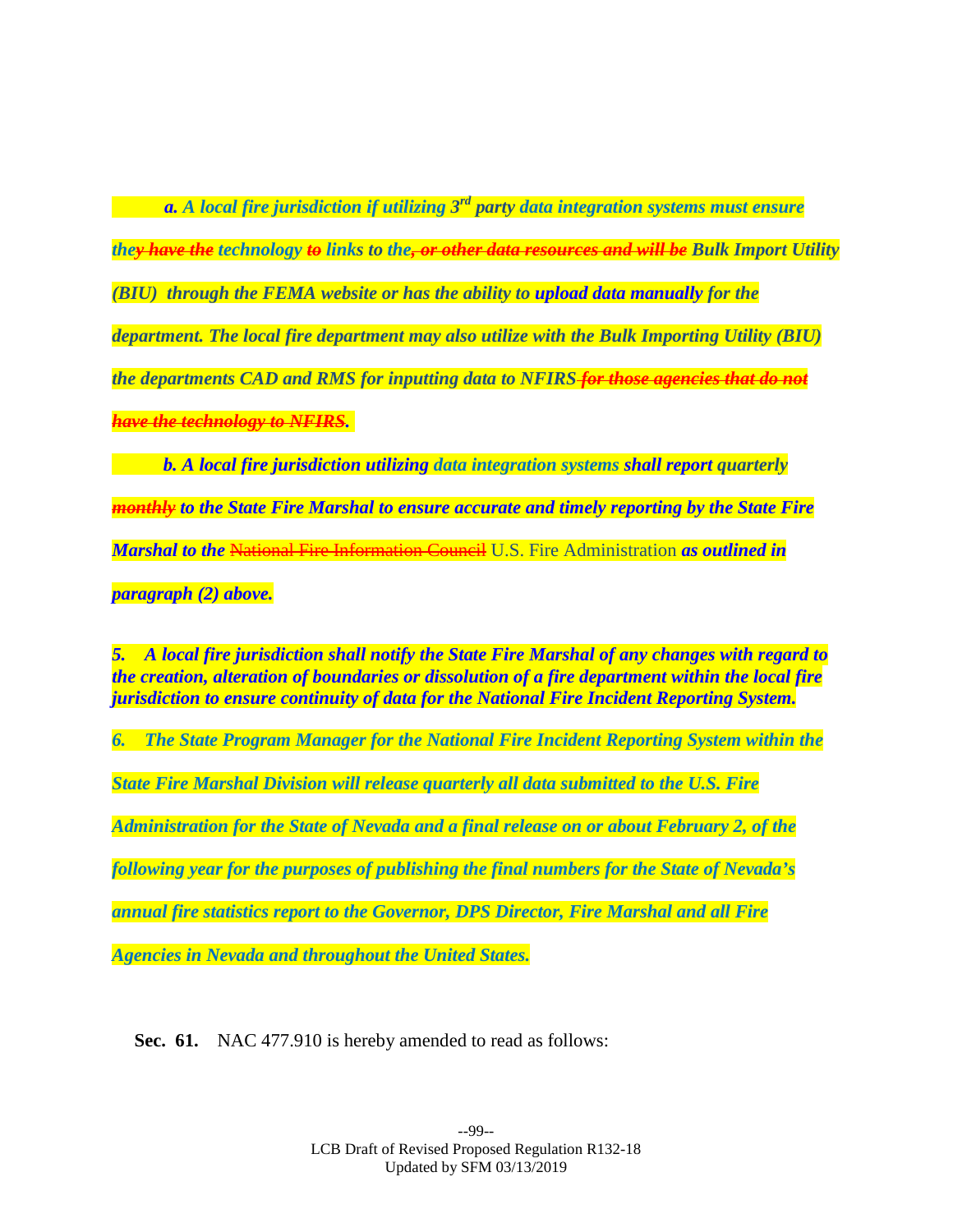477.910 1. Every new building constructed by or for the State of Nevada must meet or exceed the minimum requirements of this chapter and the codes adopted by the State Fire Marshal.

2. Except as otherwise provided in subsection 3, a new building owned by the State must be equipped with an automatic fire suppression system if the building is:

(a) More than 5,000 square feet in size;

(b) Used for sleeping purposes; or

(c) Otherwise required to be equipped with an automatic fire suppression system pursuant to the *International Fire Code*, **[**2012**]** *2018* edition.

 Rooms in such a new building which are to be used for sleeping purposes must be equipped with smoke detectors. The smoke detectors must receive their primary power from the building's wiring, with provision made for the detection of smoke during a power failure.

3. The provisions of subsection 2 do not apply to:

(a) A noncombustible open parking garage as defined in the building and fire codes and standards adopted by reference in NAC 477.281;

(b) A detached noncombustible shade structure; or

(c) Any structure upon which solar power panels are placed if the structure is erected over a parking lot.

**[**4. A person who removes or disables any smoke detector required by this section is subject to prosecution for a misdemeanor in accordance with NRS 477.250.**]**

**Sec. 62.** NAC 477.915 is hereby amended to read as follows:

477.915 1. Every existing state-owned building must:

LCB Draft of Revised Proposed Regulation R132-18 Updated by SFM 03/13/2019

<sup>--100--</sup>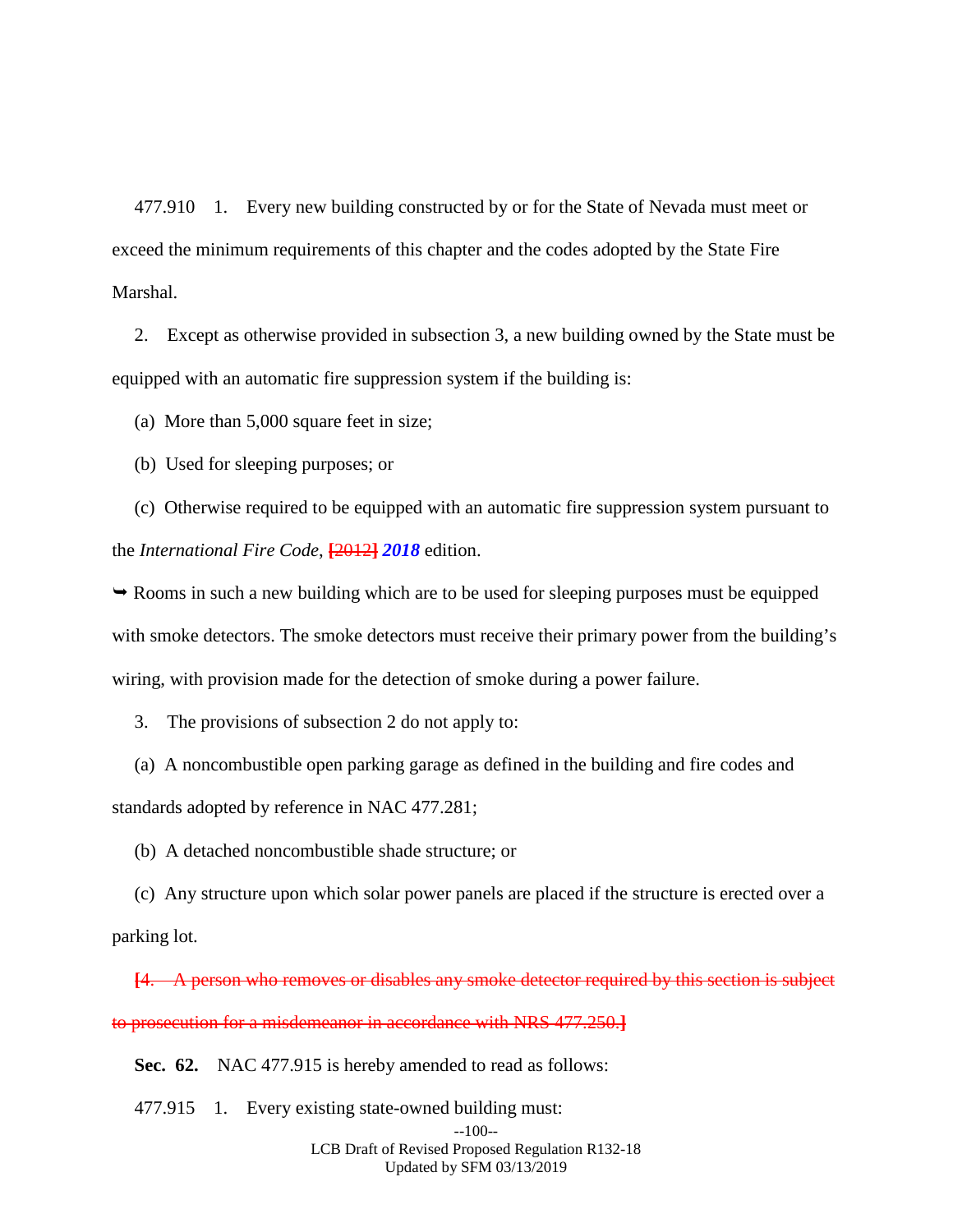(a) Comply with the provisions of NRS 477.100 to 477.170, inclusive;

(b) Meet the requirements of the building code in effect when the building was constructed;

(c) If the building:

(1) Regardless of occupancy designation, has a floor area which exceeds 12,000 square feet on any floor or 24,000 square feet on all floors, including any mezzanines; or

(2) Is designated as an R occupancy,

 $\rightarrow$  be scheduled for installation of an automatic fire suppression system during the next remodeling of or addition to the building unless the existing building is included in a designated group of buildings, a compound or a campus which has a long-term fire protection improvement plan that has been approved by the State Fire Marshal for the installation of automatic fire suppression systems over an agreed period of time;

(d) Meet the requirements for fire flows contained in this chapter and the *International Fire Code*, **[**2012**]** *2018* edition; and

(e) Be equipped with noncombustible containers for the disposal of smoking materials in designated smoking areas.

2. Every fire in a state-owned or state-occupied building or area of such a building must be reported immediately to the local fire department, which shall notify the State Fire Marshal of the fire as soon as practicable. A written report of the incident must be filed with the State Fire Marshal Division within 24 hours after the fire. The report must be filed by the state agency affected with the State Fire Marshal, 107 Jacobsen Way, Carson City, Nevada 89711.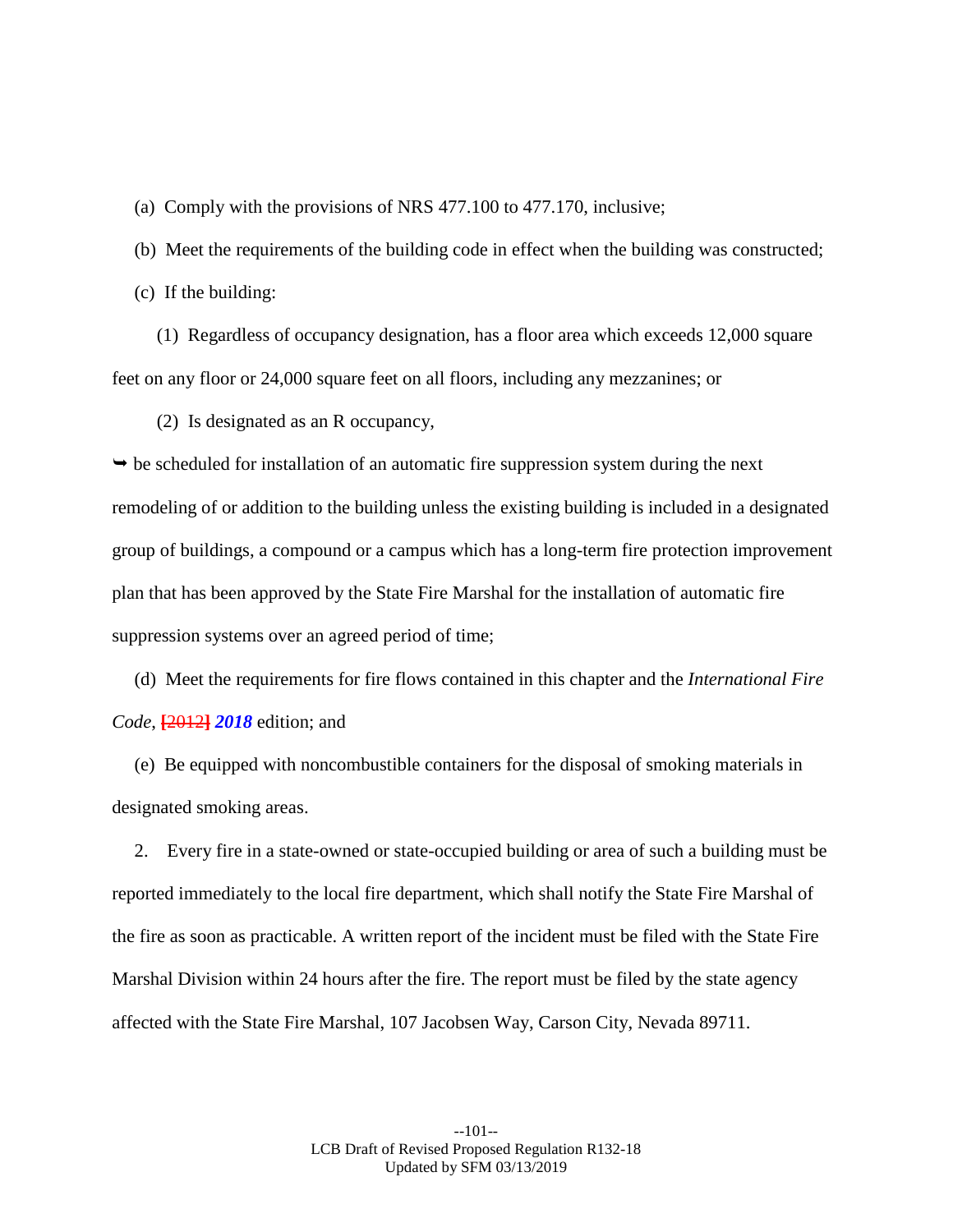3. Upon the failure of a smoke detector which is powered by a battery and installed in a state-owned or state-occupied building, the smoke detector must be replaced by a smoke detector which is connected to the wiring of the building and has a battery as a backup source of power.

4. A person who knowingly violates the provisions of this section is subject to prosecution for a misdemeanor in accordance with NRS 477.250.

**Sec. 63.** NAC 477.917 is hereby amended to read as follows:

477.917 1. **[**Chapter 34 of the**]** *The International Existing Building Code*, **[**2012**]** *2018*  edition, will be used to determine whether an alteration, repair, addition or change of occupancy of an existing building or structure must comply with the requirements for a new building or structure.

2. Structures existing before November 1, 1994, must comply with the requirements set forth in section **[**3412.2**]** *1301.2* of the *International Existing Building Code*, **[**2012**]** *2018* edition.

**Sec. 64.** NAC 477.920 is hereby amended to read as follows:

477.920 1. Unless otherwise required by state statute or regulation or local ordinance, a new commercial building that has more than 5,000 square feet of floor space must be equipped with an automatic fire suppression system if:

(a) The community or area where the building is located is not served by a water system or utility or cannot produce the required fire flow;

(b) The community or area is not served by an organized fire department that is capable of responding to the report of an alarm at the building within 10 minutes; **[**or**]**

(c) The building is not served by a fire apparatus access road **[**.**]** *; or*

LCB Draft of Revised Proposed Regulation R132-18 Updated by SFM 03/13/2019

<sup>--102--</sup>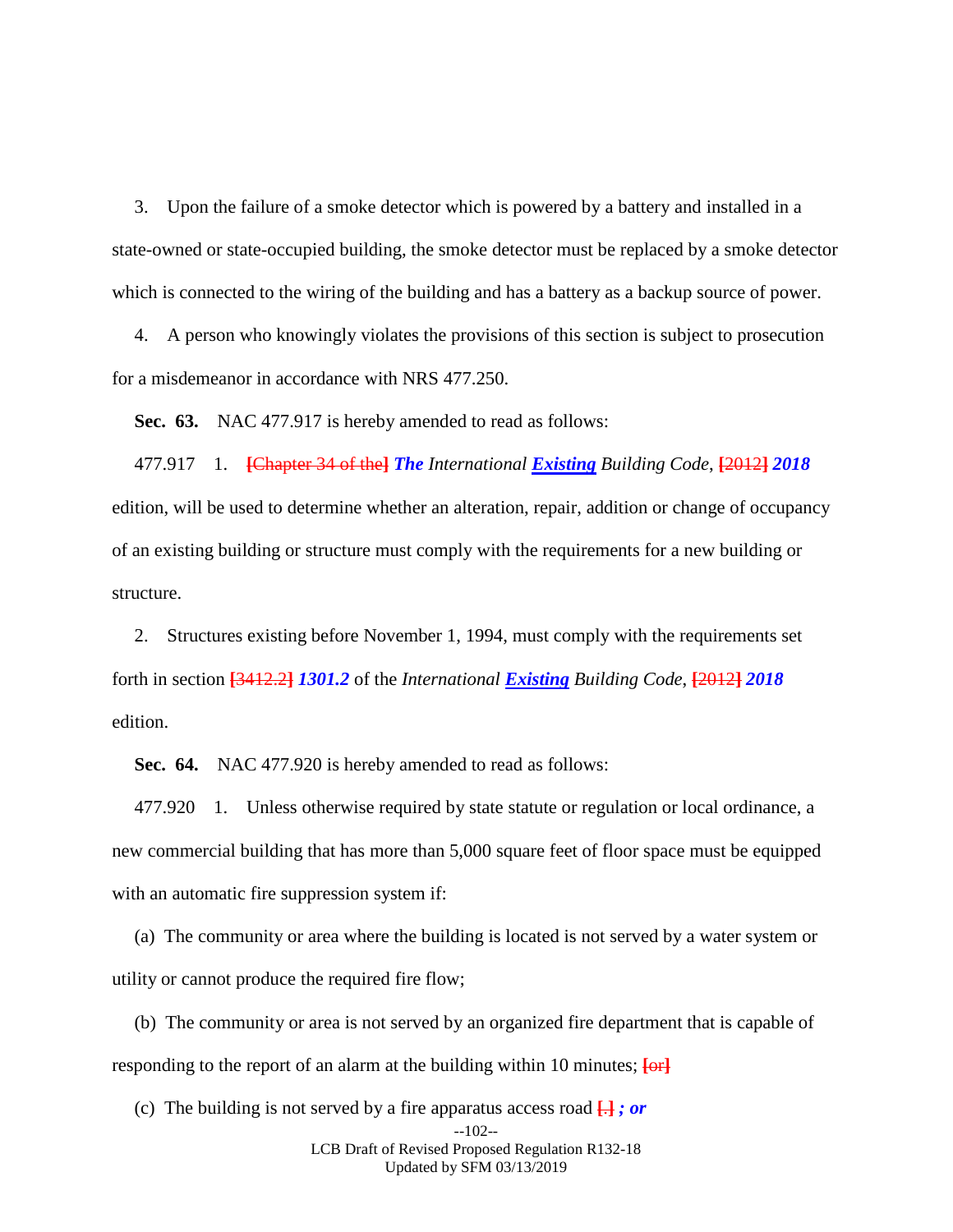## *(d) The community or area does not meet the requirements of chapter 445A of NAC.*

2. An increase in floor space area that is allowed by section 503 of the *International Building Code*, **[**2012**]** *2018* edition, must be approved by the authority having jurisdiction when a system is installed in compliance with this section.

3. As used in this section:

(a) "Fire apparatus access road" has the meaning ascribed to it in section **[**503.2.3**]** *503.1* of the *International Fire Code*, **[**2012**]** *2018* edition.

(b) "Organized fire department" means a fire department that is capable of producing a fire flow of not less than 500 gallons per minute for 30 minutes using pumper tanker operations.

**Sec. 65.** NAC 477.035, 477.040, 477.075, 477.110, 477.115 and 477.130 are hereby repealed.

# **TEXT OF REPEALED SECTIONS**

**477.035 "Annunciator" defined.** (NRS 477.030) "Annunciator" means a unit containing two or more identified targets or indicator lamps in which each target or lamp indicates the circuit, condition or location annunciated.